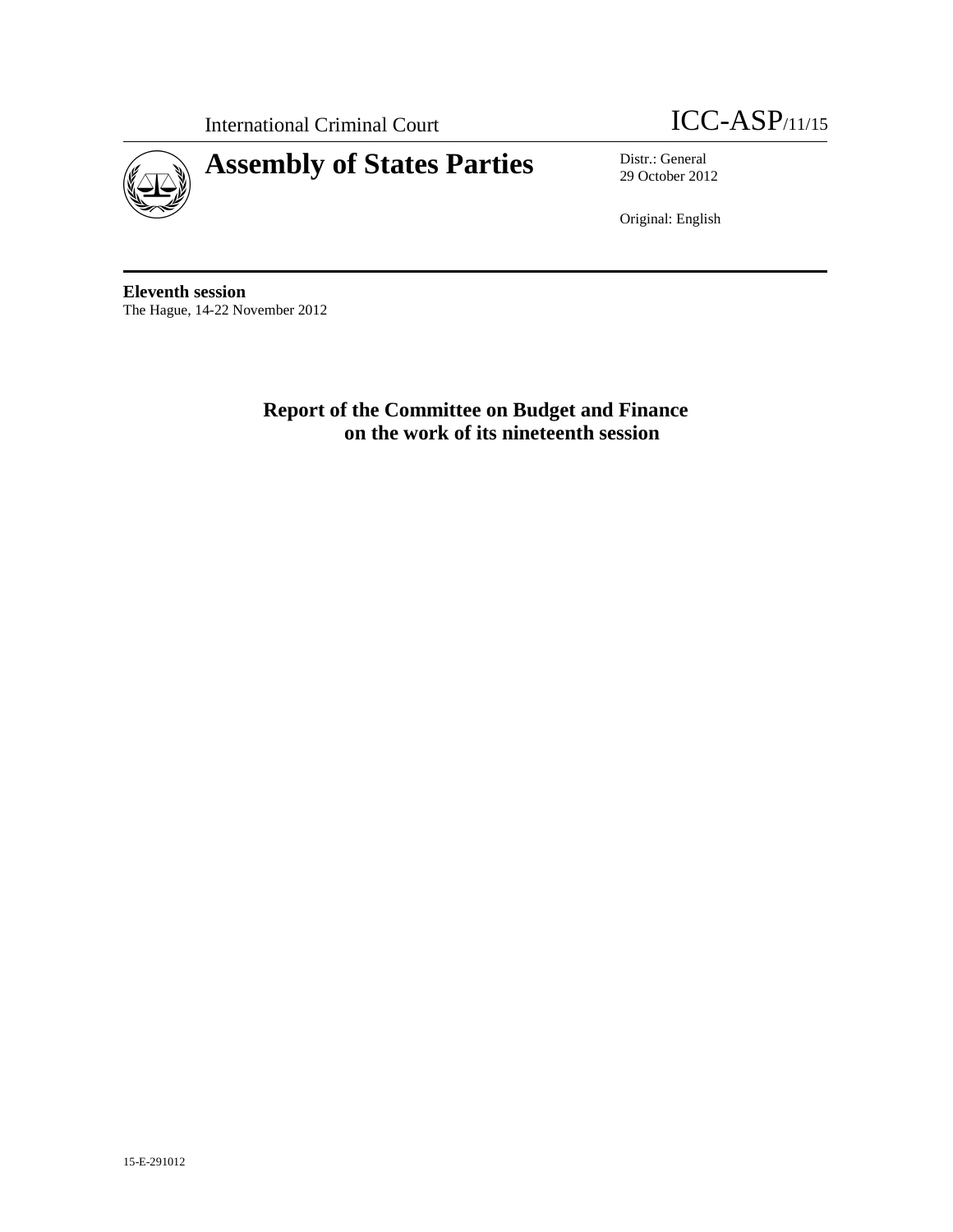|    | Content |     |                                                                                     |                            |    |
|----|---------|-----|-------------------------------------------------------------------------------------|----------------------------|----|
| I. |         |     |                                                                                     | Paragraph Page<br>$1 - 18$ | 4  |
|    | А.      |     |                                                                                     | $13 - 17$                  | 5  |
|    | В.      |     |                                                                                     | 18                         | 6  |
| П. |         |     |                                                                                     |                            | 7  |
|    | А.      |     |                                                                                     | 19-53                      | 7  |
|    |         | 1.  |                                                                                     | 19-21                      | 7  |
|    |         | 2.  |                                                                                     | $22 - 30$                  | 7  |
|    |         | 3.  |                                                                                     | 31-32                      | 9  |
|    |         | 4.  |                                                                                     | 33-37                      | 9  |
|    |         | 5.  |                                                                                     | 38-39                      | 10 |
|    |         | 6.  |                                                                                     | $40 - 41$                  | 10 |
|    |         | 7.  |                                                                                     | $42 - 45$                  | 10 |
|    |         | 8.  |                                                                                     | 46                         | 11 |
|    |         | 9.  |                                                                                     | 47                         | 11 |
|    |         | 10. |                                                                                     | 48                         | 11 |
|    |         | 11. |                                                                                     | 49-53                      | 11 |
|    | B.      |     |                                                                                     | 54-69                      | 12 |
|    |         | 1.  |                                                                                     | 54                         | 12 |
|    |         | 2.  | Retiree health insurance subsidy scheme Conditions of service in the field          | 55-56                      | 12 |
|    |         | 3.  |                                                                                     | 57                         | 13 |
|    |         | 4.  |                                                                                     | 58-69                      | 13 |
|    | C.      |     |                                                                                     | 70-73                      | 14 |
|    |         |     |                                                                                     | 70-73                      | 14 |
|    | D.      |     |                                                                                     | 74-85                      | 15 |
|    |         |     |                                                                                     | 74-85                      | 15 |
|    |         |     | Financial statements of the Court for the period 1 January to 31 December<br>(a)    | 74-76                      | 15 |
|    |         |     | (b)<br>Financial statements of the Trust Fund for Victims for the period 1 January  | 74-76                      | 15 |
|    |         |     | (c)                                                                                 | 77-83                      | 16 |
|    |         |     | (d)                                                                                 | 84-85                      | 16 |
|    | Е.      |     |                                                                                     | 86-99                      | 16 |
|    | F.      |     |                                                                                     |                            | 18 |
|    |         | 1.  | Financial performance data of the 2012 approved budget as at 30 June 2012 100-103   |                            | 18 |
|    |         | 2.  |                                                                                     |                            | 18 |
|    |         | 3.  | Recommendations of general application on the 2013 proposed programme budget112-116 |                            | 19 |
|    |         |     | (a)                                                                                 |                            | 19 |
|    |         |     | (b)                                                                                 | 116                        | 20 |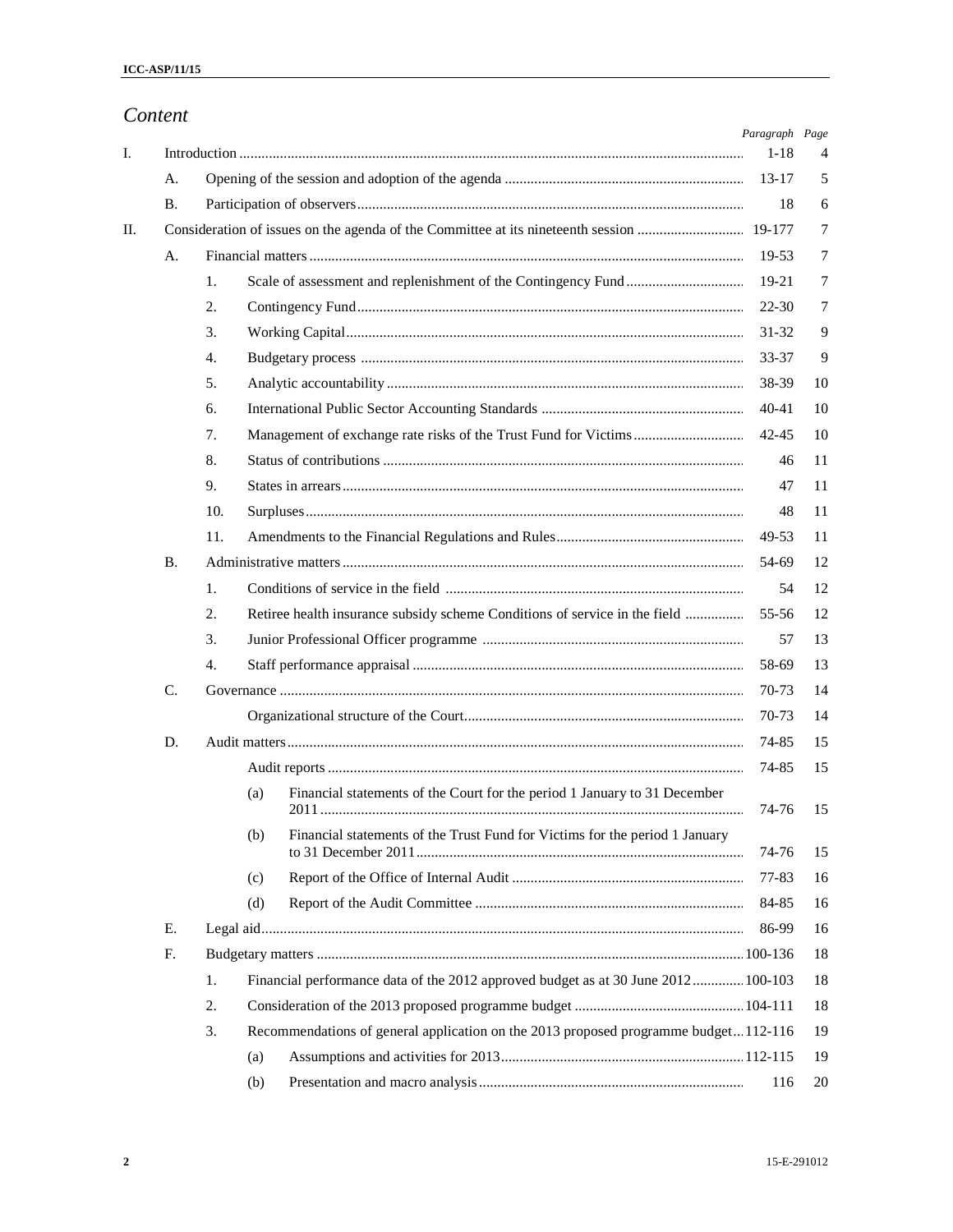|            |    |                                                                                             | Paragraph Page |    |
|------------|----|---------------------------------------------------------------------------------------------|----------------|----|
|            | 4. |                                                                                             |                | 20 |
|            |    | (a)                                                                                         | 117            | 20 |
|            |    | (b)                                                                                         | 119            | 20 |
|            |    | (c)                                                                                         | 120            | 20 |
|            |    | (d)                                                                                         | 121            | 21 |
|            |    | (e)                                                                                         |                | 21 |
|            |    | (f)                                                                                         |                | 21 |
| G.         |    |                                                                                             |                | 22 |
|            | 1. |                                                                                             |                | 22 |
|            | 2. |                                                                                             |                | 23 |
|            |    | (a)                                                                                         | 141            | 23 |
|            |    | Sub-programme 3260: Information and Communication Technologies Section 142-143<br>(b)       |                | 23 |
|            |    | Sub-programme 3340: Court Interpretation and Translation Section<br>(c)                     | 144            | 23 |
|            |    | Programme 3400: Public Information and Documentation Section  145-147<br>(d)                |                | 23 |
|            |    | (e)                                                                                         | 148            | 24 |
|            | 3. | Major Programme IV: Secretariat of the Assembly of States Parties  149-153                  |                | 24 |
|            | 4. |                                                                                             | 154            | 25 |
|            | 5. | Major Programme VII-1: Project Director's Office (permanent premises)                       | 155            | 25 |
|            | 6. | Major Programme VII-2: Permanent premises project - Interest  156-157                       |                | 25 |
|            | 7. |                                                                                             | 158            | 26 |
| Η.         |    |                                                                                             |                | 26 |
|            | 1. |                                                                                             |                | 26 |
|            |    | (a)                                                                                         |                | 26 |
|            |    | (b)                                                                                         |                | 27 |
|            |    | (c)                                                                                         |                | 27 |
|            |    | (d)                                                                                         | 167            | 27 |
|            |    | (e)                                                                                         |                | 28 |
|            |    | (f)                                                                                         | 170            | 28 |
|            |    | Reclassification of the position of the Deputy Project Director from P-4 to<br>(g)          |                |    |
|            |    |                                                                                             | 171            | 28 |
|            | 2. |                                                                                             |                | 28 |
| Ι.         |    |                                                                                             | 175            | 29 |
|            |    |                                                                                             | 175            | 29 |
| Annex I:   |    |                                                                                             |                | 30 |
| Annex II:  |    |                                                                                             |                | 31 |
| Annex III: |    | Impact of measures to bring the level of the International Criminal Court's budget for 2013 |                | 34 |
| Annex IV:  |    |                                                                                             |                | 46 |
| Annex V:   |    |                                                                                             |                | 47 |
| Annex VI:  |    | Budgetary implications of the implementation of the recommendations of the Committee        |                | 48 |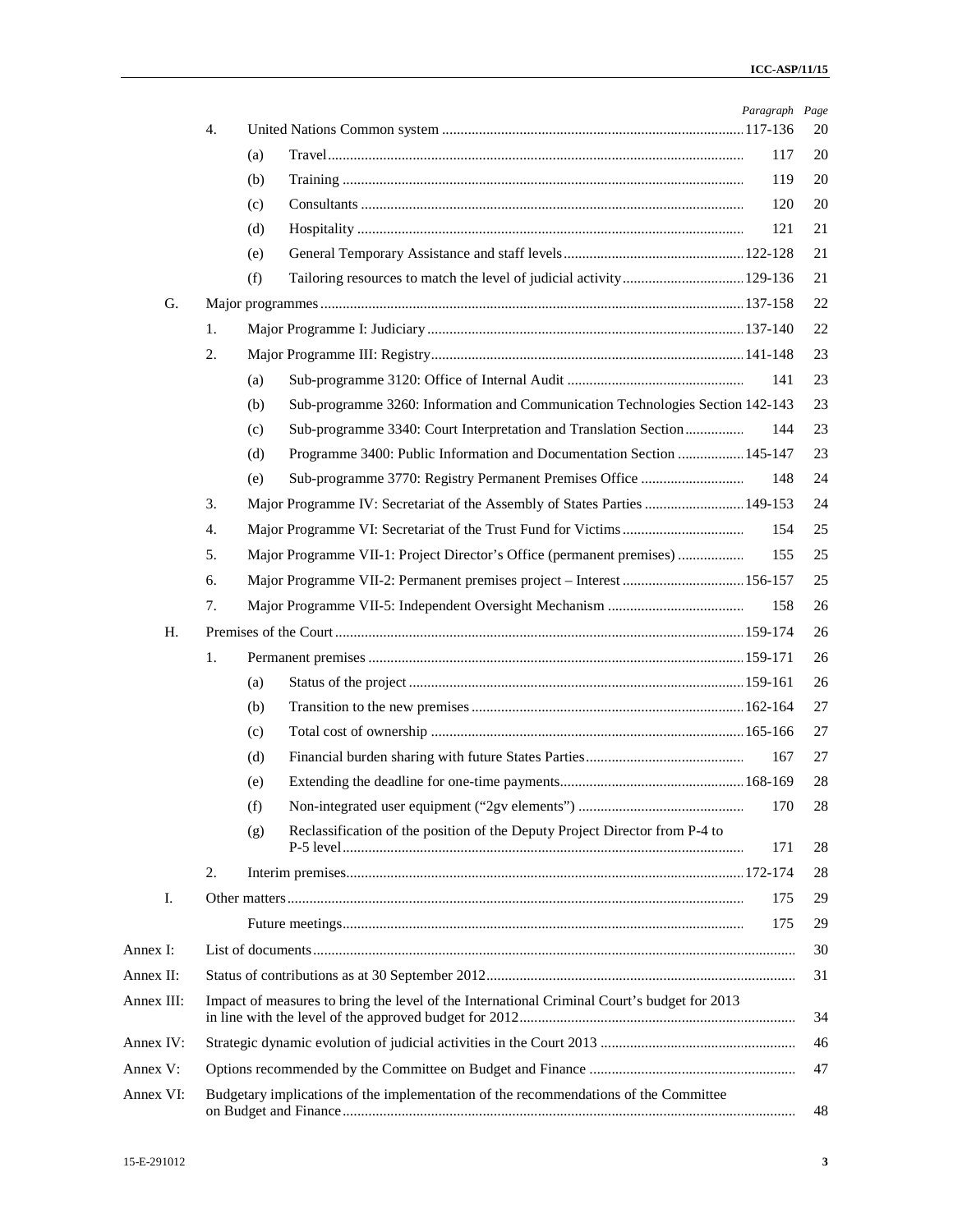## **I. Introduction**

1. The Committee on Budget and Finance ("the Committee") conducted its examination of the 2013 proposed programme budget on the basis of the general principle of budgetary integrity.

2. The Committee noted some improvements in the 2013 proposed programme budget document, such as better justifications and more refined assumptions. The Committee also noted a number of steps that had been taken by the Court to control costs, resulting in savings calculated in amount of  $\epsilon$ 2.89 million.<sup>1</sup>

3. The Committee recalled that, for the 2012 budget year, the Assembly of States Parties ("the Assembly") at its tenth session had approved appropriations totalling €111 million with  $\epsilon$ 108.8 million for the budget and  $\epsilon$ 2.2 million to replenish the Contingency Fund.

4. The Committee noted that, up until August 2012, it had received seven notifications from the International Criminal Court ("the Court") for accessing the Contingency Fund, in amounts totalling €3.69 million.

5. The Committee also recalled resolution ICC-ASP/10/Res.4 in which the Assembly had requested the Court "to prepare, if it proposes any increase of the budget for 2013, a paper which details the Court's options where reductions would be made in order to bring the level of the proposed budget for 2013 in line with the level of the approved budget for 2012, as well as how those reductions would impact on the Court's activities."<sup>2</sup>

6. The Committee had before it a paper entitled "Impact of measures to bring the level of the International Criminal Court's budget for 2013 in line with the level of the approved budget for 2012," dated 12 September 2012.<sup>3</sup> See annex III in this report.

7. The Committee noted that the 2013 proposed programme budget contained an increase of €9.6 million (8.8 per cent) over the 2012 approved budget, and that rent and associated costs for the interim premises constituted  $\epsilon$ 6.02 million (5.5 per cent)<sup>4</sup> of the increase over the 2012 approved budget. The Committee noted that the issue of the rent for the interim premises cannot be estimated with full accuracy at this time. The Committee noted that, with the expiration of the rent-free period, additional resources would be required for a limited period of time until the Court's moving to the permanent premises. The Committee was of the view that this justified the exemption of the said amount of about  $\epsilon$ 6 million related to the interim premises when comparing the level of the 2013 proposed programme budget against the level of the 2012 approved budget.

8. After reviewing the 2013 proposed programme budget and the justifications provided, the Committee concluded that total additional savings could be achieved in the amount of €3.28 million including the interest on the loan for the permanent premises, and that, if approved, the adjusted 2013 proposed programme budget amount would thus be €115.12 million including the rent and the maintenance for the interim premises, or the adjusted 2013 proposed programme budget would thus be €109.22 million excluding the rent and its maintenance for the interim premises.

9. The Committee noted that a number of important policy issues were under study in The Hague Working Group of the Bureau that would potentially have a significant importance for the finances of the Court. These included: legal aid; governance; victims; and reparations. Decisions that might be taken on those matters had the potential to provide for additional efficiencies in future years.

10. The Committee also noted some events that, if they do occur, could have significant cost implications, including: possible trial preparation in the case of *The Prosecutor v. Laurent Gbagbo*, if charges are confirmed  $(\text{€}1.27 \text{ million})$ ; possible opening of an African

<sup>&</sup>lt;sup>1</sup> CBF19/03P08.

<sup>2</sup> *Official Records of the Assembly of States Parties to the Rome Statute of the International Criminal Court , tenth session, New York, 1-21 December 2011* (ICC-ASP/10/20), vol. I, part III, ICC-ASP/10/Res.4, section H. 3 CBF19/03P04/Rev.1.

<sup>4</sup> ICC-ASP/11/10, para. 29, tables 5 and 6, Corr.1 and Corr.2.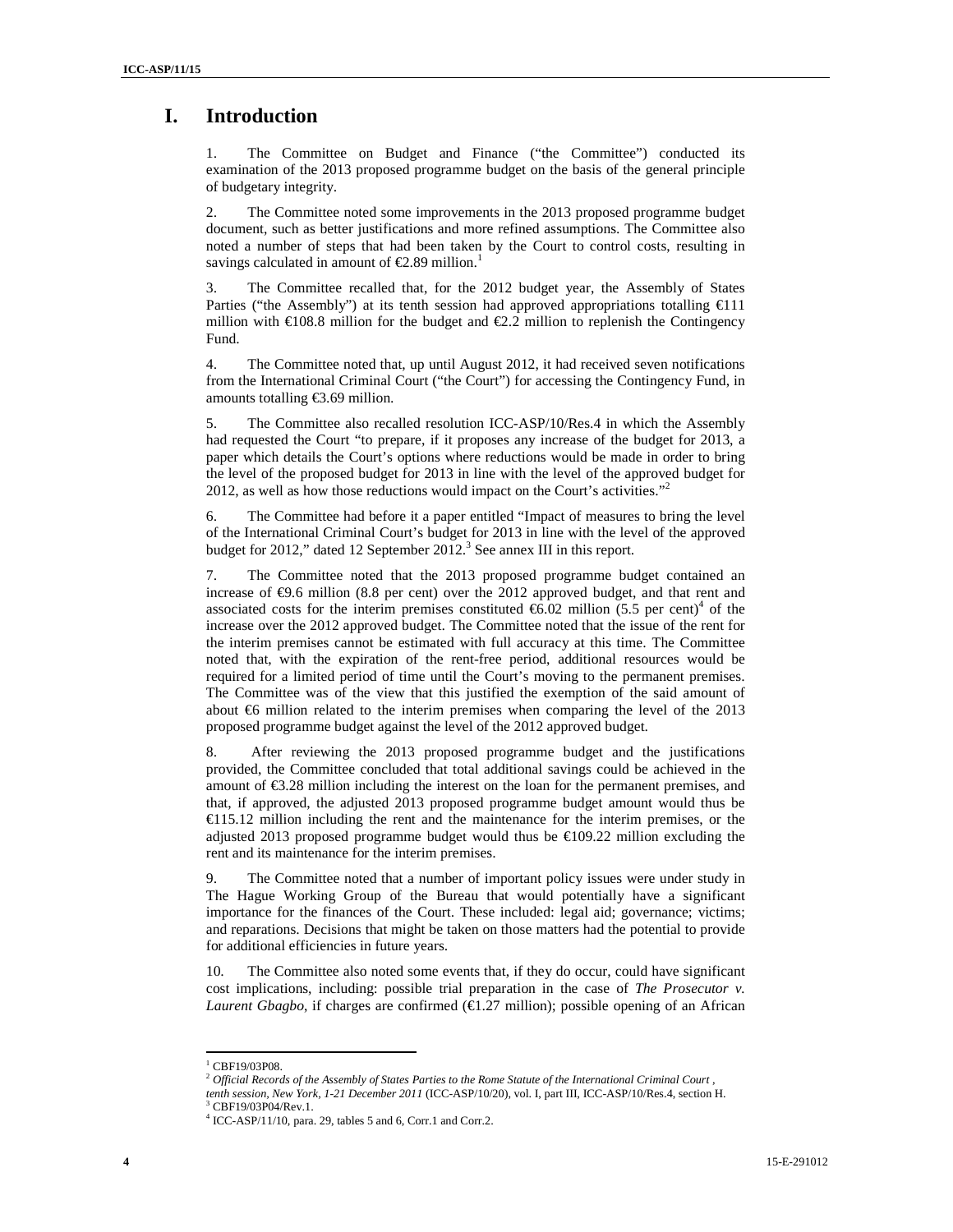Union Liaison Office ( $\epsilon$ 436,700); or provision for the addition of inspection and evaluation functions to the current mandate of the Independent Oversight Mechanism (€212,300).

11. The Committee also noted the multi-year cost drivers  $(2014-16)^5$  identified in table 7 of the 2013 proposed programme budget and drew the attention of the Assembly to several significant cost drivers, including capital investment replacements (estimated at  $\epsilon$ 1.3,  $\epsilon$ 1.6 and  $\epsilon$ 0.65 million for 2014-16 respectively); premises related costs of  $\epsilon$ 11.4,  $\epsilon$ 23.5 and €14.5 million; and an estimated staff cost increases of roughly €3.4, €2.2 and €2.2 million per year over the same period.<sup>6</sup>

12. The Committee added an overall summary of its recommendations in annex V. The summary identifies three options, with varying cost and operational impacts, for the Assembly's consideration as it reviews the 2013 proposed programme budget. It was the Committee's hope that these additions to the report would provide useful input for the Assembly's consideration of these issues.

### **A. Opening of the session and adoption of the agenda**

13. The nineteenth session of the Committee was convened in accordance with the decision of the Assembly taken at the  $9<sup>th</sup>$  plenary meeting, on 21 December 2011, of its tenth session, from 12 to 21 December 2011, and the further decision of the Committee on its dates, taken on 27 April 2012. The session, comprising 18 meetings, was held from 24 September to 3 October 2012. The President of the Court, Judge Sang-Hyun Song, delivered welcoming remarks at the opening of the session.

14. In accordance with Rule 13 of the Rules of Procedure of the Committee, the Committee appointed Mr. Hugh Adsett (Canada) as Rapporteur. The Secretariat of the Assembly of States Parties ("the Secretariat") provided the substantive servicing for the Committee, and the Executive Secretary to the Committee on Budget and Finance, Mr. Fakhri Dajani, acted as the Secretary of the Committee.

- 15. The following members attended the nineteenth session of the Committee:
	- 1. Hugh Adsett (Canada)
	- 2. David Banyanka (Burundi)
	- 3. Carolina María Fernández Opazo (Mexico)
	- 4. Gilles Finkelstein (France)
	- 5. Fawzi A. Gharaibeh (Jordan)
	- 6. Samuel P.O. Itam (Sierra Leone)
	- 7. Juhani Lemmik (Estonia)
	- 8. Mónica Sánchez Izquierdo (Ecuador)
	- 9. Gerd Saupe (Germany)
	- 10. Ugo Sessi (Italy)
	- 11. Elena Sopková (Slovakia)
	- 12. Masatoshi Sugiura (Japan)
- 16. At its  $1<sup>st</sup>$  meeting, the Committee adopted the following agenda (CBF/19/1):
	- 1. Opening of the session
	- 2. Adoption of the agenda
	- 3. Participation of observers
	- 4. Organization of work
	- 5. States in arrears

<sup>5</sup> ICC-ASP/11/10, paras. 31-41, Corr.1 and Corr.2.

 $<sup>6</sup>$  Ibid., para. 30, table 7.</sup>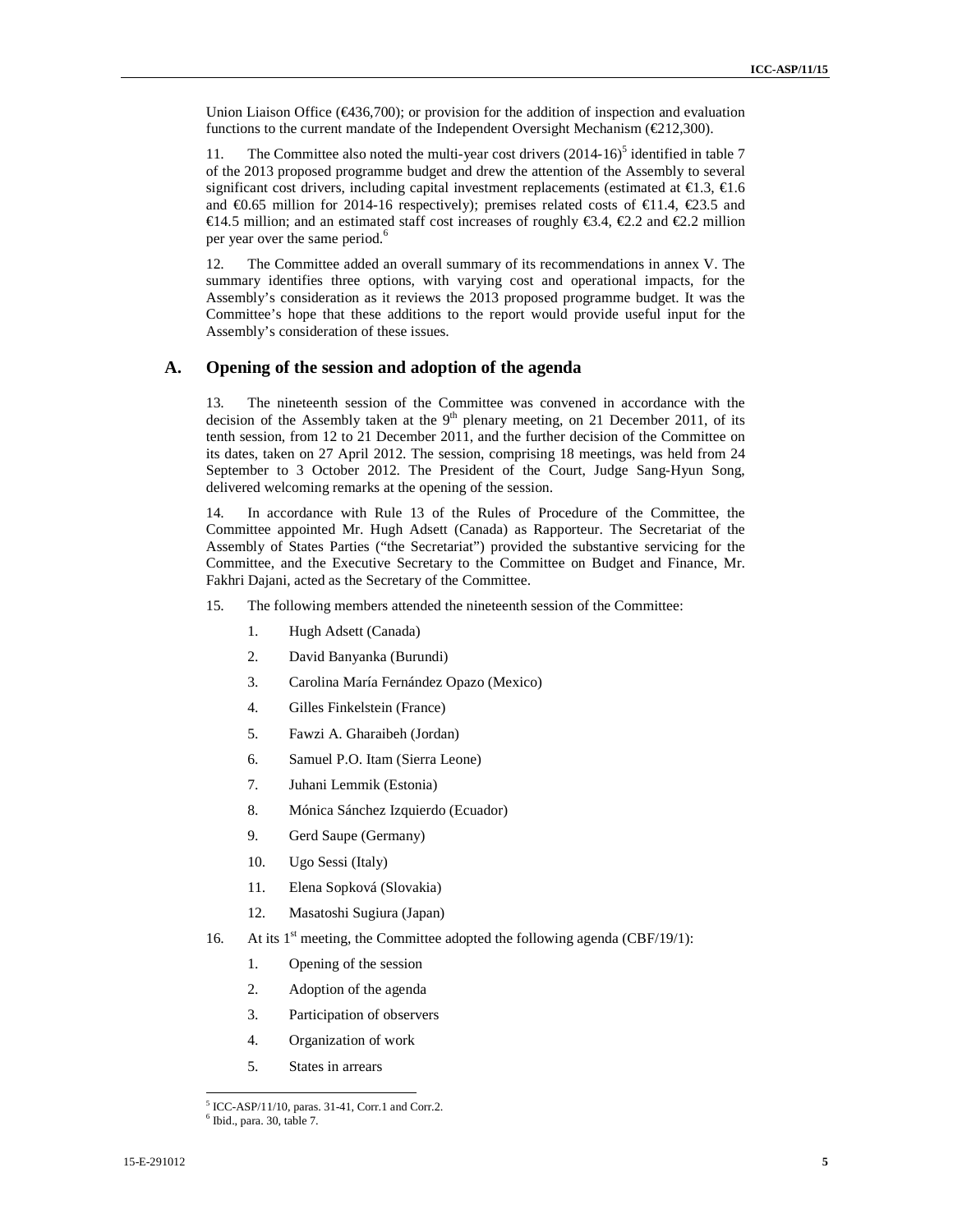- 6. Financial matters:
	- (a) Scale of assessment and replenishment of the Contingency Fund;
	- (b) Financial performance data of the 2012 budget;
	- (c) Budget process;
	- (d) Analytic accountability;
	- (e) Consideration of the proposed programme budget for 2013;
	- (f) International Public Sector Accounting Standards; and
	- (g) Management of exchange rate risks of the Trust Fund for Victims.
- 7. Administrative matters:
	- (a) Conditions of service in the field;
	- (b) Retiree health insurance subsidy scheme; and
	- (c) Junior Professional Officer programme.
- 8. Audit matters:
	- (a) Audit reports
		- (i) Financial statements of the International Criminal Court for the period 1 January to 31 December 2011;
		- (ii) Financial statements for the Trust Fund for Victims for the period 1 January to 31 December 2011; and
		- (iii) Report of the Office of Internal Audit.
	- (b) Report of the Audit Committee.
- 9. Legal aid
- 10. Premises of the Court
- 11. Other matters

17. The following organs of the Court were invited to participate in the meetings of the Committee to introduce the reports: the Presidency, the Office of the Prosecutor and the Registry. Furthermore, the budget facilitator, Ambassador Håkan Emsgård (Sweden) and the focal point on legal aid, Ambassador Leon Marc (Slovenia) of The Hague Working Group of the Bureau of the Assembly, the Trust Fund for Victims and the Oversight Committee on Permanent Premises ("Oversight Committee") made presentations to the Committee.

### **B. Participation of observers**

18. The Committee decided to accept the request of the Coalition for the International Criminal Court to make a presentation to the Committee. The Committee expressed its appreciation for the presentation.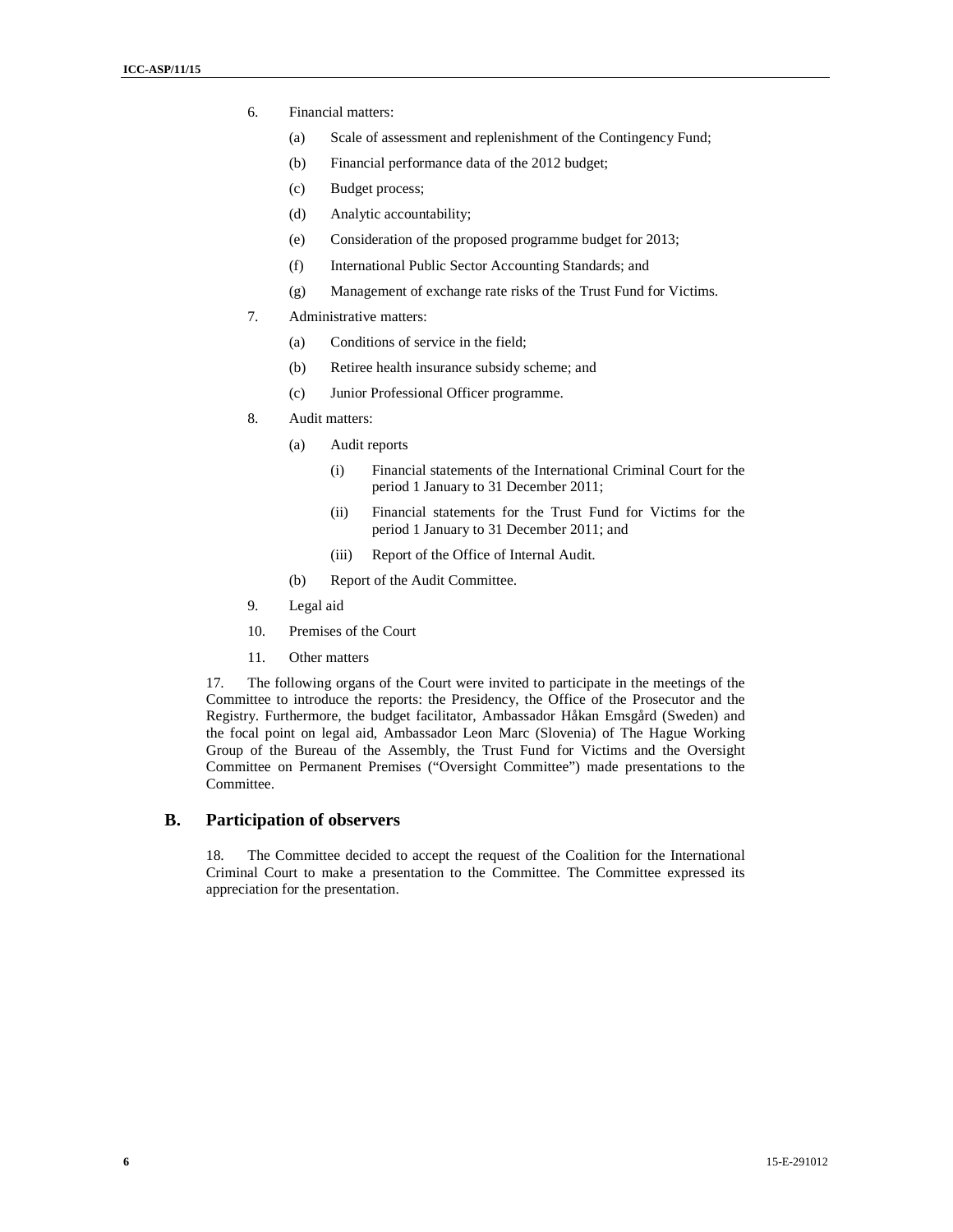## **II. Consideration of issues on the agenda of the Committee at its nineteenth session**

### **A. Financial matters**

### **1. Scale of assessment and replenishment of the Contingency Fund**

19. The Committee considered the report of the Court on the methodology utilized for establishing the scale of assessment for the contributions to be paid by States Parties for financing the regular budget, the related Working Capital Fund, and the replenishment of the Contingency Fund.<sup>7</sup> It took note of the relevant provision of the Rome Statute (article 117), and the related articles of the Financial Regulations and Rules. In essence, the Court's scale was based on the scale adopted by the United Nations for its regular budget, and adjusted through an ad hoc formula in order to take into account the differences in membership between the United Nations and the Court, including the fixing of a maximum assessment rate for the largest contributor.

20. As for the Contingency Fund, whose replenishment was based on the above mentioned principle, the Committee recalled the recommendation made at its eighteenth session "that the scale of assessment chosen for replenishment of the Contingency Fund in future years be not that of the budget year when the replenishment is approved by the Assembly, but that of the corresponding budget year when the replenishment is apportioned among States Parties."<sup>8</sup> While taking note of the Court's intention to approach the External Auditor in order to obtain an opinion on the issue of possible adjustments after the closing of the accounts of the corresponding budget year, as well as to the conformity of the proposed change with the principles established in the Financial Regulations and Rules, the Committee found no reasons for now to modify the above recommendation, taking into account the forward looking nature of the replenishment of the Contingency Fund and in the absence of new elements of information by the Court on this issue.

21. Finally, the Committee was informed that the current session of the United Nations General Assembly was expected to adopt the new scale of assessment for the triennium 2013-2015 but, judging from past experience, was unlikely to do so before the last week of December 2012, that is, well after the end of the eleventh session of the Assembly. In view of the above, **the Committee recommended that, for 2013, the contributions to be paid by States Parties should be provisionally assessed in accordance with an agreed scale of assessment, based on the scale adopted by the United Nations for its regular budget applied for 2012, and adjusted with the principles on which the scale is based. The Committee further recommended that final assessments be based on the scale adopted by the United Nations General Assembly at its 67th session for its regular budget, applied for 2013, and adjusted in accordance with the principles on which that scale is based. Furthermore, any maximum assessment rate for the largest contributors applicable for the United Nations regular budget should apply to the Court's scale of assessment.** 

### **2. Contingency Fund**

22. The opening balance of the Contingency Fund on 1 January 2012 adjusted for replenishment of the Fund was €7.12 million.

23. Up until August 2012, the Court reported that it had made seven notifications to the Committee, detailed in table 1 below, that it would need to access the Contingency Fund in order to cover costs relating to various developments in the situations in Kenya, Côte d'Ivoire, Democratic Republic of the Congo, Libya and Central African Republic. The total notional cost of these unforeseen activities was  $\epsilon$ 369 million.

 $7$  ICC-ASP/11/44.

<sup>8</sup> ICC-ASP/11/5, para. 17.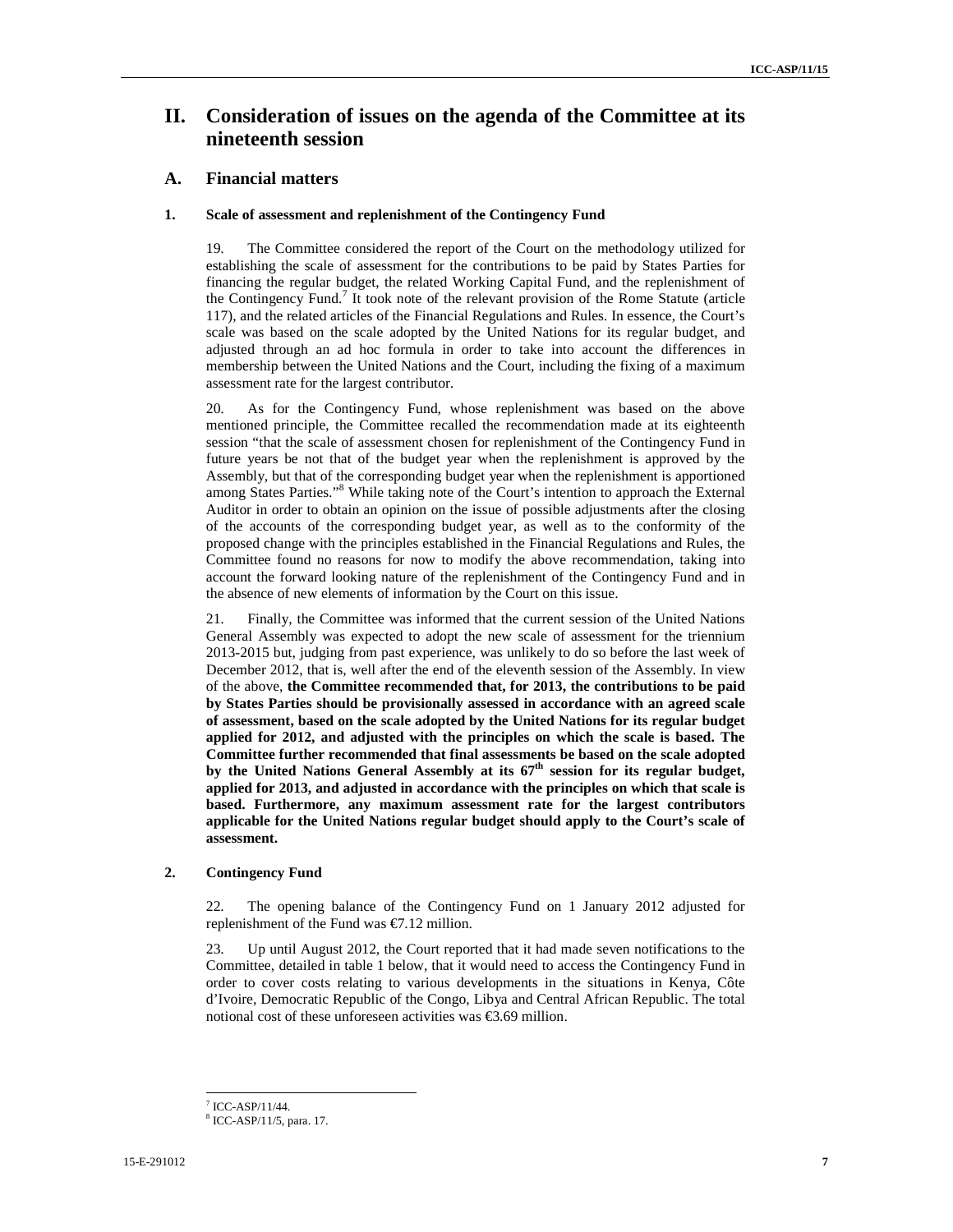| Number         | Description of the request                                                                                                                                                       | Reference           | Date       | Amount     |
|----------------|----------------------------------------------------------------------------------------------------------------------------------------------------------------------------------|---------------------|------------|------------|
| 1              | Unavoidable costs in the situation of Côte d'Ivoire                                                                                                                              | 2011/34/IA          | 04/01/2012 | €391,800   |
| $\mathfrak{D}$ | Letter to CBF Chair to cover the costs of extension of judges'<br>mandates                                                                                                       | 2012/09/IA          | 14/03/2012 | €372,800   |
| 3              | Letter to the CBF Chair to cover the costs related to the<br>decision on the Confirmation of Charges in Kenya                                                                    | 2012/12/IA          | 12/04/2012 | €1.567.800 |
| $\overline{4}$ | Letter to the CBF Chair to cover expenses for the creation of a<br>small field presence of the Registry in Côte d'Ivoire                                                         | $2012/16/\text{IA}$ | 14/05/2012 | €361,200   |
| 5              | Situation in Kenya: expenses for a limited number of legal<br>support staff required to assist in the preparation of the two<br>cases for trial during the remainder of the year | 2012/20/JA          | 01/06/2012 | €275,400   |
| 6              | DRC: case of Messrs. Katanga and Ngudjolo Chui                                                                                                                                   | 2012/39/IA          | 14/08/2012 | €115,200   |
| 7              | Additional expenses not foreseen during the preparation of the<br>budget 2012: situations in DRC, Libya, CAR and Côte d'Ivoire.                                                  | 2012/40/JA          | 27/08/2012 | €605,300   |
|                | <b>Total amount of notifications</b>                                                                                                                                             |                     |            | €3.689500  |

**Table 1: Requests to access the Contingency Fund – 2012** 

24. The Committee also recalled that it had requested that the Court indicate in its notifications the resources that would be of a temporary or one-time nature and those that would likely be required over a longer period of time. This was particularly important for General Temporary Assistance (GTA) resources. **The Committee recommended that the Court improve how it identified and reported on the use of additional GTA resources in each major programme in order to provide a clearer understanding and tracking of these resources.** 

25. With respect to replenishment of the Contingency Fund, the Court estimated that its actual access to the Contingency Fund would be approximately €2.1 million in 2012. Such expenditure would bring the Contingency Fund below the  $\epsilon$ 7 million replenishment threshold. However, it was unclear at the time of this session if the projected rate of expenditure would materialize. **The Committee recommended that the Court review its proposed activities notified under the Contingency Fund to determine whether all**  resources were still required. The Committee also requested the Court to provide<sup>9</sup> an **updated forecast to the Assembly that would include actual expenditure of both the regular budget and the Contingency Fund notifications up to the end of October 2012.**

26. On the basis of this requested report from the Court, the Assembly would be in a position to determine with reasonable accuracy the forecasted expenditure of the Contingency Fund and hence the amount required to replenish the Contingency Fund to the required minimum of €7 million.

27. Despite the fact that the Court's budget was based on assumptions foreseeable by its organs at the time of its preparation, the Court's judicial work continued to involve many unforeseen events, for example the opening of a new situation or new developments in existing cases.

28. The Committee recognized this element of unforeseeability in the Court's activities, but it was nonetheless concerned at the number of notifications by the Court for accessing the Contingency Fund, and at the fact that this might lead to weakening of financial discipline on the Court's part, and result in an imbalance between utilization of the approved budget and recourse to the Contingency Fund.

29. The Committee reiterated that the Contingency Fund was an important tool for the Court but that it should not be used in a way that would undermine budgetary integrity. In order to strengthen financial discipline and enhance transparency in the use of the Contingency Fund, **the Committee recommended that the Court should, within 60 calendar days following the notification to access the Contingency Fund, send, through its Chair, a written report to the Committee providing an update on the use of the resources requested in the notification**.

 $9$  Through the Committee pursuant to regulations 6.7 and 6.8 of the Financial Regulations and Rules.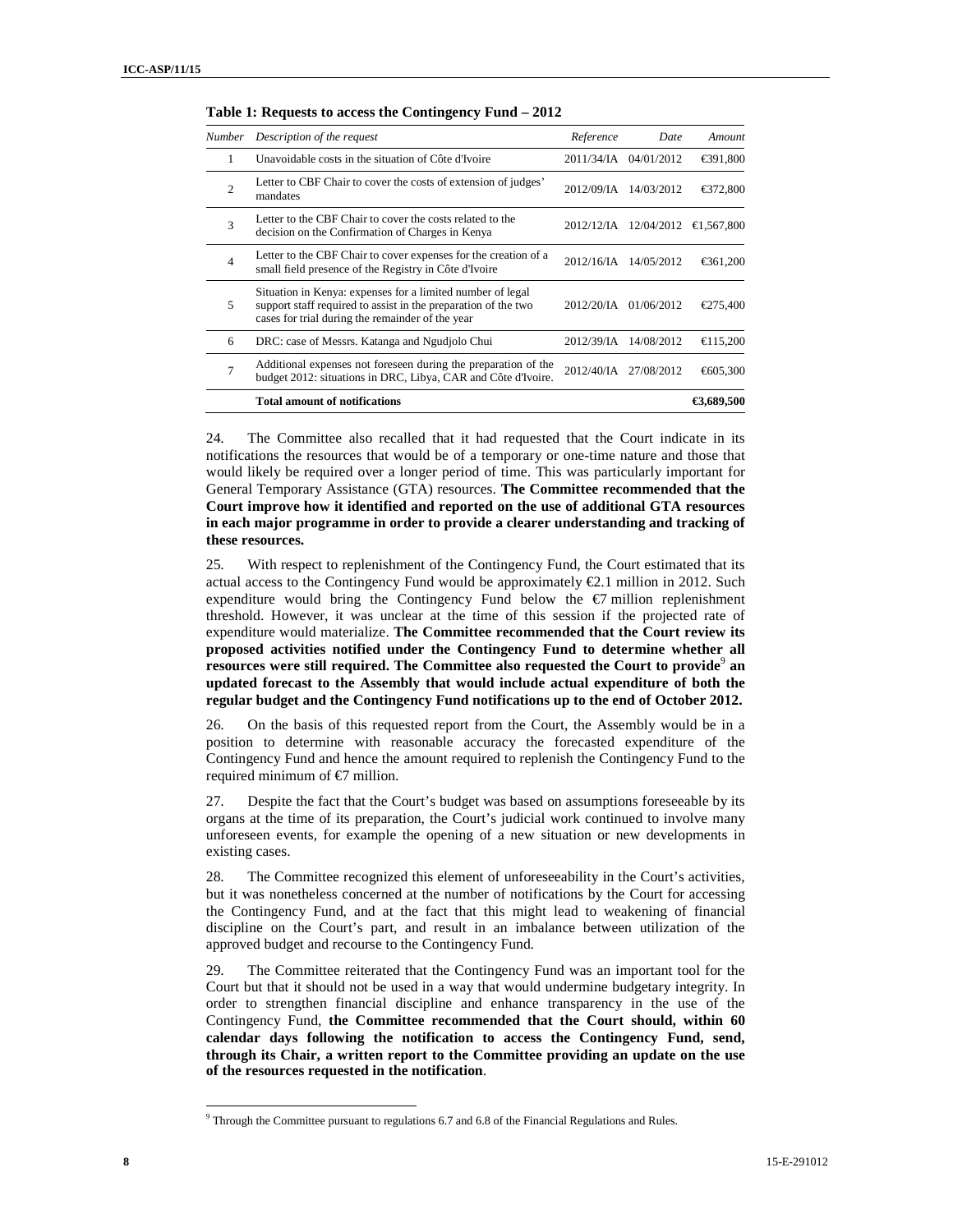30. Finally, the Committee decided that it might, in the future, return to this issue in order to consider possible amendments to the rules governing access to the Contingency Fund.

### **3. Working Capital Fund**

31. The Committee noted the recommendation of the External Auditor that the Court should review its Working Capital Fund requirements and consider whether the current level of its Working Capital Fund remains sufficient. As stipulated in Regulation 6.2 of the Financial Regulations and Rules: "There shall be established a Working Capital Fund to ensure capital for the Court to meet short-term liquidity problems pending receipt of assessed contributions." The Working Capital Fund's current level of €7.41 million was established in 2008 when the Court's annual expenditure was  $\epsilon$ 84.85 million.<sup>10</sup> With a level of budget of €111 million in 2012, the Working Capital Fund now represented less than one month of expenditure. For instance in July 2012, the Court had not received sufficient contributions to meet the following month's disbursements.

32. The Committee was informed that the Court has never had to resort to the Working Capital Fund to date. **Therefore, for 2013, the Committee recommended that the Assembly maintain the Working Capital Fund at its current level. However, it invited the Court to assess risks and, correspondingly, the current level of the Working Capital Fund, in light of increasing financing needs in future, associated with, for example, regular in-year payments for maintenance of the new premises, as well as the repayment of the host State loan. The Committee invited the Court to report back to the Committee at itstwentieth session.** 

### **4. Budgetary process**

33. The Committee considered the report submitted to it by the Court, entitled "Report of the Court on its budgetary process and zero-based budgeting."<sup>11</sup>

34. Overall, the Committee took a favourable view of much of the content of the report. However, the Committee emphasized that the purpose of zero-based budgeting (ZBB) was not to replace the Court's existing budgetary procedures, but rather to help to improve them, in particular in reducing inefficiency costs.

35. The Committee recalled that ZBB did not permit previous years' performances or budgets to be used as a basis for preparation of the following year's budget. Rather, under the ZBB method, the value of each activity is systematically re-examined.

36. The Committee requested the Court to continue with its study of the implementation of the ZBB process in certain carefully chosen sections of the Court. **As a practical followup, the Committee invited the Court to consider a possible ZBB exercise for its public information, documentation and outreach activities.** Public outreach, of course, was essential to raising awareness and promoting understanding of the Court's mandate and work, primarily among the affected communities. However, the Committee recalled the suggestions it made at its seventeenth session in September 2011 that "[o]utreach is fragmented across the Court with different organs and programmes pursuing different forms of outreach. While some fragmentation may be necessary, at some point the Court will require guidance as to the level and type of outreach that is appropriate within the regular budget for this stage of the Court's development. For example the Committee proposed to evaluate, how could outreach to affected communities be consolidated in a general victims unit, if the Court rely on other media sources to publicize information on trials and focus more on other activities."<sup>12</sup>

<sup>10</sup> *Official Records… Eighth session… 2009* (ICC-ASP/8/20), vol. II, part B.2, para. 11.

 $11$  ICC-ASP/11/45.

<sup>12</sup> *Official Records…Tenth session…2011* (ICC-ASP/10/20), vol. II, part B.2, para. 11.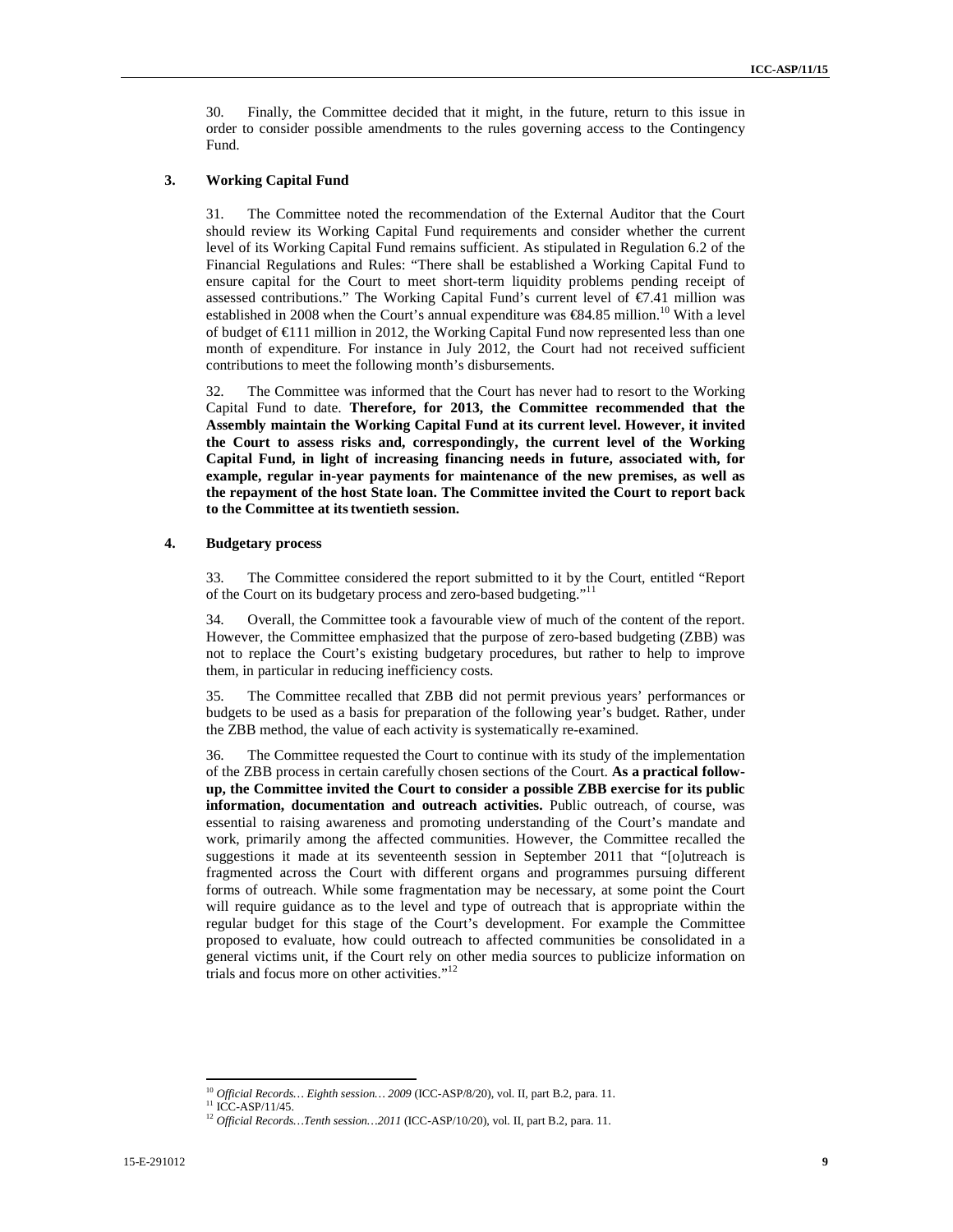37. As a first step, **the Committee invited the Court to provide, for its twentieth session, a factual overview, together with a costing, of its current outreach and public information activities, broken down by type of activities, targets groups, contributing programmes and organs. The Committee also invited the Court to consider additional areas where it could undertake a ZBB exercise.** 

### **5. Analytic accountability**

38. The Committee noted that the Court was still at the preliminary stage of implementation of analytic accountability within its various departments. The Court is planning, by the end of 2012, to have "limited" recourse to the services of an outside consultant, at a cost of  $\epsilon$ 50,000, in order to create an initial tool.

39. **The Committee requested the Court to make greater efforts to investigate the possibilities for implementing analytic accountability at the lowest possible cost to the Court, and to report back to it at its twentieth session.**

### **6. International Public Sector Accounting Standards**

40. The Committee took note of the report on International Public Sector Accounting Standards (IPSAS) that addressed the issues raised by the Committee in its eighteenth session concerning the implication of application of IPSAS on the Court's budgeting regime and accounting policies. The Committee was informed about the progress of implementing the IPSAS project and agreed with the Court that at this stage, it was too early to commit to accruals based budgeting, which, as confirmed by the External Auditor, was not part of the necessary transformation to IPSAS, but rather remains a policy choice. However, the Committee also noted that there were transactions in the current budget, which were accruals based, such as employee benefits. The Committee asked for clarification of the impact of these transactions on the budget (e.g. the size of provisions that are made each year for these accrued liabilities). **The Committee requested the Court, in order to enhance transparency, to present such provisions in an annex to the 2013 proposed programme budget and subsequent ones.** 

41. **The Committee also requested to be informed at its twentieth session of the actual implementation of IPSAS against the schedule of the project, along with the utilization of budget resources.** 

### **7. Management of exchange rate risks of the Trust Fund for Victims**

42. The Committee had before it the Court's paper on the management of exchange rate risks of the Trust Fund for Victims  $(TFV)$ .<sup>13</sup> Accordingly, the TFV had currently open currency positions in one of its regions of operation. This was because the TFV's financing commitments to the local intermediaries were denominated in local currency whereas the TFV's financial assets were mostly denominated in Euros. Consequently, if the Euro devalued against the local currency, as had happened in the recent past, the TFV had to use a higher amount in Euros than anticipated.

43. The representatives of the Court and the Secretariat of the TFV explained that the denomination of commitments in local currency was due to local currency regulations and a lack of affordable hedging facilities. It also took account of the limited capacity of small local intermediaries to manage multiple currency accounts, and it followed the practice of donor organizations such as United States Agency for International Development (USAID), United Nations agencies and the Humanitarian Aid and Civil Protection Department of the European Commission.

44. While the Committee acknowledged the difficulties encountered by the Court and the Secretariat of the TFV, it noted that they lacked the capacity for a professional exchange risk management. More so than large donors, the TFV appeared to be vulnerable to unexpected exchange rate movements. The current practice left the TFV exposed to significant exchange rate swings**.** The Committee noted the recommendation of the

<sup>&</sup>lt;sup>13</sup> CBF/19/18.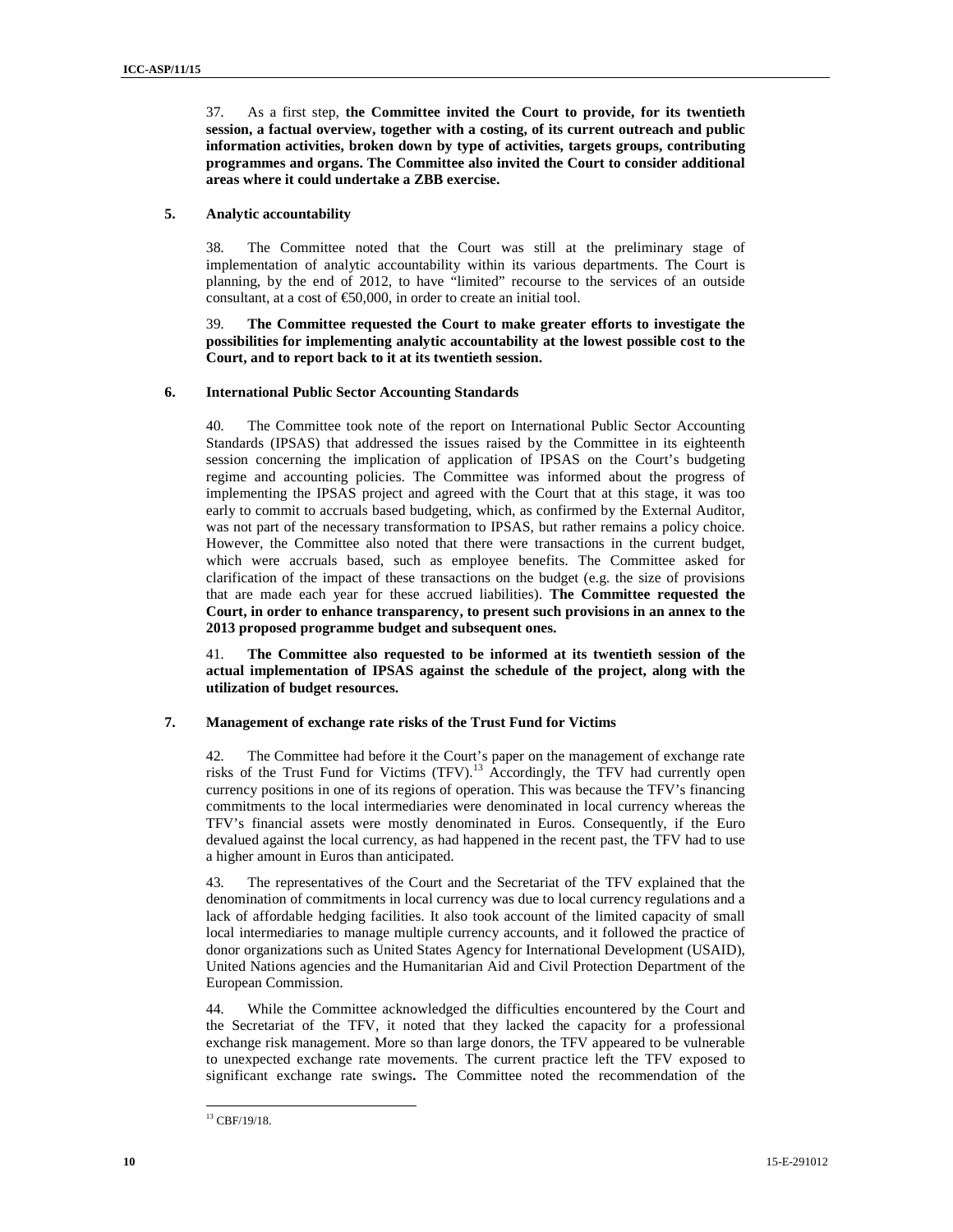External Auditor that the Secretariat of the TFV develop, as soon as possible, a risk register to document the operational, financial and reputational risks, which the TFV faced.<sup>14</sup>

45. **The Committee recommended that the Court and the Secretariat of the TFV undertake a thorough review of the available options for mitigating the currency risks. It encouraged the Secretariat of the TFV to develop, in cooperation with the Court, a policy defining acceptable levels of currency risks in its operations, as well as procedures to keep these risks within the allowed limits. It invited the Court and the Secretariat of the TFV to report back to the Committee at its twentieth session.** 

### **8. Status of contributions**

46. The Committee reviewed the status of contributions as at 30 September 2012 (annex II). The Committee noted that a total of  $\epsilon$ 97,628,388 had been received for the 2012 financial period, amounting to 89.7 per cent of the assessed 2012 contributions, and that €11,924,496 was outstanding from current and previous financial periods. The Committee noted with appreciation that this rate was much better than at the same point in 2011 (67.9 per cent), but expressed at the same time concern over the level of the arrears and the fact that only 58 States had fully paid up for all their outstanding contributions at this point in the fiscal year. **The Committee encouraged all States Parties to pay their assessed contributions in full and on time, in order to ensure that the Court had sufficient funds throughout the year, in accordance with regulation 5.6 of the Financial Regulations and Rules.**

### **9. States in arrears**

47. According to article 112, paragraph 8, of the Rome Statute, "a State Party which is in arrears of the payment of its financial contributions towards the cost of the Court shall have no vote in the Assembly and in the Bureau if the amount of its arrears equals or exceeds the amount of the contribution due from it for the preceding two full years." The Committee was informed that as at 2 October 2012, seven States Parties remained in arrears and were ineligible to vote. The Committee noted that on 26 July 2012, the Secretariat had informed States Parties in arrears about their outstanding contributions and had advised them of the minimum payment required to avoid the application of article 112, paragraph 8, of the Rome Statute. The same States Parties were also informed of the procedure for requesting an exemption from the loss of voting rights. **In view of the fact that, as of 3 October 2012, the Court had not yet received any response from those States Parties, the Committee requested the Secretariat to again notify States Parties in arrears about their outstanding contributions.** 

### **10. Cash surplus**

48. In accordance with regulation 4.6 of the Financial Regulations and Rules, the estimated cash surplus to be returned to States Parties on 1 January 2013 would amount to €1.86 million. It would comprise the provisional cash surplus for 2011 and assessed contributions in respect of prior periods that were received from States Parties in 2011. The total audited cash surplus for 2010 was  $\epsilon$ 1.69 million as included in the financial statements of the Court as at 31 December 2011 and had been already communicated to States Parties.

### **11. Amendments to the Financial Regulations and Rules**

49. The Committee was presented with proposed amendments to the Financial Regulations and Rules, accompanied with explanations of each amendment.<sup>15</sup> The Committee encouraged the Court to create a glossary of terms relating to budgetary and accounting concepts, which could reduce the risk of misunderstandings about the concepts used in the Financial Regulations and Rules.

<sup>14</sup> ICC-ASP/11/13, paras. 4 and 20.

<sup>15</sup> CBF/19/7.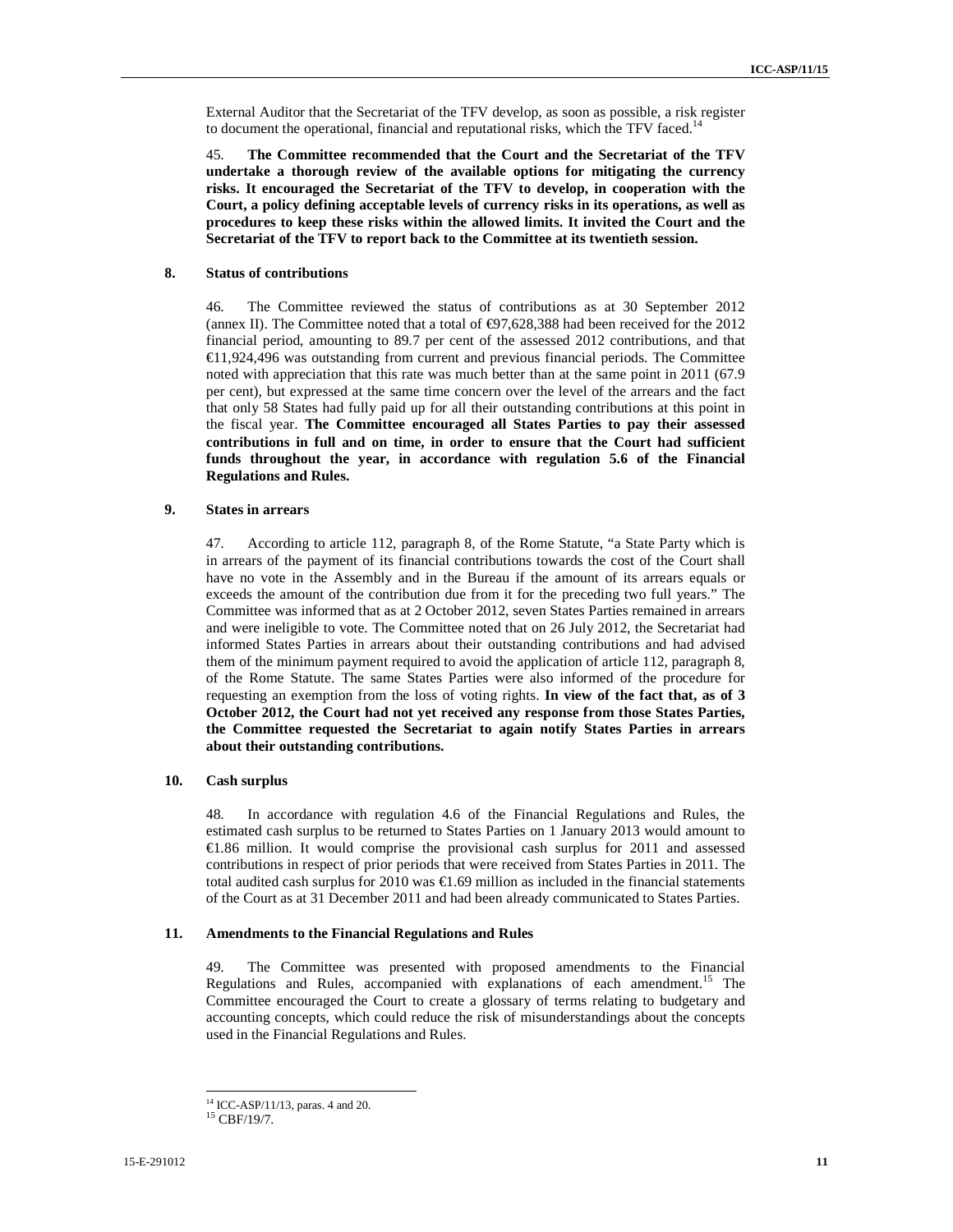50. The Committee took note of the Court's approach of keeping changes to a minimum level, addressing the essential required changes, in order to allow implementation of IPSAS as of 1 January 2014.

51. **In order to avoid increased risks in the process of transformation to IPSAS, the Committee recommended that the Assembly approve the proposed amendments to the Financial Regulations and Rules.** 

52. **The Committee requested the Court to keep the Financial Regulations and Rules under further review before starting to implement IPSAS, and to submit to the Assembly, through the Committee at its twenty-first session, any further amendments to the Financial Regulations and Rules, which might be identified as necessary during consultations with the incoming External Auditor.** 

53. **The Committee noted that the amendments had been proposed in order to allow the implementation of IPSAS, and therefore recommended that the revised Financial Regulations and Rules should come into effect on 1 January of the year when IPSAS will be implemented, currently foreseen as 2014.** 

### **B. Administrative matters**

### **1. Conditions of service in the field**

54. The Committee considered the report on the conditions of service of internationally recruited staff serving at field duty stations.<sup>16</sup> The Committee recalled that any proposals with budget implications should be explicitly approved by the Assembly, after consideration by the Committee. **The Committee recommended that the proposed fouryear transitional arrangements for harmonization of the conditions of service in the field and the new harmonized approach to Rest and Recuperation (R&R) framework in which the Court proposed to pay for travel and accommodation/subsistence allowance in addition to the current entitlements of five days and travel time-off for R&R purposes not be approved. Instead, the Committee recommended that the Court harmonize the conditions of service and R&R for all staff serving in non-family duty stations with those currently applied to United Nations peacekeeping operations as of 1 January 2013**. Should these recommendations be accepted by the Assembly, staff would not receive a unified Special Operations Living Allowance (SOLA) and accommodation/subsistence allowance for R&R, but would be paid for travel cost for R&R. The financial implications of the decision for the 2013 proposed programme budget would be a reduction of €300,000.

### **2. Retiree health insurance subsidy scheme**

55. The Committee considered the proposal of the Court for a retiree health insurance subsidy scheme.<sup>17</sup> The Committee noted the financial implications up to 2050 and the risk of premium inflation, and noted that, under a high-risk scenario of annual premium increases of nine per cent and access to the scheme by all eligible retired staff, the estimated annual cost of the scheme would be between  $\epsilon$ 9,600 and  $\epsilon$ 12,000 for 2013. This amount would continue to be limited during the first years (approximately  $\epsilon$ 29,000 for 2014 and €115,000 for 2015), rising, under a high-risk scenario, up to approximately €2.4 million in 2050.<sup>18</sup>

56. Taking into account the facts that the Court is the only permanent organization without any retirement health insurance subsidy scheme among comparable international organizations, that the proposed scheme of 50/50 subsidy is the lowest among them and much lower than the Court's original proposal of a two-thirds subsidy, and that all eligible retired staff would not access the scheme because of the burden of the premium on them after retirement and the eligibility of access to their national or residential health services, **the Committee recommended the approval of the proposed scheme for the staff of the** 

<sup>16</sup> CBF/19/12.

 $17$  CBF/19/13.

<sup>&</sup>lt;sup>18</sup> These amounts are subject to change in case of future rise of retirement age.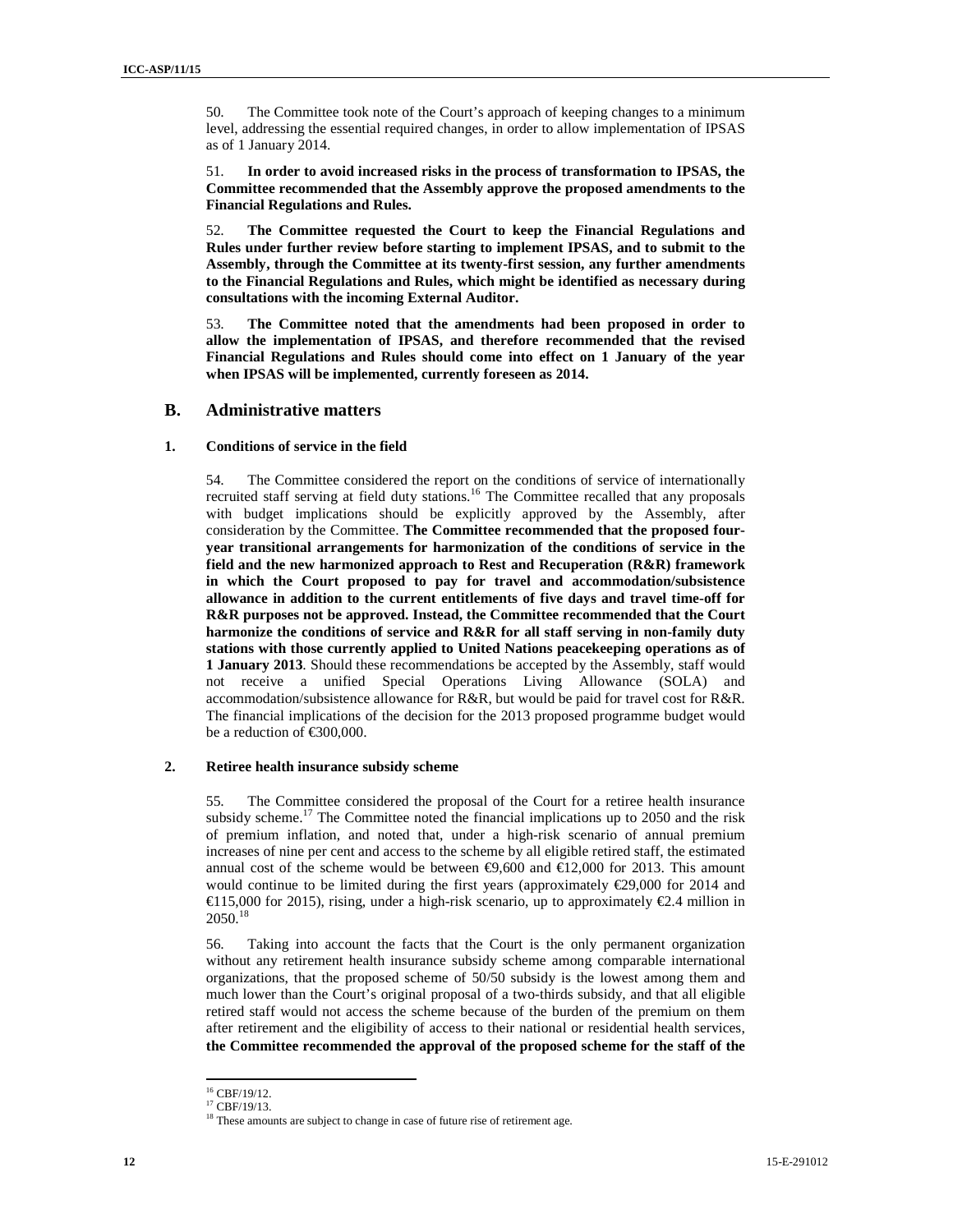**Court who are administered under the Staff Regulations and Rules**. In this regard, the Committee was of the view that the financial implications of the scheme during the first decade were not significant and could be absorbed within the approved budget level for normal operation of the Court.

### **3. Junior Professional Officer programme**

57. The Court informed the Committee that it continued to prepare its analysis and thus requested the Committee to postpone its consideration of a Junior Professional Officer (JPO) programme to its twentieth session. Although the Committee received a report on the programme,<sup>19</sup> the Committee noted that the report was not complete and that the Court would need to take several steps in order to establish the JPO programme. **In this regard, the Committee invited the Court to undertake the necessary preparation of the programme in order to present a concrete and comprehensive proposal for final consideration by the Committee during its twentieth session.**

### **4. Common system and staff performance appraisal**

58. The Committee considered the question of the United Nations common system (UNCS) of salaries, allowances and other conditions of service.

59. In this regard, the Committee noted the Assembly's decision<sup>20</sup> that the Court would join the United Nations Joint Staff Pension Fund (UNJSPF). Article 3(b) of the Regulations, Rules and Pension Adjustment System of the Fund provides that the Fund shall be open to the specialized agencies referred to in article 57, paragraph 2, of the Charter of the United Nations and to any other international, intergovernmental organization, which participates in the common system of salaries, allowances and other conditions of service of the United Nations and the specialized agencies. Article 3(c) of the Regulations provides that admission to membership in the Fund shall be by decision of the General Assembly, upon the affirmative recommendation of the Board, after acceptance by the organization concerned of these Regulations and agreement reached with the Board as to the conditions which shall govern its admission.

60. At its second session, the Assembly adopted the Court's Staff Regulations,  $2^1$  in which a number of elements aligned on those of the UNCS.

61. The Court subsequently submitted its Staff Regulations to the UNJSPB for consideration, and the General Assembly, based on the affirmative recommendation of the Board, decided to admit the Court to membership in the Fund.

62. Thus, the Committee considered that, on the basis of the documents produced to it, the Court is bound by the Fund's Statutes. In consequence, the Court is obliged to apply the main elements of the UNCS such as classification of posts, salary scales, dependency benefit/allowances, annual leave, home leave, health protection, sick leave, maternity leave, reasonable compensation in the event of illness, accident or death attributable to the performance of official duties on behalf of the Court, payments of termination indemnity and repatriation grants to its staff.

63. The Committee also noted that there are discretionary elements on the conditions of services such as travel and removal expenses, special leave and retiree health insurance subsidy scheme. The Staff Rules of the Court stipulates that a staff member authorized to travel shall receive a daily subsistence allowance (DSA), in conformity with the UNCS. The Committee noted that the Court is not obliged to follow the UNCS but had decided to apply DSA based on the UNCS to its staff instead of establishing its own structure. The Staff Rules also include provisions on special leave without referring to the UNCS. The Court has not introduced a retiree health insurance subsidy scheme to date, while all other comparable international organizations have it.

<sup>19</sup> CBF/19/16.

<sup>&</sup>lt;sup>20</sup> ICC-ASP/1/Decision No. 3.

 $21$  ICC-ASP/2/Res. 2.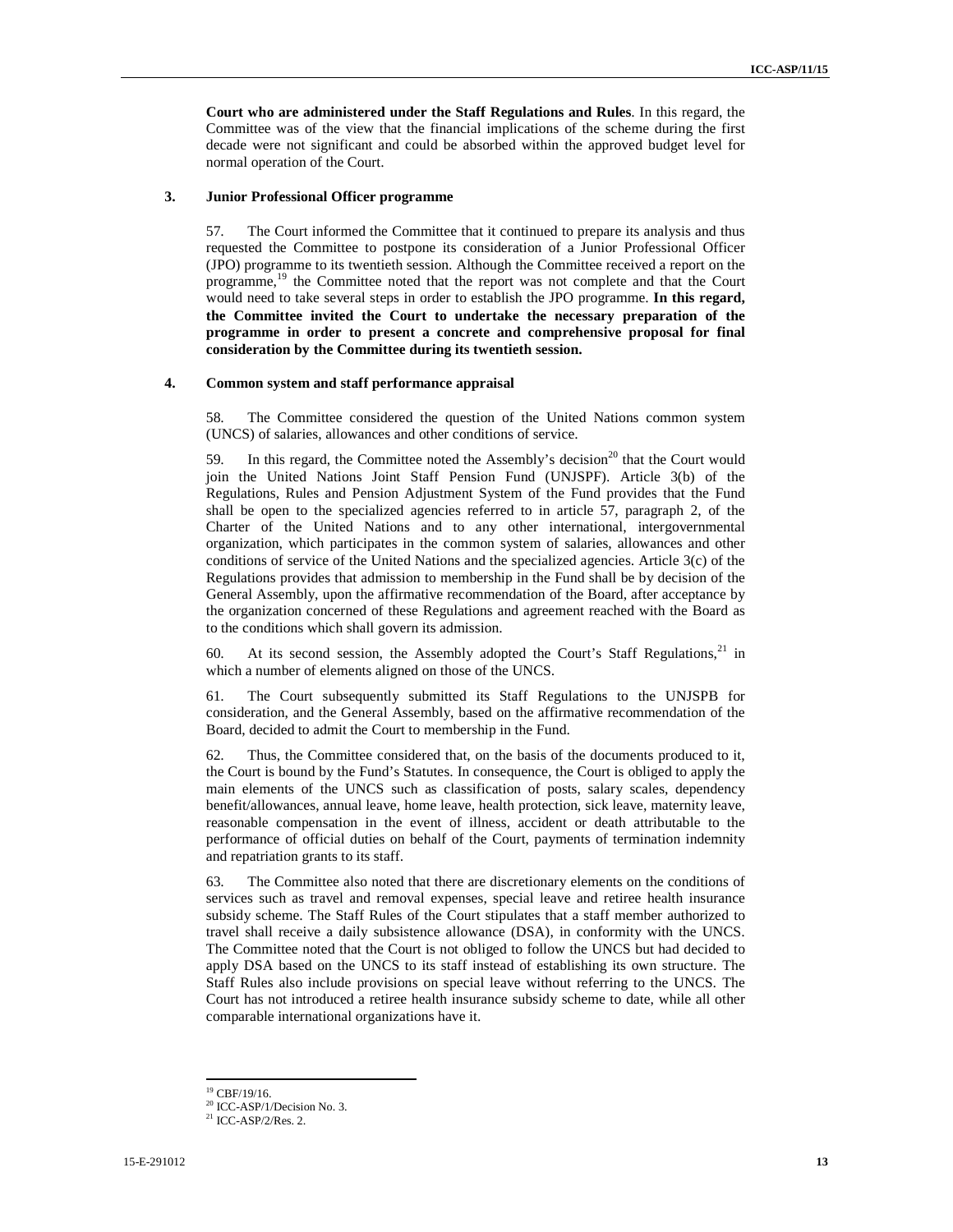64. The Committee noted that salary increments are not stipulated in the Staff Regulations but in the Staff Rules. Thus, the Committee considered that salary increments are not directly linked to the membership of the UNJSPF. However, the Committee noted that the employment contract between the staff member and the Court is concluded by an offer of appointment, which specifies that the appointment shall be governed by the provisions of the Staff Regulations and Rules and any subsequent amendments thereto. As a result, the Committee considered that, under its current contracts with staff, the Court has a contractual obligation to grant a salary increment to the staff member who performs his or her duty satisfactorily.

65. The Committee recalled resolution ICC-ASP/10/Res. $4,^{22}$  where the Assembly calls upon the Court to review the appraisal system, including through a consideration of different options by which satisfactory performance is assessed, and the discretionary elements of terms and conditions of service within the UNCS, and to report back to the Committee at its eighteenth session.

66. The Committee at its eighteenth session recommended that the Court develop proposals to introduce a culture of personal accountability, including rewards for good performance and sanctions for poor performance, and report to the Committee for consideration at its twenty-second session.

67. The Committee received a progress report on staff performance appraisal at this session. The progress report explained that there was no direct link between the results of an individual's performance appraisal and a step increase, but rather, a step increase was a function of time spent with the Court, i.e. work experience. However, no step increase is granted in the 0.5 per cent of the cases when staff receive an appraisal assessment of unsatisfactory performance.

68. The Court's report did not address the issue of whether changing the structure of assessments (e.g. satisfactory, unsatisfactory, and outstanding) and corresponding share of staff receiving above mentioned feedback (e.g. 60, 20, and 20 per cent) would inherently risk staff motivation and ultimately performance. As explained to the Assembly last year by the representative of the International Civil Service Commission (ICSC), such a personnel policy change introducing ceilings on ratings of performance appraisal with a view to freezing the financial impacts may violate the current Staff Regulations and Rules and result in potential International Labour Organization Administrative Tribunal (ILOAT) cases. Whether and to what extent the ILOAT would consider the current budget constraints during a time of economic crisis as sufficient to justify such a policy change being applied to existing staff is not certain. Furthermore, even if the performance appraisal policy is to be changed, it may not result in immediate monetary gains to the budget, as it may only apply to new staff.

69. The Committee was pleased to receive a progress report and looked forward to receiving the final report for its consideration.

### **C. Governance**

 $\overline{a}$ 

### **Organizational structure of the Court**

70. The Committee was informed that the Court was about to launch a review of its organizational structure, to respond to earlier recommendations of the Committee that the Court undertake a thorough evaluation of its organizational structure in order to streamline functions, processes and corresponding structures; reduce spans of control where necessary; identify responsibilities that could be delegated; and rationalize lines of reporting. The Court explained this would be a three-phase process: an intra-organ review to identify the most effective structure in each organ, i.e. the Judiciary, the Office of the Prosecutor and the Registry (phase 1); an inter-organ review to assess the impact of any potential change vis-à-vis other organs of the Court and to address possible duplications (phase 2); and a review of staffing requirements (phase 3).

<sup>22</sup> *Official Records… Tenth session… 2011*(ICC-ASP/10/20), vol. I, part III, ICC-ASP/10/Res.4.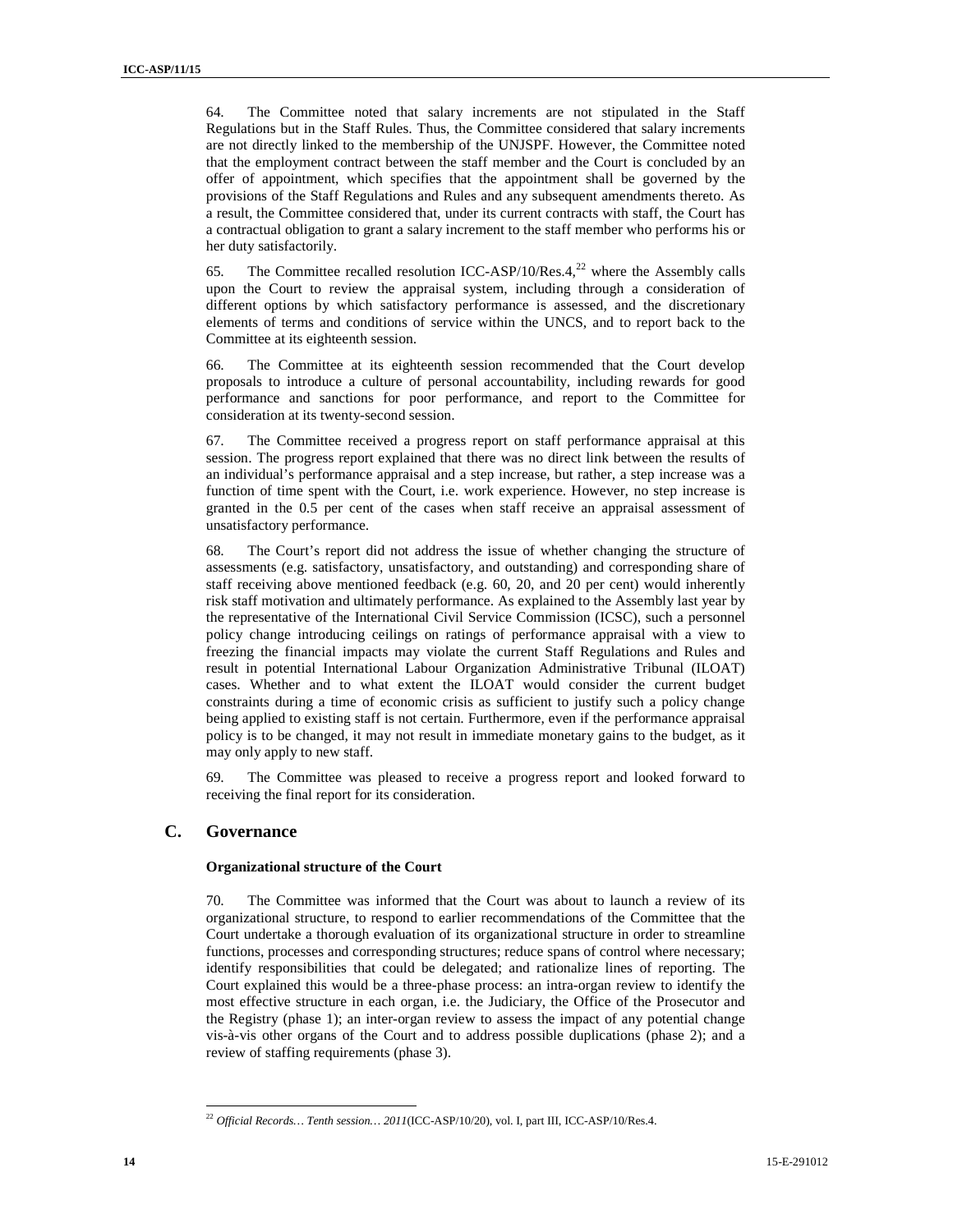71. The Court had considered the recommendation of the Committee, at its eighteenth session in April 2012, to use internal resources to conduct the review. However, the Court had found that it needed high-level expertise for the undertaking. The proposal that had won the procurement bid had been from Price Waterhouse Coopers (PWC). This required an investment of approximately €90,000. The Court was also identifying high level experts to provide strategic guidance on a pro-bono basis.

The Committee agreed with the Court on the importance and potential impact of the project. The review should help find ways of improving the Court's financial performance, remove unnecessary complexity and duplications, and ensure that the entire organizational system is aligned and set up to deliver on the Court's objectives. The Committee recalled that, under the Rome Statute, the Assembly shall provide management oversight to the Presidency, the Prosecutor and the Registrar regarding the administration of the Court (article 112, paragraph 2(b)). **The Committee emphasized that the review by the external consultant should equally apply to the three major organs. The Committee invited the Court to keep the Assembly and the Committee informed on the progress, and to report to the Committee at its twentieth session.**

73. The Committee recognized that the movement into the permanent premises would provide a unique opportunity for the Court to have a clearer picture of its operations than the first decade in the interim premises, and thus recalled its previous recommendations to make a comprehensive review on the organizational structure of the Court such as the skeleton of the Court and the ZBB.

### **D. Audit matters**

**Audit reports** 

### **(a) Financial statements of the Court for the period 1 January to 31 December 2011**

### **(b) Financial statements of the Trust Fund for Victims for the period 1 January to 31 December 2011**

74. The Committee welcomed the presentation by the External Auditor and expressed its appreciation for the quality work provided by him throughout the previous years.

75. Introducing his reports on the financial statements of the Court<sup>23</sup> and of the Trust Fund for Victims, $24$  the External Auditor informed the Committee that the statements were free of material misstatement and presented fairly the financial position of the Court and of the TFV and that he was able to offer an unqualified audit opinion.

76. Concerning the Trust Fund for Victims, the Committee noted that the External Auditor had reiterated its recommendation to develop a separate risk register and had urged the TFV to implement a solution as soon as practicable. It also endorsed the recommendations relating to the implementation of IPSAS and the need to obtain sufficient assurance on the adequacy and effectiveness of the TFV's framework of governance, risk management and control. **The Committee welcomed the intention of the TFV to address these issues soon and looked forward to a progress report at its twentieth session.**

#### **(c) Report of the Office of Internal Audit**

77. Pursuant to rule 110.1 of the Financial Regulations and Rules, the Office of Internal Audit submitted its annual activity report to the Committee, $^{25}$  outlining the activities of the Office of Internal Audit in the second half of 2011 and the first half of 2012, as well as its report on the status of audit recommendations.<sup>26</sup>

78. The Committee considered the two reports and discussed the specific findings and recommendations with the Director of the Office of Internal Audit.

<sup>23</sup> ICC-ASP/10/12.

<sup>&</sup>lt;sup>24</sup> ICC-ASP/10/13.

 $25$  CBF/17/6.

 $26$  CBF/17/7.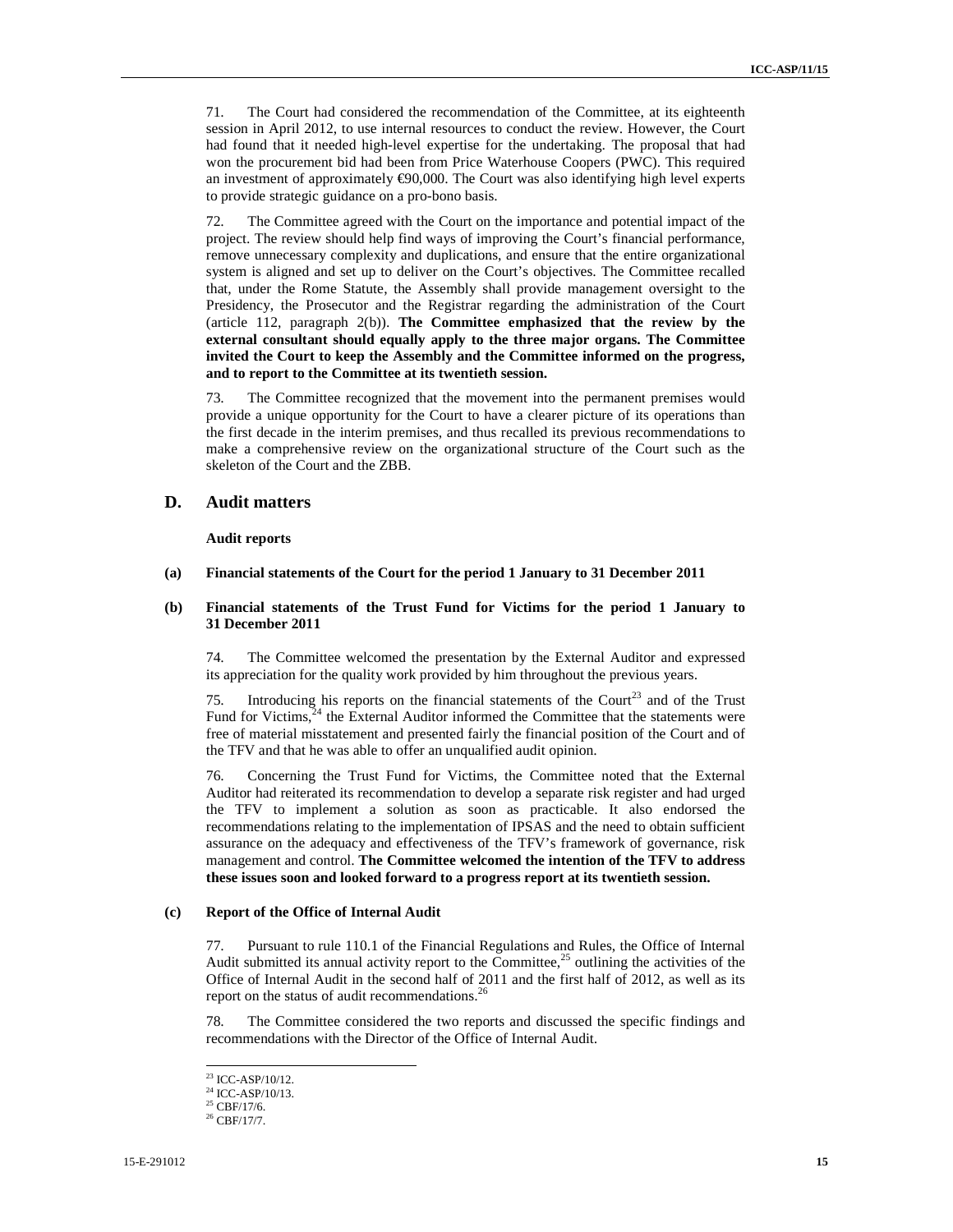79. The Committee took a favourable view of the main points. **However, the Committee requested the Office of Internal Audit, as a priority, to ensure that each audit report begins with a statement summarizing, for each department audited, the recommendations contained in previous reports and their state of implementation.**

80. The Committee was informed that, in connection with the audit strategy for the Permanent Premises Project, the Director of the Office of Internal Audit had met with the Oversight Committee of the project in order to discuss the question of the project audit. One solution envisaged was to hire an outside specialist.

81. The Committee stressed that an outside specialist should satisfy certain conditions:

(a) No conflict of interest, actual or potential, whether financial, or as a supplier, client, or close relation, or in connection with a service relationship (having been employed by the entity to be audited;

(b) Proven technical competence; and

(c) Bound by client confidentiality, even after ceasing to be external auditor to the entity in question.

82. In the present case, the Committee considered that there was a risk of a conflict of interest, in that the outside specialist was already employed by the British Auditors who have just come to the end of their appointment as the Court's External Auditor. The risk is not immediately apparent, but the possibility remains.

83. Finally, the Committee expressed concern at the fact that the Office of Internal Audit dealt with logistical matters on behalf of the Audit Committee, taking time from its audit duties. **The Committee recommended that these tasks be assumed instead by the Registry.** 

#### **(d) Report of the Audit Committee**

84. The Committee received and took note of the report, entitled "Annual Report of the Audit Committee."<sup>27</sup>

85. The Committee noted that, at the current time, the mandates of the external members of the Audit Committee were due to terminate as follows: three members on 31 January 2013, while one member had his term extended to 31 July 2013. **The Committee recommended that steps be taken to ensure, for the future, transparency, objectivity and equitable geographical representation in the selection of the external members.** 

### **E. Legal aid**

86. As regards the legal aid scheme, the Court submitted a 2013 proposed budget of €7.97 million, based on the Court's new remuneration scales. This represents an increase of 12 per cent over one year and 21.5 per cent over the period 2011-2012, reflecting a request for an additional amount of  $\epsilon 0.9$  million in respect of legal aid.

87. Examination of the documents produced by the Court showed that the cost of legal aid, calculated under the new rules proposed by the Registry, took account of the total number of victim applications likely to be received by the Court in the various cases. According to the Registry's projections,<sup>28</sup> 14,400 applications for participation are to be expected in 2013. To these must be added some 6,000 applications for reparation.

88. The Committee took note of the Supplementary Report of the Registry on four aspects of the legal aid system, $29$  as well as the annex on the financial implications of the proposed review of the system.<sup>30</sup> As has been the case in the past, legal aid is one of the major cost drivers. A pragmatic approach to the question is required, one which takes

<sup>27</sup> CBF/19/21.

<sup>28</sup> ICC-ASP/11/10, paras. 428 to 432, Corr.1 and Corr.2.

 $^{29}$  ICC-ASP/11/43.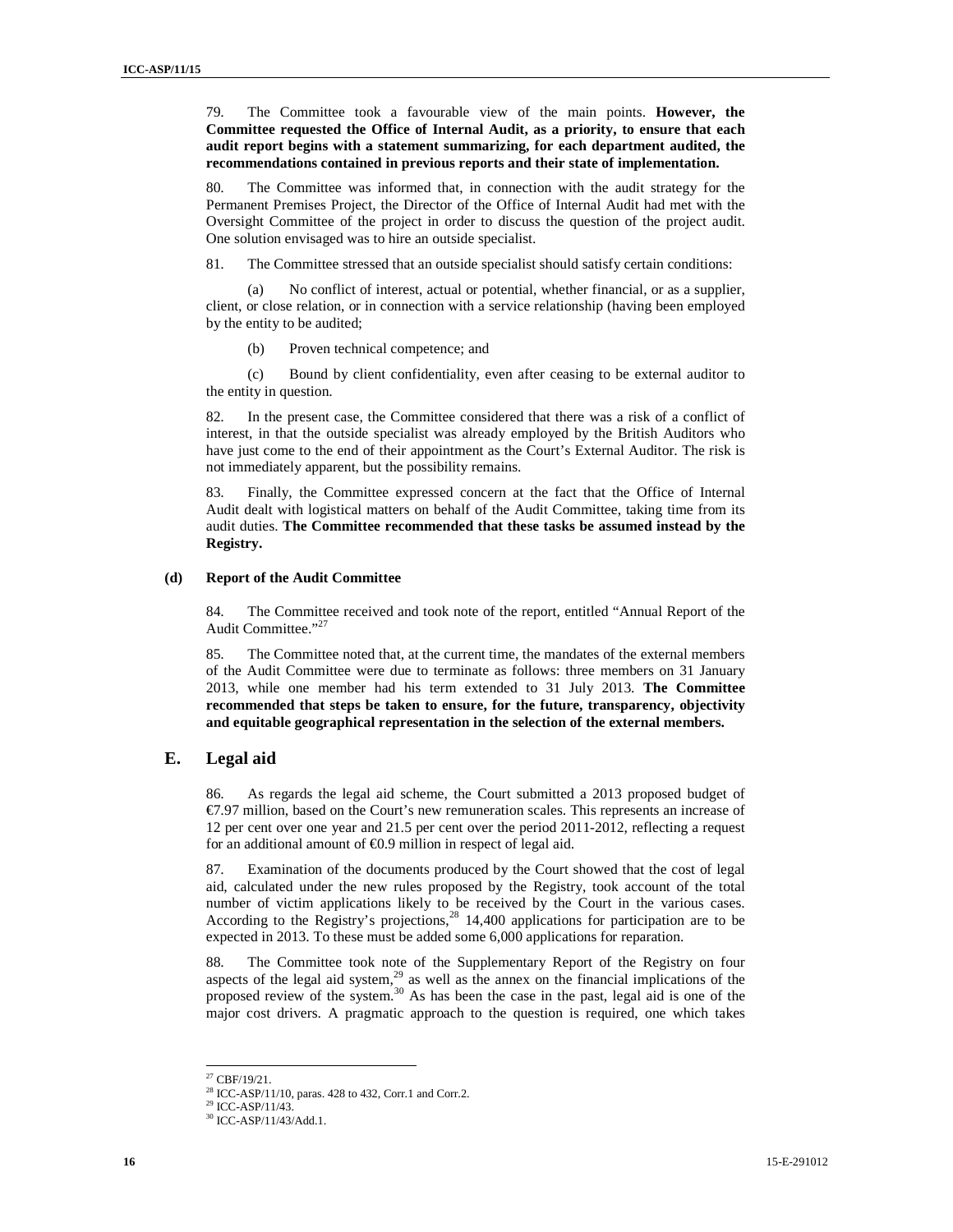account of the right of both defendants and victims to equally access to the Court, and to participate in the proceedings.

89. At its tenth session,  $31$  the Assembly continued to follow this dual approach. Thus it noted the significant increase in legal costs, as well as the essential role played by the system in enabling all accused persons and victims to participate in the proceedings.

90. During its work, the Committee noted that the total cost of legal aid to the defence for the period from 2006 to June 2012 amounted to  $\in$  1.51 million. Over this same period, the cost of legal aid to victims totalled  $\text{\textsterling}15.85$  million. It has thus cost the Court  $\text{\textsterling}27.36$ million to implement its legal aid scheme. The Committee noted the increase in costs<sup>3</sup> since 2008.

91. As well as the budgetary implications of legal aid to the defence and to victims' representatives, the Committee also examined the question of judicial decisions with significant financial implications.<sup>33</sup> This is a more difficult cost to control, as it is the normal consequence of a judicial decision. As a source of rights, it represents an unavoidable expense or "dépense de guichet." Thus an additional €942,000 had been spent in 2011 and, currently, €923,000 has been committed for the budgetary year 2012 on account of judicial decisions. The Committee would emphasize the difficulty of producing a cost forecast through to 31 December 2012.

92. On the basis of the documents currently before it, the Committee considered that the main changes to the scheme presented by the Registry should be regarded as the key elements in a review of the system with a view to optimal attainment of the objectives of the legal aid scheme.

93. First, the Committee considered that the proposal to limit the duplication of a counsel's mandates to two cases simultaneously would enable a fair balance to be struck between the different interests at stake. This involves in particular a reduction in counsel's fees for the second mandate and would achieve a saving of over €240,000 by the end of the two mandates. Additionally, there is a proportionate reduction in the fees of the other members of the team dealing simultaneously with the two cases.

94. Secondly, the Registry proposed a change in the rules governing expenses, imposing a monthly cap of  $\epsilon$ 3,000, including DSA. Immediate implementation of this measure in the cases currently before the Court is likely to save  $\epsilon$ 204,000 over a full year. Not only will the changes in no way affect the ability of teams to represent their clients before the Court, but the current arrangement for a DSA is contributing to the cost of the legal aid scheme. The Committee noted, moreover, that teams were failing to adequately substantiate the actual expenses incurred by members.

95. Thirdly, **the Committee considered that the Registry's proposal to suspend payment of the monthly lump-sum amount to teams when procedural activities were substantially reduced would help to squeeze excessive costs out of the scheme. Here again, the Committee considered that this measure should be implemented immediately.**

96. Fourthly, the Committee considered the position of the Office of Public Counsel for Victims and its role in terms of representation. **In light of potential current obstacles to the implementation of changes in the system, the Committee requested the Registry to provide it at its twentieth session with a supplementary report on the progress achieved.**

97. For these various reasons, **the Committee recommended that the Assembly implement these proposals, which the Registry believed would save €1.1 million with effect from the budgetary year 2013. The Committee therefore recommended that the amount for legal aid in the 2013 proposed budget be reduced by €1.1 million.** 

98. Finally, **the Committee considered that a reorganization of the legal aid scheme**  as proposed by the Registry in line with the Assembly's resolution at its tenth session<sup>34</sup>

<sup>31</sup> *Official Records ... Tenth session ... 2011*(ICC-ASP/10/20),Vol. I, p 17, para. 19.

<sup>32</sup> See annex IV.

 $33$  CBF/19/5.

<sup>34</sup> *Official Records… Tenth session… 2011*(ICC-ASP/10/20), vol. I, part III, ICC-ASP/10/Res.4.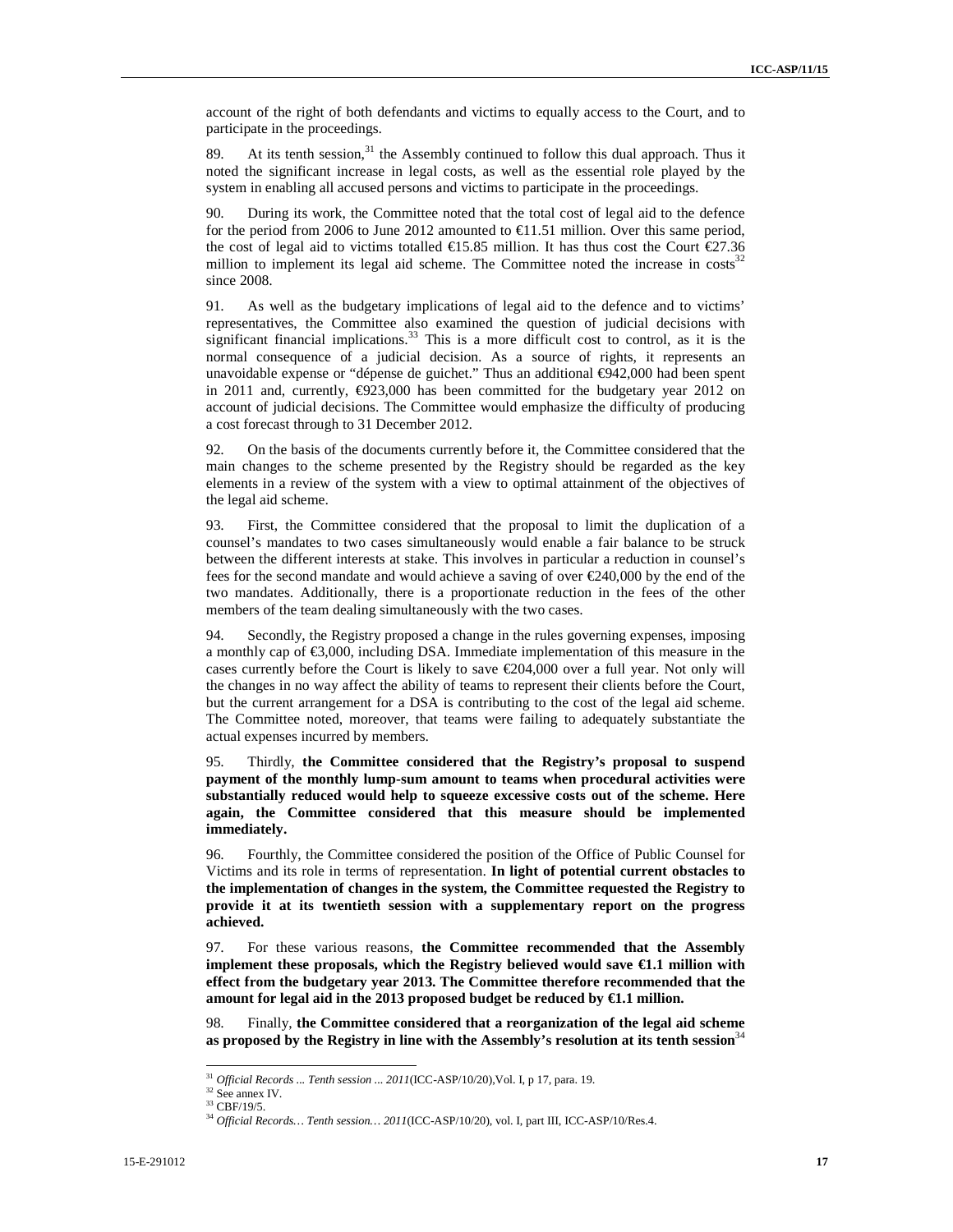### **also necessarily required further review of the position and role of the Office of Public Counsel for the Defence.**

99. Following an enquiry into the workload indicators of the Office, the Committee noted that the Office's main task seemed to be carrying out research and drafting legal opinions for defence teams, and producing various documents. This undoubtedly saves time for defence teams. **The Court might also consider introducing alternative schemes designed to respect the rights of all persons concerned as soon as a new situation is opened, in particular by providing for a Court duty roster prior to the constitution of a defence team. As regards documentary research and drafting for defence counsel, the Committee considered that this is work for which each team is already paid.**

### **F. Budgetary matters**

### **1. Financial performance data of the 2012 approved budget as at 30 June 2012**

100. At its seventeenth session, the Committee, having analyzed all of the documents and supporting items provided by the Court, had recommended that the Assembly approve a 2012 proposed programme budget of  $\epsilon$ 112,128,300, which had included a reduction of some €5.6 million in the amount originally requested by the Court. The Committee had considered that this amount corresponded to the amount actually required by the Court to enable it to fulfil the tasks entrusted to it.

101. At its tenth session, the Assembly had adopted its resolution  $4<sup>35</sup>$  whereby it approved appropriations totalling  $\epsilon$ 111 million for the budgetary year 2012, of which €108.8 million was for the ordinary budget and €2.2 million to replenish the Contingency Fund.

102. The Committee had before it the report of the Court on the budget performance as at 30 June 2012.<sup>36</sup> It noted that the implementation rate for 2012 as at 30 June was 52.3 per cent, representing an expenditure of  $\epsilon$ 56.93 million and was thus slightly lower than that in 2011. The projected implementation rate to 31 December 2012 was 100.3 per cent based on a projected expenditure of  $\epsilon$ 109.15 million, which means that the Court needs to identify further savings of some  $\epsilon$ 350,000 in order to maintain the expenses within the 2012 approved budget.<sup>3</sup>

103. Up until August 2012, the Committee has received a total of seven notifications for access to the Contingency Fund, representing a total of  $\epsilon$ 3.69 million in order to cover the costs relating to the developments in the situation of Kenya, Côte d'Ivoire, Democratic Republic of the Congo, Libya and Central African Republic. Given a forecast budget implementation rate of around 100 per cent for the regular budget, and a forecast implementation rate of 68.2 per cent for the Contingency Fund notifications, the Court estimated that its actual access to the Contingency Fund would be more than  $\epsilon$ 2 million in 2012. Such expenditure would bring the Contingency Fund below the  $\epsilon$ 7 million replenishment threshold.

### **2. Consideration of the 2013 proposed programme budget**

104. At its nineteenth session, the Committee was presented by the Court with a proposed budget for the financial year 2013 in a total amount of  $\epsilon$ 118.4 million, broken down as follows:

- (a)  $\epsilon$  115.42 million for the Court's regular budget; and
- (b)  $\epsilon$  2.98 million for the Secretariat of the Assembly of States Parties;

105. In its 2013 proposed programme budget as submitted to the Committee, the Court broke down its requirements as follows:

 $^{\rm 35}$  Ibid.

<sup>36</sup> ICC-ASP/11/16.

<sup>&</sup>lt;sup>37</sup> The implementation rate as at 30 June 2011 was 53.8 per cent representing an expenditure of  $\epsilon$ 55.73 million  $(ICC-ASP/10/11).$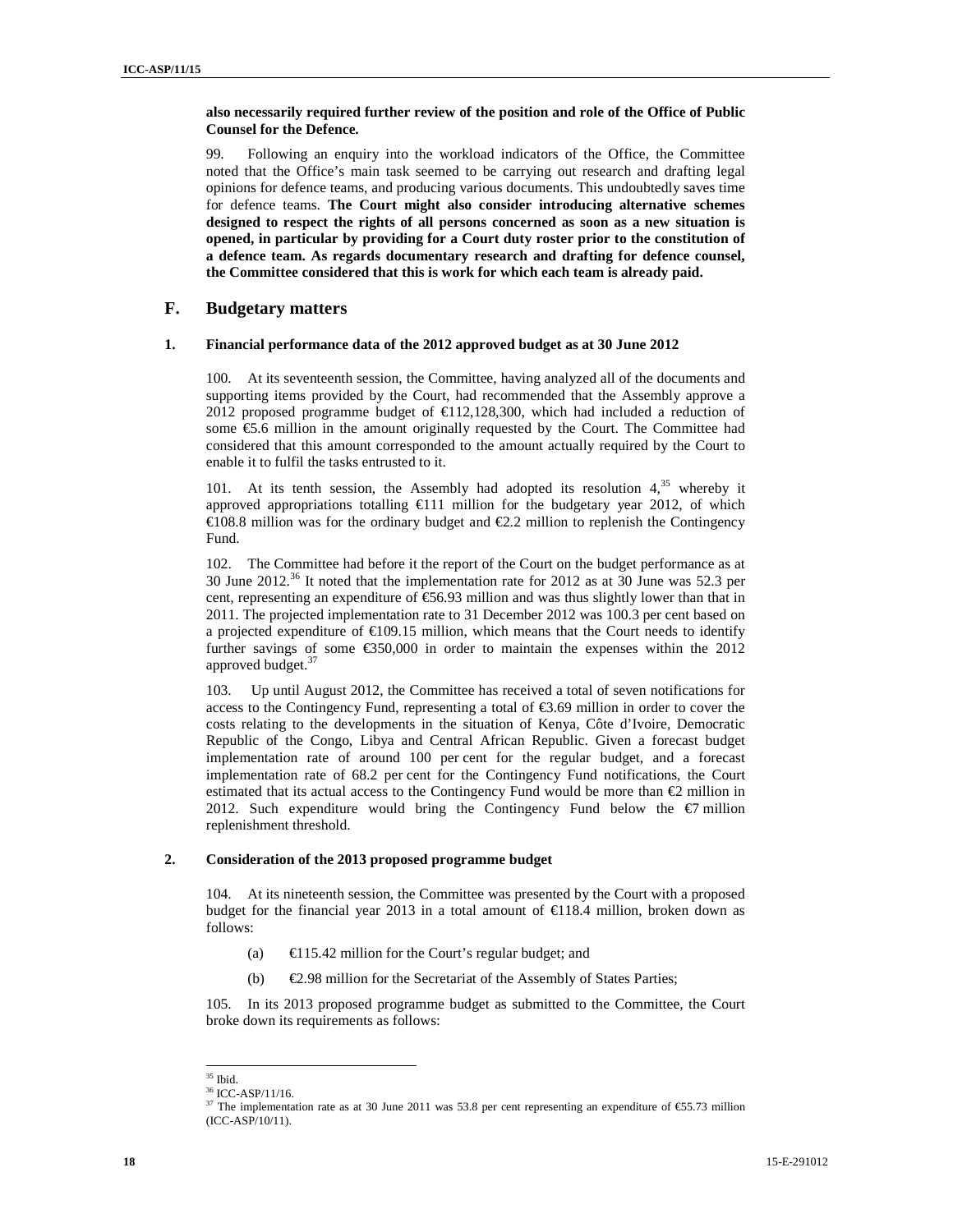- (a)  $\epsilon$ 11.08 million for the Judiciary;
- (b)  $\epsilon$ 28.67 million for the Office of the Prosecutor;
- (c)  $\epsilon$ 66.47 million for the Registry;
- (d)  $\epsilon$ 6.02 million for the interim premises;
- (e)  $\epsilon$ 1.66 million for the Secretariat of the Trust Fund for Victims;

(f)  $\epsilon$ 1.23 million for the Office of the Director of the Permanent Premises Project; and

(g)  $\epsilon$ 0.29 million for the Independent Oversight Mechanism.

106. The Committee noted that this proposal, including costs for interim premises, represented an increase of €9.6 million (including the two corrigenda) or 8.8 per cent in relation to the appropriations approved by the Assembly for 2012.

107. The Committee noted that the Assembly had also requested the Court to prepare a working document detailing the options where reductions would be made in order to bring the level of the 2013 proposed programme budget in line with the level of the approved budget for 2012, as well as how those reductions would impact on the Court's activities.<sup>3</sup>

108. The Committee had before it paper prepared by the Court setting out the impact of measures to bring its budget for 2013 in line with the level of the 2012 approved budget. This paper is attached to this report as annex III.

109. The Committee noted that the  $\epsilon$ 6.02 million requested for the interim premises was a new cost; as such costs were borne by the host State up until December 2012. The Committee further noted that the Court's additional expenditure requirements for the upcoming budget, over and above interim premises, related to UNCS costs in an amount of €3.88 million; legal aid in an amount of €0.9 million; and trial preparation for the two Kenya cases, amounting to  $\epsilon$ 2.04 million.

110. The total sum of these various items, including interim premises and deducting the budget reductions in the areas of GTA, consultants and other non-staff costs of  $\epsilon$ 2.89 million, resulted in a budget proposal by the Court  $\epsilon$ 9.6 million higher than the level of the 2012 budget approved including the two corrigenda.

111. In examining the budget, the Committee noted that the issue of the rent for the interim premises could not be estimated with full accuracy at this time, and also noted that any additional resources required for the interim premises would be for a limited period of time, until the Court's move to the permanent premises. **The Committee thus took the view that this justified the exemption of the said amount of about €6 million related to the interim premises, as well as the interest on loan for the permanent premises of €204,568 when comparing the level of the 2013 proposed programme budget against the level of the 2012 approved budget.** 

#### **3. Recommendations of general application on the 2013 proposed programme budget**

### **(a) Assumptions and activities for 2013**

112. The Committee also had before it the document "Report of the Court on Judicial decisions with significant financial implications<sup>340</sup> and noted the impact that judicial decisions could have on the budget of the Court.

113. The Court's judicial activity is expected to increase in 2013. The Presidency considers that two cases may go to appeal against conviction and/or sentence, while at least four cases will be at trial or trial preparation stage, in addition to the mass of pre-trial work. The Prosecutor informed the Committee that he expected to be conducting seven investigations in seven situations. Nine further investigations remain open. In addition, the Prosecutor will be active in three trials and two appeals.

<sup>38</sup> *Official Records…Tenth session…2011*(ICC-ASP/10/20), vol. I, part III, ICC-ASP/10/Res.4, section H, para. 2. <sup>39</sup> CBF19/03P04/Rev.1.

 $^{40}$  CBF/19/5.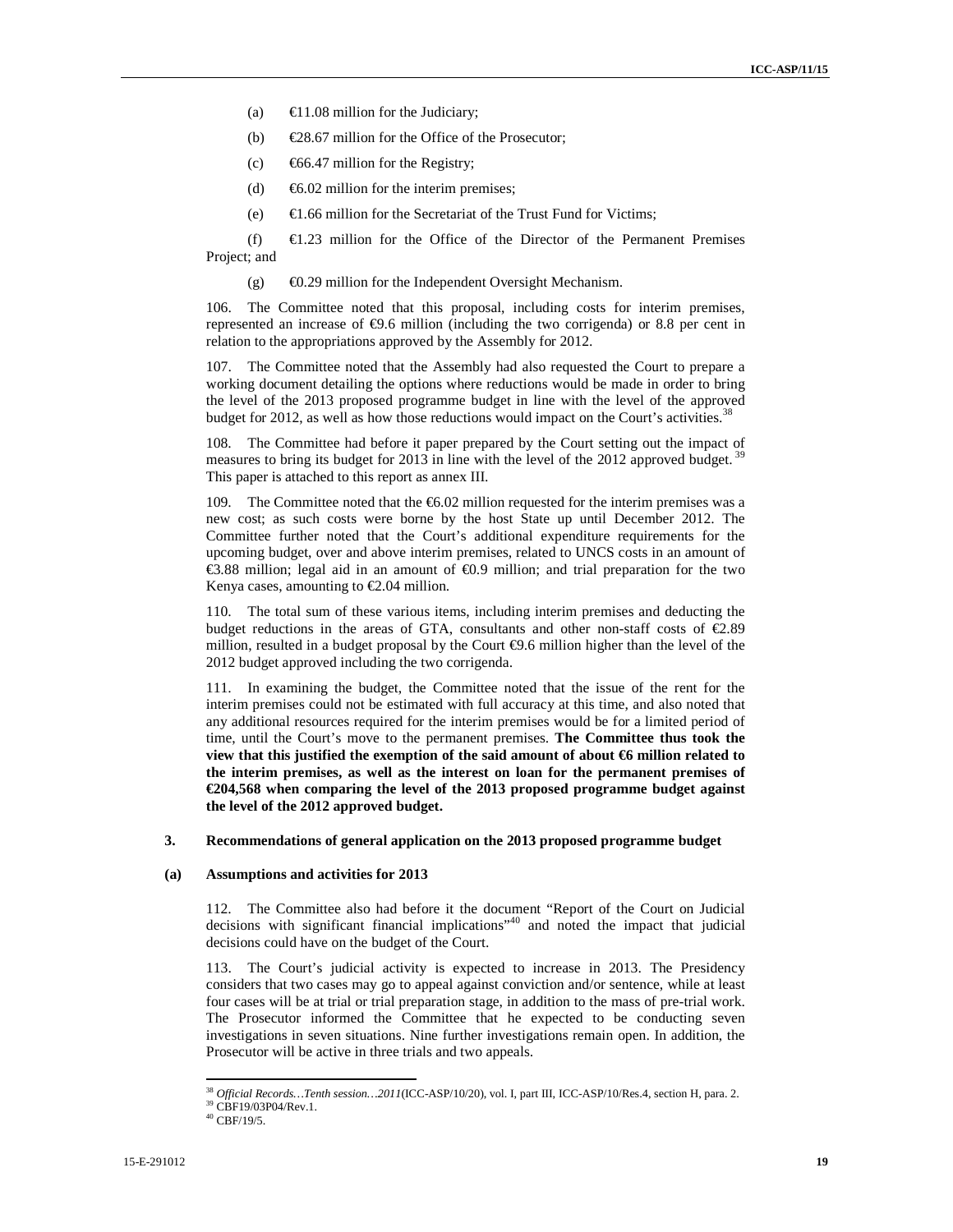114. However, the Committee noted that the 2013 proposed programme budget made no provision for the confirmation of charges in the *Gbagbo* case. While it is not possible at this stage to predict the outcome of the proceedings, a decision to confirm the charges will involve very substantial additional costs.<sup>41</sup> Similarly, the 2013 proposed programme budget has made no request in respect of the African Union Liaison Office;<sup>42</sup> nor does it include any provision for the addition of inspection and evaluation functions to the current mandate of the Independent Oversight Mechanism.<sup>43</sup>

115. Finally, the Committee was informed that, in the *Lubanga* case, judgment had been rendered, and decisions adopted on reparation. It noted, however, that the Registry remained obliged to continue to fund the Judiciary, despite the fact that the translation of the judgment was still awaited. This delay involves additional costs that were not foreseen in 2012, and which need to be financed.

### **(b) Presentation and macro analysis**

116. The Court informed the Committee that it had proposed a budget of  $\epsilon$ 118.4 million for 2013, representing an increase of €9.6 million, or 8.8 per cent over the 2012 approved budget level. The Court identified the major causes of the increase as rent and maintenance of the interim premises of the Court, forward commitments and UNCS costs, and the operation of the legal aid system. In addition, the Court requested increased resources for the reparations anticipated by the Court and to carry out the investigative mandate of the Independent Oversight Mechanism.

### **4. United Nations Common system**

117. As regards the 2013 proposed programme budget, the Court considered that the financial impact of the UNCS will amount to  $\epsilon$ 3.88 million. Despite its major impact on costs, **the Committee recommended that the Assembly integrate this expense into the 2013 budget, so as to stabilize the situation and prevent a subsequent multiplier, which would make the preparation of future budgets still more problematic.** 

#### **(a) Travel**

118. **The Committee noted the impact of travel on the budget of the Court, and recommended that the Court examine ways of finding savings on travel costs.** 

#### **(b) Training**

119. The 2013 proposed programme budget allocated an amount of €693,000 for training, compared to  $\epsilon$ 675,000 and  $\epsilon$ 748,000 for 2011 and 2012 respectively. In many cases, the Court did not justify the need for training, nor specify the areas which require skills enhancement. **The Committee recommended that justifications be provided for future budget requests**.

#### **(c) Consultants**

 $\overline{a}$ 

120. As regards consultants, the Committee noted again inconsistencies in the submissions on this point. In the budget documents provided to the Committee, this item appeared both individually and under the head of "contractual services". In accordance with the Committee's recommendation, costs in respect of this item have indeed fallen, as can be seen from the table in annex VI of the 2013 proposed programme budget. However, the Committee noted a lack of consistency in the various budget submissions, as certain subprogrammes have reintroduced consultancy costs as "contractual services." A case in point is Sub-programme 3770 (Registry Permanent Premises Office), where under contractual services, paragraph 505 refers to a recurrent expense for consultancy services relating to the transition to the new premises. It is further stated that consultancy services are preferred

<sup>&</sup>lt;sup>41</sup> The Registry's initial estimates of the cost to Judiciary and Registry at some  $\epsilon$ 1.27 million.

<sup>&</sup>lt;sup>42</sup> Predicted cost €436,700.

 $^{43}$  Predicted cost  $€212,300$ .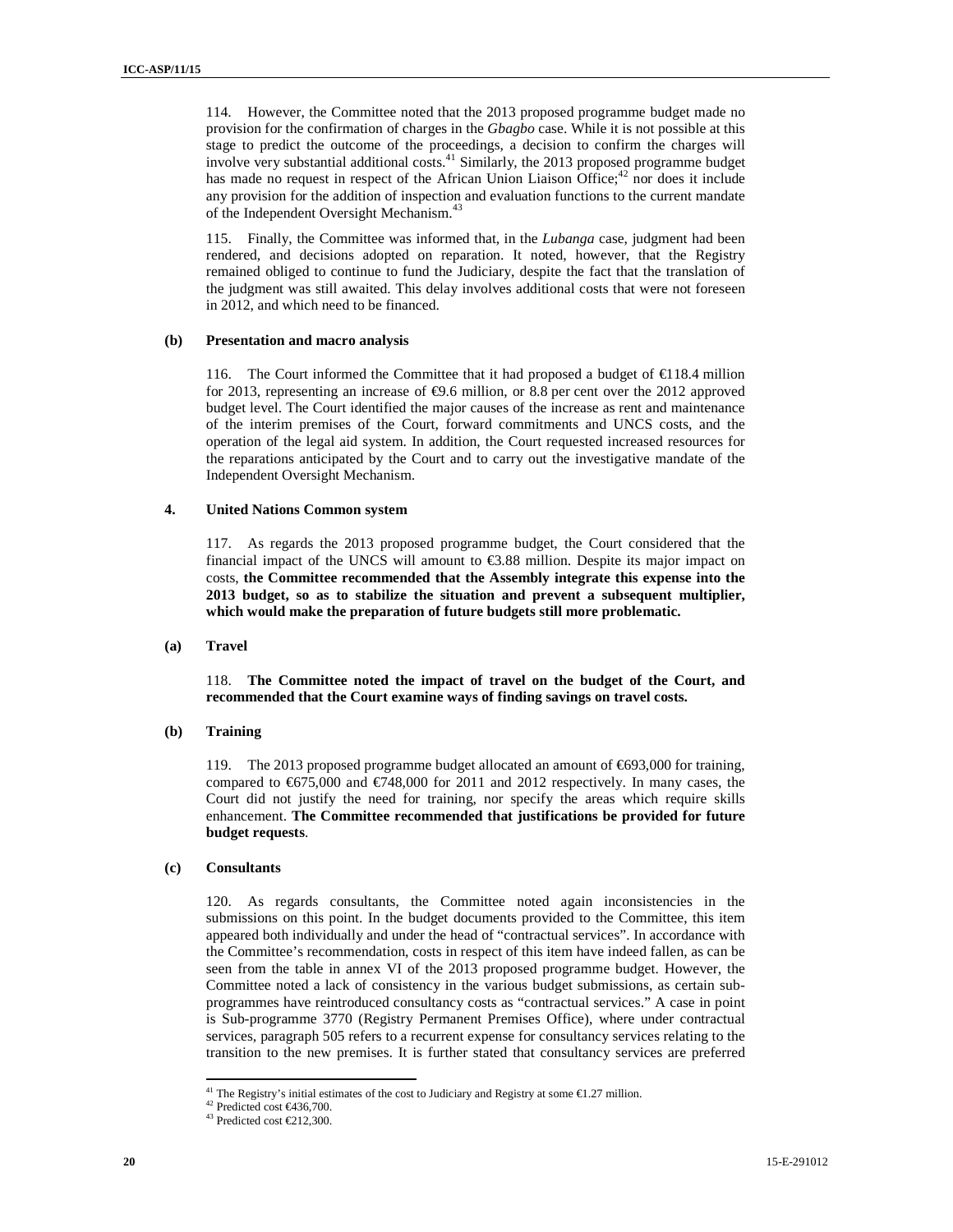because of the different fields of expertise and "workload flexibility." For the 2013 proposed budget, a request of €182,000 have been made. I**n the absence of any**  substantive justification, the Committee recommended an overall ceiling of  $£100,000$ **be allocated for Sub-programme 3770 with a reduction of €82,000. The Committee further invited the Court to establish a standard definition for the content of proposals included under the head of "contractual services."** 

### **(d) Hospitality**

121. The Committee acknowledged that the provision of appropriate hospitality was an important requirement in support of the Court's work. However, **the Committee concluded that proposals to increase the amounts allocated to hospitality had not been sufficiently justified and that the amounts available should remain at the 2012 level. The total deduction would amount to €30,000.** 

### **(e) General Temporary Assistance and staff levels**

122. The Committee conducted an in-depth analysis of all GTA requirements for 2013. Taking into account all judicial activities, probable timelines presented and the length of time for which the functions of each post would be needed, specific recommendations were made on four of the major programmes, taking a work-months approach needed to perform certain activities.

123. In regard to Major Programme I, the Committee noted that there were two posts at level P-3 and P-2 that were not included in the budget. **Therefore, the Committee recommended that the associated resources should not be approved. This deduction represents nine working months at a P-3 level and nine working months at a P-2/P-1 level.** 

124. Furthermore, taking into account that additional judicial procedures are not expected to start before April 2013, at the time expected for recruitment for some posts, and the expected workload, **the Committee recommended a deduction of six working months at a P-3 level and five working months at a P-2/P-1 level. Therefore, the total deduction would amount to 15 working months at the P-3 level and fourteen working months at the P-2/P-1 level.**

125. **The Committee invited the Court to meet the workload requirements of the Judiciary through the redeployment of approved resources among divisions, to the extent possible, before accessing the Contingency Fund.** 

126. In respect of Major Programme II, on the basis of paragraph 124 above regarding GTA for Major Programme I, and the considerations regarding the beginning of new judicial activities, **the Committee recommended a total deduction of one working month at a P-5 level, three working months at a P-4 level, six working months at a P-3 level, 22 working months at a P-2/P-1 level, and six working months at a GS-OL level.** 

127. As regards Major Programme III, taking into account the nature of the functions of the posts and the length of time that those functions will be needed; Court days assumptions, as well as the "One Court" principle, **the Committee recommended a reduction of nine working months at a P-2/P-1 level.** 

128. In Major Programme IV, taking into consideration that most of the GTA posts requested by Major Program IV are directly related to servicing the twelfth of the Assembly, and there is no link with judicial activities, **the Committee was of the view that the length of some posts were longer than needed and thus recommended a reduction of two working months at the GS-OL level.** 

### **(f) Tailoring resources to match the level of judicial activity**

129. The Committee carried out an in-depth analysis of the Court's financial projections in respect of judicial activity in 2013. Once again, the Committee adjusted the figures in light of anticipated developments in judicial activity over the coming year. As a result, table 3 in the 2013 proposed programme budget needs to be amended as regards the items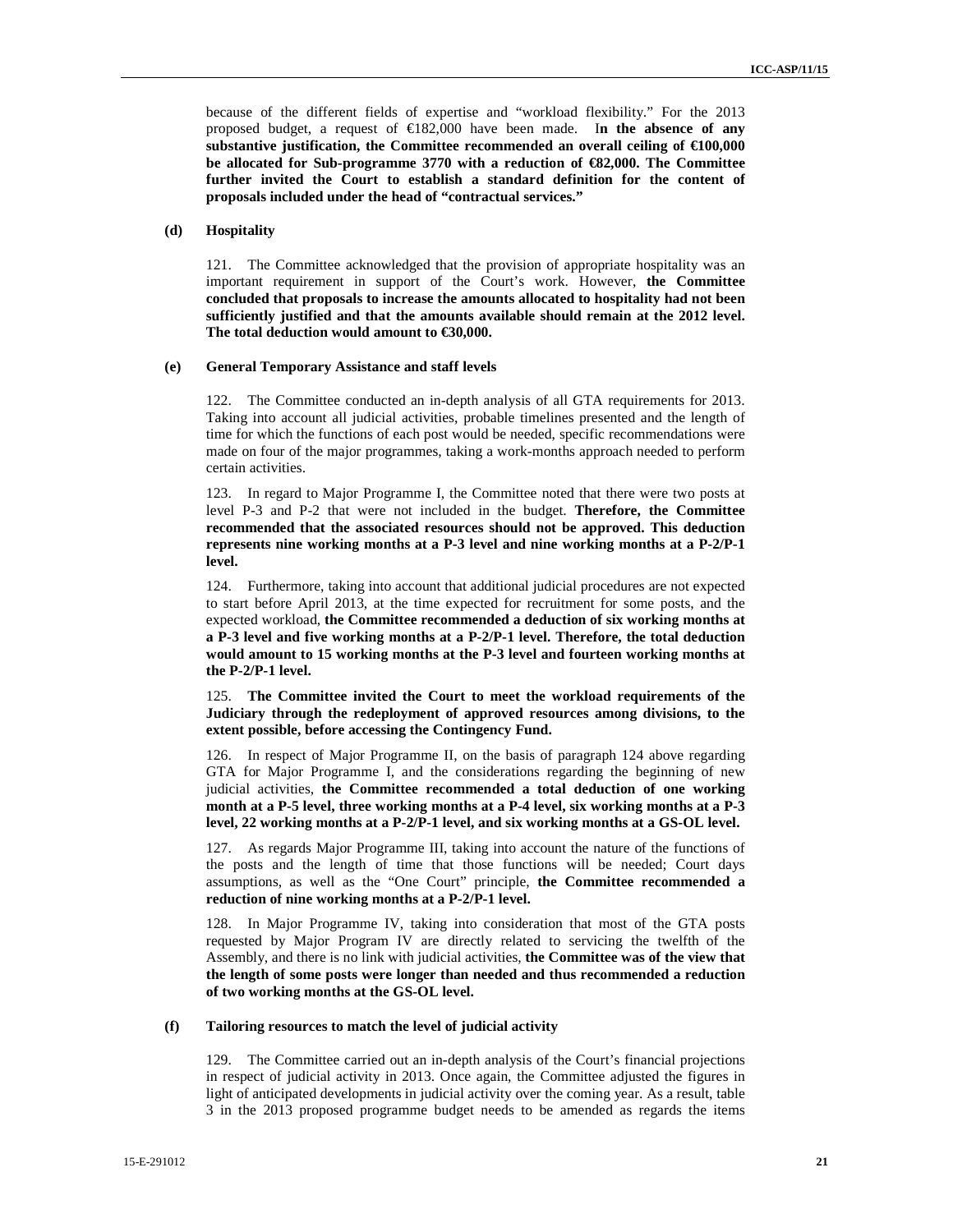relating to operational support, that is to say, all of the Court's resources devoted to support for the various cases, which increase from  $\epsilon$ 25.12 million to  $\epsilon$ 27.07 million. On the other hand the resources for the two Kenya cases are reduced from  $\epsilon$ 7.72 million to  $\epsilon$ 5.82 million.

130. The in-depth study of the figures provided by the Court shows that since 2011 there has been a significant slow-down in activity in five cases, namely the Uganda case and the four Darfur cases.

131. As regards the Uganda case, approved appropriations fell from  $\epsilon$ 2.27 million in 2011 to  $\epsilon$ 1.5 million in 2012, and are forecast to fall further to  $\epsilon$ 0.97 million in 2013.

132. As to the four Darfur cases, here again the Committee noted a significant decrease in funding between 2011 and 2013, with the budget for the four cases decreasing from €4.73 million in 2011 to a forecast €1.78 million in 2013.

133. Hence, in these two groups of cases, the Committee noted a reduction in requested funding of 60 per cent for Uganda and 62 per cent for the four Darfur cases.

134. The Committee nonetheless noted a significant increase in funding requests for operational support from 2012 to 2013, the  $\epsilon$ 27.07 million requested for the coming year representing an overall increase of more than 35 per cent.

135. While the Court's operations will undeniably require effective support in 2013, it seems reasonable to the Committee to make allowance for the Court's reduced activity in the Uganda and Darfur cases. These five cases account for 6.83 per cent of the funding for cases in the coming year. It appeared from the Committee's discussions with the organs of the Court that, in principle, no particular judicial developments are expected in these cases in the course of 2013.

136. While an overall 6.83 per cent cut in operational support costs for all programmes is not considered appropriate, **the Committee recommended a reduction in certain operational support items for 2013, as indicated in annex IV to this report. These include travel, contractual services, and general operating costs for Major Programme III.** These four items represent a total amount of  $\epsilon$ 4.7 million for 2013. **An across-the-board funding cut of five per cent is proposed, namely €235,000.The Committee excludes from this reduction Major Programmes I and II, for which it has already recommended further reductions according to paragraph 139.** 

### **G. Major programmes**

### **1. Major Programme I: Judiciary**

137. The Committee identified some inaccuracies in the 2013 proposed budget of Major Programme I in the allocation of judges' salaries and entitlements for 2013. The Committee was provided with a corrigendum that lowered the proposed budget by  $\epsilon$ 354,800.<sup>44</sup>

138. The Committee noted that after the correction made in the judges´ salaries and allowances for 2013 proposed budget, a sum of  $\epsilon$ 160000 had been provided for three judges, made up of UNCS costs of €65,000, travel cost of €20,000 and a provision for repatriation grant of  $\epsilon$ 75,000. The Committee stressed that in the 2012 approved budget a sum of  $\epsilon$ 304,600 was accrued as a provision for cost relating to end of term and for newly elected judges. However, during 2012 only one judge was called to serve on a full-time basis. It appeared that there was no expectation to call the other judge. Despite repeated requests, the Committee did not receive satisfactory explanations regarding expenditure utilized from the accrued provision for departing and for newly elected judges in 2012, as well as provision requested for the same purpose in 2013. **Therefore, the Committee recommended that the Assembly remove the provision for repatriation grant of €75,000 provided for in the 2013 proposed programme budget.** 

<sup>44</sup> ICC-ASP/11/10/Corr.1.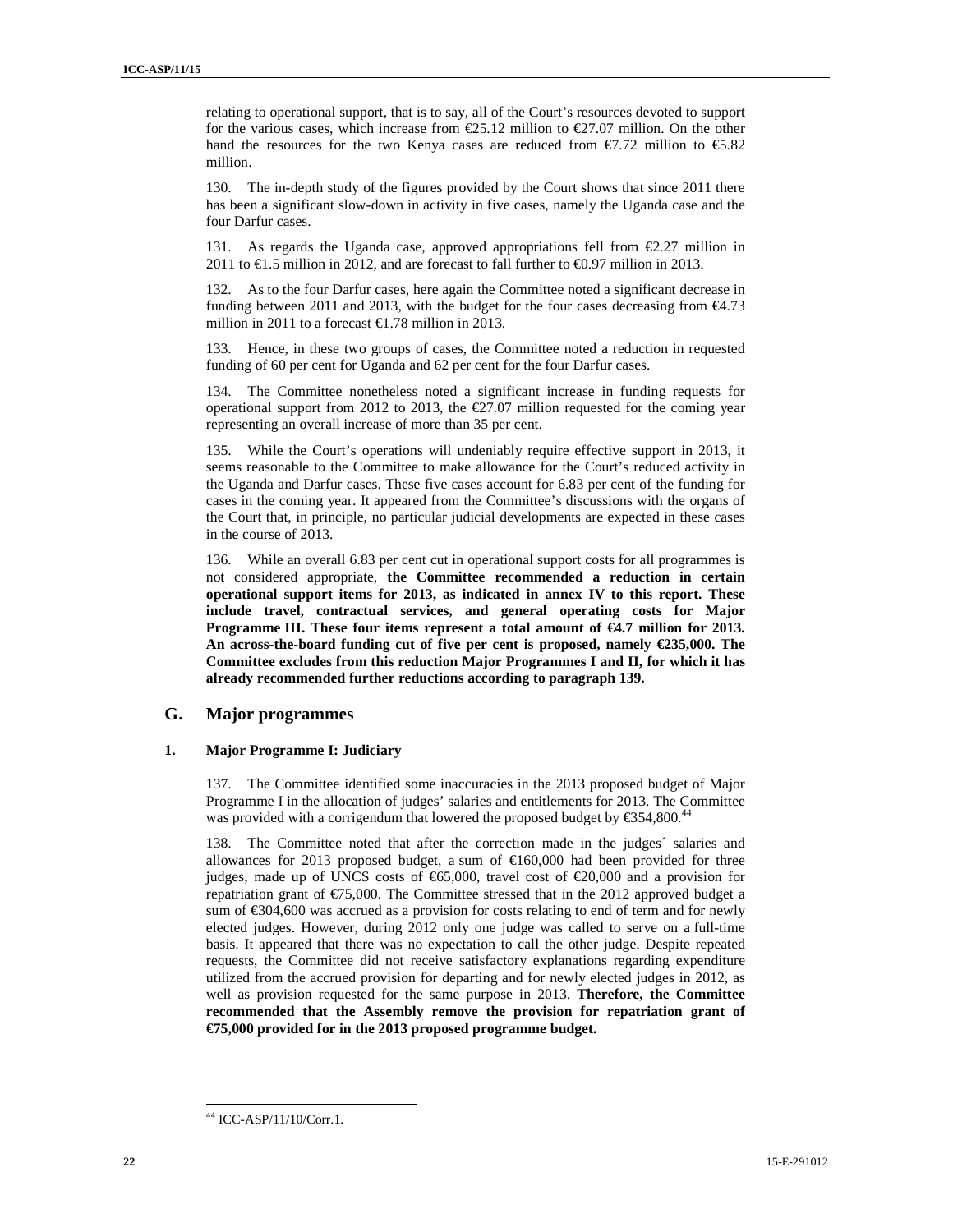139. As for the 2013 proposed travel budget and having been informed that there would be no in situ visits by judges in 2013, **the Committee recommended to reduce the situation-related travel budget of Major Programme I in the amount of €39,300.** 

140. The Committee noted the increase in the 2013 proposed consultancy budget because of the need of expertise of the new legal and enforcement section of the Presidency. However, the Committee was of the opinion that consultancy services should be reduced as much as possible and the use of internal resources encouraged instead. **Therefore, the Committee recommended that the budget for consultancy be approved at the 2012 approved budget level.**

### **2. Major Programme III: Registry**

#### **(a) Sub-programme 3120: Office of Internal Audit**

141. The Committee considered the new P-3 post in the Office of Internal Audit to cover information and communication technologies and information security issues and **concluded that, as it was not of a recurring nature, for the time being it should not be an established post, but it could be funded as a GTA post for eight months. The Committee requested the Court to return to it at its twentieth session with information on how these resources were used during 2013.** 

### **(b) Sub-programme 3260: Information and Communication Technologies Section**

#### *Contractual services*

142. The Committee concluded that, in view of the justifications provided, further savings could be found in contractual services, and recommended that the level of funds be approved at a lower level. **Therefore, the Committee recommended that funds not be approved for the project Implementation of a SAP based Budget Planning, Control and Reporting system of €40,000, and that funds for other projects with a total amount of €400,000 be reduced by eight per cent.** 

### *Equipment including furniture*

143. In view of the explanations given for justifying requested funds for ICT, the Committee was of the view that not all of the projects were an absolute necessity at this point in time, **the Committee therefore recommended that the level of funds be approved at a lower level and recommended that funds for the MyCourtbook initiative €170,000 not be approved.** 

### **(c) Sub-programme 3340: Court Interpretation and Translation Section**

144. The Committee was pleased to see that the Court proposed to abolish one P-1 post in the Court Interpretation and Translation Section for a Lingala paraprofessional interpreter. Furthermore, it was brought to the attention of the Committee that there was a continued need for in-house expertise in the Arabic language, and that one P-2 Associate Translator was budgeted as a GTA in this section since 2007. **The Committee therefore recommended conversion of this GTA to an established post. This recommendation will not undermine the principle of the freeze imposed on the Court structure review, as the position remains within the same section, for the same purpose and at the same budget level.** 

#### **(d) Programme 3400: Public Information and Documentation Section**

145. During the consideration of the Programme, the Committee recalled the comment made during its seventeenth session<sup>45</sup>; "... highlighted the importance of ensuring synergies within the Court in relation to coordination and cooperation with other actors in the

<sup>45</sup> *Official Records…Tenth session…2011*(ICC-ASP/10/20), vol. II, part B., para. 117.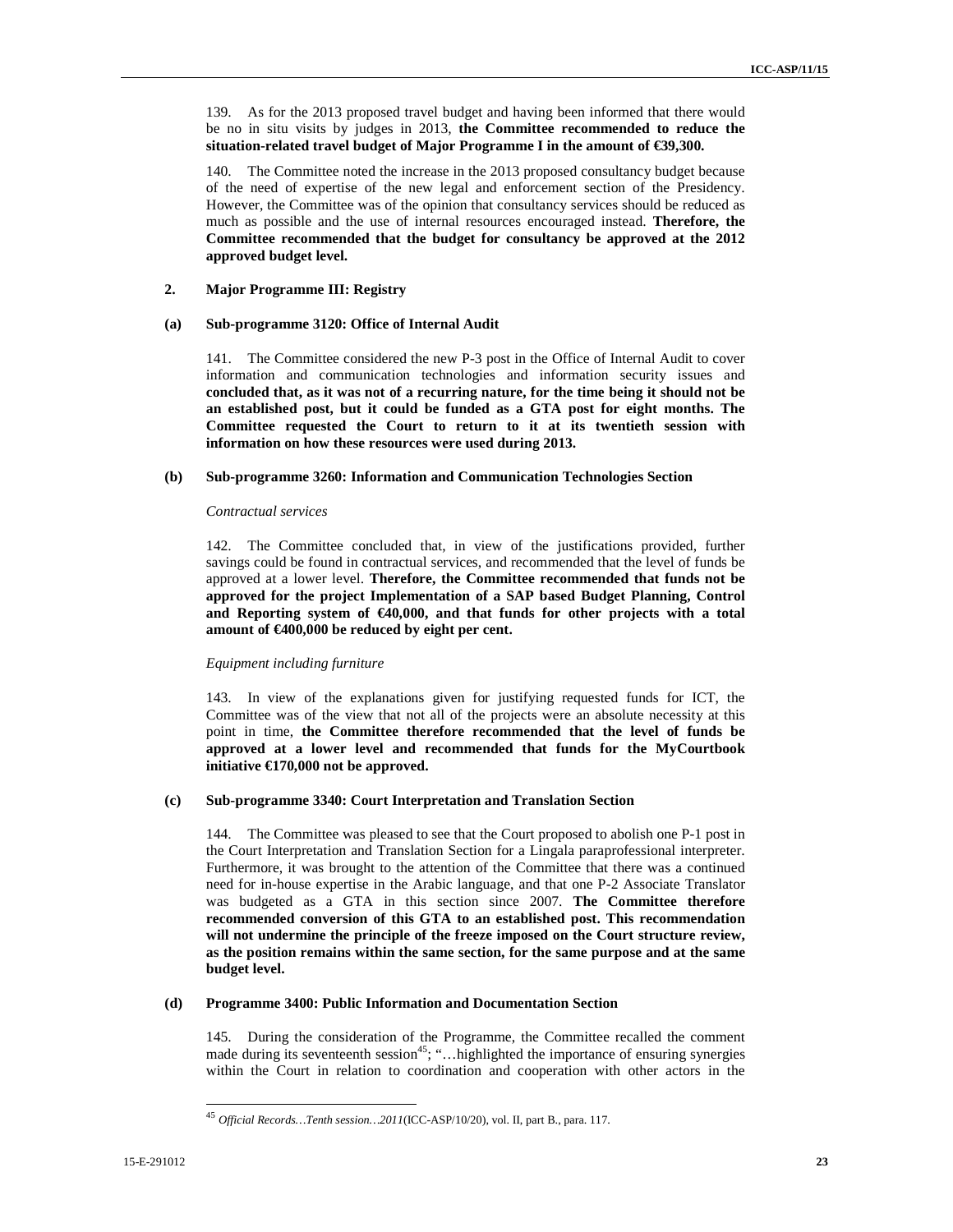international arena, in order to enhance its outreach efforts," and was of the view that such synergies should also be created in regard to public information.

146. The Committee expressed concern that a "One Court" approach was not being applied to public information activities and that in the case of the OTP existed within its structure a "Public Information Unit" comprised of two professional posts and one GS-OL post.

147. In this regard the Committee was informed that due to the independence of the OTP and the nature of the work, it was considered necessary that the OTP maintain at least a post for Public Information that could act as a "spokesperson" for the prosecution. **Thus, the Committee recommended that the OTP maintain a "spokesperson" and another post; the first working in coordination with PIDS and the latter would remain in the OTP under PIDS guidance. The third post at P-2 level would be transferred to PIDS in order to strengthen the section and help achieve the objectives outlined in the Public Information Strategy 2011-2013.**<sup>46</sup>

### **(e) Sub-programme 3770: Registry Permanent Premises Office**

148. During the Permanent Premises Director's presentation of the work in process concerning the project, the Committee made numerous inquiries concerning the transition to the new premises, and was informed that the office responsible for preparing and managing the transition would be the Registry Permanent Premises Office. **Thus the Committee suggested that an outline of the strategy for the preparation and management of the transition to the new premises be presented at its twentieth session in April 2013.** 

### **3. Major Programme IV: Secretariat of the Assembly of States Parties**

149. The Committee examined the budget proposal for Major Programme IV (the Secretariat of the Assembly of States Parties). It noted inter alia that the Secretariat had been facing an ever-growing workload, in particular as a result of the significant increase in the services provided by it to the Assembly, its subsidiary organs, and Working Groups, as summarized in the table below:

|                         | 2009 | 2010 | 2011 | (until September) 2012 |
|-------------------------|------|------|------|------------------------|
| Bureau                  | 18   | 21   | 19   | 15                     |
| The Hague Working Group | 27   | 46   | 88   | 53                     |
| New York Working Group  | 9    | 17   | 28   | 7                      |
| Oversight Committee     | 20   | 32   | 23   | 16                     |
| <b>Total</b>            | 86   | 116  | 158  | 91                     |
| Number of documents     | 604  | 839  | 909  | 742                    |

### **Table 2: Number of official meetings and documents serviced by the Secretariat**

150. The 2013 proposed programme budget for Major Programme IV foresaw an overall increase of 7.4 per cent, primarily to reflect increased travel costs for members of the Committee, the translation of large numbers of pre-session and in-session papers and the cost of travel on mission by the office of the President of the Assembly. The Committee noted that implementation of a partnership with The Hague Working Group involved increased travel, as well as a more frequent presence. The 2013 proposed programme budget amounts to  $\epsilon$ 2.98 million with an increase of  $\epsilon$ 206,000.

151. Furthermore, the increase in the number of meetings of The Hague Working Group, the preparation and distribution of particularly large numbers of specialized documents, within a restricted time-frame and in several languages, on top of the Secretariat's normal, day-to-day work, all combine to put the Secretariat's staff under additional pressure.

<sup>46</sup> ICC-ASP/9/29.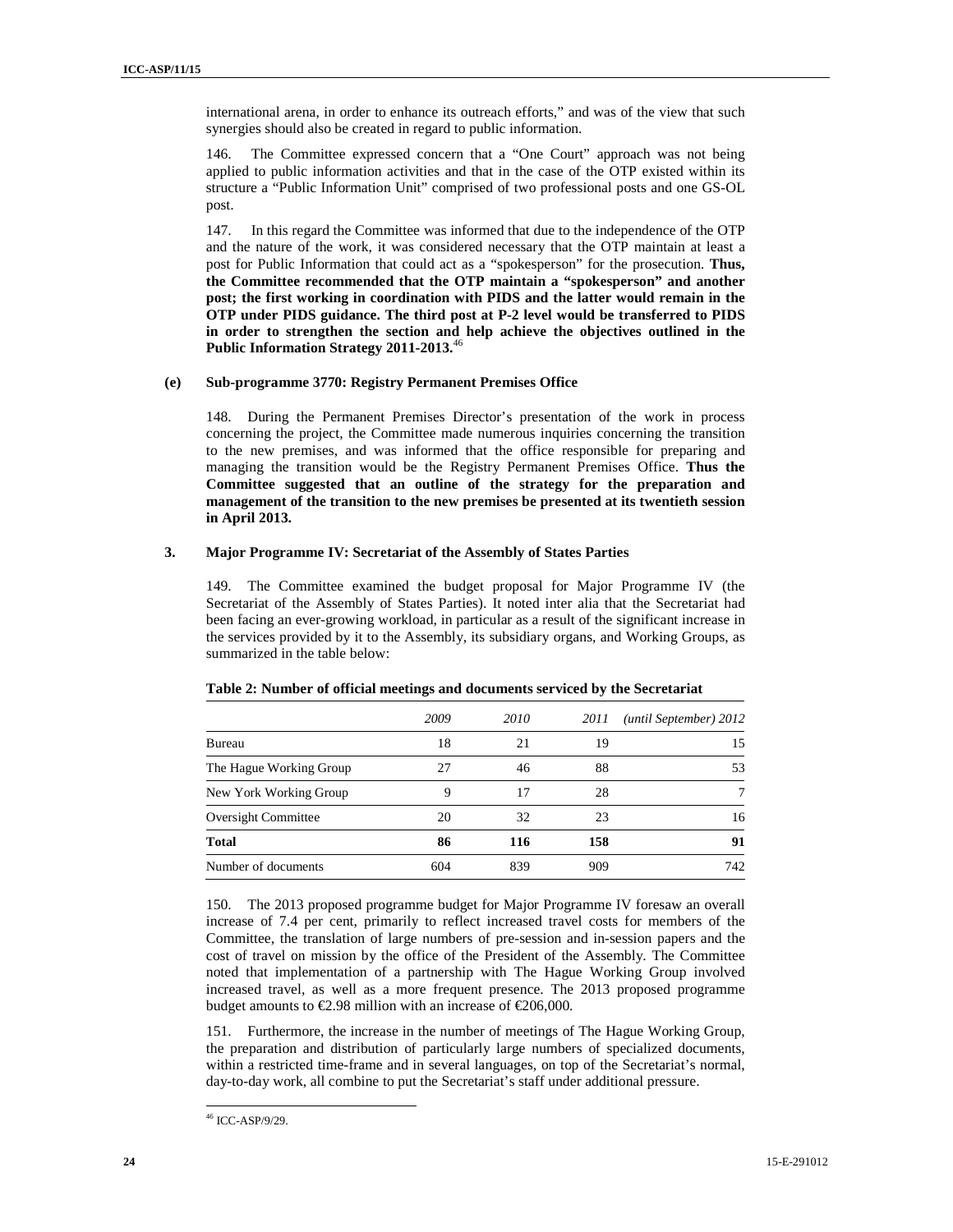152. The Committee identified various methods whereby the financial costs of the Secretariat's activities might be substantially reduced. **The Committee accordingly recommended the following measures to the Assembly:**

(a) **Limit requests for reports, restricting their length to 16 pages, including annexes. According to the Secretariat's estimates, for each report not requested, there**  is a saving of  $\epsilon$ 2,320 per translation,  $\epsilon$ 6,960 if the document is not produced in three **languages.**

(b) **As far as possible, distribute reports in electronic form. This would save some €62,000.** 

(c) **Two years out of three, hold the annual session of the Assembly at the seat of the United Nations. Organizing the sessions of the Assembly in The Hague inevitably involves extra costs, as can already be seen in the 2013 proposed programme budget. These include in particular rental of premises, hire of extra staff at the World Forum Convention Centre, security, and all the ancillary tasks. According to the Secretariat, this would enable the Assembly to save at least €250,000. The Committee had already pointed out the financial advantages of this proposal in its report on the work of its seventeenth session.**<sup>47</sup>

(d) **The Committee noted the increasing workload of the Secretariat, including a significantly growing number of meetings that are required to be serviced and an increasing volume of documentation. The Committee recommended that the Assembly consider whether any of the activities of its Working Groups could be streamlined in order to reduce the requirement to provide personnel and documentation to as many meetings.**

153. **More generally, the Committee recommended that the Secretariat present its proposed budget with a breakdown by sub-programme, in order to reflect as faithfully as possible structural costs, costs of the Presidency, and costs relating to services and work on behalf of the Assembly's Bureau and the Working Groups of the Bureau, the Oversight Committee, and the Committee on Budget and Finance.** 

### **4. Major Programme VI: Secretariat of the Trust Fund for Victims**

154. The Committee noted that the Trust Fund for Victims had recognized a need to address its growingly complex revenue and disbursement streams. The Committee was also informed that activities under the reparations mandate which might occur in 2013 were currently unforeseeable in scope and form. The Committee recalled its recommendation at its seventeenth session that the TFV undertake a review of the possibility of using some percentage of voluntary contributions to cover costs for the delivery of programmes and projects in the field.<sup>48</sup> **The Committee recommended that the TFV consider this issue further, in view of the increasing complexity of its activities and its income streams, in order to advise on the possibility of using some percentage of voluntary contributions to cover these costs. Furthermore, the Committee discussed the freezing of the nonstaff costs, for which the Trust Fund had proposed an increase of 14.4 per cent. A freezing in the proposed budget for hospitality, travel and contractual services was recommended, which represents a total of €79,200.** 

### **5. Major Programme VII-1: Project Director's Office (permanent premises)**

155. The Committee noted that the total 2013 proposed budget for Major Programme VII-1 was  $\epsilon$ 1.02 million based on the tables in the 2013 proposed programme budget document, while the sum of its sub-programmes was only €999,200. **In this regard, the Committee recommended that the difference between these two figures, amounting to €24,400, be deducted from the 2013 proposed programme budget.** 

<sup>47</sup> *Official Records … Tenth session … 2011*(ICC-ASP/10/20), vol. II, part B.2, para. 121.

<sup>48</sup> Ibid, para. 25.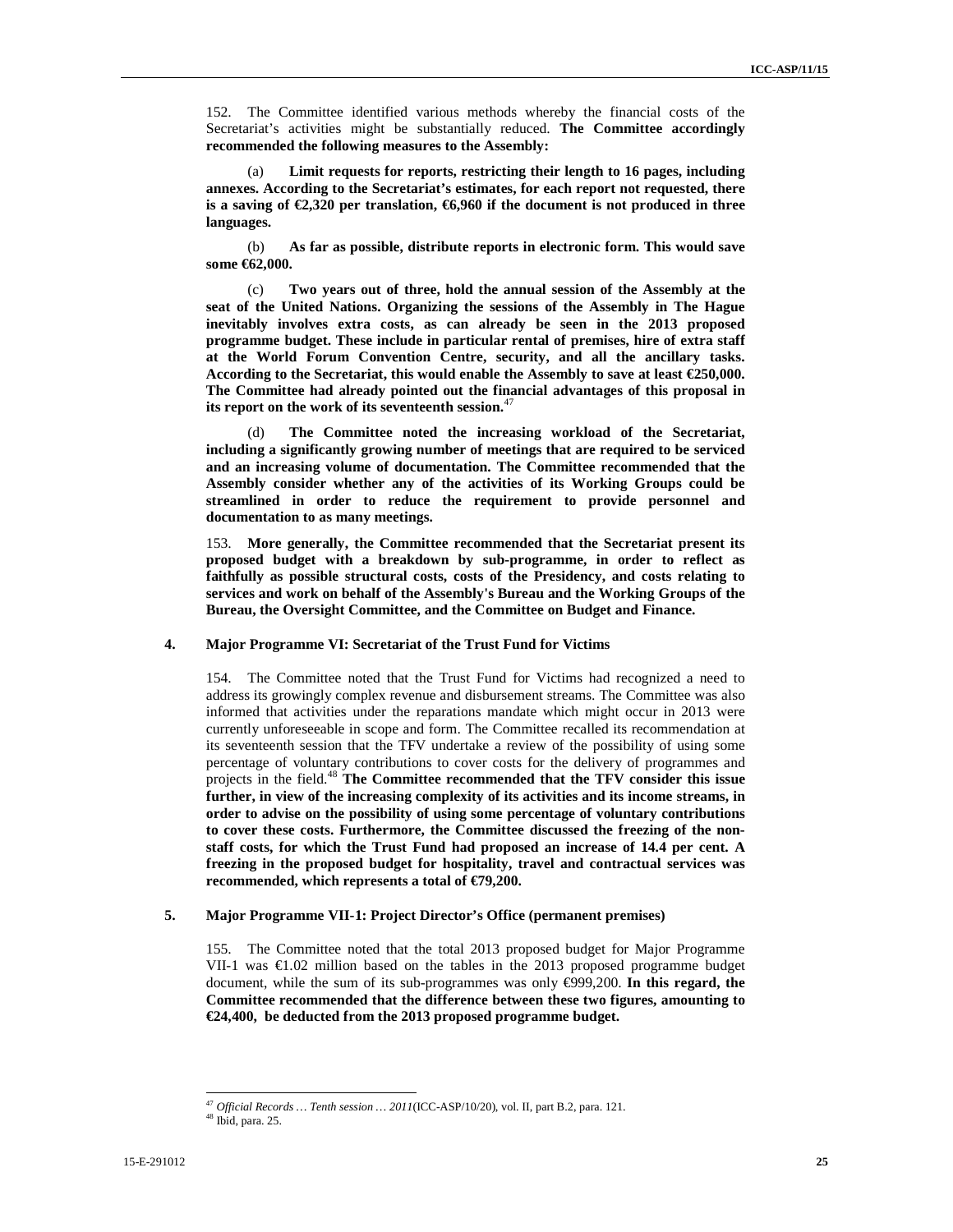### **6. Major Programme VII-2: Permanent premises project - Interest**

156. The Committee noted that the total estimated accrued interest on the host State's loan for the project in 2013 was €204,568, while the table in paragraph 2 of the annex I of the 2013 proposed programme budget showed €207,400**. The Committee requested the Court to issue a corrigendum to rectify all related figures in this regard.** 

157. The Committee noted that €204,568 had been included in the 2013 proposed programme budget, representing the estimated amount of interest that should be paid by States Parties that did not opt for one-time payments for their contribution to the Permanent Premises Project. Only States Parties that did not opt for a one-time payment would have to pay this interest, which for now was but an estimated amount, in 2013. **For the sake of transparency, the Committee recommended that there be a separate assessment for these interest payments, and this amount of €204,568 should be reduced from Major Programme VII-2.** 

### **7. Major Programme VII-5: Independent Oversight Mechanism**

158. The Committee noted that pursuant to article 112, paragraph 4, of the Rome Statute the scope of the activities of the Independent Oversight Mechanism's (IOM) included investigation, evaluation and inspection. However, the Assembly had decided that, initially, the IOM would perform only its investigative functions,<sup>49</sup> and that a comprehensive proposal for full operationalisation be considered at its eleventh session.<sup>50</sup> In view of the envisaged workload of the IOM in 2013, **the Committee recommended that the total Professional and above staff be maintained at the effective** *status quo* **of one P-4 for the 2013 proposed programme budget and that the funding for P-2 not be approved at this time.** 

### **H. Premises of the Court**

### **1. Permanent premises**

### **(a) Status of the project**

159. The Chairman of the Oversight Committee, Mr. Roberto Bellelli, and the Project Director, Mr. Neil Bradley, provided an update of their activities, focusing on the progress of the Permanent Premises Project, its funding, cost and timeliness, as well as its ongoing challenges. The project was currently below the approved budget and within its timelines. These results had been achieved through effective governance and management of the project.

160. The award stage of the project, involving four tenderers, had been closed with a unanimous recommendation of the assessment panel on the Most Economically Advantageous Tender in August 2012. Following the recommendation of the Project Director, the Oversight Committee had decided to award the general contract for the construction to the consortium of Visser & Smit / Boele Van Eesteren for the guaranteed maximum price of  $\epsilon$ 147 million against the  $\epsilon$ 153 million level available for this purpose in the overall €190 million budget. Consequently, in addition to having absorbed the cost of the integrated user equipment ("3gv-costs") in accordance with resolution ICC-ASP/10/Res.6, the project was currently  $\epsilon$ 6.1 million under the maximum authorized  $\epsilon$ 190 million figure. The Registrar had signed the contract with the general contractor on 1 October 2012. The estimated completion date for the project continued to be September 2015, with readiness for the Court to move into the new premises in December 2015.

161. While pleased with the positive outcome of the tender process, the Committee agreed with the Oversight Committee on the need to manage the challenges of the project throughout the construction phase. A cautious approach to the financial aspects of the project should be maintained until its final completion.

<sup>49</sup> *Official Records…Ninth session… 2010* (ICC-ASP/9/20), vol. I, part III, ICC-ASP/9/Res.5.

<sup>50</sup> *Official Records… Tenth session … 2011*(ICC-ASP/10/20), vol. I, part III, ICC-ASP/10/Res.5.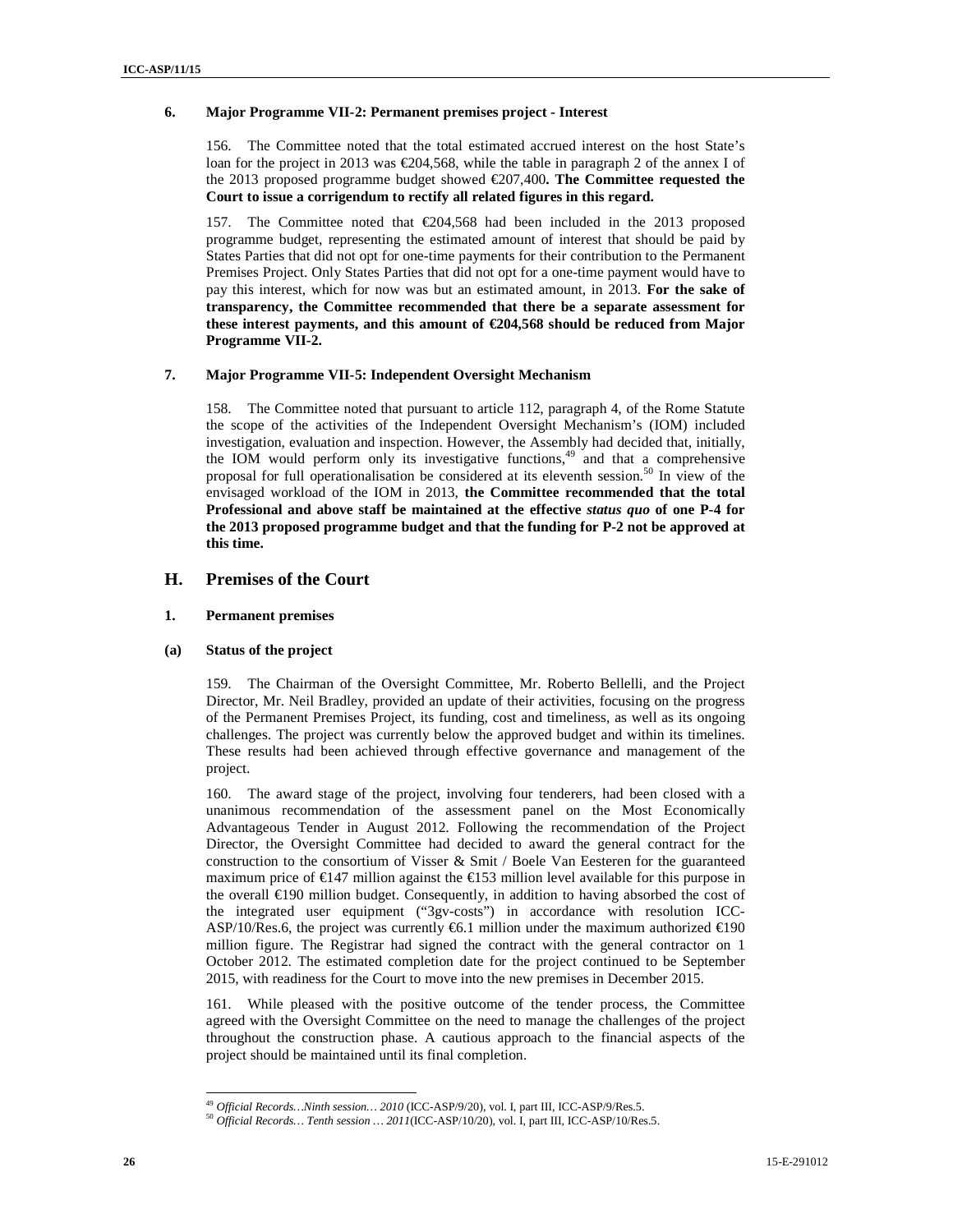### **(b) Transition to the new premises**

162. The Committee agreed with the Oversight Committee on the critical need to ensure the timely completion of the project and the smooth transition of the Court to the new premises. The Project Director explained that the transition process was a complex and challenging project in itself, which required careful planning in good time. A transparent management structure and the clear assignment of responsibilities within the Court were essential. The Project Director expressed concern about the current lack of clarity in this respect. **The Committee recommended that the Court expeditiously develop a detailed, monitorable scheme for managing the transition, based on a clear accountability structure. The Committee requested the Court to provide a progress report at its twentieth session.** 

163. The Committee was informed that the Director of the Permanent Premises Office has concluded service agreements with various Court departments. Those agreements specify the amounts to be paid for the services provided, which have been set against the Office's budget appropriation. The total cost of support services provided by the Court to the Permanent Premises Office amounts to €386,000.

164. The Committee accepted that it was preferable to take advantage of existing experience and skills within the Court, but was concerned to ensure that the use of approved resources remained transparent and subject to proper oversight. **The Committee recommended that, at its twentieth session, the Project Director submit a more detailed and transparent analysis, containing information on the number of hours worked by temporary staff from other Court departments working for the Project Director's Office, including particulars of their remuneration.** 

#### **(c) Total cost of ownership**

165. The Oversight Committee recalled that, at the Committee's eighteenth session in April 2012, it had sought the Committee's advice on how to approach the funding costs component of the Total Cost of Ownership (TCO). These costs for using and owning the building were estimated to impact the budget as from 2016 in a range between  $\epsilon$ 13.3 million and  $\epsilon$ 14.8 million. They included three components: (i) financial costs; (ii) operating costs; and (iii) funding costs for capital investment replacements throughout the lifetime of the permanent premises, which accounted for a significant part of the TCO. **The Committee invited the Oversight Committee and the Project Director to complete their qualitative analysis with quantitative assumptions and scenarios, including risk assessments and illustrations of the costs.**<sup>51</sup>

166. Following-up on the Committee's recommendations, the Project Director was finalizing the structure of a working group to study the options and to consider establishing a fund to deal with the lifetime approach. The Committee shared the concern of the Oversight Committee that it would be extremely difficult to cope with the estimated additional requirements of up to €14.8 million per year in the lifetime approach. **Therefore, the Committee recommended that the Working Group not focus only on one single option, such as the lifetime approach, but rather, it should undertake a review of the range of possible approaches including, but not limited to, a combination of the lifetime and annual approaches to mitigate the immediate financial impact.** 

### **(d) Financial burden sharing with future States Parties**

167. **The Committee also suggested that the Working Group should clarify technical options for future States Parties adhering after the completion of the permanent premises project to contribute to the financing of the project costs, taking into account the practice of other international organizations in sharing the burden of project financing among a growing membership.** 

<sup>51</sup> ICC-ASP/11/5, para. 67.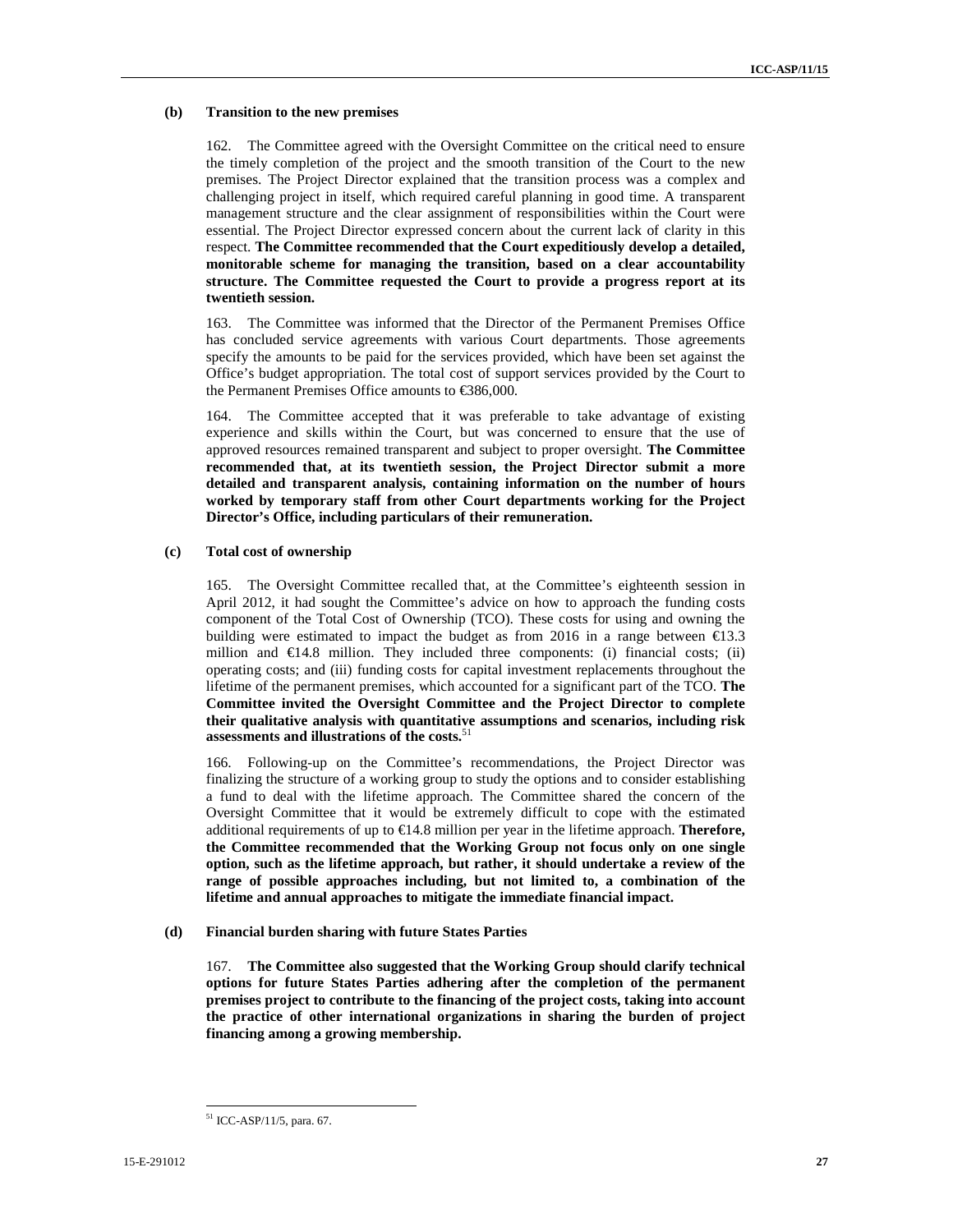### **(e) Extending the deadline for one-time payments**

168. States Parties can contribute to the financing of the permanent premises project in either of two ways: through one-time payments up-front or, alternatively, by being assessed annually for the payment of interest and for the repayment of the host State loan over a 30 year period. As regards one-time payments, the Oversight Committee recalled that the deadline for States Parties to opt for one-time payments is 15 October 2012. Several States Parties had recently expressed an interest in also availing themselves of the one-time payment option. Consequently, the Oversight Committee had prepared a draft resolution again extending the deadline for opting into the system to 31 December 2014, and for making possible advance payments to be received in full by 15 June 2015. The Committee recalled that one-time payments would be subject to an adjustment once the final cost of the project and the amount of the host State loan were known. This is to ensure that all States Parties pay the correct amount. **In order to provide transparency and predictability, the Committee invited the Oversight Committee and the Project Director to provide illustrative scenarios showing how the adjustment mechanism would work in practice at its twentieth session.** 

169. The Committee was of the view that an extension of the deadline for one-time payment was a good measure for increasing financial certainty to the project. **However, in order to ensure fair burden sharing, the Committee suggested that the Oversight Committee look into options available in order to differentiate between those States Parties that opted for one-time payments before the original deadline and have made their payments, and those that would be interested in opting for one-time payments at the present time. In addition, the issue of interest accrued so far should be taken into account when accepting new one-time payers.**

### **(f) Non-integrated user equipment ("2gv elements")**

170. The cost of the non-integrated user equipment ("2gv elements") is currently estimated at  $\epsilon$ 17.5 million spread out over 2012 to 2016. The Committee noted the sharp spike projected in 2015 of up to  $\in$ 13.5 million. **The Committee recommended that the Court review again the options for possibly mitigating this increase, including the suitability and extended use of existing equipment.**

### **(g) Reclassification of the position of the Deputy Project Director and Financial Controller from P-4 to P-5 level**

171. The Committee noted the request of the Project Director's Office to reclassify the post of Deputy Project Director and Financial Controller from a P-4 to a P-5 level.<sup>52</sup> The Committee recalled that at its sixth session, the Assembly had created the post of Deputy Project Director and Financial Controller at the P-4 level, stating that "a Deputy Project Director with solid financial experience in evaluating construction and design tenders will be essential."<sup>53</sup> **The Committee therefore was not of the opinion that the increased financial duties of the Deputy Project Director and Financial Controller went beyond the original specifications for the post and recommended that the conversion not be approved. The budget line for this item should thus be reduced by** €**24,400.**

### **2. Interim premises**

 $\overline{a}$ 

172. The Committee made a provisional examination of the estimated costs in the 2013 proposed programme budget.

173. The Court included an amount of €6.02 million for estimated rent and associated costs under Major Programme V (Interim Premises) in the 2013 proposed programme budget. The Committee was informed that the rent of premises were fixed in the rental contract with an adjustment mechanism based on the inflation rate of the host State and that

<sup>52</sup> ICC-ASP/11/10, Corr.1 and Corr.2, annex VII.

<sup>53</sup> *Official Records…Sixth session…2007* (ICC-ASP/6/20), vol. I, ICC-ASP/6/Res.1, annex V, paragraph I (b).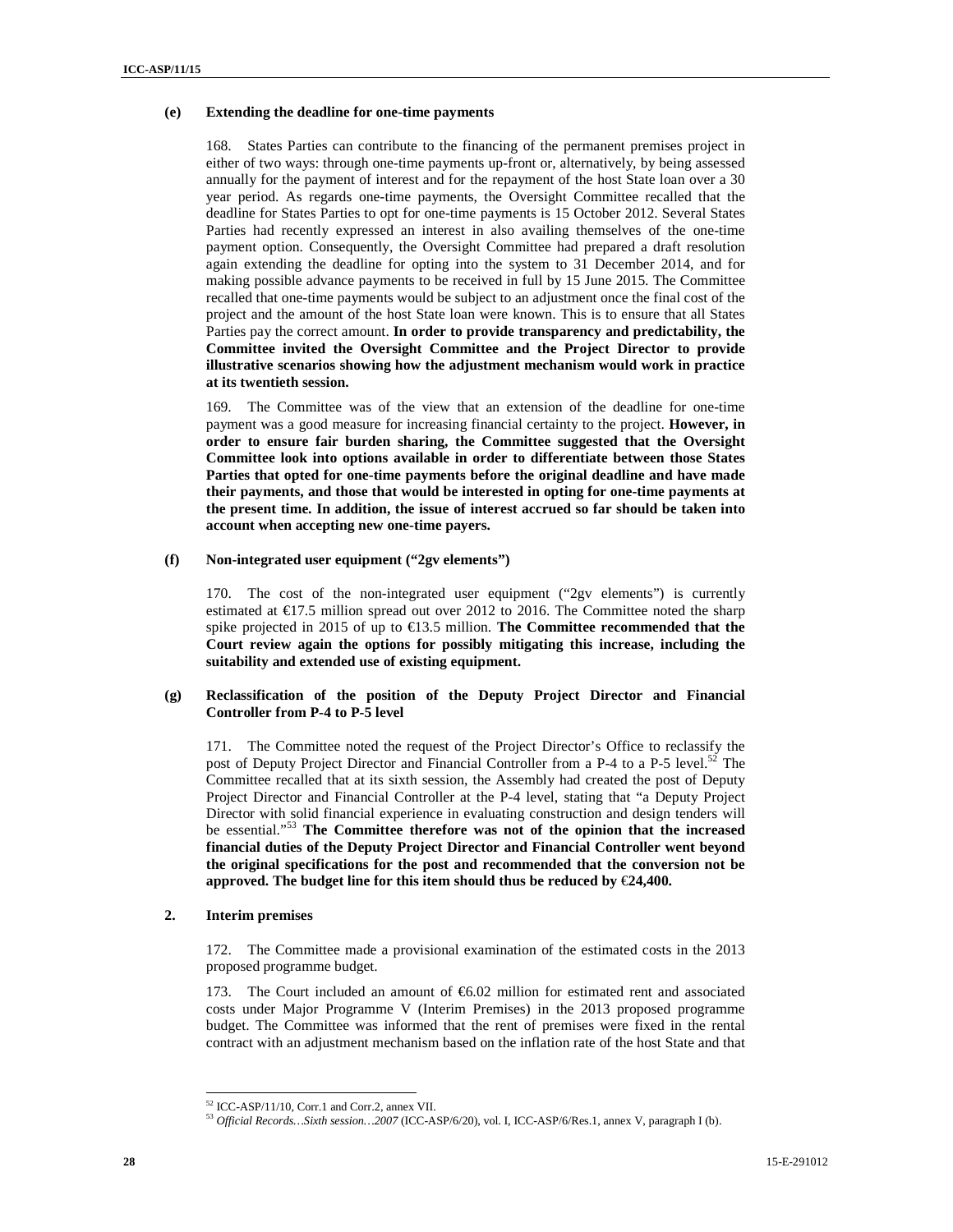other costs including the rent of warehouse and car park were estimated based on assumptions.

174. The Committee noted that the Court was revisiting the estimated associated costs and that the Court had already identified savings opportunities amounting to  $\epsilon$ 120,000. **Therefore, the Committee recommended to reduce the amount of €120,000 from the 2013 proposed programme budget, and also it encouraged the Court to continue reviewing its assumptions on an ongoing basis with a view to identifying further possible reductions of those costs.**

### **I. Other matters**

### **Future meetings**

175. The Committee decided, tentatively, to hold its twentieth and twenty-first sessions in The Hague, from 22 to 26 April 2013, and from 9 September to 18 September 2013, respectively.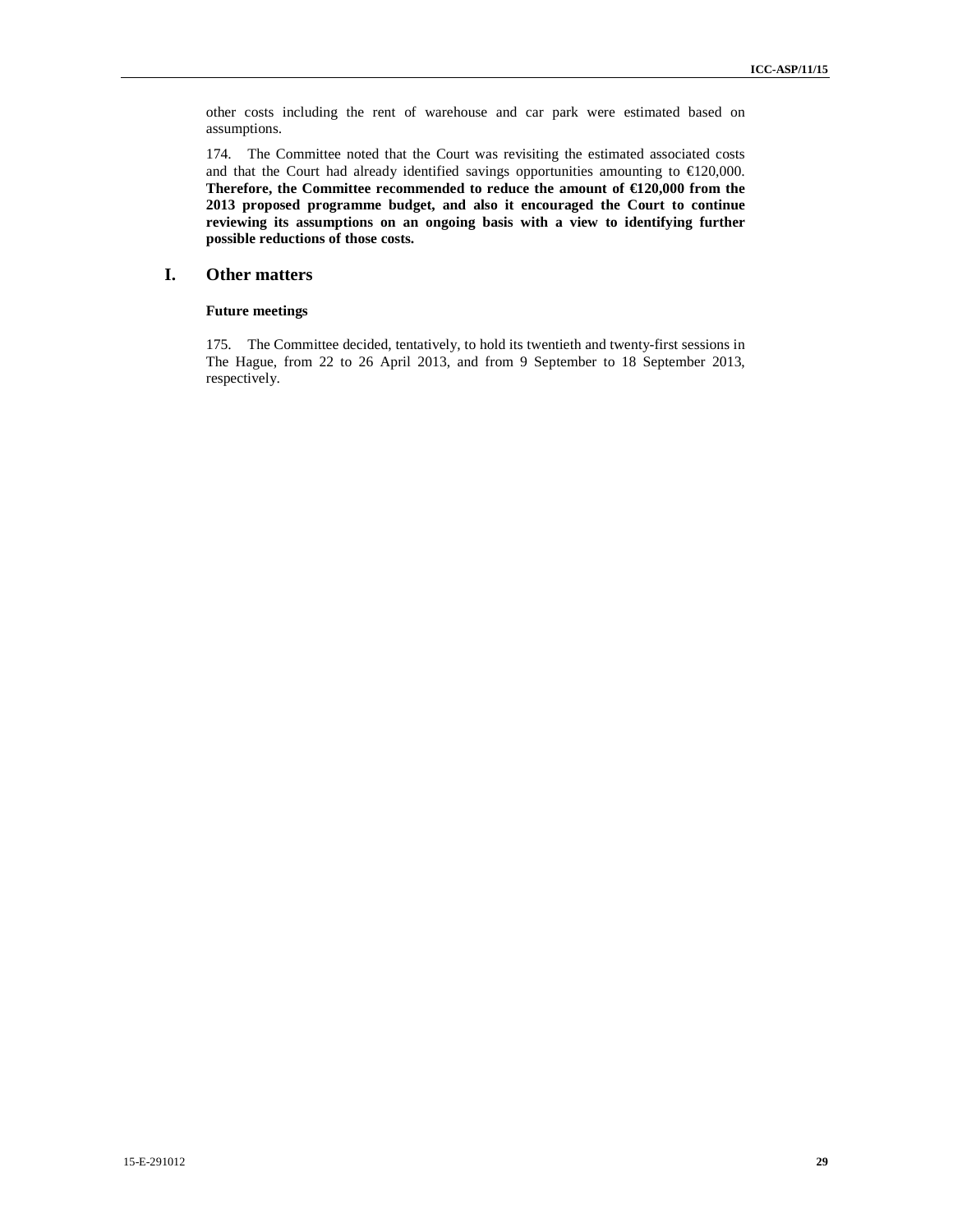# **Annex I**

# **List of documents**

| CBF/19/1        | Provisional agenda                                                                                                                                                                |
|-----------------|-----------------------------------------------------------------------------------------------------------------------------------------------------------------------------------|
| CBF/19/1/Add.1  | Annotated list of items included in the provisional agenda                                                                                                                        |
| CBF/19/2        | Report of the Court on the implementation of International Public Sector Accounting Standards                                                                                     |
| CBF/19/3        | Annual Report of the Office of Internal Audit                                                                                                                                     |
| CBF/19/4        | Annual Report of the Office of Internal Audit. Implementation of audit recommendations: status as at 30 June 2012                                                                 |
| CBF/19/5        | Report of the Court on Judicial decisions with significant financial implications                                                                                                 |
| CBF/19/6        | Supplementary Report of the Registry on four aspects of the Court's legal aid system                                                                                              |
| CBF/19/6/Add.1  | Financial implications of the review of the legal aid system of the Court                                                                                                         |
| CBF/19/7        | Report of the Court on proposed amendments to the Financial Regulations and Rules                                                                                                 |
| CBF/19/8        | Report of the Court on the activities of the Judiciary                                                                                                                            |
| CBF/19/9        | Report of the Court on the activities of the Office of the Prosecutor                                                                                                             |
| CBF/19/10       | Report of the Court on the activities of the Registry                                                                                                                             |
| CBF/19/11       | Report of the Court on the methodology for its scale of assessment                                                                                                                |
| CBF/19/12       | Report of the Court on the conditions of service of internationally recruited staff serving at field duty stations                                                                |
| CBF/19/13       | Proposal by the Court for a retiree health insurance subsidy scheme                                                                                                               |
| CBF/19/14       | Report of the Court on analytic accountability                                                                                                                                    |
| CBF/19/15       | Report of the Court on its budgeting process and zero-based budgeting                                                                                                             |
| CBF/19/16       | Report of the Court on Junior Professional Officers (JPO)                                                                                                                         |
| CBF/19/17       | Report on the organizational structure of the Court                                                                                                                               |
| CBF/19/18       | Management of Exchange Rate Risks - Trust Fund for Victims                                                                                                                        |
| CBF/19/19       | Interim report on the activities of the Oversight Committee                                                                                                                       |
| CBF/19/20       | Performance Appraisal System in the Court                                                                                                                                         |
| CBF/19/21       | Annual report of the Audit Committee                                                                                                                                              |
| $ICC-ASP/11/3$  | Progress report of the Court on the implementation of International Public Sector Accounting Standards                                                                            |
| $ICC-ASP/11/4$  | Report of the Court on proposed amendments to the Financial Regulations and Rules                                                                                                 |
| $ICC-ASP/11/5$  | Report of the Committee on Budget and Finance on the work of its eighteenth session                                                                                               |
| $ICC-ASP/11/7$  | Report of the Court on human resources management                                                                                                                                 |
| ICC-ASP/11/8    | Report on activities and programme performance of the International Criminal Court for the year 2011                                                                              |
| $ICC-ASP/11/10$ | Proposed Programme Budget for 2013 of the International Criminal Court                                                                                                            |
|                 | ICC-ASP/11/10/Corr.1Proposed Programme Budget for 2013 of the International Criminal Court – Corrigendum 1                                                                        |
|                 | ICC-ASP/11/10/Corr.2Proposed Programme Budget for 2013 of the International Criminal Court – Corrigendum 2                                                                        |
| $ICC-ASP/11/11$ | Report of the Court on its budgeting process                                                                                                                                      |
| $ICC-ASP/11/12$ | Financial statements for the period 1 January to 31 December 2011                                                                                                                 |
| $ICC-ASP/11/13$ | Trust Fund for Victims - Financial statements for the period 1 January to 31 December 2011                                                                                        |
| $ICC-ASP/11/14$ | Report to the Assembly of States Parties on the projects and the activities of the Board of Directors of the<br>Trust Fund for Victims for the period 1 July 2011 to 30 June 2012 |
| ICC-ASP/11/16   | Report on budget performance of the International Criminal Court as at 30 June 2012                                                                                               |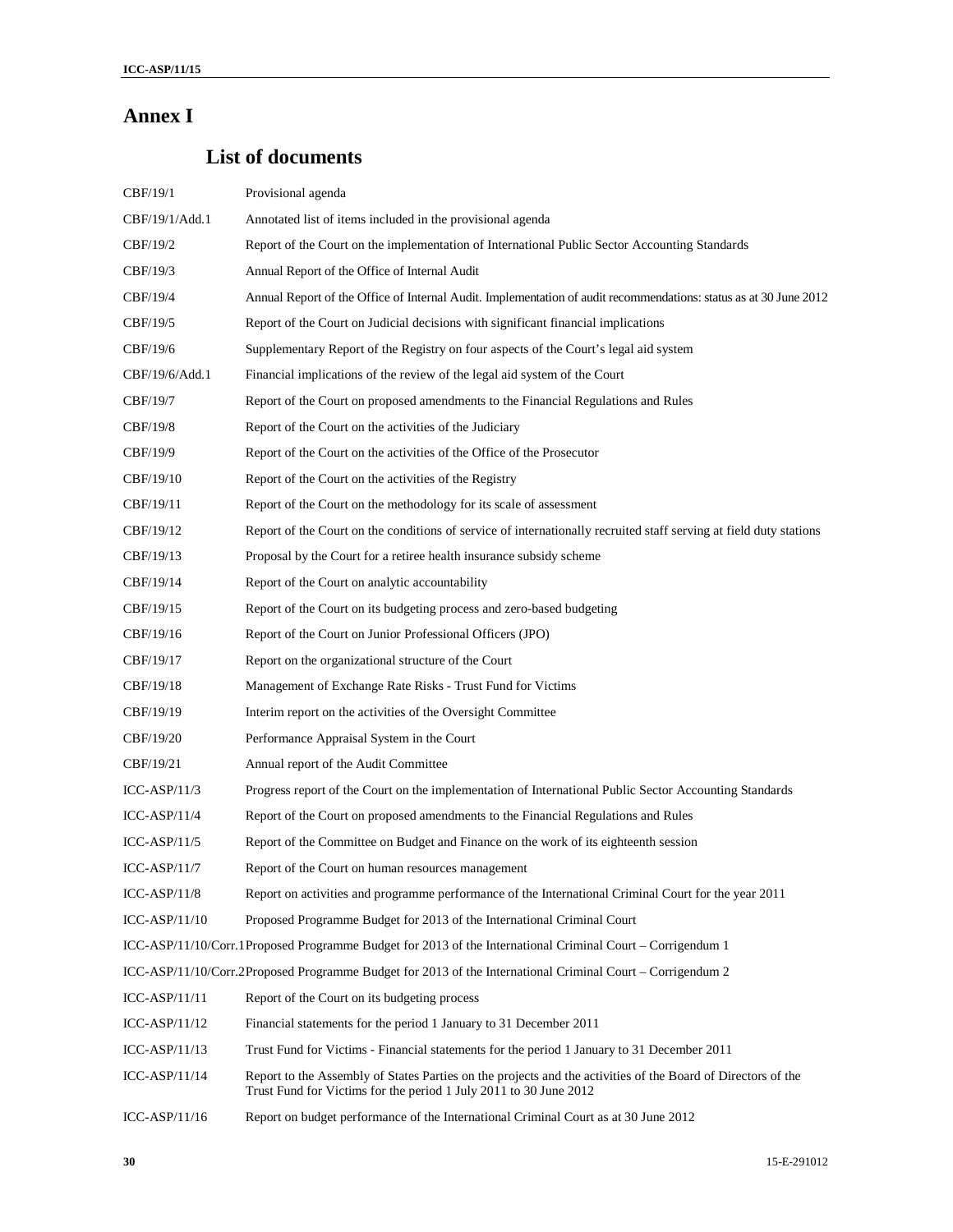# **Annex II**

# **Status of contributions as at 30 September 2012** (in euros)

|    | <b>States Parties Contributions</b>       | Prior Years'<br>Assessed | Prior Years'             | Prior Years'<br><b>Outstanding</b><br>Receipts Contributions Contributions | 2012      | 2012<br>Assessed Contributions | 2012<br>Outstanding<br>Received Contributions | <b>Outstanding</b><br>Contributions | Total Replenishment<br>Contingency<br><b>Fund 2011</b> | Grand<br>Total |
|----|-------------------------------------------|--------------------------|--------------------------|----------------------------------------------------------------------------|-----------|--------------------------------|-----------------------------------------------|-------------------------------------|--------------------------------------------------------|----------------|
|    | 1 Afghanistan                             | 25,146                   | 25,146                   |                                                                            | 6,452     | $\overline{\phantom{a}}$       | 6,452                                         | 6,452                               | 46                                                     | 6,498          |
|    | 2 Albania                                 | 78,460                   | 78,460                   |                                                                            | 16,124    | 16,118                         | 6                                             | 6                                   |                                                        | 6              |
|    | 3 Andorra                                 | 79,424                   | 79,424                   |                                                                            | 11,283    | 11,252                         | 31                                            | 31                                  |                                                        | 31             |
|    | 4 Antigua and                             |                          |                          |                                                                            |           |                                |                                               |                                     |                                                        |                |
|    | Barbuda                                   | 28,382                   | 22,936                   | 5,446                                                                      | 3,220     | $\blacksquare$                 | 3,220                                         | 8,666                               | 76                                                     | 8,742          |
|    | 5 Argentina                               | 6,834,472                | 6,834,472                |                                                                            | 462,639   | 462,639                        |                                               |                                     |                                                        |                |
|    | 6 Australia                               | 21,271,213               | 21, 271, 213             | $\bar{\phantom{a}}$                                                        | 3,115,945 | 3,115,945                      |                                               |                                     |                                                        |                |
|    | 7 Austria                                 | 10,591,419               | 10,591,419               | $\blacksquare$                                                             | 1,371,794 | 1,371,794                      |                                               |                                     | $\overline{a}$                                         |                |
| 8  | Bangladesh                                | 24,349                   | $\overline{\phantom{a}}$ | 24,349                                                                     | 16,124    |                                | 16,124                                        | 40,473                              | 380                                                    | 40,853         |
| 9  | Barbados                                  | 108,249                  | 108,249                  |                                                                            | 12,893    | 12,893                         |                                               |                                     |                                                        |                |
|    | 10 Belgium                                | 13, 191, 168             | 13, 191, 168             | $\overline{\phantom{a}}$                                                   | 1,732,868 | 1,732,868                      |                                               |                                     |                                                        |                |
|    | 11 Belize                                 | 12,152                   | 12,152                   |                                                                            | 1,610     |                                | 1,610                                         | 1,610                               | 11                                                     | 1,621          |
|    | 12 Benin                                  | 23,001                   | 23,001                   |                                                                            | 4,831     |                                | 4,831                                         | 4,831                               | 34                                                     | 4,865          |
|    | 13 Bolivia<br>(Plurinational<br>State of) | 89,457                   | 89,457                   |                                                                            | 11,283    | 11,283                         |                                               |                                     |                                                        |                |
|    | 14 Bosnia &                               |                          |                          |                                                                            |           |                                |                                               |                                     |                                                        |                |
|    | Herzegovina                               | 84,045                   | 84,045                   |                                                                            | 22,565    | 22,565                         |                                               |                                     |                                                        |                |
|    | 15 Botswana                               | 171,794                  | 171,794                  | $\overline{a}$                                                             | 29,017    | $\overline{\phantom{a}}$       | 29,017                                        | 29,017                              | 194                                                    | 29,211         |
|    | 16 Brazil                                 | 16,433,395               | 16,433,395               | $\overline{\phantom{a}}$                                                   | 2,596,893 | 2,596,893                      | $\blacksquare$                                | $\overline{a}$                      | $\overline{\phantom{a}}$                               |                |
|    | 17 Bulgaria                               | 281,834                  | 281,834                  | $\overline{\phantom{a}}$                                                   | 61,254    | 61,254                         |                                               |                                     |                                                        |                |
|    | 18 Burkina Faso                           | 25,045                   | 20,641                   | 4,404                                                                      | 4,831     | $\overline{\phantom{a}}$       | 4,831                                         | 9,235                               | 114                                                    | 9,349          |
|    | 19 Burundi                                | 10,528                   | 10,528                   | $\blacksquare$                                                             | 1,610     | 1,610                          |                                               |                                     |                                                        |                |
| 20 | Cambodia                                  | 23,001                   | 18,505                   | 4,496                                                                      | 4,831     | $\overline{\phantom{a}}$       | 4,831                                         | 9,327                               | 114                                                    | 9,441          |
|    | 21 Canada                                 | 35,957,386               | 35,957,386               | $\overline{a}$                                                             | 5,169,599 | 5,169,599                      |                                               | $\bar{\phantom{a}}$                 | $\blacksquare$                                         |                |
|    | 22 Cape Verde                             |                          |                          |                                                                            | 1,610     | $\overline{a}$                 | 1,610                                         | 1,610                               | $\overline{a}$                                         | 1,610          |
|    | 23 Central                                |                          |                          |                                                                            |           |                                |                                               |                                     |                                                        |                |
|    | African<br>Republic                       | 12,152                   | 11,722                   | 430                                                                        | 1,610     |                                | 1,610                                         | 2,040                               | 38                                                     | 2,078          |
|    | 24 Chad                                   | 10,530                   | 1,646                    | 8,884                                                                      | 3,220     |                                | 3,220                                         | 12,104                              | 76                                                     | 12,180         |
|    | 25 Chile                                  | 802,688                  | 802,688                  | $\overline{\phantom{a}}$                                                   | 380,430   | 380,430                        | $\overline{\phantom{a}}$                      | $\overline{\phantom{a}}$            | $\overline{\phantom{a}}$                               |                |
| 26 | Colombia                                  | 1,640,848                | 1,640,848                | $\overline{\phantom{a}}$                                                   | 232,125   | 232,125                        | $\overline{\phantom{a}}$                      | $\overline{\phantom{a}}$            | $\overline{\phantom{a}}$                               |                |
| 27 | Comoros                                   | 7,722                    | 582                      | 7,140                                                                      | 1,610     |                                | 1,610                                         | 8,750                               | 38                                                     | 8,788          |
|    | 28 Congo                                  | 17,046                   | 17,046                   | $\overline{a}$                                                             | 4,831     |                                | 4,831                                         | 4,831                               | 34                                                     | 4,865          |
| 29 | Cook Islands                              | 4,842                    | 3,313                    | 1,529                                                                      | 1,610     | $\overline{\phantom{a}}$       | 1,610                                         | 3,139                               | 38                                                     | 3,177          |
|    | 30 Costa Rica                             | 379,421                  | 379,421                  | $\overline{\phantom{a}}$                                                   | 54,803    | 54,803                         | $\overline{\phantom{a}}$                      | $\overline{\phantom{a}}$            | $\overline{\phantom{a}}$                               |                |
|    | 31 Croatia                                | 692,318                  | 692,318                  |                                                                            | 156,356   | $\overline{a}$                 | 156,356                                       | 156,356                             | 1,088                                                  | 157,444        |
|    | 32 Cyprus                                 | 516,705                  | 516,705                  |                                                                            | 74,147    | 74,147                         |                                               |                                     |                                                        |                |
|    | 33 Czech<br>Republic                      | 1,174,000                | 1,174,000                |                                                                            | 562,583   | 562,583                        |                                               |                                     |                                                        |                |
|    | 34 Democratic<br>Republic of<br>the Congo | 37,073                   | 37,073                   |                                                                            | 4,831     | 475                            | 4,356                                         | 4,356                               |                                                        | 4,356          |
|    | 35 Denmark                                | 8,892,049                | 8,892,049                |                                                                            | 1,186,410 | 1,186,410                      |                                               |                                     | $\overline{\phantom{a}}$                               |                |
|    | 36 Djibouti                               | 11,956                   | 5,223                    | 6,733                                                                      | 1,610     |                                | 1,610                                         | 8,343                               | 38                                                     | 8,381          |
|    | 37 Dominica                               | 12,152                   | 9,345                    | 2,807                                                                      | 1,610     |                                | 1,610                                         | 4,417                               | 38                                                     | 4,455          |
|    | 38 Dominican                              |                          |                          |                                                                            |           |                                |                                               |                                     |                                                        |                |
|    | Republic                                  | 310,393                  | 181,192                  | 129,201                                                                    | 67,706    |                                | 67,706                                        | 196,907                             | 1,597                                                  | 198,504        |
|    | 39 Ecuador                                | 307,937                  | 307,937                  |                                                                            | 64,475    |                                | 64,475                                        | 64,475                              | 448                                                    | 64,923         |
|    | 40 Estonia                                | 248,227                  | 248,227                  | $\overline{a}$                                                             | 64,475    | 64,475                         | $\overline{\phantom{a}}$                      | $\overline{a}$                      | $\overline{\phantom{a}}$                               |                |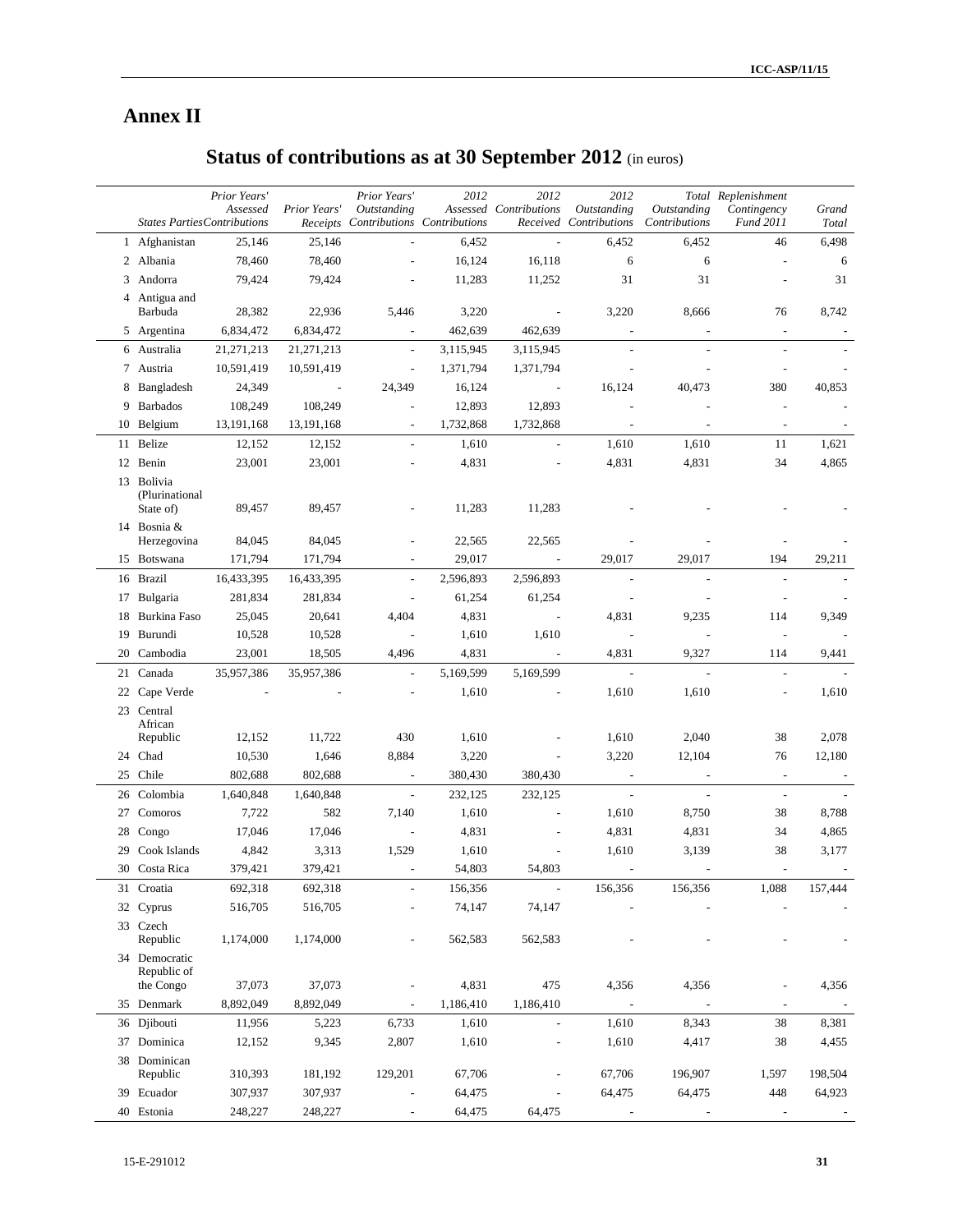|    | <b>States Parties Contributions</b> | Prior Years'<br>Assessed | Prior Years' | Prior Years'<br><b>Outstanding</b><br>Receipts Contributions Contributions | 2012       | 2012<br>Assessed Contributions | 2012<br><b>Outstanding</b><br>Received Contributions | Outstanding<br>Contributions | Total Replenishment<br>Contingency<br><b>Fund 2011</b> | Grand<br>Total |
|----|-------------------------------------|--------------------------|--------------|----------------------------------------------------------------------------|------------|--------------------------------|------------------------------------------------------|------------------------------|--------------------------------------------------------|----------------|
|    | 41 Fiji                             | 44,227                   | 43,052       | 1,175                                                                      | 6,452      |                                | 6,452                                                | 7,627                        | 152                                                    | 7,779          |
|    | 42 Finland                          | 6,707,707                | 6,707,707    | $\overline{\phantom{a}}$                                                   | 912,375    | 912,375                        |                                                      |                              |                                                        |                |
|    | 43 France                           | 75,022,145               | 75,022,145   | $\overline{\phantom{a}}$                                                   | 9,870,108  | 9,870,108                      |                                                      |                              |                                                        |                |
| 44 | Gabon                               | 123,453                  | 50,944       | 72,509                                                                     | 22,565     |                                | 22,565                                               | 95,074                       | 532                                                    | 95,606         |
|    | 45 Gambia                           | 12,152                   | 12,152       | $\overline{\phantom{a}}$                                                   | 1,610      |                                | 1,610                                                | 1,610                        | 13                                                     | 1,623          |
|    | 46 Georgia                          | 44,021                   | 44,021       | $\overline{\phantom{a}}$                                                   | 9,672      | 9,672                          |                                                      |                              |                                                        |                |
| 47 | Germany                             | 103,597,452              | 103,597,452  |                                                                            | 12,924,798 | 12,924,798                     |                                                      |                              |                                                        |                |
| 48 | Ghana                               | 55,376                   | 55,376       | ÷,                                                                         | 9,672      |                                | 9,672                                                | 9,672                        | 66                                                     | 9,738          |
|    | 49 Greece                           | 7,230,587                | 7,230,587    | $\overline{a}$                                                             | 1,113,873  | $\overline{a}$                 | 1,113,873                                            | 1,113,873                    | 7,321                                                  | 1,121,194      |
|    | 50 Grenada                          | 641                      |              | 641                                                                        | 1,610      | $\overline{a}$                 | 1,610                                                | 2,251                        | 16                                                     | 2,267          |
|    | 51 Guatemala                        | $\overline{\phantom{a}}$ |              | $\overline{\phantom{a}}$                                                   | 22,565     |                                | 22,565                                               | 22,565                       | $\sim$                                                 | 22,565         |
|    | 52 Guinea                           | 23,917                   | 20,935       | 2,982                                                                      | 3,220      |                                | 3,220                                                | 6,202                        | 76                                                     | 6,278          |
|    | 53 Guyana                           | 10,528                   | 10,528       | $\overline{\phantom{a}}$                                                   | 1,610      | 1,610                          |                                                      |                              |                                                        |                |
|    | 54 Honduras                         | 69,828                   | 40,516       | 29,312                                                                     | 12,893     | $\overline{\phantom{a}}$       | 12,893                                               | 42,205                       | 304                                                    | 42,509         |
|    | 55 Hungary                          | 2,551,662                | 2,551,662    | $\overline{\phantom{a}}$                                                   | 469,080    | 469,080                        | $\overline{\phantom{a}}$                             | $\overline{\phantom{a}}$     | $\overline{\phantom{a}}$                               |                |
|    | 56 Iceland                          | 450,270                  | 450,270      | $\blacksquare$                                                             | 67,706     | 67,706                         | $\overline{a}$                                       |                              |                                                        |                |
|    | 57 Ireland                          | 5,089,997                | 5,089,997    | ÷,                                                                         | 802,759    | 802,759                        |                                                      |                              |                                                        |                |
|    | 58 Italy                            | 60,676,389               | 60,676,389   |                                                                            | 8,058,250  | 8,058,250                      |                                                      |                              |                                                        |                |
|    | 59 Japan                            | 84,487,697               | 84,487,697   |                                                                            | 20,198,024 | 20,198,024                     |                                                      |                              |                                                        |                |
|    | 60 Jordan                           | 145,420                  | 145,420      |                                                                            | 22,565     | 22,565                         |                                                      |                              |                                                        |                |
|    | 61 Kenya                            | 102,343                  | 102,343      |                                                                            | 19,345     | $\overline{\phantom{a}}$       | 19,345                                               | 19,345                       | 128                                                    | 19,473         |
|    | 62 Latvia                           | 263,067                  | 263,067      |                                                                            | 61,254     | 61,254                         | $\overline{\phantom{a}}$                             |                              | $\overline{\phantom{a}}$                               |                |
|    | 63 Lesotho                          | 12,152                   | 12,152       | ÷,                                                                         | 1,610      |                                | 1,610                                                | 1,610                        | 35                                                     | 1,645          |
|    | 64 Liberia                          | 10,528                   | 6,504        | 4,024                                                                      | 1,610      | $\overline{\phantom{a}}$       | 1,610                                                | 5,634                        | 38                                                     | 5,672          |
|    | 65 Liechtenstein                    | 95,568                   | 95,568       |                                                                            | 14,503     | 14,503                         |                                                      |                              |                                                        |                |
|    | 66 Lithuania                        | 436,827                  | 436,827      | $\overline{\phantom{a}}$                                                   | 104,774    | 64,973                         | 39,801                                               | 39,801                       | $\overline{a}$                                         | 39,801         |
|    | 67 Luxembourg                       | 1,012,518                | 1,012,518    | $\overline{\phantom{a}}$                                                   | 145,074    | 145,074                        | $\overline{\phantom{a}}$                             |                              | $\overline{\phantom{m}}$                               |                |
|    | 68 Madagascar                       | 13,657                   | 11,099       | 2,558                                                                      | 4,831      |                                | 4,831                                                | 7,389                        | 114                                                    | 7,503          |
|    | 69 Malawi                           | 12,533                   | 12,533       |                                                                            | 1,610      |                                | 1,610                                                | 1,610                        | 11                                                     | 1,621          |
|    | 70 Maldives                         | 128                      |              | 128                                                                        | 1,610      |                                | 1,610                                                | 1,738                        | 3                                                      | 1,741          |
|    | 71 Mali                             | 23,001                   | 20,463       | 2,538                                                                      | 4,831      | $\overline{\phantom{a}}$       | 4,831                                                | 7,369                        | 114                                                    | 7,483          |
|    | 72 Malta                            | 190,146                  | 190,146      | $\overline{a}$                                                             | 27,407     | 27,407                         |                                                      |                              |                                                        |                |
|    | 73 Marshall<br>Islands              | 12,152                   | 8,422        | 3,730                                                                      | 1,610      | $\overline{\phantom{a}}$       | 1,610                                                | 5,340                        | 38                                                     | 5,378          |
|    | 74 Mauritius                        | 133,666                  | 133,666      | $\overline{a}$                                                             | 17,734     | 17,734                         |                                                      |                              |                                                        |                |
|    | 75 Mexico                           | 20,139,394               | 20,139,394   | $\overline{\phantom{a}}$                                                   | 3,797,805  | $\overline{\phantom{a}}$       | 3,797,805                                            | 3,797,805                    | 29,204                                                 | 3,827,009      |
|    | 76 Moldova<br>(Republic of)         | 3,075                    | 3,075        | $\overline{\phantom{a}}$                                                   | 3,220      | 3,211                          | 9                                                    | 9                            |                                                        | 9              |
|    | 77 Mongolia                         | 15,227                   | 15,227       | $\overline{a}$                                                             | 3,220      | 3,220                          |                                                      |                              |                                                        |                |
|    | 78 Montenegro                       | 17,615                   | 17,615       |                                                                            | 6,452      | $\overline{\phantom{a}}$       | 6,452                                                | 6,452                        | 66                                                     | 6,518          |
|    | 79 Namibia                          | 79,678                   | 79,678       |                                                                            | 12,893     | 12,893                         | $\overline{\phantom{a}}$                             |                              | $\overline{\phantom{a}}$                               |                |
|    |                                     |                          |              |                                                                            |            |                                |                                                      |                              |                                                        |                |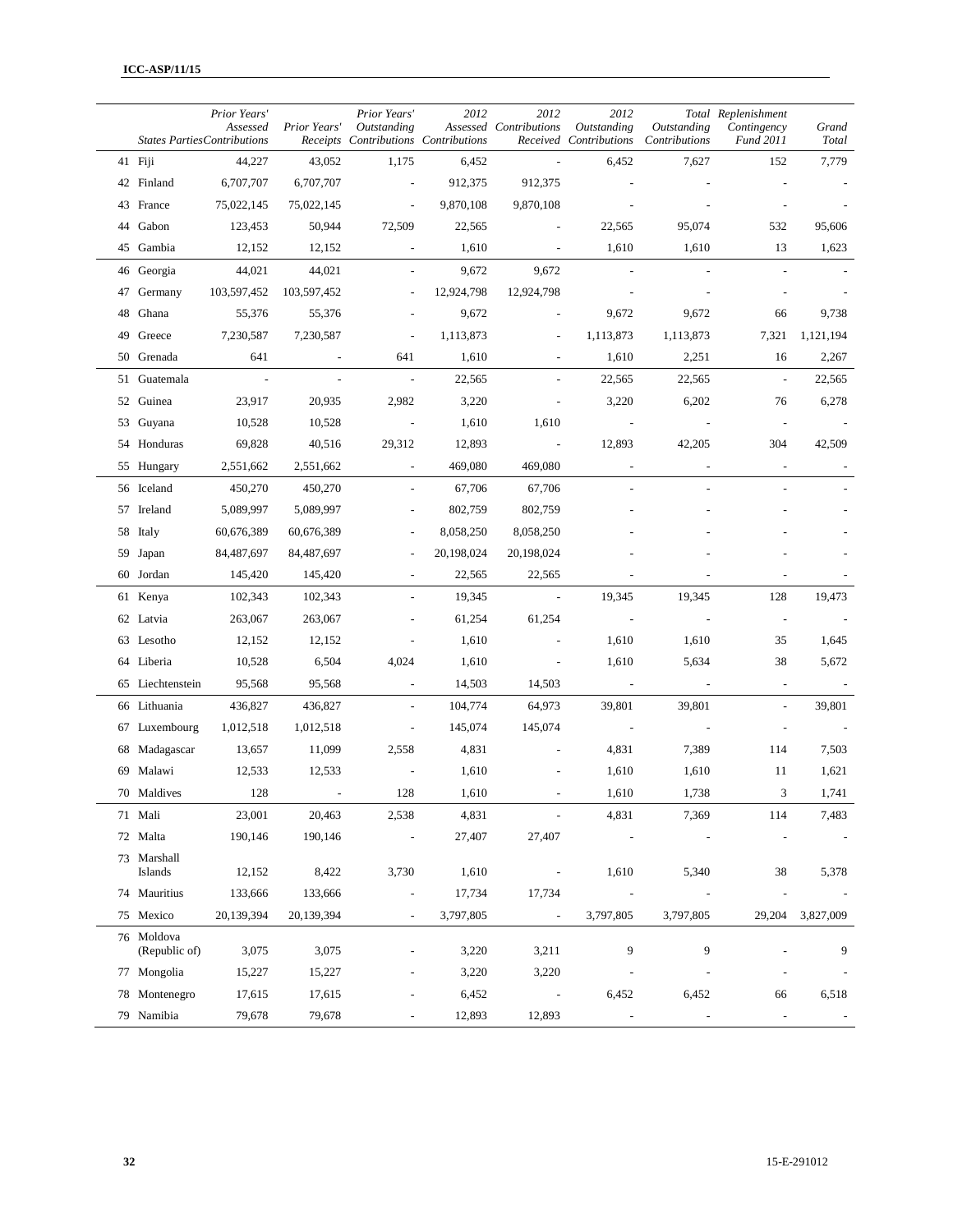| <b>States Parties Contributions</b>                | Prior Years'<br>Assessed | Prior Years'         | Prior Years'<br>Outstanding<br>Receipts Contributions Contributions | 2012                 | 2012<br>Assessed Contributions | 2012<br><b>Outstanding</b><br>Received Contributions | Outstanding<br>Contributions | Total Replenishment<br>Contingency<br><b>Fund 2011</b> | Grand<br>Total |
|----------------------------------------------------|--------------------------|----------------------|---------------------------------------------------------------------|----------------------|--------------------------------|------------------------------------------------------|------------------------------|--------------------------------------------------------|----------------|
| 80 Nauru                                           | 12,152                   | 12,152               |                                                                     | 1,610                | 1,169                          | 441                                                  | 441                          |                                                        | 441            |
| 81 Netherlands                                     | 21,876,126               | 21,876,126           |                                                                     | 2,990,216            | 2,990,216                      |                                                      |                              |                                                        |                |
| 82 New Zealand                                     | 3,011,296                | 3,011,296            |                                                                     | 440,063              | 440,063                        |                                                      |                              |                                                        |                |
| 83 Niger                                           | 15,227                   | 7,943                | 7,284                                                               | 3,220                |                                | 3,220                                                | 10,504                       | 76                                                     | 10,580         |
| 84 Nigeria                                         | 661,527                  | 543,653              | 117,874                                                             | 125,729              | $\overline{\phantom{a}}$       | 125,729                                              | 243,603                      | 2,965                                                  | 246,568        |
| 85 Norway                                          | 9,272,838                | 9,272,838            | $\overline{\phantom{a}}$                                            | 1,404,031            | 1,404,031                      |                                                      |                              |                                                        |                |
| 86 Panama                                          | 256,997                  | 256,997              |                                                                     | 35,469               | 35,469                         |                                                      |                              |                                                        |                |
| 87 Paraguay                                        | 102,262                  | 91,881               | 10,381                                                              | 11,283               |                                | 11,283                                               | 21,664                       | 266                                                    | 21,930         |
| 88 Peru                                            | 1,066,702                | 906,459              | 160,243                                                             | 145,074              |                                | 145,074                                              | 305,317                      | 3,422                                                  | 308,739        |
| 89 Philippines                                     | 23,064                   | 23,064               | $\overline{\phantom{a}}$                                            | 145,074              | 145,032                        | 42                                                   | 42                           | $\overline{\phantom{a}}$                               | 42             |
| 90 Poland                                          | 6,845,205                | 6,845,205            | $\overline{\phantom{a}}$                                            | 1,334,715            | 1,334,715                      | $\overline{a}$                                       |                              |                                                        |                |
| 91 Portugal                                        | 6,082,461                | 6,082,461            |                                                                     | 823,714              | 823,714                        |                                                      |                              |                                                        |                |
| 92 Republic of<br>Korea                            | 24,571,322               | 24,571,322           |                                                                     | 3,643,059            | 3,643,059                      |                                                      |                              |                                                        |                |
| 93 Romania                                         | 1,131,697                | 1,131,697            |                                                                     | 285,317              | 285,317                        |                                                      |                              |                                                        |                |
| 94 Saint Kitts<br>and Nevis                        | 7,722                    | 7,722                | $\overline{a}$                                                      | 1,610                | 1,610                          |                                                      |                              |                                                        |                |
| 95 Saint Lucia                                     | 1,794                    | $\overline{a}$       | 1,794                                                               | 1,610                | $\overline{\phantom{a}}$       | 1,610                                                | 3,404                        | 38                                                     | 3,442          |
| 96 Saint Vincent<br>and the                        |                          |                      |                                                                     |                      |                                |                                                      |                              |                                                        |                |
| Grenadines                                         | 11,956                   | 11,956               |                                                                     | 1,610                | $\overline{\phantom{a}}$       | 1,610                                                | 1,610                        | 25                                                     | 1,635          |
| 97 Samoa                                           | 12,034                   | 12,034               |                                                                     | 1,610                | 1,610                          |                                                      |                              |                                                        |                |
| 98 San Marino                                      | 35,837                   | 35,837               |                                                                     | 4,831                | 4,831                          |                                                      |                              |                                                        |                |
| 99 Senegal                                         | 59,456                   | 59,456               | $\overline{\phantom{a}}$                                            | 9,672                | $\overline{\phantom{a}}$       | 9,672<br>$\overline{\phantom{a}}$                    | 9,672<br>$\overline{a}$      | 66<br>$\overline{\phantom{a}}$                         | 9,738          |
| 100 Serbia                                         | 295,620                  | 295,620              |                                                                     | 59,644               | 59,644                         |                                                      |                              |                                                        |                |
| 101 Seychelles<br>102 Sierra Leone                 | 3,588<br>12,152          | 3,588                | 2,808                                                               | 3,220<br>1,610       | ÷,<br>$\overline{a}$           | 3,220<br>1,610                                       | 3,220<br>4,418               | 66<br>38                                               | 3,286          |
| 103 Slovakia                                       | 947,243                  | 9,344                |                                                                     | 228,904              | 228,904                        |                                                      |                              |                                                        | 4,456          |
|                                                    | 1,121,678                | 947,243              |                                                                     |                      |                                | 166,029                                              |                              |                                                        |                |
| 104 Slovenia                                       |                          | 1,121,678            | $\overline{\phantom{a}}$                                            | 166,029              | $\overline{\phantom{a}}$       |                                                      | 166,029                      | 1,079                                                  | 167,108        |
| 105 South Africa                                   | 3,897,662                | 3,897,662            |                                                                     | 620,606<br>5,121,238 | 620,606                        | 5,121,238                                            | 5.121.238                    | 38.501                                                 | 5.159.739      |
| 106 Spain                                          | 34,606,024<br>10,994     | 34,606,024<br>10,994 |                                                                     | 4,831                | 4,831                          |                                                      |                              |                                                        |                |
| 107 Suriname<br>108 Sweden                         | 12,668,681               | 12,668,681           | $\overline{a}$                                                      | 1,715,145            | 1,715,145                      |                                                      |                              |                                                        |                |
| 119 Switzerland                                    | 14,469,763               | 14,469,763           | $\overline{\phantom{a}}$                                            | 1,821,530            | 1,821,530                      |                                                      |                              |                                                        |                |
| 110 Tajikistan                                     | 15,227                   | 15,227               |                                                                     | 3,220                | 3,220                          |                                                      |                              |                                                        |                |
| 111 Tanzania                                       |                          |                      |                                                                     |                      |                                |                                                      |                              |                                                        |                |
| (United<br>Republic of)                            | 77,508                   | 65,583               | 11,925                                                              | 12,893               |                                | 12,893                                               | 24,818                       | 304                                                    | 25,122         |
| 112 The former<br>Yugoslav<br>Rep. of<br>Macedonia | 71,606                   |                      | 19,938                                                              | 11,283               |                                | 11,283                                               | 31,221                       | 266                                                    | 31,487         |
| 113 Timor-Leste                                    | 12,034                   | 51,668<br>12,034     |                                                                     | 1,610                | 50                             | 1,560                                                | 1,560                        |                                                        |                |
| 114 Trinidad and                                   |                          |                      |                                                                     |                      |                                |                                                      |                              | $\overline{\phantom{a}}$                               | 1,560          |
| Tobago                                             | 353,187                  | 353,187              |                                                                     | 70,927               | 70,927                         |                                                      |                              |                                                        |                |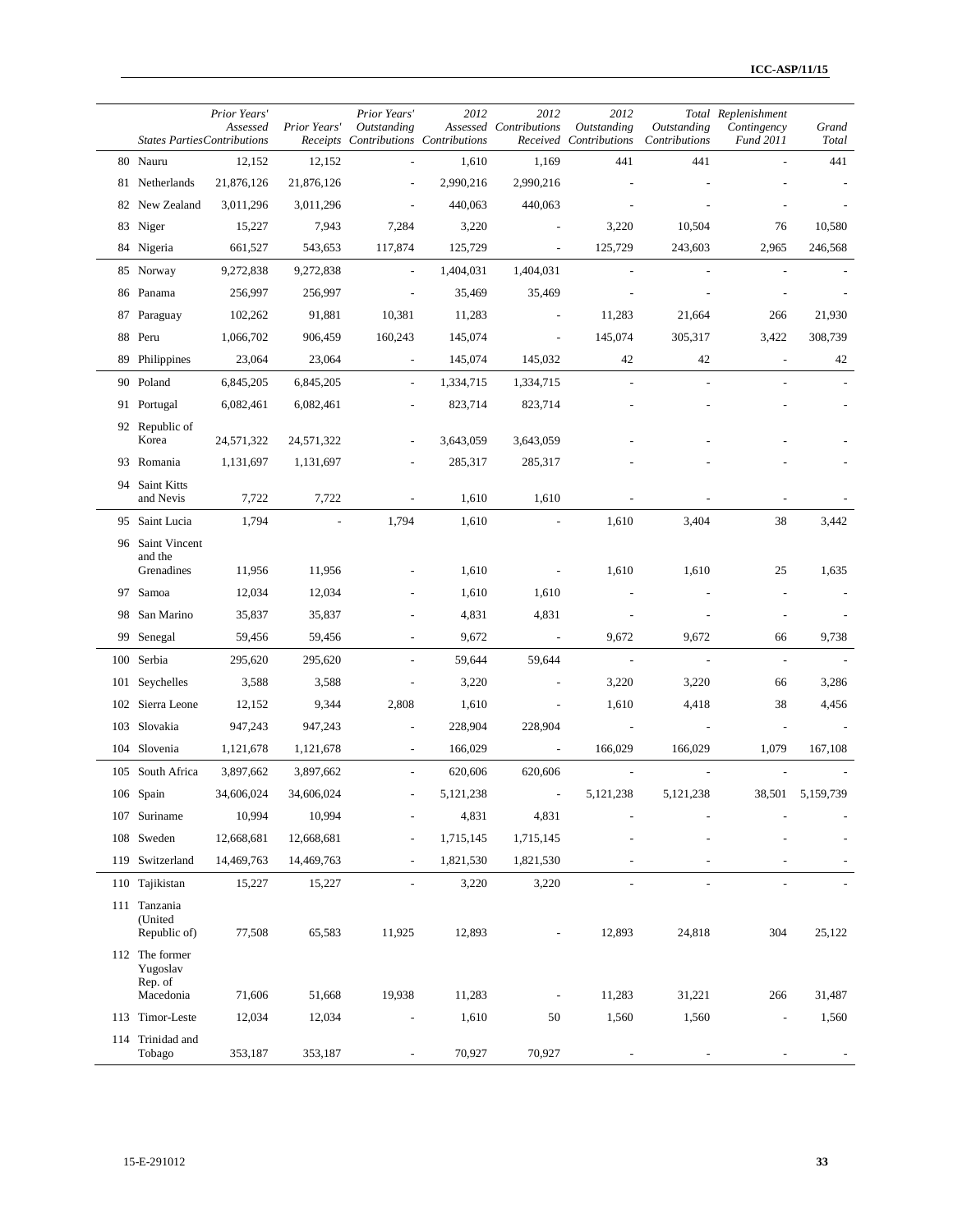| <i>States</i> | Prior Years'<br>Assessed<br>Parties Contributions | Prior Years'             | Prior Years'<br>Outstanding<br>Receipts Contributions Contributions | 2012<br>Assessed         | 2012<br>Contributions<br>Received | 2012<br>Outstanding<br>Contributions | Total<br>Outstanding<br>Contributions | Replenishment<br>Contingency<br>Fund 2011 | Grand<br>Total           | <b>States</b><br>Parties |
|---------------|---------------------------------------------------|--------------------------|---------------------------------------------------------------------|--------------------------|-----------------------------------|--------------------------------------|---------------------------------------|-------------------------------------------|--------------------------|--------------------------|
| 115           | Tunisia                                           | 15,376                   |                                                                     | 15,376                   | 48,362                            | $\overline{\phantom{0}}$             | 48,362                                | 63,738                                    | 380                      | 64,118                   |
|               | 116 Uganda                                        | 59,157                   | 59,157                                                              |                          | 9,672                             | 5,236                                | 4,436                                 | 4,436                                     |                          | 4,436                    |
| 117           | United<br>Kingdom                                 | 77,814,612               | 77,814,612                                                          | $\overline{\phantom{a}}$ | 10,645,471                        | 10,645,471                           |                                       |                                           |                          |                          |
|               | 118 Uruguay                                       | 446,660                  | 446,660                                                             | $\overline{\phantom{a}}$ | 43,520                            | $\overline{\phantom{a}}$             | 43,520                                | 43,520                                    | 279                      | 43,799                   |
| 119           | Vanuatu                                           | $\overline{\phantom{a}}$ | $\overline{\phantom{a}}$                                            | $\overline{\phantom{a}}$ | 1,480                             | $\overline{\phantom{a}}$             | 1,480                                 | 1,480                                     | $\overline{\phantom{a}}$ | 1,480                    |
| 120           | Venezuela<br>(Bolivarian<br>Republic of)          | 2,667,903                | 2,667,903                                                           | $\tilde{\phantom{a}}$    | 506,159                           | 506,159                              |                                       |                                           |                          |                          |
| 121           | Zambia                                            | 25,682                   | 25,682                                                              | $\tilde{\phantom{a}}$    | 6,452                             | 6,452                                | $\overline{\phantom{a}}$              |                                           |                          |                          |
|               | <b>Total</b>                                      | 713,988,755              | 713,326,116                                                         | 662,639                  | 108,799,841                       | 97,628,388                           | 11,171,453                            | 11,834,092                                |                          | 90,404 11,924,496        |

Note: concerns outstanding assessed programme budget contributions and replenishment of the Contingency Fund; does not include outstanding Working Capital Fund.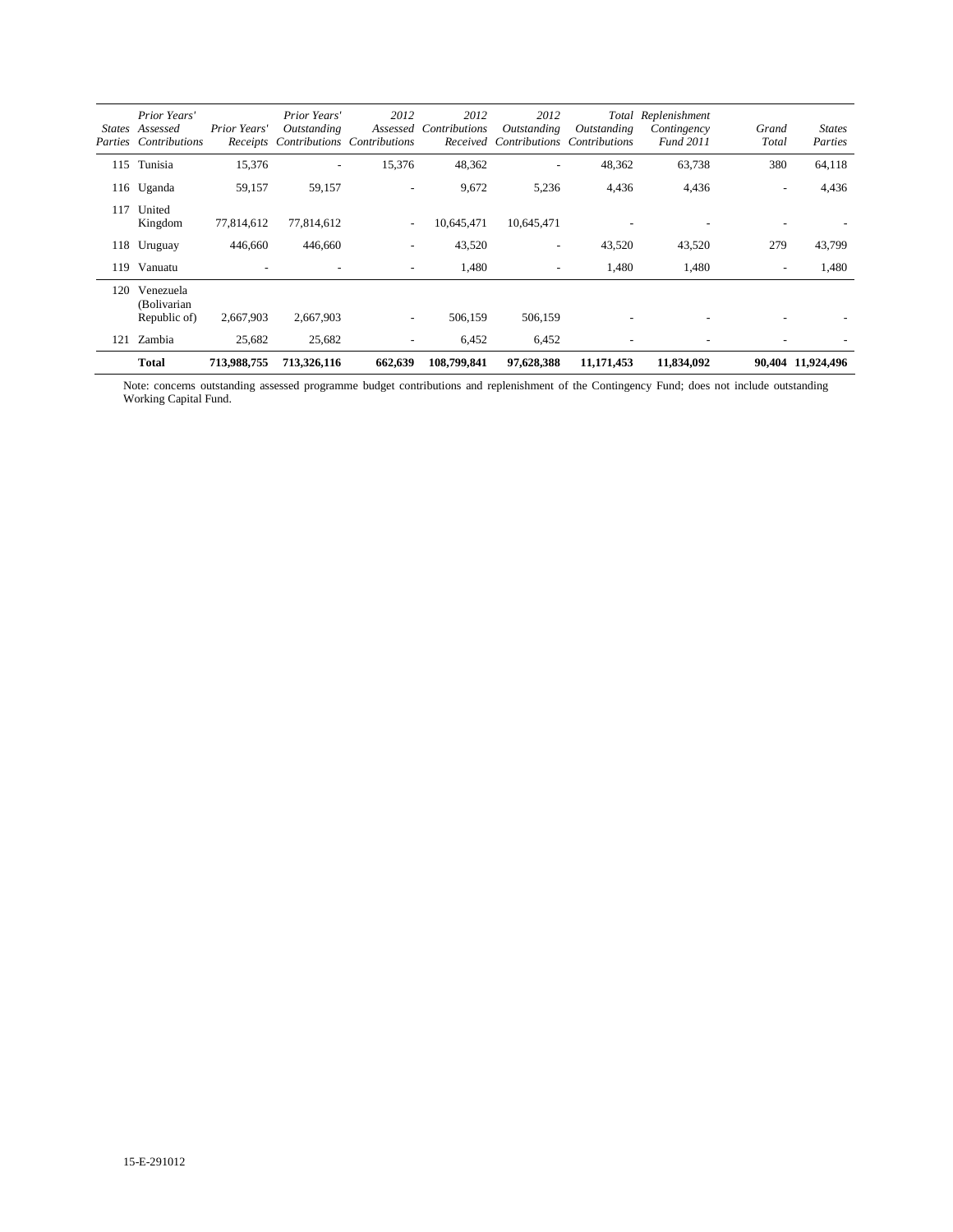### **Annex III**

# **Impact of measures to bring the level of the International Criminal Court's budget for 2013 in line with the level of the approved budget for 2012**<sup>∗</sup>

### **A. Introduction**

1. At its last session, the Assembly requested the Court "to prepare, if it proposes any increase of the budget for 2013, a paper which details the Court's options where reductions would be made in order to bring the level of the approved budget for 2013 in line with the level of the approved budget for  $2012<sup>1</sup>$  as well as how those reductions would impact on the Court's activities".<sup>2</sup>

2. As in previous years, during 2012 the Court has made its best efforts to cut down expenses, find efficiencies and concentrate its efforts and resources on the most efficient and economical means of implementing its mandate. As a result of these efforts and notwithstanding its increased workload, the necessary net increase in the 2013 proposed programme budget of Major Programmes I, II and III is  $\epsilon$ 3.5 million (3.5 per cent) when compared against the approved corresponding appropriations for the 2012 budget. Accordingly, the organs of the Court have been able to integrate additional requirements through efficiencies, reprioritizations and reductions, thereby minimizing the increase. In addition, States Parties will have to pay the rent – a cost that had heretofore been covered by the host State – for the Court's interim premises for the first time in 2013, which amounts to an added €6.02 million in the Court's budget.

3. The new requirements for the rent, in addition to increases in the Secretariat of the Assembly of States Parties (€206,200), the Independent Oversight Mechanism (€104,300) and the Trust Fund for Victims ( $\epsilon$ 208,700), as well as a reduction in the Permanent Premises Project's Director's Office  $(-\epsilon 109,000)$ , bring the total increase of the Court's 2013 proposed programme budget to €9.9 million (9.1 per cent).

4. In light of these additional expenses and pursuant to the above-mentioned resolution, the Court hereby submits a paper identifying measures which, if adopted by the Assembly, could bring the level of the Court's budget for 2013 in line with the level of the approved budget for 2012. Importantly, it must be stressed that this paper and the measures identified herein are not a proposal from the Court for further reductions as the Court has already submitted the most economical and efficient budget proposal. The Court believes that the activities affected by the identified reduction measures and their corresponding resources are of high importance and part of the mandatory activities within the Court's legal framework. In compliance with the above-mentioned resolution by the Assembly, the Court will identify the impact and consequences that further reductions to its 2013 proposed programme budget are likely to have on the Court's implementation of its mandate.

<sup>∗</sup> As submitted by the Court.

<sup>1</sup> *Official Records… Tenth session… 2011*(ICC-ASP/10/20), vol. I, part III, ICC-ASP/10/Res.4, paragraph A.1. In this resolution the Assembly approved "appropriations totaling €111,000,000 with €108,800,000 for the budget of the Court and €2,200,000 to replenish the Contingency Fund" (*emphasis added*).

<sup>2</sup> *Official Records… Tenth session… 2011*(ICC-ASP/10/20), vol. I, part III, ICC-ASP/10/Res.4, paragraph H.2 (*inquote footnote and emphasis added*).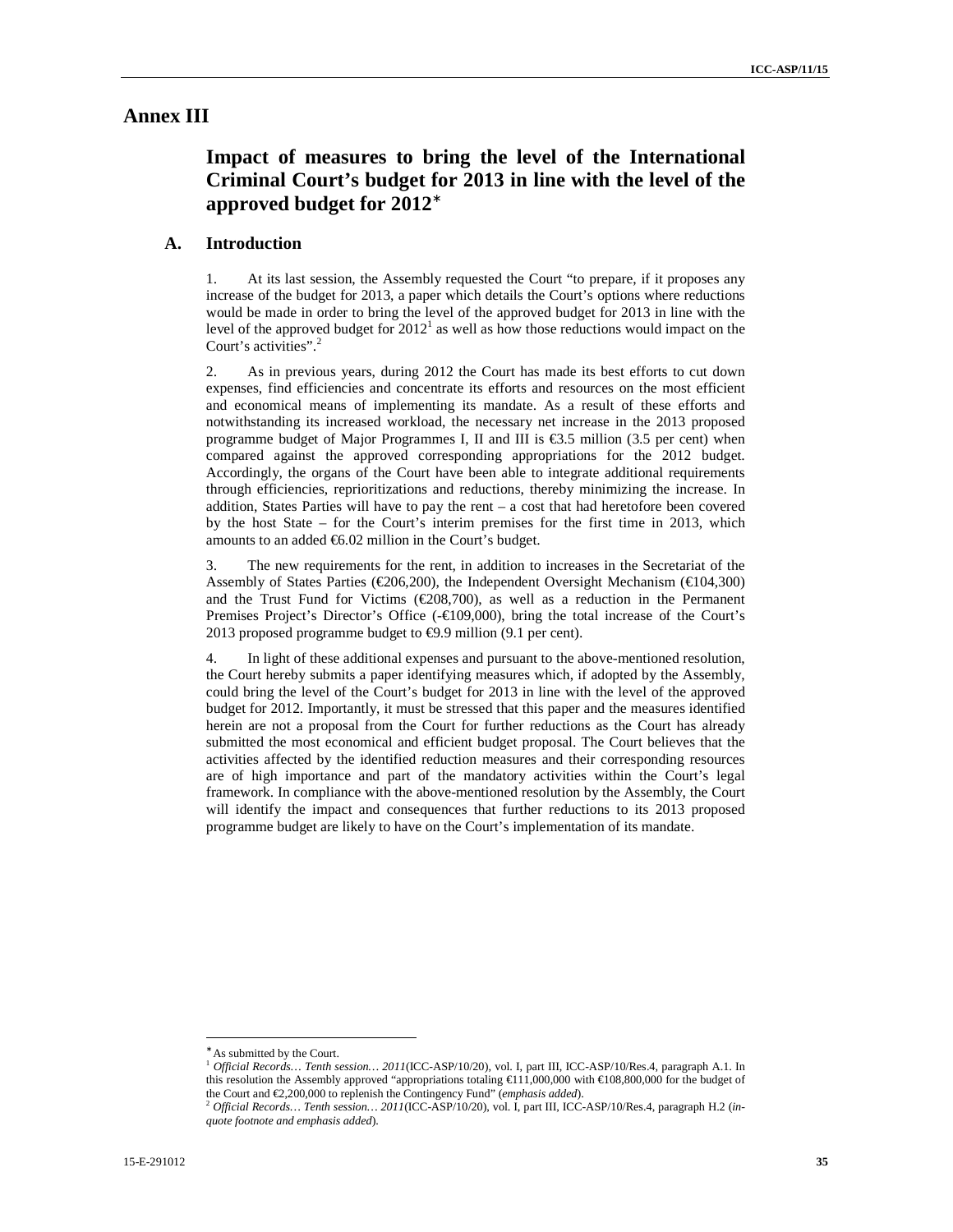|                                                          | Amount $\epsilon$ | $\%$   |
|----------------------------------------------------------|-------------------|--------|
| MP I: Judiciary                                          | 1,150.7           | 11.2   |
| MP II: Office of the Prosecutor                          | 939.4             | 3.4    |
| MP III: Registry                                         | 1,431.7           | 2.2    |
| MP IV: Secretariat of the Assembly of States Parties     | 206.2             | 7.4    |
| MP V: Rent & Maintenance (Interim Premises)              | 6,021.4           |        |
| MP VI: Secretariat of the Trust Fund for Victims         | 208.7             | 14.4   |
| MP VII-1: Project Director's Office (Permanent Premises) | $-109.0$          | $-8.2$ |
| MP VII-5: Independent Oversight Mechanism                | 104.3             | 56.2   |
| <b>Total</b>                                             | 9,953.4           | 9.1    |

**Table 1: Resource growth by Major Programme in 2013. Proposed Programme Budget as compared to the 2012 approved budget (in thousands of euro)** 

### **B. Background on budgetary issues**

5. The Court's budget is driven by its activities as set forth in its founding document, the Rome Statute. The Preamble stipulates that the States Parties to the Rome Statute are "[d]etermined to put an end to impunity for the perpetrators of [the most serious crimes of concern to the international community as a whole] and thus to contribute to the prevention of such crimes".<sup>3</sup> Further, the Rome Statute's regulatory framework regarding jurisdiction<sup>4</sup> and admissibility<sup>5</sup> as well as the Prosecutor's investigative mandate<sup>6</sup> is based on the premise that the Court determines the level of its activities based on the following principles:

- (a) Has a crime of sufficient gravity been committed?
- (b) Does the court have jurisdiction over the crime? and

(c) Is the case admissible?<sup>7</sup> The Court's budgetary requirements follow these underlying assumptions.

6. In 2012, the Assembly approved  $\epsilon$ 108.8 million for the 2012 programme budget. While these appropriations represented an approximately 5 per cent increase in the Court's budget compared to the 2011 approved budget, the Court's increased budgetary needs for 2012 had been triggered by a number of significant judicial developments, most prominently the referral of the Libya situation by the Security Council, the two Kenya cases and the situation in Côte d'Ivoire which are now before the Court. In addition to the reductions in the Court's 2012 proposed programme budget and the supplementary budget<sup>8</sup> recommended by the Committee on Budget and Finance, the Assembly imposed further cuts to the Court's proposal, bringing it to the above-mentioned total of  $\text{\textsterling}108,800,000$ .

7. The deficit in the 2012 approved budget has mainly affected the areas of personnel expenses for established posts and GTA, legal aid and non-staff costs such as travel, contractual services, equipment and supplies and materials. These budgetary measures, in addition to the unexpected and unprecedented vacancy rate imposed for GTAs, have had an adverse impact on the Court and have threatened to compromise its ability to meet its contractual obligations vis-à-vis its employees.

<sup>3</sup> Rome Statute, Preamble, paras. 4 and 5.

<sup>4</sup> See article 13 of the Rome Statute.

<sup>5</sup> See article 17 of the Rome Statute.

<sup>6</sup> See articles 14, 15 of the Rome Statute.

<sup>7</sup> *O. Triffterer,* Commentary on the Rome Statute of the International Criminal court, 2nd Edition 2008, article 1, para. 22.

<sup>8</sup> *Official Records… Tenth session… 2011*(ICC-ASP/10/20), vol. I, annex II A., previously issued as ICC-ASP/10/10/Add.2.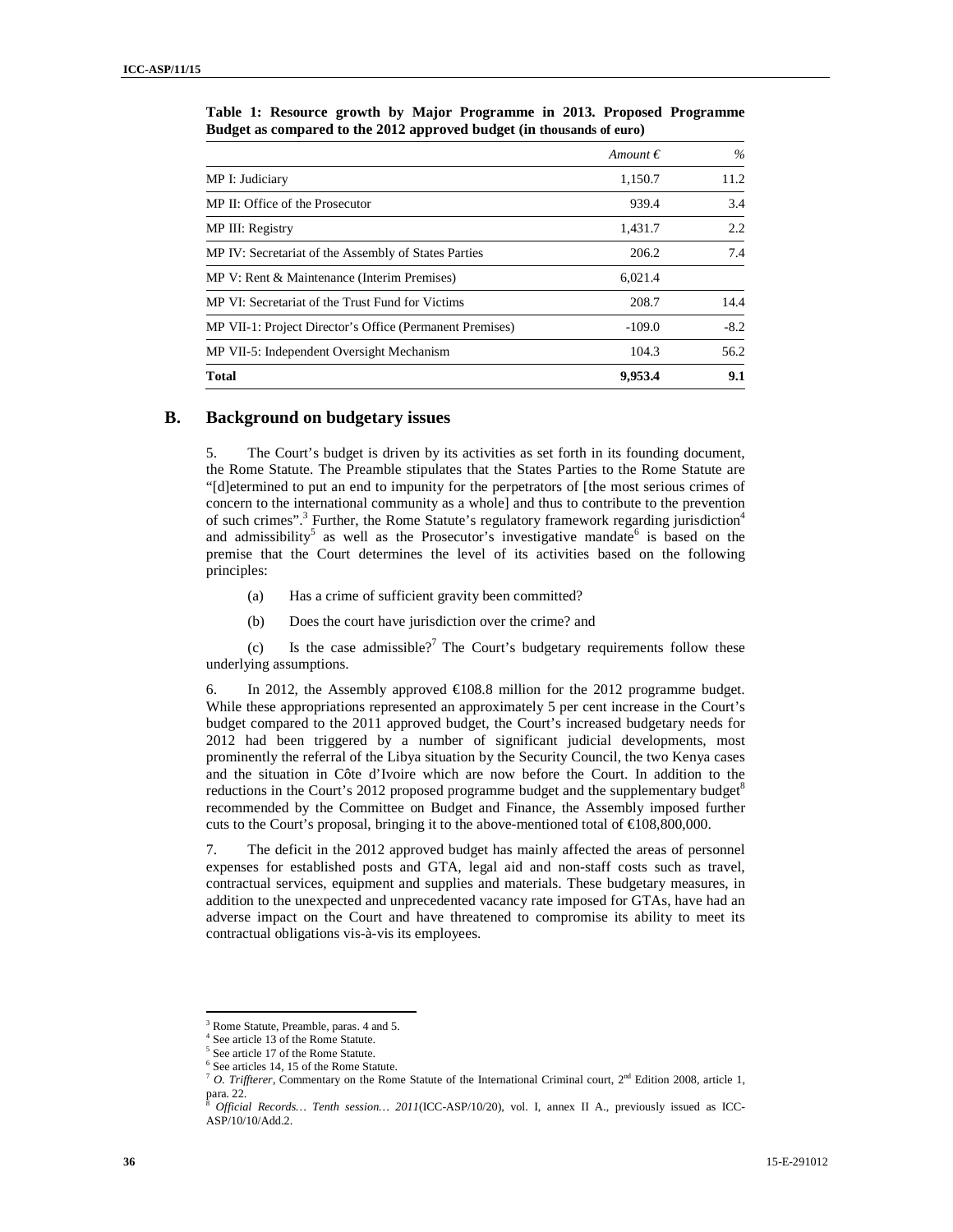8. The Court continues to pay its staff full wages in accordance with their entitlements and has absorbed the financial burden imposed through the freeze on salary scales and staff costs. In 2012, with a continuously high implementation rate and a substantial amount of staff costs to absorb, the Court was forced to terminate the contracts of a number of employees on GTA contracts due to the unavailability of funds. For the same reason, budgeted posts which have become vacant due to staff leaving the Court have not been filled. In addition, non-staff costs have also been affected.

9. Another measure adopted by the Assembly that exacerbates the gap between the budget and the Court's financial reality is the unprecedented vacancy rate which, since 2012, has also been applied to GTA. These contracts reflect the staff needed to perform certain activities on a short term need basis. The application of a vacancy rate on GTA is inappropriate as these resources are hired on a need-per-month basis within a calendar year. Any reductions through the application of a vacancy rate do inevitably result in a shortfall in capacity.

10. A reprioritization of operations has taken place across the Court during 2012 in addition to the adoption of preventive financial and operational measures in order to cope with the deficit. Some of the financial measures include the delay and postponement of recruitments and the cancellation of contract renewals. Further, operational measures have been taken to economize resources with the result that special projects will be delayed. This encompasses, *inter alia*, consultancies to support the risk management project; the development of the Human Resources manual; brokerage expertise to establish the insurance committee and internal audits on IT-related issues; the refurbishment of courtrooms; investments on SAP projects such as the automation of annual leave and the new payroll system; and certain training, including language courses. In addition, one of the two courtrooms was closed mainly due to the lack of resources for the replacement of equipments and the corresponding maintenance costs.

11. Staff shortages and the reduced courtroom capacity are likely to cause delays to the judicial proceedings, resulting in delays and additional costs for other parts of the Court involved in the proceedings, not least the legal aid budget.

12. Support sections continue to do their utmost to maintain the level of services currently provided; however, the Court has experienced some operational delays and risks are increasing in certain activities. The operational measures also increase the risk of serious complications in areas such as support to courtroom activities, protection of witnesses and victims, support to Counsel, field operations, victims' participation, and others.

#### **C. Elaboration of the 2013 proposed programme budget**

13. As the Court has previously stated, $9$  its budgetary policy is one of strict reliance on established facts; it does not budget for any activity unless its occurrence in the following year is clearly foreseeable and quantifiable. This commitment to an accurate and lean budgeting approach in the Court's regular programme budget has been endorsed by the Committee.<sup>10</sup> This budgeting philosophy is subject to ongoing discussions in the Assembly's Study Group on Governance in its cluster on the Court's budgeting process.<sup>11</sup>

14. Consistent with its budget policy and current budget process, the Court has included in its proposed budget for 2013 only the necessary requirements deriving from the 2013 budget assumptions, including provision for the hearings in both trials in the Kenya situation. The Court's budgeting strategy continues to be mandate-driven and the Court has requested, in the 2013 proposed programme budget, the adequate financial resources to ensure that its operations are carried out effectively and efficiently.<sup>12</sup>

 $\overline{a}$ 

<sup>9</sup> *Official Records …Sixth session … 2007* (ICC-ASP/6/20), vol. II. part A.I, para. 55. Also see CBF/18/8, para. 7. <sup>10</sup> ICC-ASP/7/16, para. 6. and ICC/18/8, para. 7.

<sup>&</sup>lt;sup>11</sup> Delegates of States Parties have welcomed the Court's initiative to provide budget assumptions for scenarios of additional Court activities which are, while foreseeable, not adequately quantifiable at the time of setting the Court's budget assumptions.

<sup>&</sup>lt;sup>12</sup> CBF/18/18, para. 9.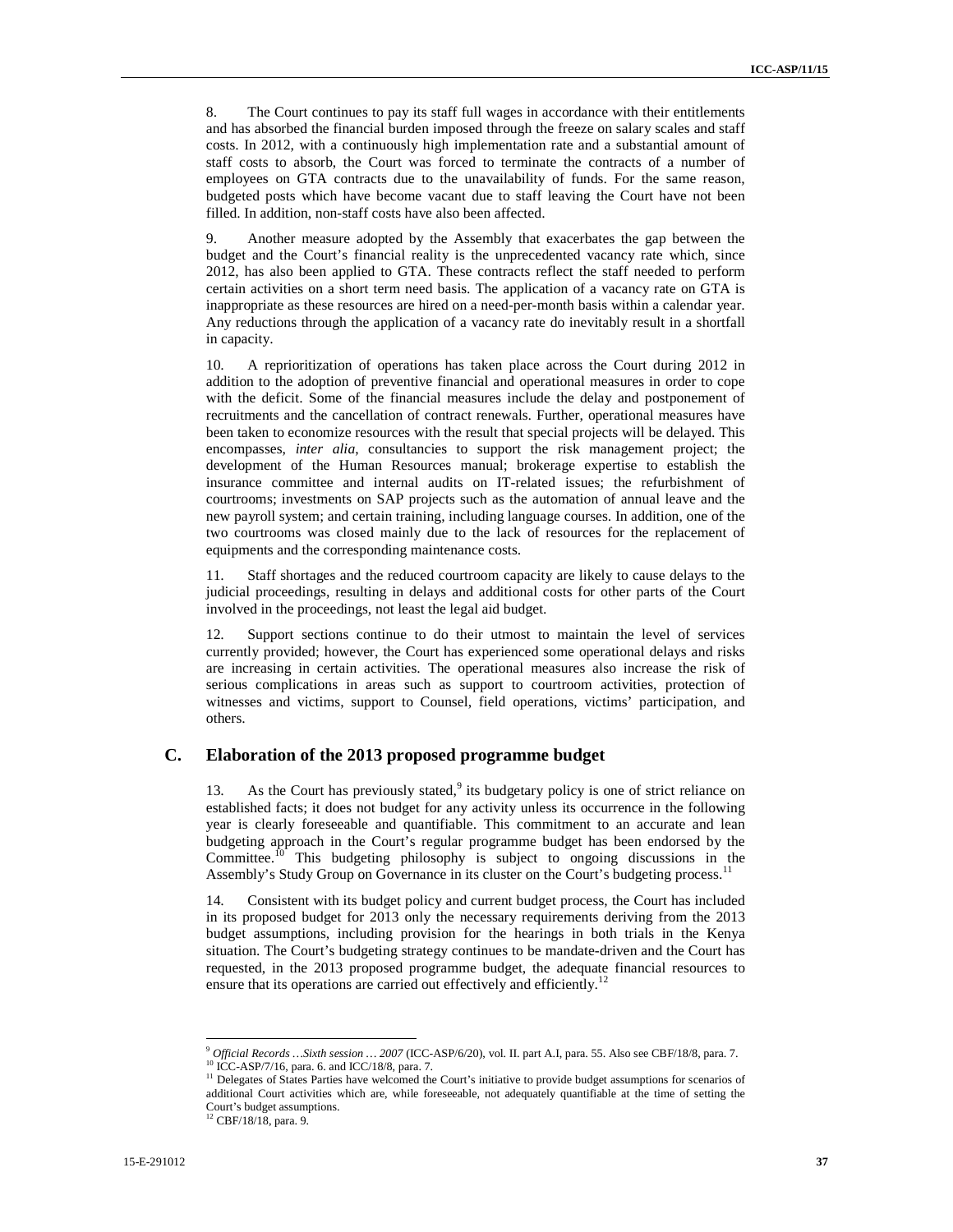15. Mindful of the financial constraints that States Parties are experiencing due to the current economic environment, the Court has prioritised its financial requirements and has continued to focus on the efficient delivery of prosecutorial and judicial activities and the corresponding support operations. In this regard, the 2013 proposed programme budget excludes resources for some special projects, operational requirements, staff development and staff welfare. While it was concluded that the postponement of these operations will only have a minor directly detrimental impact on the Court's prosecutorial and judicial operations in the short term, their exclusion from the proposed budget will create inefficiencies across the Court in the foreseeable future.

#### **D. Staff costs in the 2013 budget**

16. Due to the nature of the Court's operations, its main investments are linked to its human resources. For this purpose, the Court applies the United Nations' common system of salaries, allowances and other conditions of service – a necessary precondition for participation in the United Nations Joint Staff Pension Fund.<sup>13</sup> In applying this system, the Court is under an obligation to implement the common standards, methods and arrangements being applied to salaries, allowances and benefits for international civil service staff. ICSC $I<sup>4</sup>$  ensures appropriate mandatory levels of salaries and allowances of all common system staff which are approved by the United Nations General Assembly and result in corresponding adjustments in staff costs.<sup>15</sup>

17. While the Court is legally bound to apply the UNCS, for the past two years, the Assembly has followed the Committee's recommendation that the Court absorb the increases of staff salaries and enhanced conditions in the field within each major programme.<sup>16</sup> If the Court were to freeze staff salaries and periodic increments, it would thus infringe individual rights and entitlements. Litigations before the ILOAT with a risk for potential liabilities would be a predictable consequence.

#### **E. Impact of budget reductions**

#### **1. Overview**

18. In complying with the Assembly's request, the Court identified a list of measures which, if adopted by the Assembly, could bring about substantial reductions to the budget. In addition, and to further inform the Assembly's consideration of this paper, the Court has identified the impact and consequences that additional reductions to its 2013 proposed programme budget are likely to have on the Court's implementation of its mandate. In carrying out this exercise, the Court has focused on: a) major programme-specific measures which generate savings within specific major programmes; and b) cross-cutting measures which have an impact on all organs of the Court.

19. While the first set of measures is aimed at finding resources which can be reduced from the different major programmes in an isolated manner without unduly affecting the activities of the other parts of the Court, this approach will necessarily result in limited reductions. The way in which the budget of the Court is built reflects the synergies and inter-related operations among the different organs of the Court triggered by judicial and prosecutorial activities.

20. Table 2 illustrates the 2013 proposed programme budget by major programme and the 2012 approved programme budget, as well as the reductions that would be required in each major programme should the Assembly wish to bring the 2013 proposed budget in line with the 2012 approved programme budget. It transpires that while some major programmes may be able to achieve zero nominal growth through in-programme  $\overline{a}$ 

<sup>&</sup>lt;sup>13</sup> Regulation 6.1 of the Staff Regulations.

<sup>&</sup>lt;sup>14</sup> The Salaries and Allowances Division of the ICSC monitors the levels of net remuneration, recommends adjustments to net and gross base/floor salary scale and levels of staff, and carries out periodic studies to determine the best-paid national civil service used as a comparator of the common system.

<sup>&</sup>lt;sup>15</sup> The common system is designed to avoid serious discrepancies in terms and conditions of employment, to avoid competition in recruitment of personnel and to facilitate the interchange of personnel. It applies to over 52,000 staff members serving at over 600 duty stations.

<sup>16</sup> *Official Records… Tenth session… 2011*(ICC-ASP/10/20), vol. II,, part B.2., para. 76.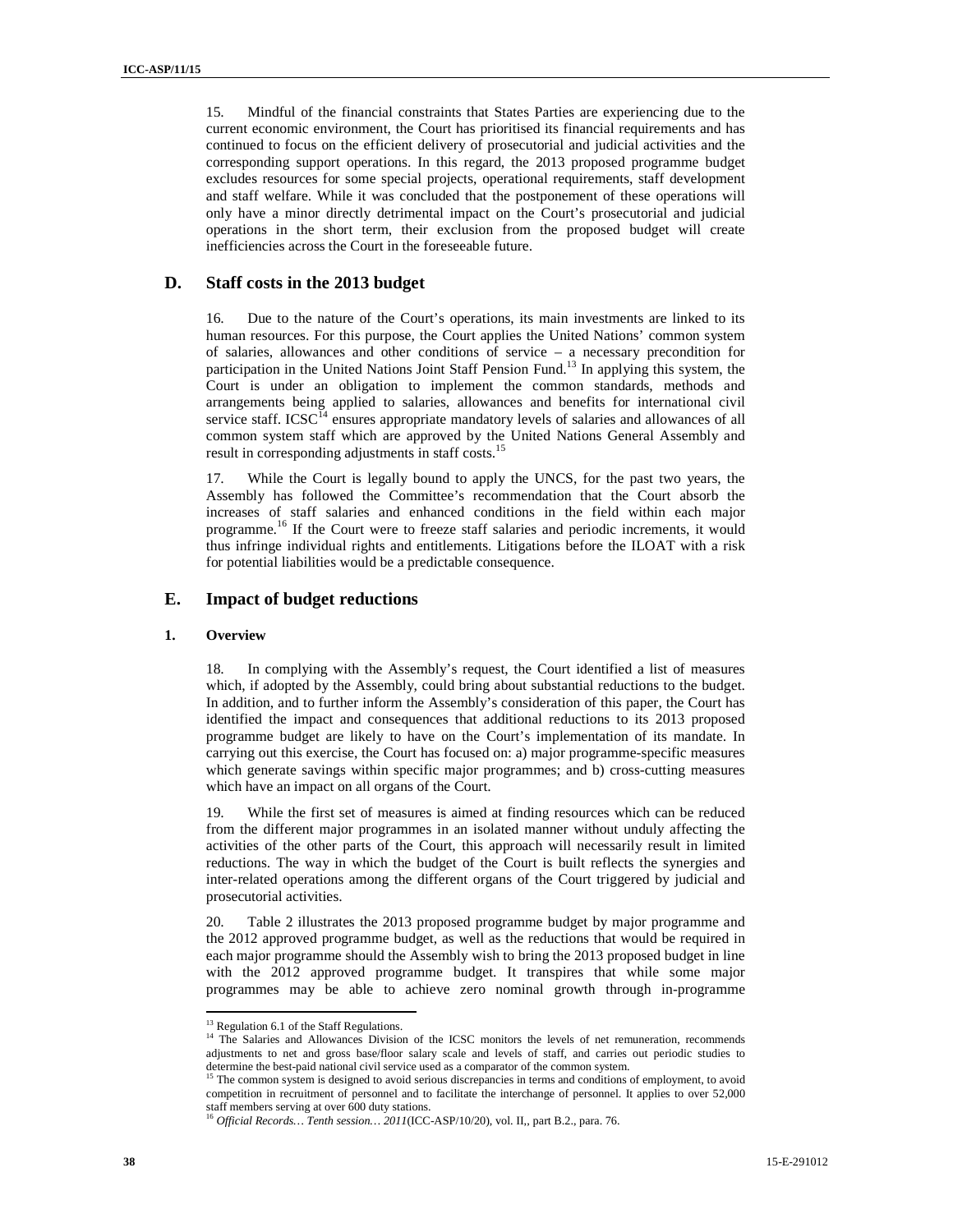reductions, other major programmes with more substantial growth rates cannot do so. Therefore, and in particular if the Court is to absorb the rent for the interim premises, Court-wide cross-cutting measures are necessary to make the required savings.

21. The proposed programme budget for the Court does not include any potential savings resulting from possible changes in the legal aid system which, if adopted by the Assembly, would reduce the Registry's proposed budget by approximately  $\epsilon$ 1.1 million, as indicated in the Supplementary Report of the Registry on four aspects of the Court's legal aid system, and corresponding annex*.* <sup>17</sup> Therefore, the resource growth shown in table 2 could be reduced from  $\epsilon$ 9.95 million to  $\epsilon$ 8.88 million.

| Resource growth $\epsilon$ | Approved 2012 budget $\epsilon$ | Proposed 2013 budget $\epsilon$ | <b>Major Programme</b> |
|----------------------------|---------------------------------|---------------------------------|------------------------|
| 1,150.7                    | 10,284                          | 11,434.7                        | I                      |
| 939.4                      | 27,723.7                        | 28,663.1                        | П                      |
| 1,431.7                    | 65,041.7                        | 66,473.4                        | Ш                      |
| 206.2                      | 2,777.3                         | 2983.5                          | IV                     |
| 6,021.4                    | n/a                             | 6,021.4                         | V                      |
| 208.70                     | 1,450.6                         | 1,659.3                         | VI                     |
| $-109.0$                   | 1,337.2                         | 1,228.2                         | $VII-1$ and $VII-2$    |
| 104.3                      | 185.5                           | 289.8                           | $VII-5$                |
| 9,953.3                    | 108,800                         | 118,753.4                       | <b>Total</b>           |

**Table 2: 2013 Proposed Programme Budget resource growth (in thousands of euro)** 

#### **2. Major Programme-specific measures for budget reductions**

#### **(a) Major Programme I**

22. The main cost drivers of the 2013 proposed programme budget for Major Programme I are two-fold. Firstly, the Presidency will need to call three judges elected on 11 March 2012 to full-time service in the first quarter of 2013 in order to staff the two trial chambers in the Kenya situation at the cost of  $\epsilon$ 791,000. Secondly, additional staffing resources will become necessary for the Kenya cases as well as in the Appeals Division, which will be facing two final appeals in addition to its habitual workload of interlocutory and other appellate proceedings.<sup>1</sup>

23. In order to bring the 2013 proposed budget of Major Programme I in line with the 2012 approved programme budget, a reduction of  $\epsilon$ 1.5 million is required. This figure largely reflects the cost of three judges necessary for constituting a second trial chamber in the situation in Kenya – costs which are inelastic and not subject to possible reductions or absorptions due to statutory requirements of a minimal number of judges per chamber.<sup>1</sup> With an overall budget of  $\epsilon$ 11.4 million, a reduction of Major Programme I's budget to the level of the approved budget allotment in 2012 would necessitate cuts exceeding 10 per cent of its overall budget allotment. Since Major Programme I's budget consists of almost exclusively staff costs and judges' costs, such a reduction would cut deep into its staffing resources, effectively amounting to a 25 per cent staff reduction, and take away the entire GTA budget. This would result in the elimination of staff capacities which carry out essential Chambers support functions as regards, for instance, victim participation, disclosure of evidence and witness protection issues (e.g. redaction of evidence). Ongoing judicial proceedings would be severely impacted and envisaged proceedings would have to be postponed substantially, generating further costs down the line and possibly infringing upon the right of the accused to an expeditious trial. Therefore, Major Programme I

 $\overline{a}$ 

<sup>17</sup> ICC-ASP/11/43 and Add.1.

<sup>&</sup>lt;sup>18</sup> In addition, the yearly increase of staff costs due to new salary scales etc. as outlined above sharply impacts

Major Programme I due to its high concentration of staff costs.<br><sup>19</sup> For example, article 39 of the Rome Statute stipulates the minimum number of judges per Chamber, from which the Judiciary cannot divert for any reasons, let alone cost-saving considerations.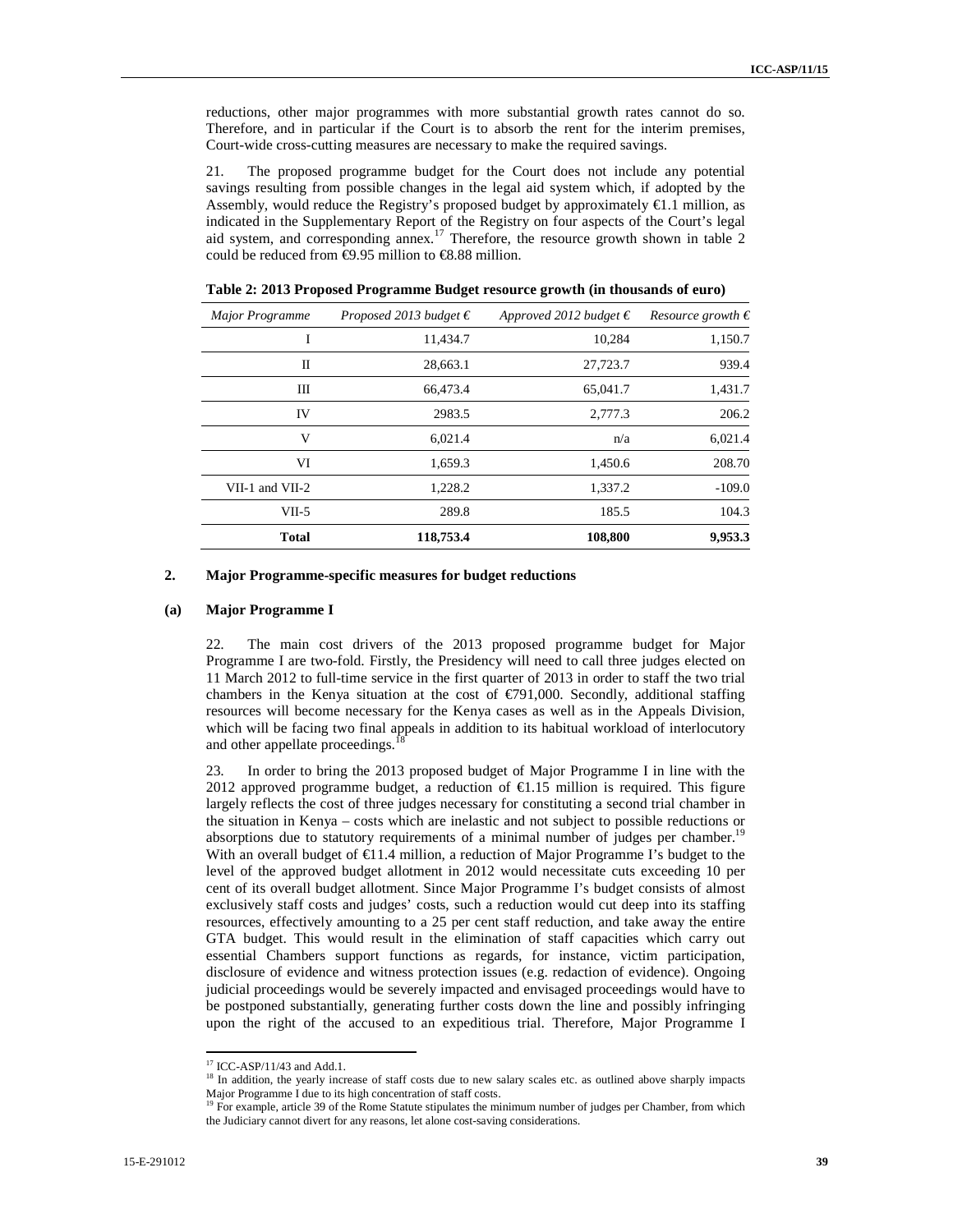identified measures which, while having an impact on the implementation of its mandate, will not lead to a complete collapse of its ongoing activities. The measures identified by the Court are also illustrated in table 3.

**Table 3: Major Programme I's budget reduction measures** 

| Measure<br><b>Impact</b>                                                                                      |                                                                                                                                                                                                                                                                                                                                                                                                                                                 |           |
|---------------------------------------------------------------------------------------------------------------|-------------------------------------------------------------------------------------------------------------------------------------------------------------------------------------------------------------------------------------------------------------------------------------------------------------------------------------------------------------------------------------------------------------------------------------------------|-----------|
| Reduction<br>$(20 \text{ per cent})$ of<br>GTA provision<br>for: - Pre-Trial<br>Division:<br>- Trial Division | Likely to generate disruptions in the judicial proceedings and eventually cause delays as the staff<br>resources required by the chambers and divisions are calculated rather conservatively.                                                                                                                                                                                                                                                   | € 172,000 |
|                                                                                                               | In light of probable future pre-trial activity, in particular in the Côte d'Ivoire and Libya situations,<br>the decrease of resources which are meant to cover short-term peak activity and resource<br>requirements may deprive the Pre-Trial Division of its flexibility to react as expeditiously as<br>possible to any requests and motions by the Prosecutor or other parties and participants to the                                      |           |
| (GTA resources                                                                                                | proceedings.                                                                                                                                                                                                                                                                                                                                                                                                                                    |           |
| for the Kenya<br>case); and<br>Appeals Division                                                               | Likely to generate disruptions in the proceedings and eventually cause delays in judicial<br>proceedings as the staff resources required by the chambers and divisions are calculated rather<br>conservatively.                                                                                                                                                                                                                                 |           |
|                                                                                                               | Delays in the Kenya trial preparation and subsequent trial hearings, currently scheduled to<br>commence on 10 and 11 April 2013 respectively, would not only generate further costs for legal<br>aid for the defence, victim participation and representation, but would also threaten to violate the<br>accuseds' procedural rights under the Rome Statute and finally undermine the credibility and<br>standing of the Court externally.      |           |
|                                                                                                               | Likely to adversely affect the quality and expeditiousness of judicial processes.                                                                                                                                                                                                                                                                                                                                                               |           |
| Reduction<br>$(20 \text{ per cent})$ of<br>consultants                                                        | A decrease of resources which are meant to cover short-term peak activity and resource<br>requirements may deprive the Judiciary of its flexibility to react as expeditiously as possible to<br>any judicial development, in particular in regards of victim participation and evidence processing<br>issues, as well as other short-term expertise on specific items.                                                                          | €5,000    |
|                                                                                                               | Likely to affect the requirement of the Legal and Enforcement Unit of the Presidency to receive<br>expert advice on specific items related to the Court's arrangements for the enforcement of<br>sentences.                                                                                                                                                                                                                                     |           |
| Reduction<br>$(20 \text{ per cent})$ in<br>training                                                           | Decreased training capacity eventually results in loss of expertise, lack of development of<br>professional skills and loss of motivation. Further, it could, in case of the newly established Legal<br>and Enforcement Unit of the Presidency, lead to inefficiencies due to a lack of adequate<br>preparations for the specific tasks ahead.                                                                                                  | €4,800    |
| Reduction<br>$(20 \text{ per cent})$ in<br>travel                                                             | The President's travel in relation to his external functions has proven to be instrumental in<br>galvanizing support for the Court and in motivating states to ratify the Rome Statute. A decreased<br>travel allotment for the Presidency will require the President to carry out his external relations<br>functions more selectively, to the detriment of the economically weaker regions where the<br>Presidency cannot raise travel funds. | €36,000   |
|                                                                                                               | Judges' travel to conferences, workshops and any other essential events on Court-related topics<br>has had a tangible positive effect on the public vision and understanding of the Court. A reduction<br>of the travel budget reduces the judges' independence in choosing which international/regional<br>event to support through their attendance.                                                                                          |           |
| <b>Total</b>                                                                                                  |                                                                                                                                                                                                                                                                                                                                                                                                                                                 | €217,800  |

#### **(b) Major Programme II**

24. In order to bring the 2013 proposed programme budget of Major Programme II in line with the 2012 approved programme budget, a reduction of €939,400 would be required. The measures identified by Major Programme II are illustrated in table 3.

25. It is worth emphasizing that the amount of  $\epsilon$ 28.6 million requested by Major Programme II in the 2013 proposed budget, already includes significant savings that have been achieved through the adoption of ongoing efficiency measures. Without those measures, the baseline for 2013 would stand at €32.1 million.

26. The implementation of the 2013 salary scales provision leads to increases that were not unforeseeable given the two year freeze on this budget line and Major Programme II has made all efforts to offset as much of this as possible through efficiencies on other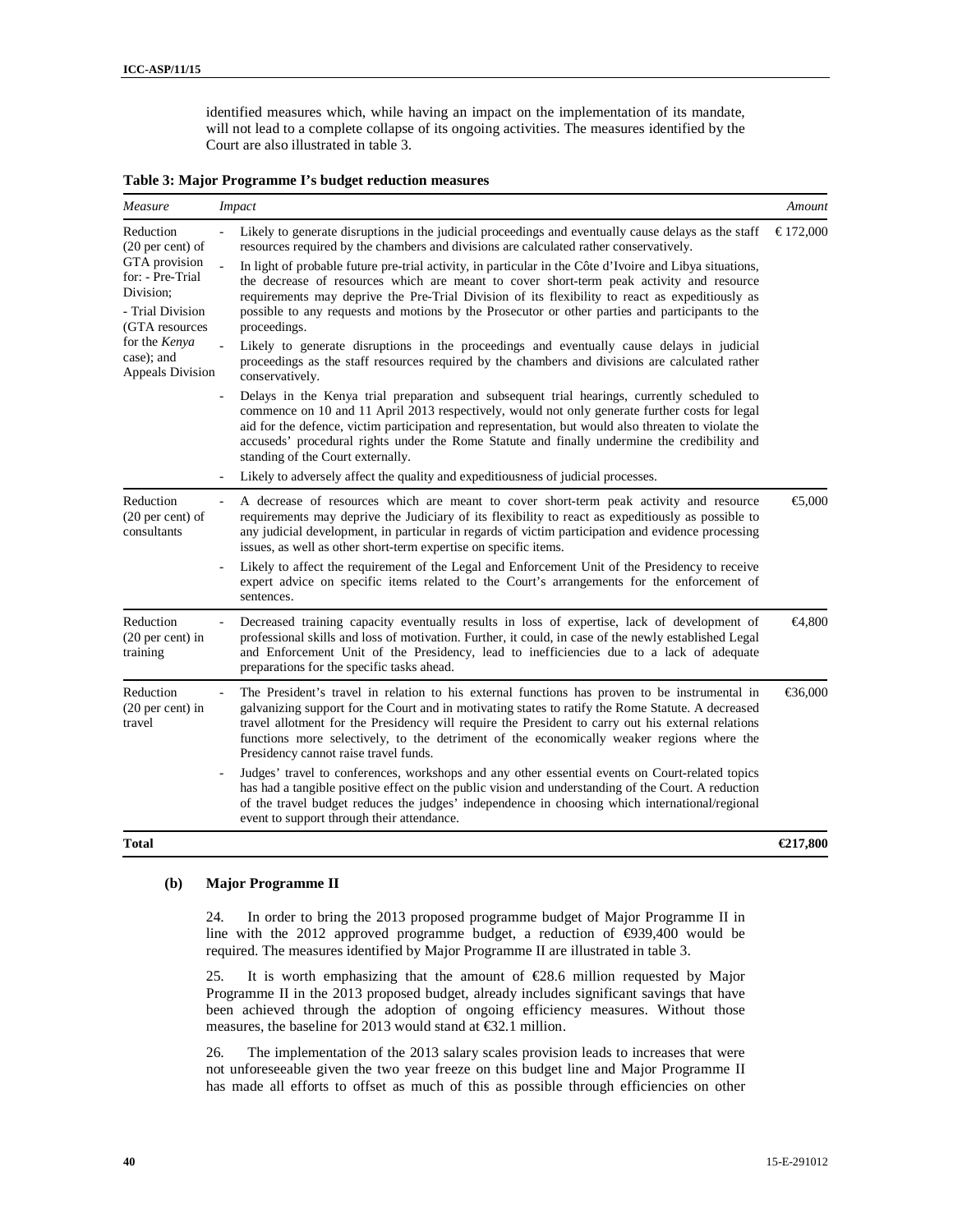budget lines and retaining other non-staff budget lines at the reduced levels approved by the Assembly for 2012.

27. In table 4 below, further measures are quantified and the impact thereof is described.

| Measure                                                                                   | <i>Impact</i>                                                                                                                                                                                                                                       | Amount   |
|-------------------------------------------------------------------------------------------|-----------------------------------------------------------------------------------------------------------------------------------------------------------------------------------------------------------------------------------------------------|----------|
| Suspend all training                                                                      | Although in-house training at zero cost is used to the extent possible, budgets have been $\epsilon$ 55,900<br>reduced year-on-year to keep overall budget requests to a minimum.                                                                   |          |
|                                                                                           | Level of budget retained at 2012 level approved by the Assembly which reflects 0.21 per<br>cent of the staffing budget compared to 0.5 per cent as per organisational norms.                                                                        |          |
|                                                                                           | Suspension of training is inconsistent with strategic objectives of the Court and at odds with<br>the appraisal guidelines and erodes managerial responsibilities for staff development to<br>maintain effective and efficient workforce.           |          |
|                                                                                           | This represents a short-term saving as reinstatement would be required in subsequent budget<br>requests, thus increase above the 2012 baseline is deferred only for one year.                                                                       |          |
| Cancel all OTP-specific -<br>IT developments in<br>support of investigation<br>and trials | Budgets already diminished over last years, thus developments are behind schedule, with $\epsilon$ 137,950<br>risks of reduced efficiency and integrity for evidence processing and case management.                                                |          |
|                                                                                           | Postponement of developments is not consistent with the Court's strategic goal in the context<br>of establishing an e-Court.                                                                                                                        |          |
|                                                                                           | Added complication that aging systems that cannot be supported by maintenance contracts.                                                                                                                                                            |          |
|                                                                                           | Evidence and case management integrity is of prime importance for Office of the Prosecutor<br>(OTP) cases, thus any postponement would require reinstatement in 2014, therefore increase<br>above the 2012 baseline are deferred only for one year. |          |
| Postpone one<br>investigation (including                                                  | Seriously infringes prosecutorial independence and compromises the essence of the Rome $\epsilon$ 600,000<br>Statute and compliance with statutory obligations.                                                                                     |          |
| all staff and operational<br>costs except witness<br>management)                          | Increased budget in subsequent years will be required or, if sustained, the reduced activity<br>will negatively impact public and stakeholder perception of the Court as effective in<br>delivering its mandate.                                    |          |
| Total                                                                                     |                                                                                                                                                                                                                                                     | €793.850 |

28. The only option under the direct control of Major Programme II where significant costs can be reduced is the reduction of investigations, which strikes at the core of the Rome Statute and protracts impunity. In this context, the suspension of trials, particularly where the accused is/are not in detention or trial proceedings have commenced, cannot be excluded. As Major Programme II is only engaged in investigations and litigation, either scenario can lead to significant budget reductions; however, in the case of the latter, the decision is not in the hands of the Office of the Prosecutor. Similarly, it cannot be expected that a chamber of impartial, professional judges will take any decision possibly violating the accused's rights to a fair and expeditious trial merely to realize short-term gains for the Court's budget.

#### **(c) Major Programme III**

29. In order to bring the 2013 proposed programme budget of Major Programme III in line with the 2012 approved programme budget, a reduction of  $\epsilon$ 1.43 million is required. It should be noted that before the inclusion of the costs arising from the Trial Chamber V's decision of 9 July 2012 setting the date for the two trials in the Kenya situation for 10 and 11 April 2013 respectively, the proposed budget of Major Programme III presented a slight difference of €184,300 in relation to the approved 2012 budget, an increase of less than 0.3 per cent. A further  $\epsilon$ 1.24 million is now required for the Registry to provide all the necessary courtroom support and in general support the activities and the implementation of the mandates of the different parties and participants in the proceedings in the two Kenya trials once they commence in April 2013.

30. The Registry underwent a thorough review of its required resources and in particular reassessed the level of established posts and GTA posts bearing in mind the strict requirements for 2013. Similarly, requests for consultants have been thoroughly scrutinized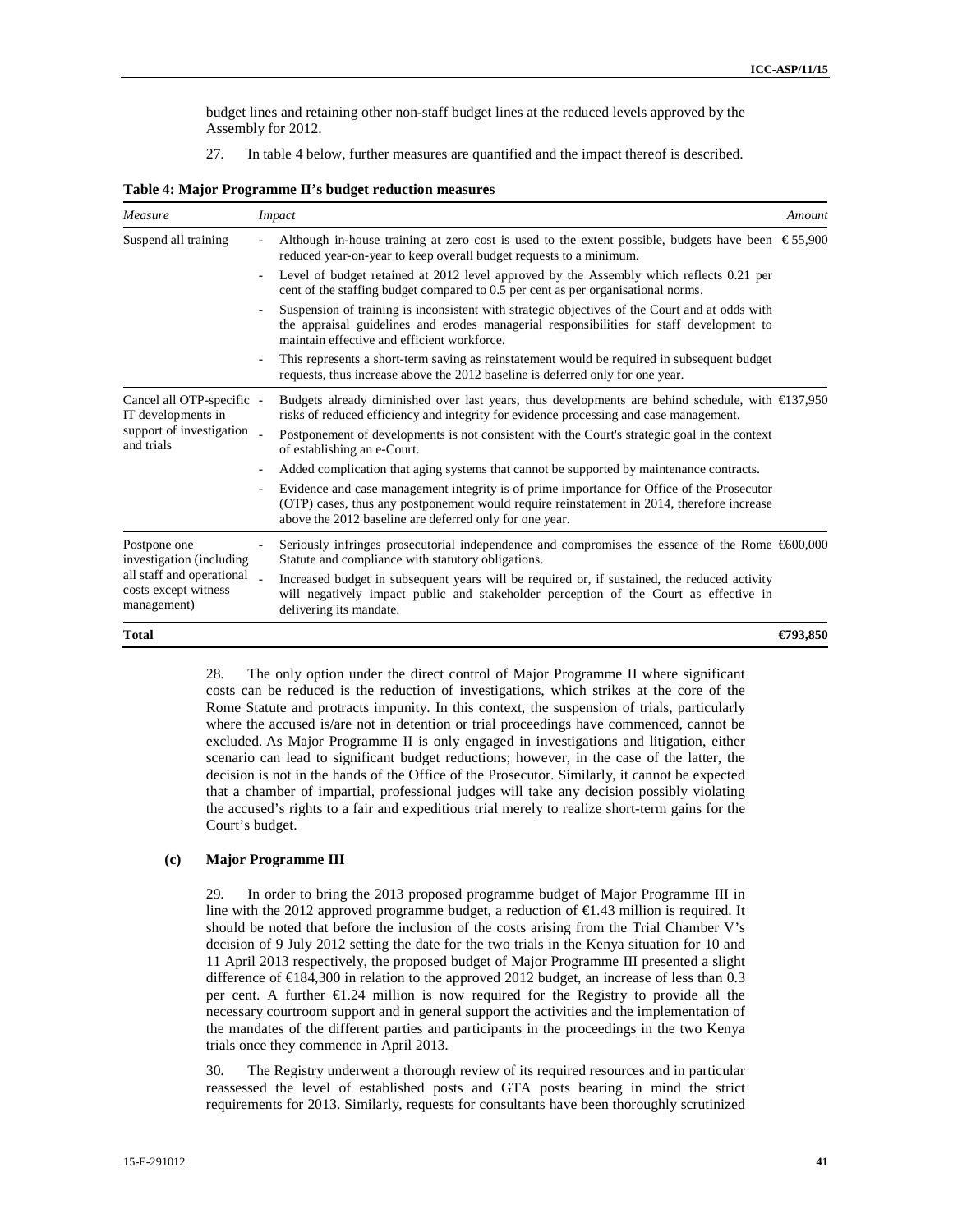and accepted only on an exceptional basis when there is a strong justification for the use of such resources. As a result, Major Programme III has managed to absorb over €3 million of approximately €4.4 million comprising of the additional resources required for legal aid costs in 2013, as well as the additional costs linked to the Court-wide implementation of the UNCS and the increased costs for supporting the trial hearings in the two Kenya cases.

31. Because of the thorough scrutiny that had already been performed in the proposed budget for Major Programme III in order to bring it as close as possible to the same level of the 2012 budget, the Registry's operation have been stripped to the bare essentials, leaving no room for additional cuts without seriously impacting the adequate functioning of the judicial proceedings and the operations conducted by the parties and participants in the proceedings.

32. The measures identified by the Court for Major Programme III are detailed in table 5.

| Measure                                                                                                      | <b>Impact</b>                                                                                                                                                                                                                                                                                                                              | Amount  |
|--------------------------------------------------------------------------------------------------------------|--------------------------------------------------------------------------------------------------------------------------------------------------------------------------------------------------------------------------------------------------------------------------------------------------------------------------------------------|---------|
| Cancelling all security liaison -<br>and support for missions of<br>elected officials                        | As only remote support and liaison from the Court's headquarters would be possible,<br>this could potentially compromise the life of individuals and the credibility and image<br>of the Court.                                                                                                                                            | €20,000 |
| Suspend training: United<br>Nations Close Protection basic                                                   | Would entail non-compliance with UN standards (as obligated to all members of the<br>UNSMS).                                                                                                                                                                                                                                               | €20,000 |
| course                                                                                                       | Lack of training could potentially compromise human life.<br>$\overline{a}$                                                                                                                                                                                                                                                                |         |
| Suspend Crisis Management _<br>Training for Joint Crisis<br>Management Team                                  | Not providing such training would maintain the status quo in relation to crisis<br>management readiness. Recently the Court has faced a number of crisis situations which<br>required appropriate management.                                                                                                                              | €20,000 |
| Suspend Safe and Secure<br>Approaches in Field                                                               | Staff members would not be properly trained and equipped to deal with adverse<br>situations.                                                                                                                                                                                                                                               | €78,000 |
| Environments (SSAFE)<br>training course                                                                      | Potential to compromise human life, cause serious injury, entail legal liability and lead<br>to loss of reputation.                                                                                                                                                                                                                        |         |
| Postponement of pilot project _<br>for the new eCourt solutions<br>(My Courtbook)                            | Delay in the implementation of more efficient solutions for judicial proceedings through $\epsilon$ 170,000<br>eCourt support.                                                                                                                                                                                                             |         |
| Postpone upgrade of the<br><b>Transcript Management</b><br>System                                            | The integration of the Transcripts Management System with other eCourt applications<br>will be delayed and no support will be available for transcripts for mobile computing.                                                                                                                                                              | €55,000 |
| Postpone purchasing of<br>license for the implementation<br>of SAP custom reporting                          | $\overline{a}$<br>The Court has invested in SAP Business Object as the corporate reporting solution.<br>Without these additional licenses the Court will not be able to leverage the creation of<br>custom business reports (Crystal Reports) for all areas of the Court.                                                                  | €20,000 |
| Reduce support costs linked to_<br>the postponement of an<br>investigation by the OTP                        | These costs are estimate based on the average support provided by the Registry to the $\epsilon$ 103,000<br>OTP in the conduct of investigations and are directly linked to the measure identified by<br>Major Programme II concerning the postponement of an investigation.                                                               |         |
|                                                                                                              | As stated before, this measure would seriously infringe prosecutorial independence and<br>compromise the essence of the Rome Statute as well as compliance with statutory<br>obligations.                                                                                                                                                  |         |
| Stop translation of requests<br>for judicial cooperation into<br>languages other than French<br>and English. | Article 87.2 of the Rome Statute allows States to receive requests for cooperation<br>translated into the language of their choice. In order to reduce the costs associated with<br>this measure, the Assembly would need to resolve that States will only receive requests<br>for cooperation from the Court in either English or French. | €54,000 |
|                                                                                                              | Beyond the direct costs, the Court cannot judge the impact of such a measure although<br>it would reduce the workload that the Court Interpretation and translation Section has in<br>excess of regular workload and would reduce the backlog in programming and<br>processing translations.                                               |         |

**Table 5: Major Programme III's budget reduction measures**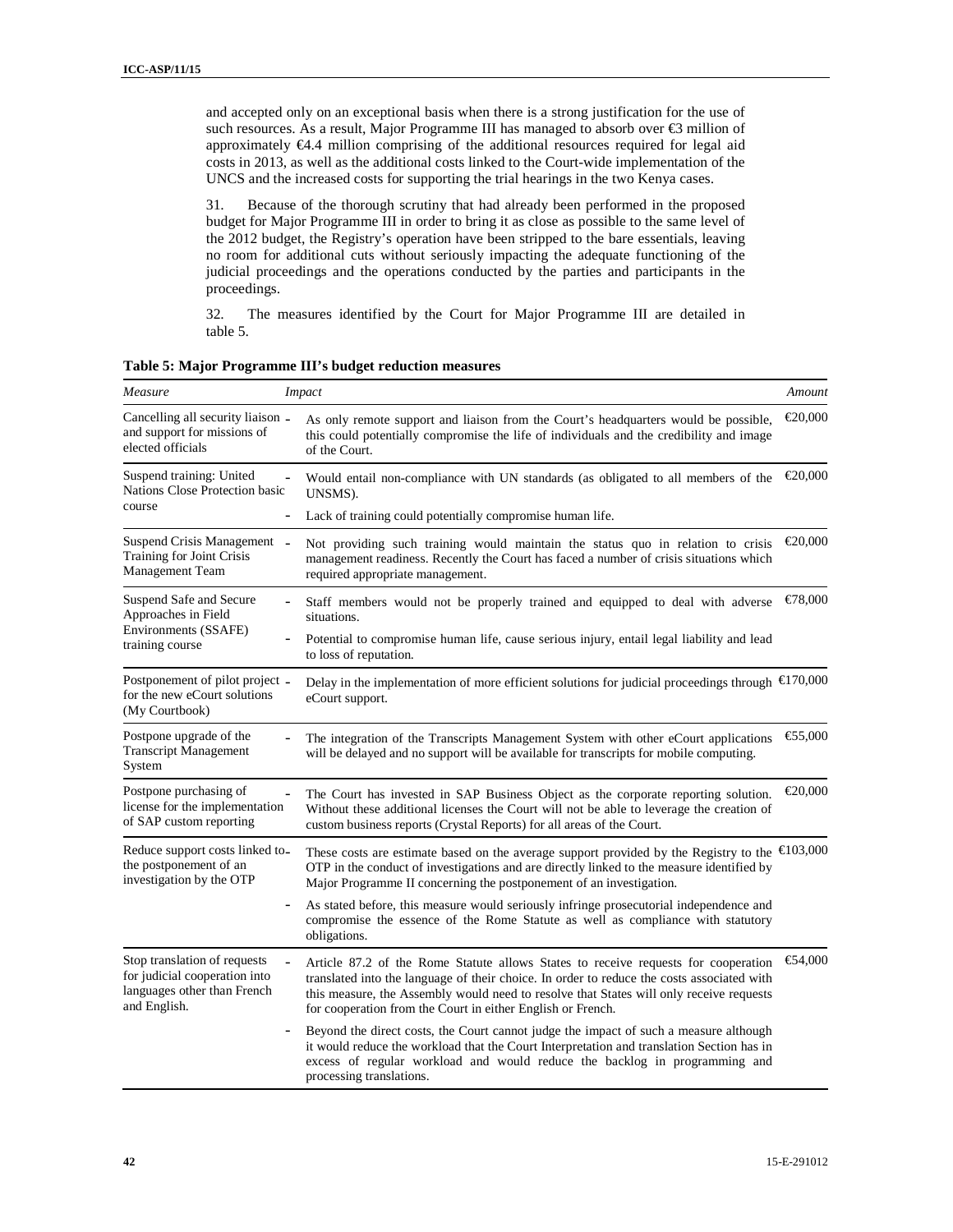| Measure                                                                                  |                   | <b>Impact</b>                                                                                                                                                                                                                                                                                                                                                                                                                                                                                                                                                                                                                                                                                                 | Amount   |
|------------------------------------------------------------------------------------------|-------------------|---------------------------------------------------------------------------------------------------------------------------------------------------------------------------------------------------------------------------------------------------------------------------------------------------------------------------------------------------------------------------------------------------------------------------------------------------------------------------------------------------------------------------------------------------------------------------------------------------------------------------------------------------------------------------------------------------------------|----------|
| Suspend all human resources -<br>related training                                        |                   | Language training in English and French for headquarters staff and field staff would be $\epsilon$ 160,000<br>removed from the Court learning plan. This will negatively impact the Court's ability to<br>implement its strategic objective – to be able to work in both English and French. At the<br>operational level, staff will not develop their capacity to work in both English and<br>French and this will reduce performance improvement opportunities and increase<br>reliance on language services. Staff motivation and satisfaction (as indicated in staff<br>surveys) will be negatively impacted as the Court will continue to be seen as an<br>organization that does not develop its staff. |          |
| Reduction (by 75 per cent) of -<br>training for the Division of<br><b>Court Services</b> |                   | Training of court reporters: will reduce speed and accuracy of real-time transcripts,<br>therefore more time required for editing, therefore more difficult to provide edited<br>version of transcript within required time, i.e. 2 hours after end of court session, thereby<br>affecting Chambers' and parties' capacity to prepare the next day's session (ex.<br>examination of witnesses based on previous day's examination, etc.); this could also<br>multiply complaints and decrease usefulness of real-time transcripts for parties and<br>participants, thus affecting the smooth running of the proceedings.                                                                                      | €60,000  |
|                                                                                          | $\qquad \qquad -$ | Training for forensic processing of evidence: this new mandate of the Court<br>Management Section has meant that one staff has been dedicated to acquire all<br>necessary knowledge, and it is of paramount importance that the updates be provided,<br>so as to provide the service, when required, in conditions which would sustain<br>parties'/chambers' challenges and possibly examination in court. It would affect the<br>proceedings if evidence was procured in violation of existing rules and practices; it<br>could ultimately result in a piece of evidence being rejected solely because of wrong<br>processing.                                                                               |          |
|                                                                                          |                   | Training for the Office of the Director of the Division of Court Services: As the training<br>funds within the OD DCS are, <i>inter alia</i> , specifically earmarked for training on the<br>freezing of assets, cancellation of these funds will lead to loss of expertise. As a<br>consequence, it is likely that certain assets might not become available for use in<br>payment for defence teams, damages and/or reparations.                                                                                                                                                                                                                                                                            |          |
| Cancel the purchase of a<br>vehicle for transportation of<br>witnesses.                  |                   | Vehicles are almost 10 years old with high mileage and maintenance costs, with the<br>attendant risk of breakdown, generating additional costs in case of trial delay or the<br>hiring of an additional vehicle.                                                                                                                                                                                                                                                                                                                                                                                                                                                                                              | €49.500  |
| <b>Total</b>                                                                             |                   |                                                                                                                                                                                                                                                                                                                                                                                                                                                                                                                                                                                                                                                                                                               | €809,500 |

#### **(d) Major Programme IV**

33. In order to bring the 2013 proposed programme budget of  $\epsilon$ 2.9 million in line with the 2012 approved programme budget, a reduction of at least €206,200 is required. The measures identified by the Court are illustrated in table 6.

|  |  | Table 6: Major Programme IV's budget reduction measures |  |  |  |
|--|--|---------------------------------------------------------|--|--|--|
|--|--|---------------------------------------------------------|--|--|--|

| Measure                                                                                                                                                                                                                                                              | <i>Impact</i>                                                                                                                              | Amount   |
|----------------------------------------------------------------------------------------------------------------------------------------------------------------------------------------------------------------------------------------------------------------------|--------------------------------------------------------------------------------------------------------------------------------------------|----------|
| Assembly session held in New York.<br>$-$<br>Reduction of cost in the following categories: rental of<br>conference rooms, security, badges, photocopying<br>equipment, WiFi and other conference services from the<br>commercial provider of the conference centre. | Moving the Assembly session to New York would<br>increase the travel and accommodation costs of<br>participants from all other programmes. | €250,000 |
| <b>Total</b>                                                                                                                                                                                                                                                         |                                                                                                                                            | €250,000 |

#### **(e) Major Programme VI**

 $\overline{a}$ 

34. In order to bring the 2013 proposed programme budget of  $\epsilon$ 1,65 million in line with the 2012 approved programme budget, a reduction of  $\epsilon$ 208,700 would be required.<sup>20</sup>

 $20$  In the Court's 2013 proposed programme budget, the TFV displays a 14.4 per cent increase compared to the approved 2012 STFV budget. This is a 9.5 per cent decrease*,* when compared to the proposed STFV budget for 2012.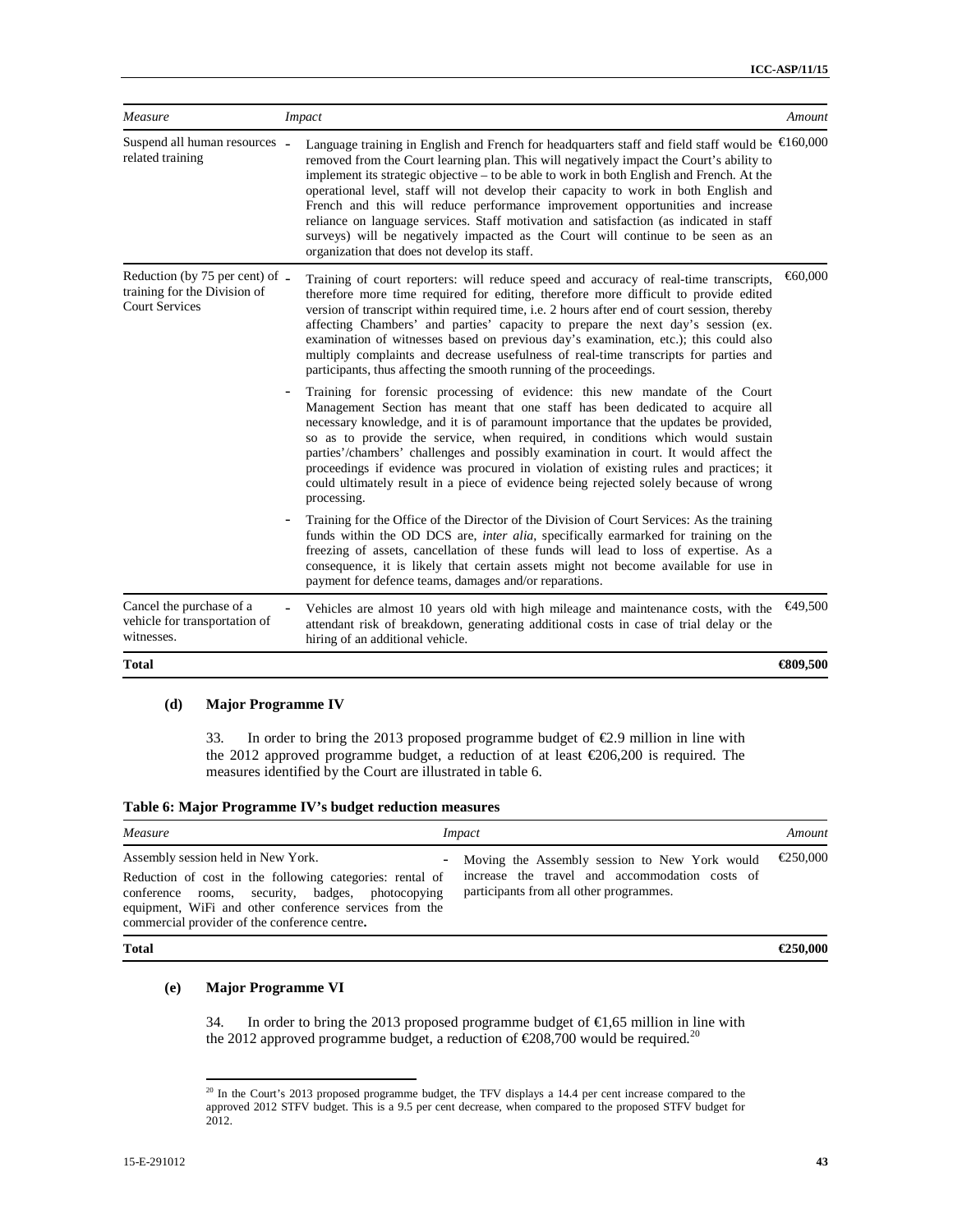35. More than half of this amount  $- \epsilon 128,900$  – represents growth in staffing budget lines: professional staff, general support staff, temporary staff and consultants. Of this amount,  $\epsilon$ 87,300 represents the increase in GTA costs. This is largely the consequence of shifting a GTA position from the field (Kenya) to The Hague in order to accommodate the increased administrative workload and to ensure further assistance from within the Secretariat of the TFV to the financial support provided by the Registry.<sup>21</sup> During the latest Board meeting in March 2012, such a measure was discussed as a means of reducing the risk of staff overload at the Secretariat of the TFV, particularly in the area of financialadministrative matters. The total resource growth in non-staff budget lines is €78,900. Going back to 2012 levels, while detrimental to the TRV's operational capacity, is feasible.

36. It should be noted that the Board's decision<sup>22</sup> on the 2013 budget of the Secretariat of the Trust Fund for Victims and related considerations provides that:

"Regarding the Secretariat's budget for 2013, the Board endorsed the Secretariat outline for a budget proposal, pending review by the Board of the final draft. The Board also advised the Secretariat that the proposed TFV Secretariat budget for 2013 should clearly reflect the work load of the Secretariat and that an alternative budget proposal at the level of the 2012 budget should indicate the effects on the Trust Fund's anticipated operations under both of its mandates."

37. The corresponding measures identified by the Secretariat of the TFV are illustrated in table 7.

| Measure                                                            | <i>Impact</i>                                                                                                                                                                                                                   | Amount    |
|--------------------------------------------------------------------|---------------------------------------------------------------------------------------------------------------------------------------------------------------------------------------------------------------------------------|-----------|
| Reductions in travel.<br>consultancy and other non-<br>staff costs | The risk is a crippling of the TFVs operational flexibility and effectiveness,<br>$\overline{\phantom{a}}$<br>especially in regard of the implementation of reparations awards, but also in<br>terms of fundraising capability. | € 208,700 |
| <b>Total</b>                                                       |                                                                                                                                                                                                                                 | €208,700  |

#### **(f) Major Programme VII-5**

 $\overline{a}$ 

38. The 2013 proposed programme budget amounts to €289.800 and includes an increase of approximately  $\epsilon$ 104,300, which reflects the cost of the approved P-2 post for the IOM. The measure identified by the IOM is illustrated in table 8 below.

| Measure                    | <i>Impact</i>                                                                                                                                                                                                                                                                                                                                                                                   | Amount  |
|----------------------------|-------------------------------------------------------------------------------------------------------------------------------------------------------------------------------------------------------------------------------------------------------------------------------------------------------------------------------------------------------------------------------------------------|---------|
| Reduction of<br>$P-2$ post | The implications for such a zero-growth alternative would be that the IOM could not enter into<br>$\overline{a}$<br>operation as envisioned under ASP/9/Res.5, as the workforce of the office (identified in ICC-<br>ASP/9/Res.5 as one P-4 and one P-2) would be halved. Such a drastic reduction of office staffing<br>would not permit this new office to fulfill its investigative mandate. | € 104.3 |
| <b>Total</b>               |                                                                                                                                                                                                                                                                                                                                                                                                 | €104.3  |

 $21$  At its last session, instead of approving the requested additional professional staff member for financial matters and upon a recommendation by the Committee, the Assembly approved the dedication of senior staff time from the Registry to support the Secretariat in financial matters. This was eventually agreed between the Registrar and the Secretariat to amount to 1.5 days a week of staff time of a very senior (P-5 level) staff member. This support has been helpful at the "high end" of the Secretariat's financial expertise needs (development of private donations guidelines, preparation of PayPal mechanism, development of delegation of authority from Registrar to the Executive Director). Nonetheless, an urgent need continues to exist for financial expertise in the daily administration of the Fund's resources. This need has been repeatedly recognized by the External Auditors and will only increase with the proper management of new revenue from private donors, including via PayPal. Since, in the current budget climate, asking for an additional professional level staff was never likely to be successful, the Fund has instead opted to transform the Kenya GTA staff position into a HQ-based staff position, at inevitably higher cost.

 $^{22}$  Annual Meeting of the Board of Directors of the Trust Fund for Victims, March 2012.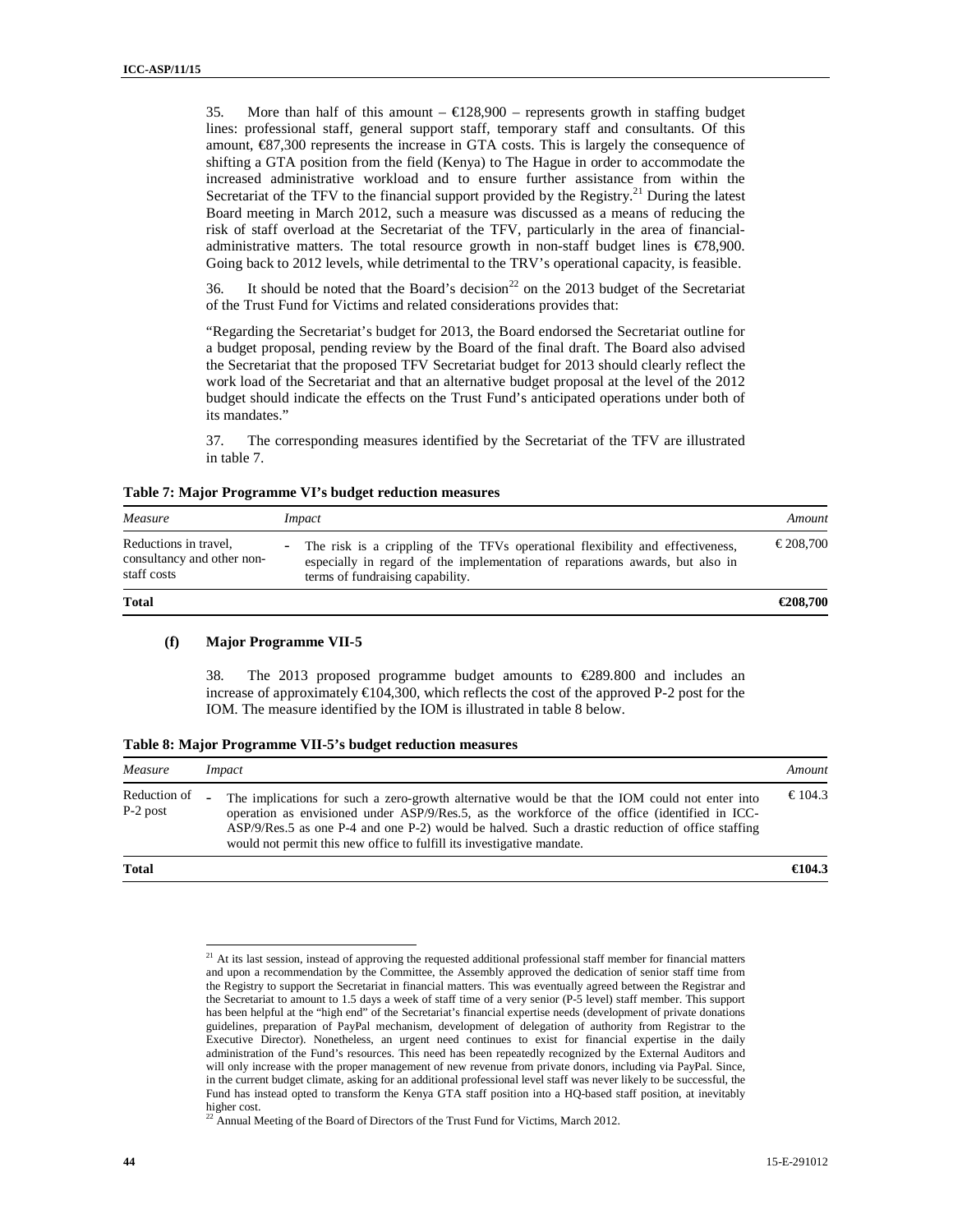#### **3. Cross-cutting measures for further budget reductions and to absorb the rent for the interim premises**

39. As a result of the major programme-specific measures described above, the Court has been able to identify measures which, if adopted by the Assembly, would amount to approximately  $\epsilon$ 2.4 million of further reductions to the 2013 budget, leaving a  $\epsilon$ 1.5 million gap towards the 2012 approved programme budget. Further, taking into account the additional €6.02 million required for the rent for the interim premises of the Court which will have to be paid by the States Parties as of 2013, a total of  $\epsilon$  7.6 million would remain to be absorbed should the Assembly decide that the Court's budget for 2013 remains at the same level as the approved budget for 2012 (see table 9 below).

| <b>Major Programme</b>                                   | <i>Resource Growth</i> € | Measures in $\epsilon$ | Difference $\epsilon$ |
|----------------------------------------------------------|--------------------------|------------------------|-----------------------|
| MP I: Judiciary                                          | 1,150.7                  | 217.8                  | 932.9                 |
| MP II: Office of the Prosecutor                          | 939.4                    | 793.8                  | 145.6                 |
| MP III: Registry                                         | 1,431.7                  | 809.5                  | 622.2                 |
| MP IV: Secretariat of the Assembly of States Parties     | 206.2                    | 250.5                  | $-43.8$               |
| MP VI: Secretariat of the Trust Fund for Victims         | 208.7                    | 208.7                  |                       |
| MP VII-1: Project Director's Office (Permanent Premises) | $-109$                   |                        | $-109$                |
| MP VII-5: Independent Oversight Mechanism                | 104.3                    | 104.3                  |                       |
| Subtotal                                                 | 3,932.0                  | 2.384.6                | 1547.9                |
| MP V: Rent a& Maintenance (Interim Premises)             | 6,021.4                  |                        | 6,021.4               |
| <b>Total</b>                                             | 9,953.4                  | 2,384.6                | 7,569.3               |

|  |  |  |  | Table 9: Difference between cost of measures and resource growth (thousands of euros) |
|--|--|--|--|---------------------------------------------------------------------------------------|
|--|--|--|--|---------------------------------------------------------------------------------------|

40. As previously stated, if the Court were to absorb these additional costs in its 2013 programme budget, its prosecutorial and judicial operations would be severely impacted, resulting in the suspension of most activities in a number of situations and cases before the Court. This would not only directly affect the judicial and prosecutorial independence of the Court, but in many instances would constitute a direct breach of the Rome Statute and the legal texts governing the mandate of the Court. Should the Assembly, in any case, wish to pursue this avenue in order to achieve further reductions in the Court's budget at the cost of forcing the Court to breach its obligations under the Rome Statute, the Court has estimated that the impact of an absorption of  $\epsilon$ 7.6 million would be equal to suspending activities in relation to the situations in Uganda, Darfur (Sudan) and Libya as well as postponing trial hearings in the Kenya cases beyond 2013.

41. Such an approach will, as a consequence, a) reduce the requirements for support staff in the Judiciary; b) affect the level and capacity of the joint teams of the OTP; c) reduce travel costs and field operations and support; d) reduce the requirements of support in relation to security, witness and victims protection, victims' participation, translation and interpretation; d) reduce financial requirements for outreach activities; and e) reduce support activities and operations for the defence and victims participating in the proceedings.

42. Crucially, these measures would not only be inadvisable as they affect the independent and adequate implementation of the Court's mandate, but they would also result in further budgetary inefficiencies, as, for example, the Court will continue to have a legal obligation to pay legal aid for indigent detainees and the delays in the ongoing proceedings could result in extensions of judges' mandates. In addition, there would be residual obligations which could not be switched off as the start of the year and would need to be scaled down in an appropriate manner.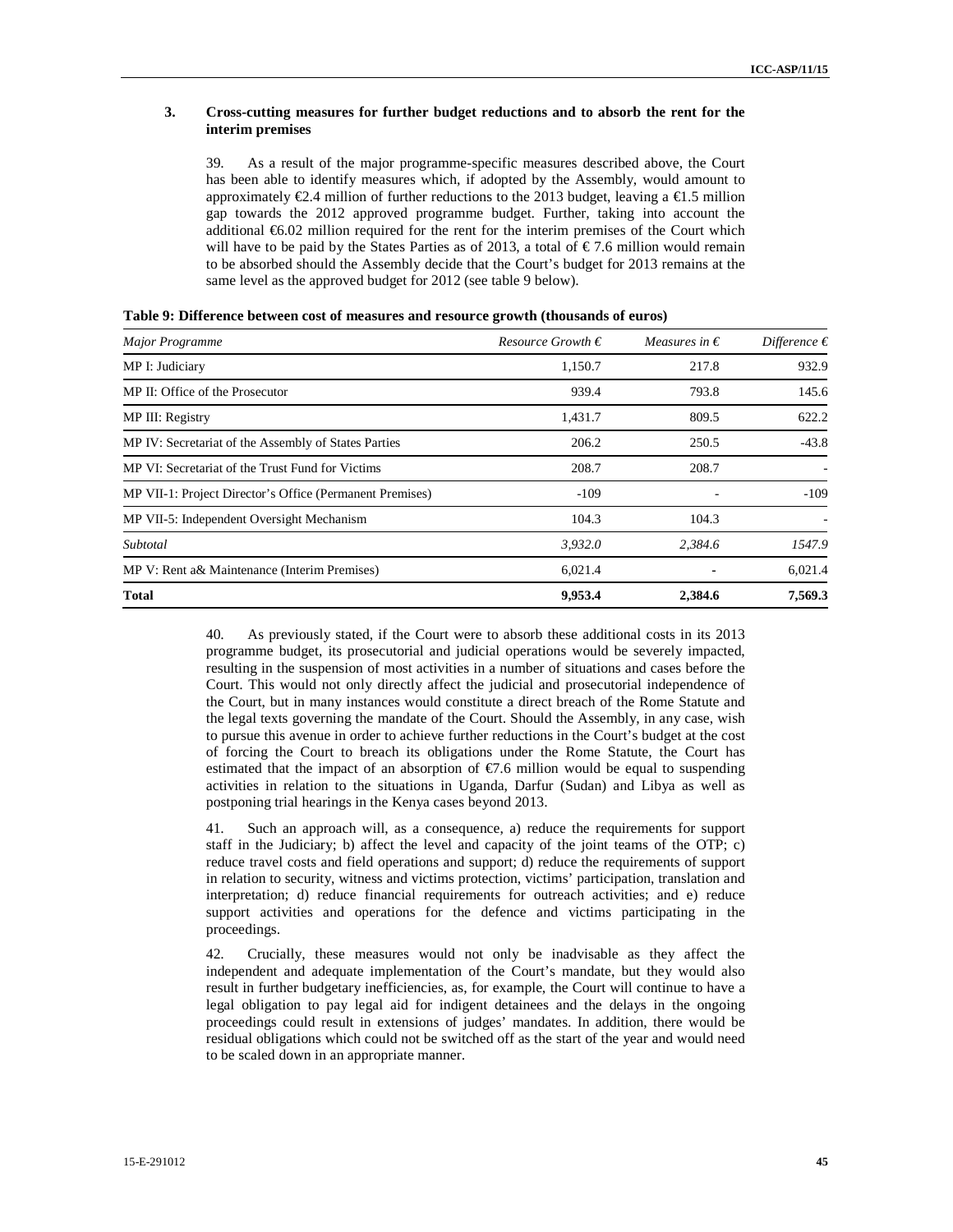43. Furthermore, as regards the postponement of trial hearings and any other conscious measures leading to delays of pre-trial and trial proceedings, the Court is, by virtue of both its own statutory framework and applicable human rights treaties and instruments, under a legal obligation to afford any person indicted and tried before the Court with the minimum procedural rights and guarantees. Amongst these fundamental fair trial guarantees is the right to an expeditious trial. Were any ongoing proceedings at the Court to be substantially delayed in order to accommodate budgetary requirements, the Court would in fact be in violation of fundamental individual rights of persons before the Court.

44. In essence, the only legally viable option would be for the Prosecutor to suspend investigative activities where suspected persons' fair trial rights are not yet at stake. While in doing so savings may be achieved throughout the Court which would cover at least part of the rent of the interim premises, such a course of action would constitute a serious threat to prosecutorial independence and have a detrimental effect not only on the OTP but on the Court as a whole.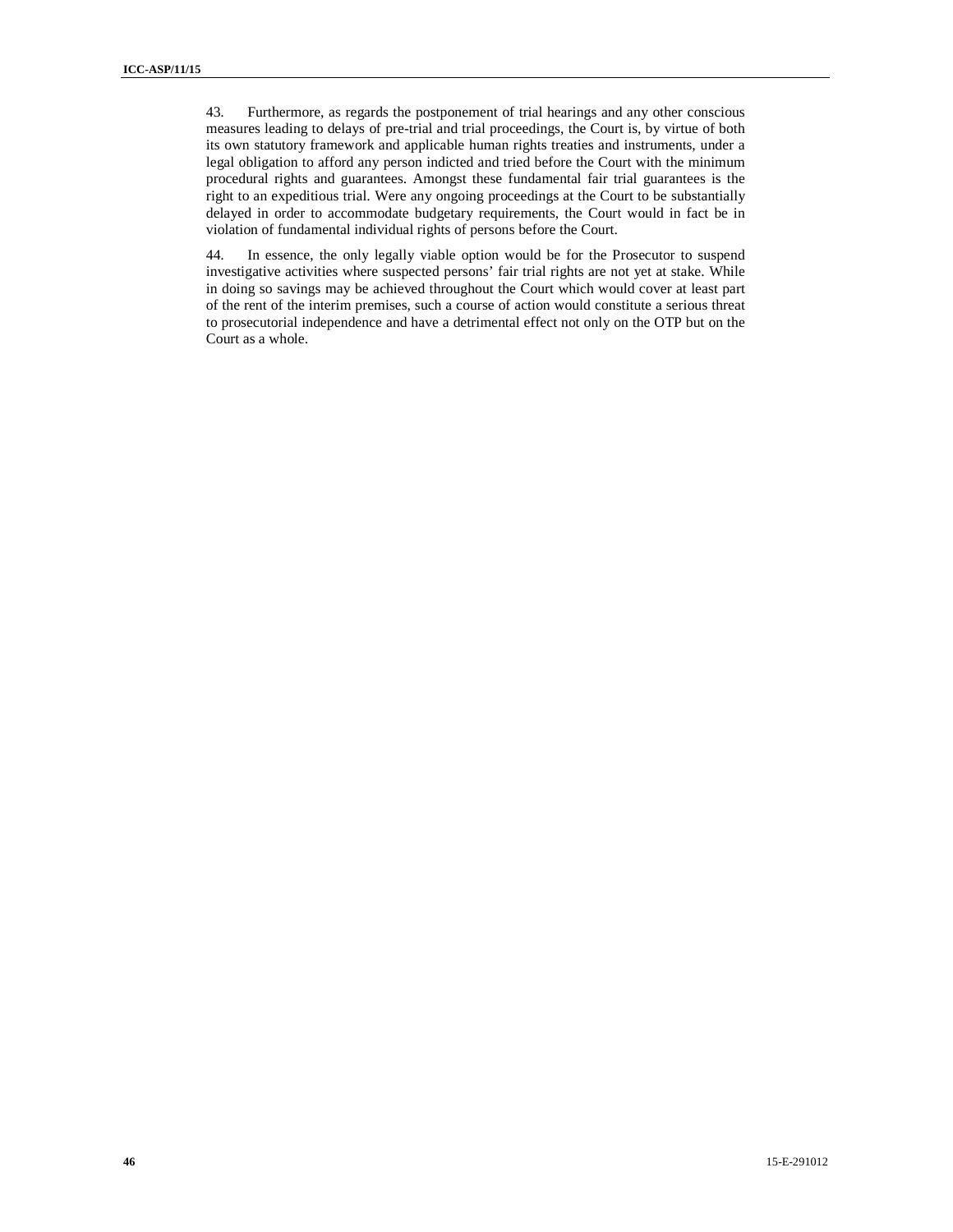## **Annex IV**

## **Strategic dynamic evolution of judicial activities in the Court 2013**

#### **Table 1: Strategic dynamic evolution of judicial activities in the Court 2013 for MP-I**

|                              | Operational support 2013 | Operational support 2012 |
|------------------------------|--------------------------|--------------------------|
| Professional staff           | 509.2                    | 452.0                    |
| General Service staff        | 200.2                    | 181.8                    |
| General temporary assistance | 1.172.6                  | 262.8                    |
| Travel                       | 39.3                     |                          |
| <b>Grand Total</b>           | 1,921.30                 | 896.55                   |

#### **Table 2: Strategic dynamic evolution of judicial activities in the Court 2013 for MP-II**

|                              | Operational support 2013 | Operational support 2012 |
|------------------------------|--------------------------|--------------------------|
| Professional staff           | 3.244.0                  | 3,138.3                  |
| General Service staff        | 2,196.4                  | 1,285.2                  |
| General temporary assistance | 1,599.4                  | 235.2                    |
| Travel                       | 354.4                    | 230.8                    |
| Contractual services         | 180.0                    | 178.0                    |
| General operating expenses   | 10.0                     | 10.0                     |
| Supplies and materials       |                          | 3.8                      |
| Furniture and equipment      | 30.0                     | 20.0                     |
| <b>Grand Total</b>           | 7,614.20                 | 5,101.32                 |

#### **Table 3: Strategic dynamic evolution of judicial activities in the Court 2013 for MP-III**

|                                   | Operational support 2013 | Operational support 2012 |
|-----------------------------------|--------------------------|--------------------------|
| Professional staff                | 5,666.0                  | 3,720.0                  |
| General Service staff             | 4,463.1                  | 3,579.7                  |
| General temporary assistance      | 967.7                    | 655.0                    |
| Temporary assistance for meetings | 112.8                    |                          |
| Overtime                          | 16.5                     | 16.5                     |
| Consultants                       | 16.0                     | 101.5                    |
| Travel                            | 251.2                    | 251.2                    |
| Contractual services              | 633.4                    | 400.8                    |
| Counsel                           | 2,578.0                  | 2,578.0                  |
| General operating expenses        | 1,239.4                  | 2,265.7                  |
| Supplies and materials            | 82.6                     | 46.9                     |
| Furniture and equipment           | 36.7                     |                          |
| <b>Grand Total</b>                | 17,157.80                | 13,615.29                |

#### **Table 4: Strategic dynamic evolution of judicial activities in the Court 2013 for MP-VI**

|                       | Operational support 2013 | Operational support 2012 |
|-----------------------|--------------------------|--------------------------|
| Professional staff    | 252.4                    | 237.2                    |
| General Service staff | 63.2                     | 60.6                     |
| Consultants           | 60.0                     | 19.0                     |
| Contractual services  | 4.4                      | 10.1                     |
| <b>Grand Total</b>    | 380.00                   | 326.90                   |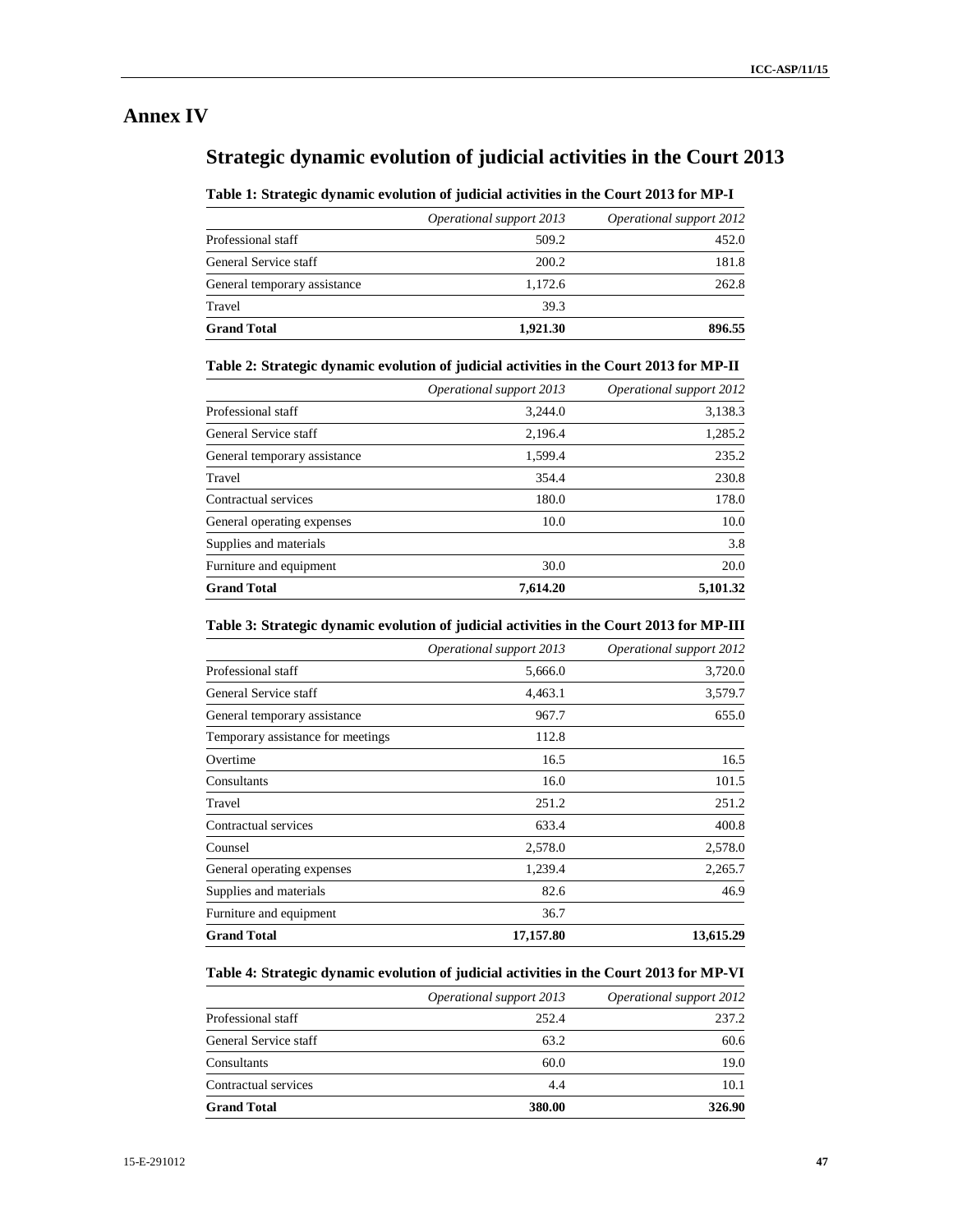### **Annex V**

### **Options recommended by the Committee on Budget and Finance**

**Comparison of the 2013 proposed programme budget and the recommendations of the Committee on Budget and Finance (thousands of euros)**

1. The Committee reviewed the paper and identified several elements that could be proposed and could provide additional cost savings. At the same time, the Committee also accepted, in many instances, the Court's analysis of the negative impact of other cuts identified in the paper.

2. Having reviewed the paper and the proposed budget, the Committee identified three options that the Assembly might wish to consider as it reviews the 2013 proposed programme budget:

Option 1: The recommendations of the Committee, including its proposed reductions, are adopted. Cost savings in the amount of  $\epsilon$ 3.28 million would be expected to be realized, for a total budget in the amount of  $\text{\textsterling}115.12$  million.

Option 2: The recommendations of the Committee, including its proposed reductions, are adopted, and the Assembly decides to meet in New York in 2013, rather than in The Hague. Cost savings in the amount of  $\epsilon$ 3.53 million would be expected to be realized, for a total budget in the amount of  $\text{\textsterling}114.87$  million.

Option 3: The recommendations of the Committee, including its proposed reductions, are adopted; the Assembly of States Parties decides to meet in New York in 2013, rather than The Hague; and the increase in common staffing costs is absorbed by the Court. Cost savings in the amount of  $\epsilon$ 7.41 million would be expected to be realized, for a total budget in the amount of €110.99 million.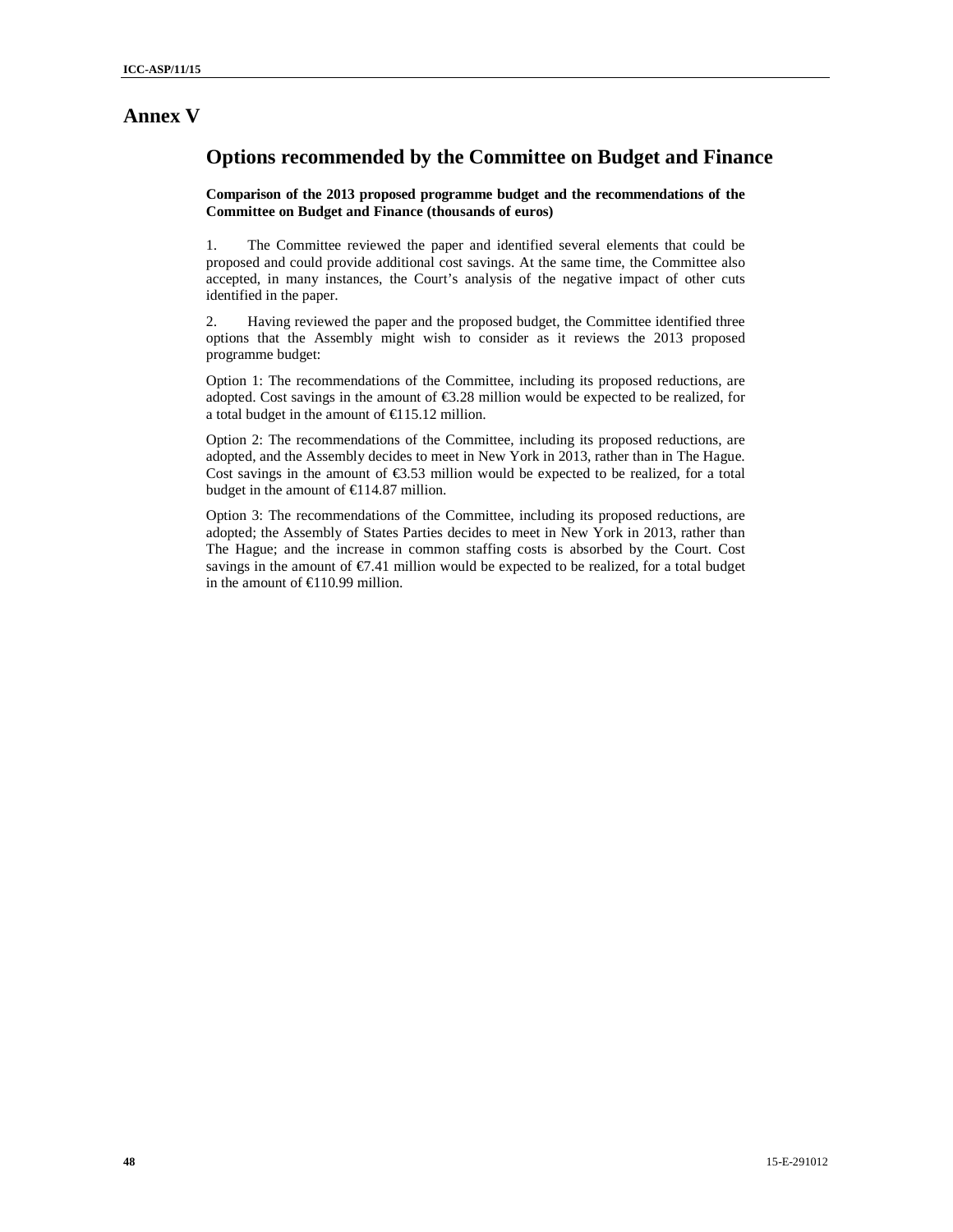## **Annex VI**

## **Budgetary implications of the implementation of the recommendations of the Committee on Budget and Finance**

**Comparison of proposed budget and the recommendations of the Committee on Budget and Finance (thousands of euros)** 

|                                      |              | Proposed Budget 2013              |           |          | Proposed Budget 2013      |           |              | <b>Difference</b>              |            |  |
|--------------------------------------|--------------|-----------------------------------|-----------|----------|---------------------------|-----------|--------------|--------------------------------|------------|--|
| <b>Total ICC</b>                     |              | <b>Before CBF</b> recommendations |           |          | After CBF recommendations |           |              | <b>Before CBF</b> vs After CBF |            |  |
|                                      | <b>Basic</b> | Situation-<br>related             | Total     | Basic    | Situation-<br>related     | Total     | <b>Basic</b> | Situation-<br>related          | Total      |  |
| Judges                               | 4.764.4      |                                   | 4,764.4   | 4.689.4  |                           | 4,689.4   | $-75.0$      |                                | $-75.0$    |  |
| Professional staff                   | 20,434.4     | 22,042.3                          | 42,476.7  | 20,216.3 | 21,855.0                  | 42,071.3  | $-218.1$     | $-187.3$                       | $-405.4$   |  |
| General Service staff                | 11,741.6     | 9,328.7                           | 21,070.3  | 11,741.6 | 9,328.7                   | 21,070.3  |              |                                |            |  |
| Subtotal staff                       | 32,176.0     | 31,371.0                          | 63,547.0  | 31,957.9 | 31,183.7                  | 63,141.6  | $-218.1$     | $-187.3$                       | $-405.4$   |  |
| General temporary assistance         | 2,729.5      | 9,119.1                           | 11,848.6  | 2,789.2  | 8,397.1                   | 11,186.3  | 59.7         | $-722.0$                       | $-662.3$   |  |
| Temporary assistance for<br>meetings | 660.0        | 153.2                             | 813.2     | 660.0    | 153.2                     | 813.2     |              |                                |            |  |
| Overtime                             | 252.5        | 138.8                             | 391.3     | 252.5    | 138.8                     | 391.3     |              |                                |            |  |
| Consultants                          | 176.0        | 177.1                             | 353.1     | 141.0    | 177.1                     | 318.1     | $-35.0$      |                                | $-35.0$    |  |
| Subtotal other staff                 | 3,818.0      | 9,588.2                           | 13,406.2  | 3,842.7  | 8,866.2                   | 12,708.9  | 24.7         | $-722.0$                       | $-697.3$   |  |
| Travel                               | 946.4        | 3,598.9                           | 4,545.3   | 898.2    | 3,495.9                   | 4,394.1   | $-48.2$      | $-103.0$                       | $-151.2$   |  |
| Hospitality                          | 61.0         |                                   | 61.0      | 31.0     |                           | 31.0      | $-30.0$      |                                | $-30.0$    |  |
| Contractual services                 | 2,677.7      | 2.011.1                           | 4,688.8   | 2,518.7  | 1.904.4                   | 4,423.1   | $-159.0$     | $-106.7$                       | $-265.7$   |  |
| Training                             | 459.4        | 232.9                             | 692.3     | 459.4    | 232.9                     | 692.3     |              |                                |            |  |
| <b>Counsel for Defence</b>           |              | 3,117.4                           | 3,117.4   |          | 2,608.4                   | 2,608.4   |              | $-509.0$                       | $-509.0$   |  |
| <b>Counsel for Victims</b>           |              | 4,010.1                           | 4,010.1   |          | 3,448.2                   | 3,448.2   |              | $-561.9$                       | $-561.9$   |  |
| General operating expenses           | 12,637.0     | 4,670.4                           | 17,307.4  | 12,312.5 | 4,595.5                   | 16,908.0  | $-324.5$     | $-74.9$                        | $-399.4$   |  |
| Supplies and materials               | 765.4        | 283.5                             | 1,048.9   | 765.4    | 270.2                     | 1,035.6   |              | $-13.3$                        | $-13.3$    |  |
| Furniture and equipment              | 1,133.0      | 76.7                              | 1,209.7   | 963.0    | 76.7                      | 1,039.7   | $-170.0$     |                                | $-170.0$   |  |
| Subtotal non-staff                   | 18,679.9     | 18,001.0                          | 36,680.9  | 17,948.2 | 16,632.2                  | 34,580.4  | $-731.7$     | $-1,368.8$                     | $-2.100.5$ |  |
| <b>Total</b>                         | 59,438.3     | 58,960.2                          | 118,398.5 | 58,438.2 | 56,682.1                  | 115,120.3 | $-1,000.1$   | $-2,278.1$                     | $-3,278.2$ |  |

**Table 1: Total of all Major Programmes**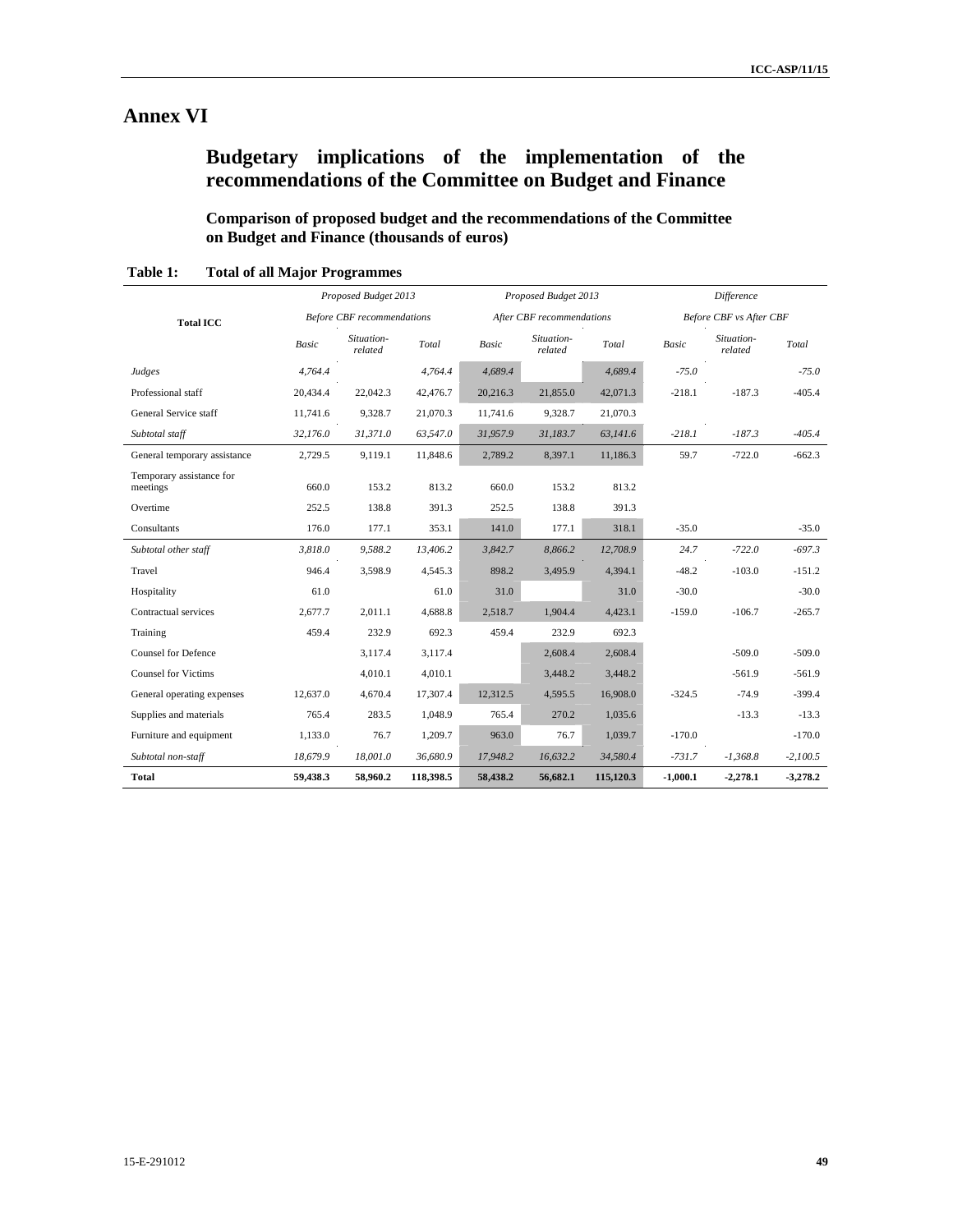|                                      |              | Proposed Budget 2013              |          |         | Proposed Budget 2013      |          | <b>Difference</b> |                                |          |
|--------------------------------------|--------------|-----------------------------------|----------|---------|---------------------------|----------|-------------------|--------------------------------|----------|
| <b>Major Programme I</b>             |              | <b>Before CBF</b> recommendations |          |         | After CBF recommendations |          |                   | <b>Before CBF</b> vs After CBF |          |
| Judiciary                            | <b>Basic</b> | Situation-<br>related             | Total    | Basic   | Situation-<br>related     | Total    | <b>Basic</b>      | Situation-<br>related          | Total    |
| Judges                               | 4,764.4      |                                   | 4,764.4  | 4,689.4 |                           | 4,689.4  | $-75.0$           |                                | $-75.0$  |
| Professional staff                   | 3,086.8      | 509.2                             | 3,596.0  | 3,086.8 | 509.2                     | 3,596.0  |                   |                                |          |
| General Service staff                | 901.5        | 200.2                             | 1,101.7  | 901.5   | 200.2                     | 1,101.7  |                   |                                |          |
| Subtotal staff                       | 3.988.3      | 709.4                             | 4,697.7  | 3,988.3 | 709.4                     | 4.697.7  |                   |                                |          |
| General temporary assistance         | 114.7        | 1,172.6                           | 1,287.3  | 114.7   | 920.5                     | 1,035.2  |                   | $-252.1$                       | $-252.1$ |
| Temporary assistance for<br>meetings |              |                                   |          |         |                           |          |                   |                                |          |
| Overtime                             |              |                                   |          |         |                           |          |                   |                                |          |
| Consultants                          | 25.0         |                                   | 25.0     | 14.4    |                           | 14.4     | $-10.6$           |                                | $-10.6$  |
| Subtotal other staff                 | 139.7        | 1,172.6                           | 1,312.3  | 129.1   | 920.5                     | 1,049.6  | $-10.6$           | $-252.1$                       | $-262.7$ |
| Travel                               | 151.9        | 39.3                              | 191.2    | 120.7   | 31.2                      | 151.9    | $-31.2$           | $-8.1$                         | $-39.3$  |
| Hospitality                          | 17.0         |                                   | 17.0     | 12.0    |                           | 12.0     | $-5.0$            |                                | $-5.0$   |
| Contractual services                 | 5.0          |                                   | 5.0      | 5.0     |                           | 5.0      |                   |                                |          |
| Training                             | 24.0         |                                   | 24.0     | 24.0    |                           | 24.0     |                   |                                |          |
| General operating expenses           | 63.3         |                                   | 63.3     | 63.3    |                           | 63.3     |                   |                                |          |
| Supplies and materials               | 5.0          |                                   | 5.0      | 5.0     |                           | 5.0      |                   |                                |          |
| Furniture and equipment              |              |                                   |          |         |                           |          |                   |                                |          |
| Subtotal non-staff                   | 266.2        | 39.3                              | 305.5    | 230.0   | 31.2                      | 261.2    | $-36.2$           | $-8.1$                         | $-44.3$  |
| <b>Total</b>                         | 9,158.6      | 1,921.3                           | 11,079.9 | 9,036.8 | 1,661.1                   | 10,697.9 | $-121.8$          | $-260.2$                       | -382.0   |

### **Table 2: Major Programme I: Judiciary**

## **Table 3: Programme 1100: The Presidency**

|                                      |                                   | Proposed Budget 2013  |         |              | Proposed Budget 2013      |         | Difference |                         |         |  |
|--------------------------------------|-----------------------------------|-----------------------|---------|--------------|---------------------------|---------|------------|-------------------------|---------|--|
| 1100                                 | <b>Before CBF</b> recommendations |                       |         |              | After CBF recommendations |         |            | Before CBF vs After CBF |         |  |
| <b>The Presidency</b>                | <b>Basic</b>                      | Situation-<br>related | Total   | <b>Basic</b> | Situation-<br>related     | Total   | Basic      | Situation-<br>related   | Total   |  |
| Judges                               | 28.0                              |                       | 28.0    | 28.0         |                           | 28.0    |            |                         |         |  |
| Professional staff                   | 793.1                             |                       | 793.1   | 793.1        |                           | 793.1   |            |                         |         |  |
| General Service staff                | 283.9                             |                       | 283.9   | 283.9        |                           | 283.9   |            |                         |         |  |
| Subtotal staff                       | 1,077.0                           |                       | 1,077.0 | 1,077.0      |                           | 1,077.0 |            |                         |         |  |
| General temporary assistance         | 114.7                             |                       | 114.7   | 114.7        |                           | 114.7   |            |                         |         |  |
| Temporary assistance for<br>meetings |                                   |                       |         |              |                           |         |            |                         |         |  |
| Overtime                             |                                   |                       |         |              |                           |         |            |                         |         |  |
| Consultants                          | 15.0                              |                       | 15.0    | 4.4          |                           | 4.4     | $-10.6$    |                         | $-10.6$ |  |
| Subtotal other staff                 | 129.7                             |                       | 129.7   | 119.1        |                           | 119.1   | $-10.6$    |                         | $-10.6$ |  |
| Travel                               | 140.8                             | 39.3                  | 180.1   | 111.9        | 31.2                      | 143.1   | $-28.9$    | $-8.1$                  | $-37.0$ |  |
| Hospitality                          | 15.0                              |                       | 15.0    | 10.0         |                           | 10.0    | $-5.0$     |                         | $-5.0$  |  |
| Contractual services                 |                                   |                       |         |              |                           |         |            |                         |         |  |
| Training                             | 6.0                               |                       | 6.0     | 6.0          |                           | 6.0     |            |                         |         |  |
| General operating expenses           |                                   |                       |         |              |                           |         |            |                         |         |  |
| Supplies and materials               |                                   |                       |         |              |                           |         |            |                         |         |  |
| Furniture and equipment              |                                   |                       |         |              |                           |         |            |                         |         |  |
| Subtotal non-staff                   | 161.8                             | 39.3                  | 201.1   | 127.9        | 31.2                      | 159.1   | $-33.9$    | $-8.1$                  | $-42.0$ |  |
| <b>Total</b>                         | 1,396.5                           | 39.3                  | 1,435.8 | 1,352.0      | 31.2                      | 1,383.2 | $-44.5$    | $-8.1$                  | $-52.6$ |  |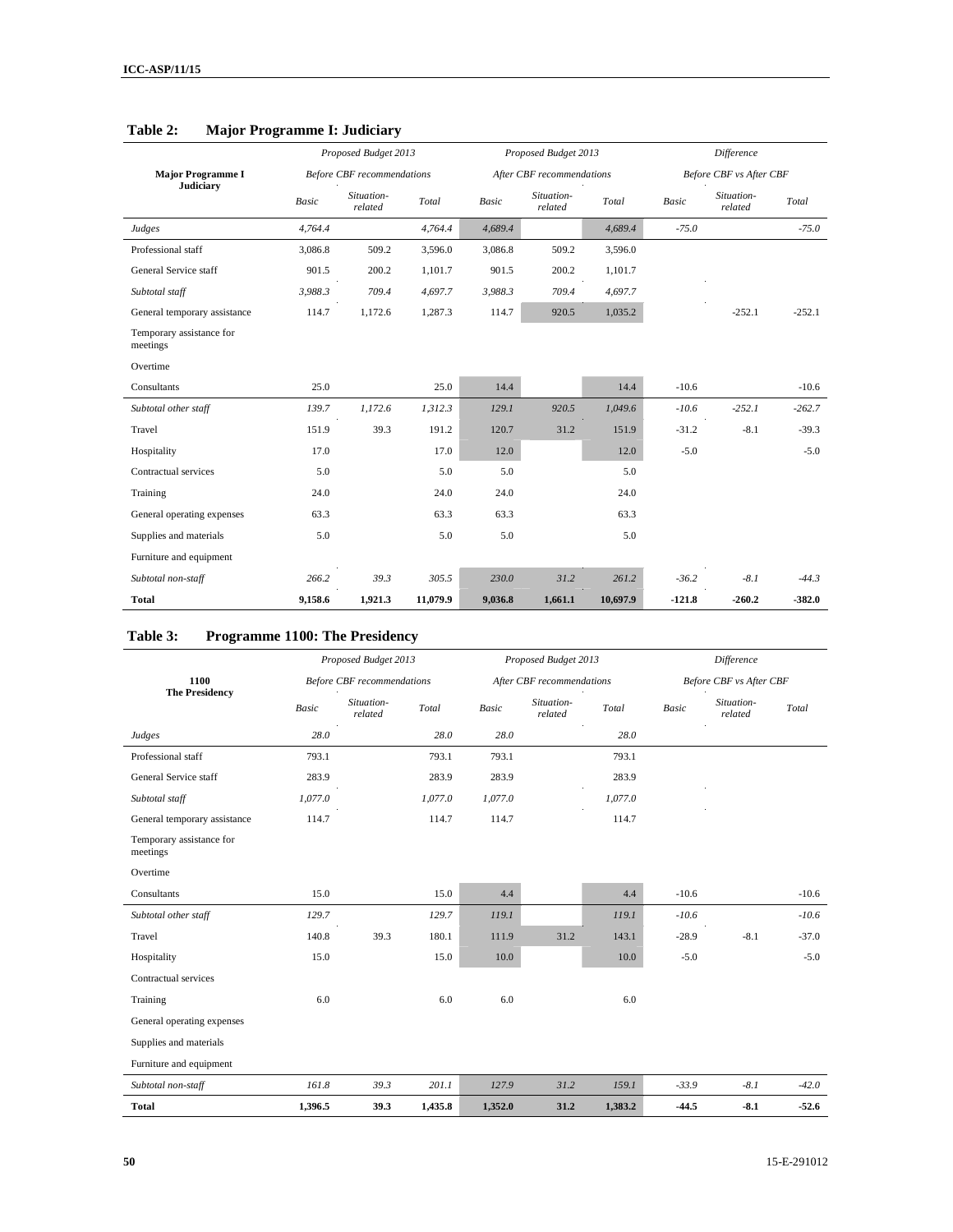|                                      |              | Proposed Budget 2013              |         |              | Proposed Budget 2013      |         | <b>Difference</b><br><b>Before CBF</b> vs After CBF |                       |           |
|--------------------------------------|--------------|-----------------------------------|---------|--------------|---------------------------|---------|-----------------------------------------------------|-----------------------|-----------|
| 1200                                 |              | <b>Before CBF</b> recommendations |         |              | After CBF recommendations |         |                                                     |                       |           |
| <b>Chambers</b>                      | <b>Basic</b> | Situation-<br>related             | Total   | <b>Basic</b> | Situation-<br>related     | Total   | <b>Basic</b>                                        | Situation-<br>related | Total     |
| Judges                               | 4,736.4      |                                   | 4,736.4 | 4,661.4      |                           | 4,661.4 | $-75.0$                                             |                       | $-75.0$   |
| Professional staff                   | 2,139.3      | 509.2                             | 2,648.5 | 2,139.3      | 509.2                     | 2,648.5 |                                                     |                       |           |
| General Service staff                | 533.9        | 200.2                             | 734.1   | 533.9        | 200.2                     | 734.1   |                                                     |                       |           |
| Subtotal staff                       | 2,673.2      | 709.4                             | 3,382.6 | 2,673.2      | 709.4                     | 3,382.6 |                                                     |                       |           |
| General temporary assistance         |              | 1,172.6                           | 1,172.6 |              | 920.5                     | 920.5   |                                                     | $-252.1$              | $-252.1$  |
| Temporary assistance for<br>meetings |              |                                   |         |              |                           |         |                                                     |                       |           |
| Overtime                             |              |                                   |         |              |                           |         |                                                     |                       |           |
| Consultants                          | 10.0         |                                   | 10.0    | 10.0         |                           | 10.0    |                                                     |                       |           |
| Subtotal other staff                 | 10.0         | 1,172.6                           | 1,182.6 | 10.0         | 920.5                     | 930.5   |                                                     | $-252.1$              | $-2.52.1$ |
| Travel                               |              |                                   |         |              |                           |         |                                                     |                       |           |
| Hospitality                          | 1.0          |                                   | 1.0     | 1.0          |                           | 1.0     |                                                     |                       |           |
| Contractual services                 |              |                                   |         |              |                           |         |                                                     |                       |           |
| Training                             | 18.0         |                                   | 18.0    | 18.0         |                           | 18.0    |                                                     |                       |           |
| General operating expenses           |              |                                   |         |              |                           |         |                                                     |                       |           |
| Supplies and materials               |              |                                   |         |              |                           |         |                                                     |                       |           |
| Furniture and equipment              |              |                                   |         |              |                           |         |                                                     |                       |           |
| Subtotal non-staff                   | 19.0         |                                   | 19.0    | 19.0         |                           | 19.0    |                                                     |                       |           |
| <b>Total</b>                         | 7,438.6      | 1,882.0                           | 9,320.6 | 7,363.6      | 1,629.9                   | 8,993.5 | $-75.0$                                             | $-252.1$              | $-327.1$  |

### **Table 4: Programme 1200: Chambers**

### **Table 5: Sub-programme 1310: New York Liaison Office**

|                                      |              | Proposed Budget 2013              |       |       | Proposed Budget 2013      |       | Difference<br><b>Before CBF</b> vs After CBF |                       |        |
|--------------------------------------|--------------|-----------------------------------|-------|-------|---------------------------|-------|----------------------------------------------|-----------------------|--------|
| 1310                                 |              | <b>Before CBF</b> recommendations |       |       | After CBF recommendations |       |                                              |                       |        |
| <b>New York Liaison Office</b>       | <b>Basic</b> | Situation-<br>related             | Total | Basic | Situation-<br>related     | Total | <b>Basic</b>                                 | Situation-<br>related | Total  |
| Judges                               |              |                                   |       |       |                           |       |                                              |                       |        |
| Professional staff                   | 154.4        |                                   | 154.4 | 154.4 |                           | 154.4 |                                              |                       |        |
| General Service staff                | 83.7         |                                   | 83.7  | 83.7  |                           | 83.7  |                                              |                       |        |
| Subtotal staff                       | 238.1        |                                   | 238.1 | 238.1 |                           | 238.1 |                                              |                       |        |
| General temporary assistance         |              |                                   |       |       |                           |       |                                              |                       |        |
| Temporary assistance for<br>meetings |              |                                   |       |       |                           |       |                                              |                       |        |
| Overtime                             |              |                                   |       |       |                           |       |                                              |                       |        |
| Consultants                          |              |                                   |       |       |                           |       |                                              |                       |        |
| Subtotal other staff                 |              |                                   |       |       |                           |       |                                              |                       |        |
| Travel                               | 11.1         |                                   | 11.1  | 8.8   |                           | 8.8   | $-2.3$                                       |                       | $-2.3$ |
| Hospitality                          | 1.0          |                                   | 1.0   | 1.0   |                           | 1.0   |                                              |                       |        |
| Contractual services                 | 5.0          |                                   | 5.0   | 5.0   |                           | 5.0   |                                              |                       |        |
| Training                             |              |                                   |       |       |                           |       |                                              |                       |        |
| General operating expenses           | 63.3         |                                   | 63.3  | 63.3  |                           | 63.3  |                                              |                       |        |
| Supplies and materials               | 5.0          |                                   | 5.0   | 5.0   |                           | 5.0   |                                              |                       |        |
| Furniture and equipment              |              |                                   |       |       |                           |       |                                              |                       |        |
| Subtotal non-staff                   | 85.4         |                                   | 85.4  | 83.1  |                           | 83.1  | $-2.3$                                       |                       | $-2.3$ |
| <b>Total</b>                         | 323.5        |                                   | 323.5 | 321.2 |                           | 321.2 | 2.3                                          |                       | $-2.3$ |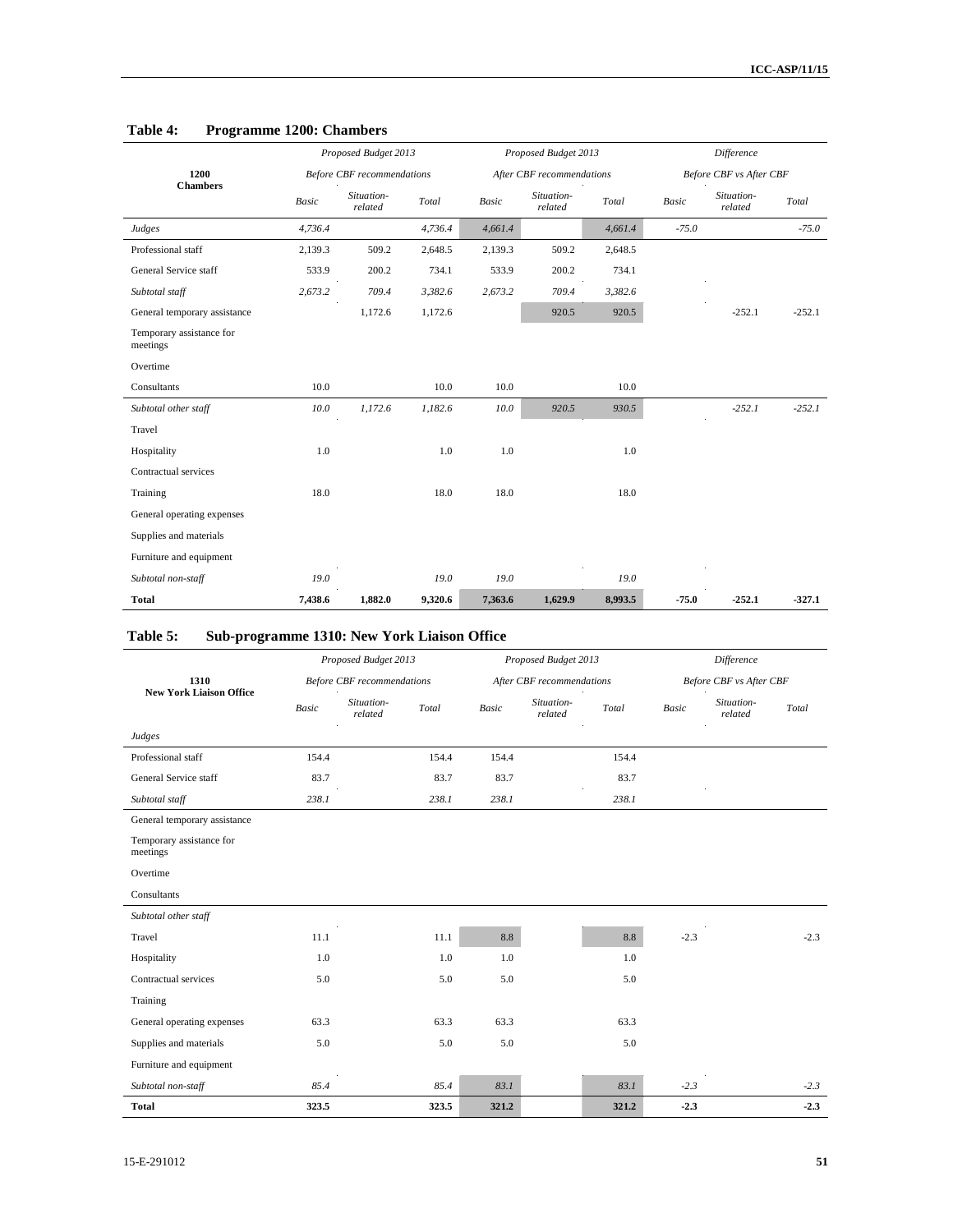|                                                              |              | Proposed Budget 2013              |          |              | Proposed Budget 2013      |          |              | Difference                     |          |  |
|--------------------------------------------------------------|--------------|-----------------------------------|----------|--------------|---------------------------|----------|--------------|--------------------------------|----------|--|
| <b>Major Programme II</b><br><b>Office of The Prosecutor</b> |              | <b>Before CBF</b> recommendations |          |              | After CBF recommendations |          |              | <b>Before CBF</b> vs After CBF |          |  |
|                                                              | <b>Basic</b> | Situation-<br>related             | Total    | <b>Basic</b> | Situation-<br>related     | Total    | <b>Basic</b> | Situation-<br>related          | Total    |  |
| Professional staff                                           | 3,750.6      | 12,677.8                          | 16,428.4 | 3,664.9      | 12,677.8                  | 16,342.7 | $-85.7$      |                                | $-85.7$  |  |
| General Service staff                                        | 1,179.3      | 2,852.2                           | 4,031.5  | 1,179.3      | 2,852.2                   | 4,031.5  |              |                                |          |  |
| Subtotal staff                                               | 4,929.9      | 15,530.0                          | 20,459.9 | 4,844.2      | 15,530.0                  | 20,374.2 | $-85.7$      |                                | $-85.7$  |  |
| General temporary assistance                                 | 38.8         | 5,422.9                           | 5,461.7  | 38.8         | 5,111.2                   | 5,150.0  |              | $-311.7$                       | $-311.7$ |  |
| Temporary assistance for<br>meetings                         |              |                                   |          |              |                           |          |              |                                |          |  |
| Overtime                                                     |              |                                   |          |              |                           |          |              |                                |          |  |
| Consultants                                                  |              | 81.0                              | 81.0     |              | 81.0                      | 81.0     |              |                                |          |  |
| Subtotal other staff                                         | 38.8         | 5,503.9                           | 5,542.7  | 38.8         | 5,192.2                   | 5,231.0  |              | $-311.7$                       | $-311.7$ |  |
| Travel                                                       | 187.0        | 1,697.1                           | 1.884.1  | 187.0        | 1.697.1                   | 1,884.1  |              |                                |          |  |
| Hospitality                                                  | 5.0          |                                   | 5.0      | 5.0          |                           | 5.0      |              |                                |          |  |
| Contractual services                                         | 25.0         | 327.5                             | 352.5    | 25.0         | 327.5                     | 352.5    |              |                                |          |  |
| Training                                                     | 23.9         | 32.0                              | 55.9     | 23.9         | 32.0                      | 55.9     |              |                                |          |  |
| General operating expenses                                   |              | 285.0                             | 285.0    |              | 285.0                     | 285.0    |              |                                |          |  |
| Supplies and materials                                       | 38.0         | 10.0                              | 48.0     | 38.0         | 10.0                      | 48.0     |              |                                |          |  |
| Furniture and equipment                                      |              | 30.0                              | 30.0     |              | 30.0                      | 30.0     |              |                                |          |  |
| Subtotal non-staff                                           | 278.9        | 2,381.6                           | 2,660.5  | 278.9        | 2,381.6                   | 2,660.5  |              |                                |          |  |
| <b>Total</b>                                                 | 5,247.6      | 23,415.5                          | 28,663.1 | 5,161.9      | 23,103.8                  | 28,265.7 | $-85.7$      | $-311.7$                       | $-397.4$ |  |

### **Table 6: Major Programme II: Office of the Prosecutor**

### **Table 7: Programme 2100: The Prosecutor**

|                                      |              | Proposed Budget 2013              |         |         | Proposed Budget 2013      |         |         | Difference              |         |
|--------------------------------------|--------------|-----------------------------------|---------|---------|---------------------------|---------|---------|-------------------------|---------|
| 2100                                 |              | <b>Before CBF</b> recommendations |         |         | After CBF recommendations |         |         | Before CBF vs After CBF |         |
| <b>The Prosecutor</b>                | <b>Basic</b> | Situation-<br>related             | Total   | Basic   | Situation-<br>related     | Total   | Basic   | Situation-<br>related   | Total   |
| Professional staff                   | 2.173.8      | 448.3                             | 2,622.1 | 2,088.1 | 448.3                     | 2,536.4 | $-85.7$ |                         | $-85.7$ |
| General Service staff                | 727.1        | 646.0                             | 1,373.1 | 727.1   | 646.0                     | 1,373.1 |         |                         |         |
| Subtotal staff                       | 2,900.9      | 1,094.3                           | 3,995.2 | 2,815.2 | 1,094.3                   | 3,909.5 | $-85.7$ |                         | $-85.7$ |
| General temporary assistance         | 38.8         | 2,090.1                           | 2,128.9 | 38.8    | 2,090.1                   | 2,128.9 |         |                         |         |
| Temporary assistance for<br>meetings |              |                                   |         |         |                           |         |         |                         |         |
| Overtime                             |              |                                   |         |         |                           |         |         |                         |         |
| Consultants                          |              | 81.0                              | 81.0    |         | 81.0                      | 81.0    |         |                         |         |
| Subtotal other staff                 | 38.8         | 2,171.1                           | 2,209.9 | 38.8    | 2,171.1                   | 2,209.9 |         |                         |         |
| Travel                               | 63.5         | 349.3                             | 412.8   | 63.5    | 349.3                     | 412.8   |         |                         |         |
| Hospitality                          | 5.0          |                                   | 5.0     | 5.0     |                           | 5.0     |         |                         |         |
| Contractual services                 | 25.0         | 217.5                             | 242.5   | 25.0    | 217.5                     | 242.5   |         |                         |         |
| Training                             | 23.9         | 32.0                              | 55.9    | 23.9    | 32.0                      | 55.9    |         |                         |         |
| <b>Counsel for Defence</b>           |              | 10.0                              | 10.0    |         | 10.0                      | 10.0    |         |                         |         |
| Supplies and materials               | 38.0         | 10.0                              | 48.0    | 38.0    | 10.0                      | 48.0    |         |                         |         |
| Furniture and equipment              |              | 30.0                              | 30.0    |         | 30.0                      | 30.0    |         |                         |         |
| Subtotal non-staff                   | 155.4        | 648.8                             | 804.2   | 155.4   | 648.8                     | 804.2   |         |                         |         |
| <b>Total</b>                         | 3,095.1      | 3,914.2                           | 7,009.3 | 3,009.4 | 3,914.2                   | 6,923.6 | $-85.7$ |                         | $-85.7$ |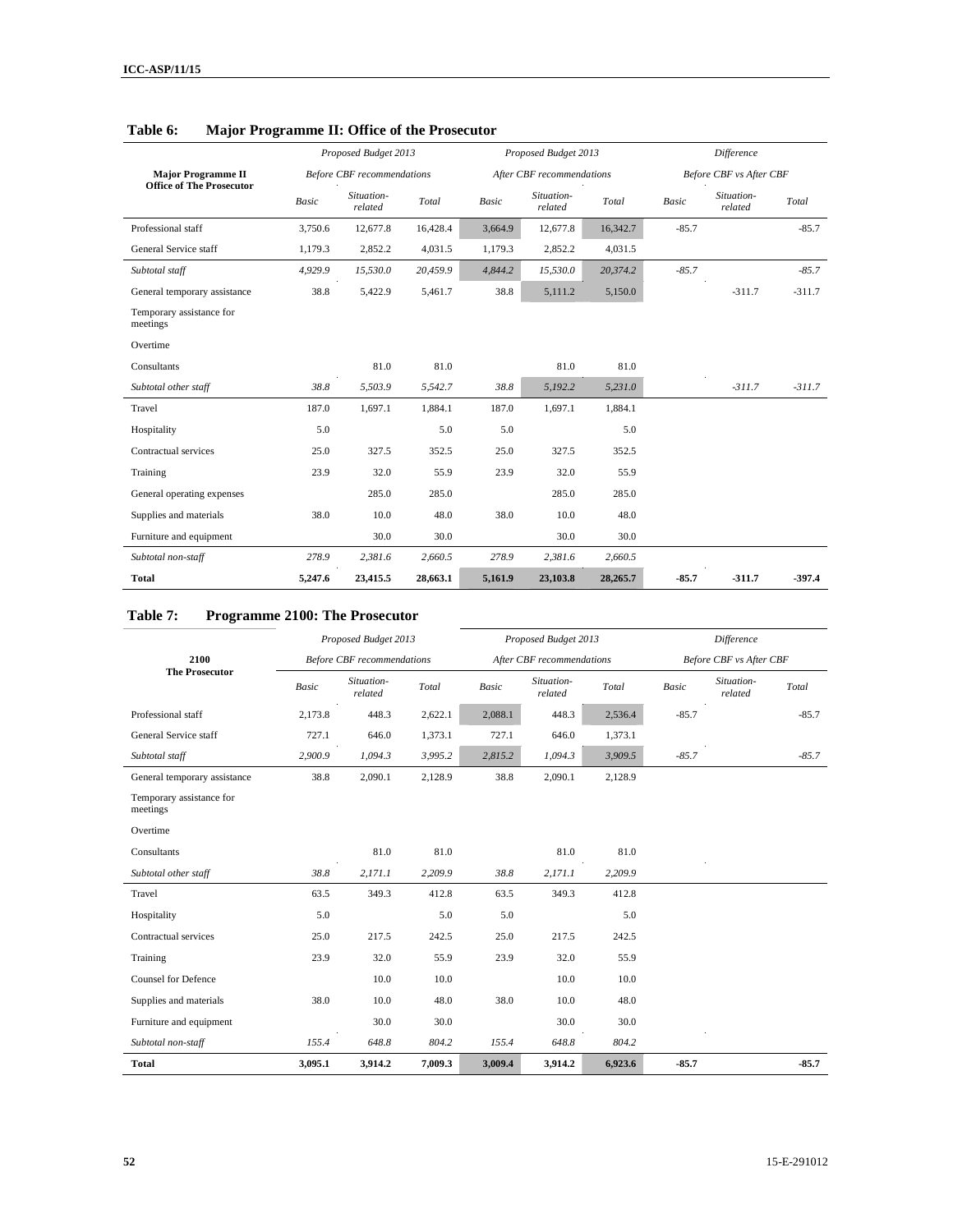|                                        | Proposed Budget 2013 |                                   |         |              | Proposed Budget 2013      |         | Difference   |                                |         |  |
|----------------------------------------|----------------------|-----------------------------------|---------|--------------|---------------------------|---------|--------------|--------------------------------|---------|--|
| 2110<br><b>Immediate Office of the</b> |                      | <b>Before CBF</b> recommendations |         |              | After CBF recommendations |         |              | <b>Before CBF</b> vs After CBF |         |  |
| Prosecutor                             | <b>Basic</b>         | Situation-<br>related             | Total   | <b>Basic</b> | Situation-<br>related     | Total   | <b>Basic</b> | Situation-<br>related          | Total   |  |
| Professional staff                     | 1,043.3              |                                   | 1,043.3 | 957.6        |                           | 957.6   | $-85.7$      |                                | $-85.7$ |  |
| General Service staff                  | 339.5                |                                   | 339.5   | 339.5        |                           | 339.5   |              |                                |         |  |
| Subtotal staff                         | 1,382.8              |                                   | 1,382.8 | 1,297.1      |                           | 1,297.1 | $-85.7$      |                                | $-85.7$ |  |
| General temporary assistance           | 38.8                 |                                   | 38.8    | 38.8         |                           | 38.8    |              |                                |         |  |
| Temporary assistance for<br>meetings   |                      |                                   |         |              |                           |         |              |                                |         |  |
| Overtime                               |                      |                                   |         |              |                           |         |              |                                |         |  |
| Consultants                            |                      | 81.0                              | 81.0    |              | 81.0                      | 81.0    |              |                                |         |  |
| Subtotal other staff                   | 38.8                 | 81.0                              | 119.8   | 38.8         | 81.0                      | 119.8   |              |                                |         |  |
| Travel                                 | 41.1                 | 94.9                              | 136.0   | 41.1         | 94.9                      | 136.0   |              |                                |         |  |
| Hospitality                            | 5.0                  |                                   | 5.0     | 5.0          |                           | 5.0     |              |                                |         |  |
| Contractual services                   |                      | 30.0                              | 30.0    |              | 30.0                      | 30.0    |              |                                |         |  |
| Training                               | 23.9                 | 32.0                              | 55.9    | 23.9         | 32.0                      | 55.9    |              |                                |         |  |
| <b>Counsel for Defence</b>             |                      |                                   |         |              |                           |         |              |                                |         |  |
| Supplies and materials                 |                      |                                   |         |              |                           |         |              |                                |         |  |
| Furniture and equipment                |                      |                                   |         |              |                           |         |              |                                |         |  |
| Subtotal non-staff                     | 70.0                 | 156.9                             | 226.9   | 70.0         | 156.9                     | 226.9   |              |                                |         |  |
| <b>Total</b>                           | 1.491.6              | 237.9                             | 1,729.5 | 1,405.9      | 237.9                     | 1,643.8 | $-85.7$      |                                | $-85.7$ |  |

## **Table 8: Sub-programme 2110: Immediate Office of the Prosecutor**

# **Table 9: Sub-programme 2120: Services Section**

|                                      |              | Proposed Budget 2013              |         |         | Proposed Budget 2013      |         |       | Difference              |       |
|--------------------------------------|--------------|-----------------------------------|---------|---------|---------------------------|---------|-------|-------------------------|-------|
| 2120                                 |              | <b>Before CBF</b> recommendations |         |         | After CBF recommendations |         |       | Before CBF vs After CBF |       |
| <b>Services Section</b>              | <b>Basic</b> | Situation-<br>related             | Total   | Basic   | Situation-<br>related     | Total   | Basic | Situation-<br>related   | Total |
| Professional staff                   | 1,130.5      | 448.3                             | 1,578.8 | 1,130.5 | 448.3                     | 1,578.8 |       |                         |       |
| General Service staff                | 387.6        | 646.0                             | 1,033.6 | 387.6   | 646.0                     | 1,033.6 |       |                         |       |
| Subtotal staff                       | 1,518.1      | 1,094.3                           | 2,612.4 | 1,518.1 | 1,094.3                   | 2,612.4 |       |                         |       |
| General temporary assistance         |              | 2,090.1                           | 2,090.1 |         | 2,090.1                   | 2,090.1 |       |                         |       |
| Temporary assistance for<br>meetings |              |                                   |         |         |                           |         |       |                         |       |
| Overtime                             |              |                                   |         |         |                           |         |       |                         |       |
| Consultants                          |              |                                   |         |         |                           |         |       |                         |       |
| Subtotal other staff                 |              | 2,090.1                           | 2,090.1 |         | 2,090.1                   | 2,090.1 |       |                         |       |
| Travel                               | 22.4         | 254.4                             | 276.8   | 22.4    | 254.4                     | 276.8   |       |                         |       |
| Hospitality                          |              |                                   |         |         |                           |         |       |                         |       |
| Contractual services                 | 25.0         | 187.5                             | 212.5   | 25.0    | 187.5                     | 212.5   |       |                         |       |
| Training                             |              |                                   |         |         |                           |         |       |                         |       |
| <b>Counsel for Defence</b>           |              | 10.0                              | 10.0    |         | 10.0                      | 10.0    |       |                         |       |
| Supplies and materials               | 38.0         | 10.0                              | 48.0    | 38.0    | 10.0                      | 48.0    |       |                         |       |
| Furniture and equipment              |              | 30.0                              | 30.0    |         | 30.0                      | 30.0    |       |                         |       |
| Subtotal non-staff                   | 85.4         | 491.9                             | 577.3   | 85.4    | 491.9                     | 577.3   |       |                         |       |
| <b>Total</b>                         | 1,603.5      | 3,676.3                           | 5,279.8 | 1,603.5 | 3,676.3                   | 5,279.8 |       |                         |       |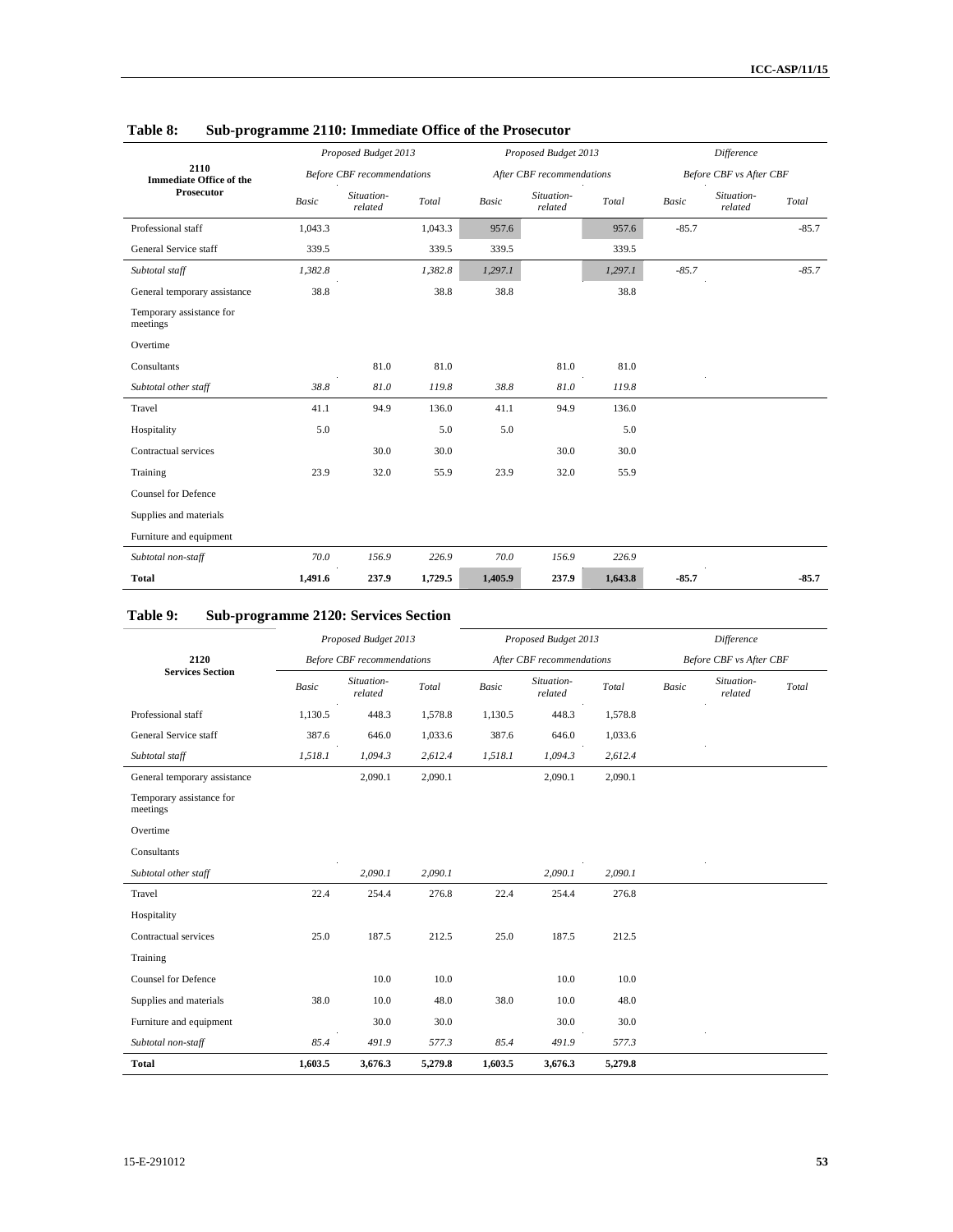|                                       |              | Proposed Budget 2013              |         |              | Proposed Budget 2013      |         | <b>Difference</b> |                                |       |
|---------------------------------------|--------------|-----------------------------------|---------|--------------|---------------------------|---------|-------------------|--------------------------------|-------|
| 2200<br>Jurisdiction, Complementarity |              | <b>Before CBF</b> recommendations |         |              | After CBF recommendations |         |                   | <b>Before CBF</b> vs After CBF |       |
| and Cooperation Division              | <b>Basic</b> | Situation-<br>related             | Total   | <b>Basic</b> | Situation-<br>related     | Total   | <b>Basic</b>      | Situation-<br>related          | Total |
| Professional staff                    | 771.5        | 936.3                             | 1,707.8 | 771.5        | 936.3                     | 1,707.8 |                   |                                |       |
| General Service staff                 | 129.2        |                                   | 129.2   | 129.2        |                           | 129.2   |                   |                                |       |
| Subtotal staff                        | 900.7        | 936.3                             | 1,837.0 | 900.7        | 936.3                     | 1,837.0 |                   |                                |       |
| General temporary assistance          |              | 420.2                             | 420.2   |              | 420.2                     | 420.2   |                   |                                |       |
| Temporary assistance for<br>meetings  |              |                                   |         |              |                           |         |                   |                                |       |
| Overtime                              |              |                                   |         |              |                           |         |                   |                                |       |
| Consultants                           |              |                                   |         |              |                           |         |                   |                                |       |
| Subtotal other staff                  |              | 420.2                             | 420.2   |              | 420.2                     | 420.2   |                   |                                |       |
| Travel                                | 108.6        | 282.9                             | 391.5   | 108.6        | 282.9                     | 391.5   |                   |                                |       |
| Hospitality                           |              |                                   |         |              |                           |         |                   |                                |       |
| Contractual services                  |              |                                   |         |              |                           |         |                   |                                |       |
| Training                              |              |                                   |         |              |                           |         |                   |                                |       |
| <b>Counsel for Defence</b>            |              |                                   |         |              |                           |         |                   |                                |       |
| Supplies and materials                |              |                                   |         |              |                           |         |                   |                                |       |
| Furniture and equipment               |              |                                   |         |              |                           |         |                   |                                |       |
| Subtotal non-staff                    | 108.6        | 282.9                             | 391.5   | 108.6        | 282.9                     | 391.5   |                   |                                |       |
| <b>Total</b>                          | 1,009.3      | 1,639.4                           | 2,648.7 | 1,009.3      | 1,639.4                   | 2,648.7 |                   |                                |       |

## **Table 10: Programme 2200: Jurisdiction, Complementarity and Cooperation Division (JCCD)**

# **Table 11: Programme 2300: Investigation Division**

|                                      |              | Proposed Budget 2013              |          |              | Proposed Budget 2013      |          | Difference |                                |       |  |
|--------------------------------------|--------------|-----------------------------------|----------|--------------|---------------------------|----------|------------|--------------------------------|-------|--|
| 2300                                 |              | <b>Before CBF</b> recommendations |          |              | After CBF recommendations |          |            | <b>Before CBF</b> vs After CBF |       |  |
| <b>Investigation Division</b>        | <b>Basic</b> | Situation-<br>related             | Total    | <b>Basic</b> | Situation-<br>related     | Total    | Basic      | Situation-<br>related          | Total |  |
| Professional staff                   | 300.4        | 7,661.5                           | 7,961.9  | 300.4        | 7,661.5                   | 7,961.9  |            |                                |       |  |
| General Service staff                | 129.2        | 1,818.6                           | 1,947.8  | 129.2        | 1,818.6                   | 1,947.8  |            |                                |       |  |
| Subtotal staff                       | 429.6        | 9,480.1                           | 9,909.7  | 429.6        | 9,480.1                   | 9,909.7  |            |                                |       |  |
| General temporary assistance         |              | 706.1                             | 706.1    |              | 706.1                     | 706.1    |            |                                |       |  |
| Temporary assistance for<br>meetings |              |                                   |          |              |                           |          |            |                                |       |  |
| Overtime                             |              |                                   |          |              |                           |          |            |                                |       |  |
| Consultants                          |              |                                   |          |              |                           |          |            |                                |       |  |
| Subtotal other staff                 |              | 706.1                             | 706.1    |              | 706.1                     | 706.1    |            |                                |       |  |
| Travel                               |              | 894.8                             | 894.8    |              | 894.8                     | 894.8    |            |                                |       |  |
| Hospitality                          |              |                                   |          |              |                           |          |            |                                |       |  |
| Contractual services                 |              | 110.0                             | 110.0    |              | 110.0                     | 110.0    |            |                                |       |  |
| Training                             |              |                                   |          |              |                           |          |            |                                |       |  |
| <b>Counsel for Defence</b>           |              | 275.0                             | 275.0    |              | 275.0                     | 275.0    |            |                                |       |  |
| Supplies and materials               |              |                                   |          |              |                           |          |            |                                |       |  |
| Furniture and equipment              |              |                                   |          |              |                           |          |            |                                |       |  |
| Subtotal non-staff                   |              | 1,279.8                           | 1,279.8  |              | 1,279.8                   | 1,279.8  |            |                                |       |  |
| <b>Total</b>                         | 429.6        | 11,466.0                          | 11,895.6 | 429.6        | 11,466.0                  | 11,895.6 |            |                                |       |  |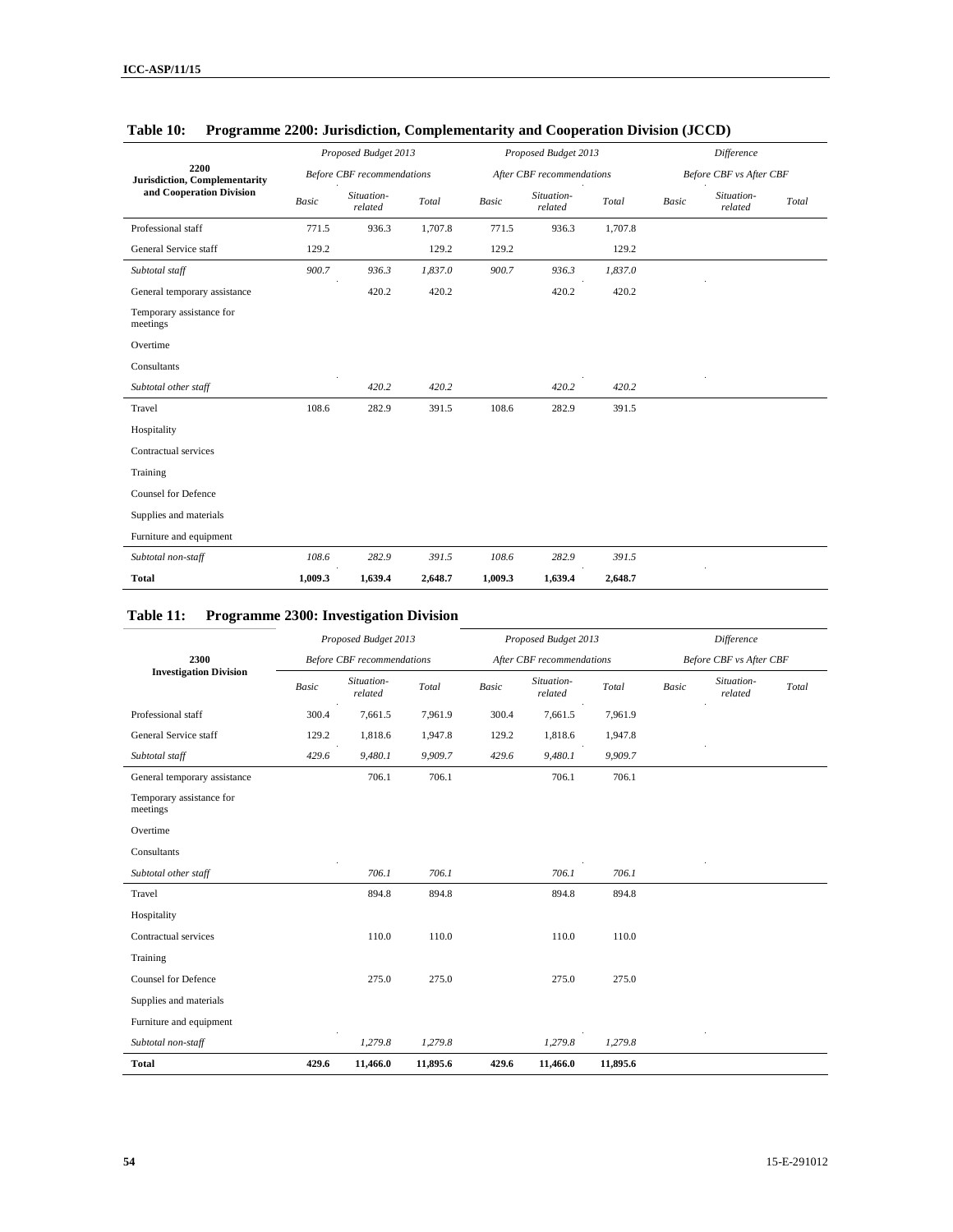|                                        |       | Proposed Budget 2013              |         |              | Proposed Budget 2013      |         | Difference |                                |       |
|----------------------------------------|-------|-----------------------------------|---------|--------------|---------------------------|---------|------------|--------------------------------|-------|
| 2320<br><b>Planning and Operations</b> |       | <b>Before CBF</b> recommendations |         |              | After CBF recommendations |         |            | <b>Before CBF</b> vs After CBF |       |
| <b>Section</b>                         | Basic | Situation-<br>related             | Total   | <b>Basic</b> | Situation-<br>related     | Total   | Basic      | Situation-<br>related          | Total |
| Professional staff                     | 300.4 | 3,111.3                           | 3,411.7 | 300.4        | 3,111.3                   | 3,411.7 |            |                                |       |
| General Service staff                  | 129.2 | 1,495.6                           | 1,624.8 | 129.2        | 1,495.6                   | 1,624.8 |            |                                |       |
| Subtotal staff                         | 429.6 | 4,606.9                           | 5,036.5 | 429.6        | 4,606.9                   | 5,036.5 |            |                                |       |
| General temporary assistance           |       | 659.5                             | 659.5   |              | 659.5                     | 659.5   |            |                                |       |
| Temporary assistance for<br>meetings   |       |                                   |         |              |                           |         |            |                                |       |
| Overtime                               |       |                                   |         |              |                           |         |            |                                |       |
| Consultants                            |       |                                   |         |              |                           |         |            |                                |       |
| Subtotal other staff                   |       | 659.5                             | 659.5   |              | 659.5                     | 659.5   |            |                                |       |
| Travel                                 |       | 242.7                             | 242.7   |              | 242.7                     | 242.7   |            |                                |       |
| Hospitality                            |       |                                   |         |              |                           |         |            |                                |       |
| Contractual services                   |       | 110.0                             | 110.0   |              | 110.0                     | 110.0   |            |                                |       |
| Training                               |       |                                   |         |              |                           |         |            |                                |       |
| <b>Counsel for Defence</b>             |       |                                   |         |              |                           |         |            |                                |       |
| Supplies and materials                 |       |                                   |         |              |                           |         |            |                                |       |
| Furniture and equipment                |       |                                   |         |              |                           |         |            |                                |       |
| Subtotal non-staff                     |       | 352.7                             | 352.7   |              | 352.7                     | 352.7   |            |                                |       |
| <b>Total</b>                           | 429.6 | 5,619.1                           | 6,048.7 | 429.6        | 5,619.1                   | 6,048.7 |            |                                |       |

### **Table 12: Sub-programme 2320: Planning and Operations Section**

# **Table 13: Sub-programme 2330: Investigation Teams**

|                                      |              | Proposed Budget 2013              |         |              | Proposed Budget 2013      |         | Difference   |                         |       |  |
|--------------------------------------|--------------|-----------------------------------|---------|--------------|---------------------------|---------|--------------|-------------------------|-------|--|
| 2330                                 |              | <b>Before CBF</b> recommendations |         |              | After CBF recommendations |         |              | Before CBF vs After CBF |       |  |
| <b>Investigation Teams</b>           | <b>Basic</b> | Situation-<br>related             | Total   | <b>Basic</b> | Situation-<br>related     | Total   | <b>Basic</b> | Situation-<br>related   | Total |  |
| Professional staff                   |              | 4,550.2                           | 4,550.2 |              | 4,550.2                   | 4,550.2 |              |                         |       |  |
| General Service staff                |              | 323.0                             | 323.0   |              | 323.0                     | 323.0   |              |                         |       |  |
| Subtotal staff                       |              | 4,873.2                           | 4,873.2 |              | 4,873.2                   | 4,873.2 |              |                         |       |  |
| General temporary assistance         |              | 46.6                              | 46.6    |              | 46.6                      | 46.6    |              |                         |       |  |
| Temporary assistance for<br>meetings |              |                                   |         |              |                           |         |              |                         |       |  |
| Overtime                             |              |                                   |         |              |                           |         |              |                         |       |  |
| Consultants                          |              |                                   |         |              |                           |         |              |                         |       |  |
| Subtotal other staff                 |              | 46.6                              | 46.6    |              | 46.6                      | 46.6    |              |                         |       |  |
| Travel                               |              | 652.1                             | 652.1   |              | 652.1                     | 652.1   |              |                         |       |  |
| Hospitality                          |              |                                   |         |              |                           |         |              |                         |       |  |
| Contractual services                 |              |                                   |         |              |                           |         |              |                         |       |  |
| Training                             |              |                                   |         |              |                           |         |              |                         |       |  |
| <b>Counsel for Defence</b>           |              | 275.0                             | 275.0   |              | 275.0                     | 275.0   |              |                         |       |  |
| Supplies and materials               |              |                                   |         |              |                           |         |              |                         |       |  |
| Furniture and equipment              |              |                                   |         |              |                           |         |              |                         |       |  |
| Subtotal non-staff                   |              | 927.1                             | 927.1   |              | 927.1                     | 927.1   |              |                         |       |  |
| <b>Total</b>                         |              | 5,846.9                           | 5,846.9 |              | 5,846.9                   | 5,846.9 |              |                         |       |  |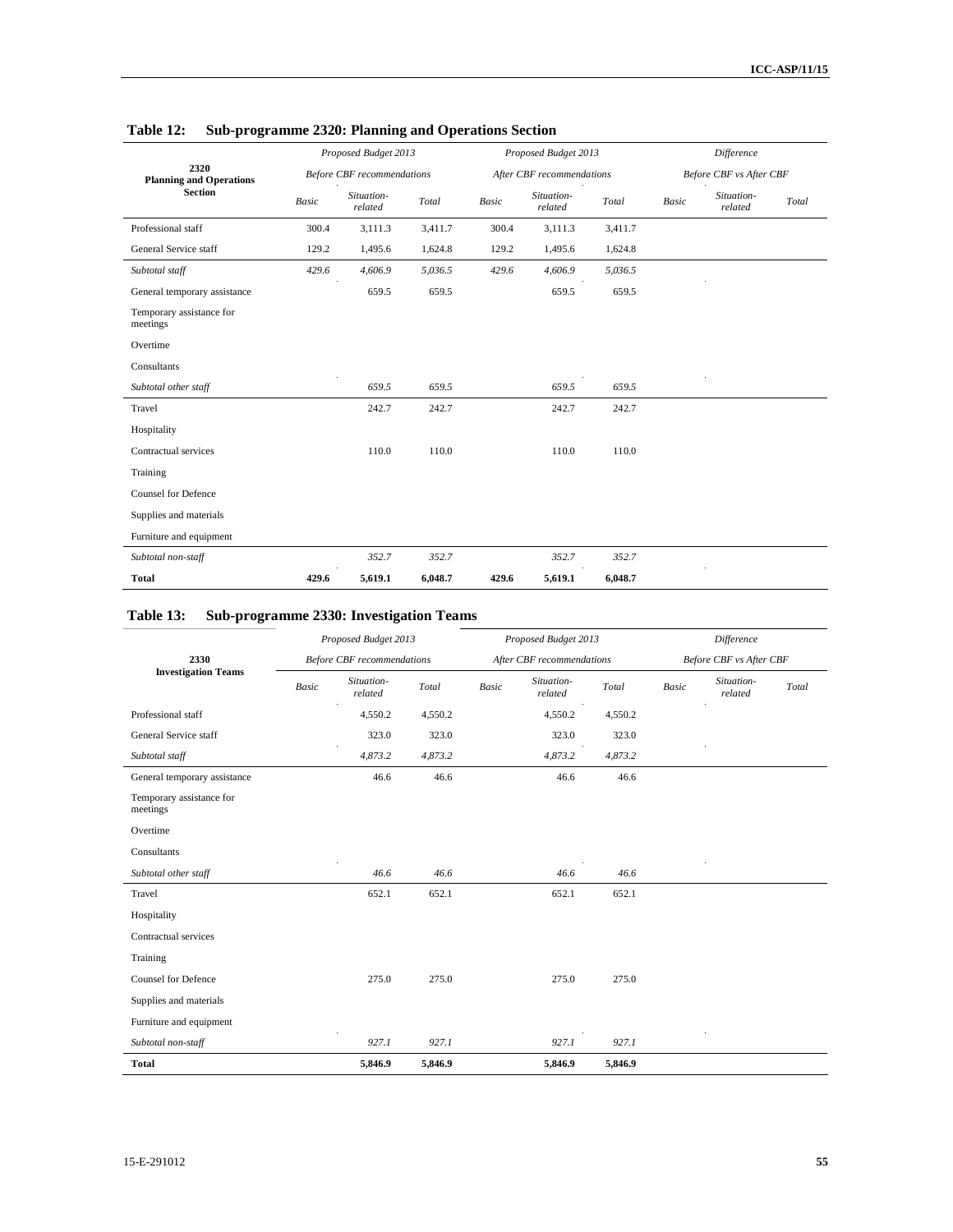|                                      |              | Proposed Budget 2013              |         |              | Proposed Budget 2013      |         |              | <b>Difference</b>              |          |
|--------------------------------------|--------------|-----------------------------------|---------|--------------|---------------------------|---------|--------------|--------------------------------|----------|
| 2400                                 |              | <b>Before CBF</b> recommendations |         |              | After CBF recommendations |         |              | <b>Before CBF</b> vs After CBF |          |
| <b>Prosecution Division</b>          | <b>Basic</b> | Situation-<br>related             | Total   | <b>Basic</b> | Situation-<br>related     | Total   | <b>Basic</b> | Situation-<br>related          | Total    |
| Professional staff                   | 504.9        | 3,631.7                           | 4,136.6 | 504.9        | 3,631.7                   | 4,136.6 |              |                                |          |
| General Service staff                | 193.8        | 387.6                             | 581.4   | 193.8        | 387.6                     | 581.4   |              |                                |          |
| Subtotal staff                       | 698.7        | 4,019.3                           | 4,718.0 | 698.7        | 4,019.3                   | 4,718.0 |              |                                |          |
| General temporary assistance         |              | 2,206.5                           | 2,206.5 |              | 1,894.8                   | 1,894.8 |              | $-311.7$                       | $-311.7$ |
| Temporary assistance for<br>meetings |              |                                   |         |              |                           |         |              |                                |          |
| Overtime                             |              |                                   |         |              |                           |         |              |                                |          |
| Consultants                          |              |                                   |         |              |                           |         |              |                                |          |
| Subtotal other staff                 |              | 2,206.5                           | 2,206.5 |              | 1,894.8                   | 1,894.8 |              | $-311.7$                       | $-311.7$ |
| Travel                               | 14.9         | 170.1                             | 185.0   | 14.9         | 170.1                     | 185.0   |              |                                |          |
| Hospitality                          |              |                                   |         |              |                           |         |              |                                |          |
| Contractual services                 |              |                                   |         |              |                           |         |              |                                |          |
| Training                             |              |                                   |         |              |                           |         |              |                                |          |
| <b>Counsel for Defence</b>           |              |                                   |         |              |                           |         |              |                                |          |
| Supplies and materials               |              |                                   |         |              |                           |         |              |                                |          |
| Furniture and equipment              |              |                                   |         |              |                           |         |              |                                |          |
| Subtotal non-staff                   | 14.9         | 170.1                             | 185.0   | 14.9         | 170.1                     | 185.0   |              |                                |          |
| <b>Total</b>                         | 713.6        | 6,395.9                           | 7,109.5 | 713.6        | 6,084.2                   | 6,797.8 |              | $-311.7$                       | $-311.7$ |

#### **Table 14: Programme 2400: Prosecution Division**

# **Table 15: Major Programme III: The Registry**

|                                      |              | Proposed Budget 2013              |          |          | Proposed Budget 2013      |          |              | <b>Difference</b>              |            |  |
|--------------------------------------|--------------|-----------------------------------|----------|----------|---------------------------|----------|--------------|--------------------------------|------------|--|
| <b>Major Programme III</b>           |              | <b>Before CBF</b> recommendations |          |          | After CBF recommendations |          |              | <b>Before CBF</b> vs After CBF |            |  |
| <b>The Registry</b>                  | <b>Basic</b> | Situation-<br>related             | Total    | Basic    | Situation-<br>related     | Total    | <b>Basic</b> | Situation-<br>related          | Total      |  |
| Professional staff                   | 12,319.8     | 8,409.4                           | 20,729.2 | 12,271.3 | 8,222.1                   | 20,493.4 | $-48.5$      | $-187.3$                       | $-235.8$   |  |
| General Service staff                | 9,249.3      | 6,213.1                           | 15,462.4 | 9,249.3  | 6,213.1                   | 15,462.4 |              |                                |            |  |
| Subtotal staff                       | 21,569.1     | 14,622.5                          | 36,191.6 | 21,520.6 | 14,435.2                  | 35,955.8 | $-48.5$      | $-187.3$                       | $-235.8$   |  |
| General temporary assistance         | 1,838.2      | 2,455.3                           | 4,293.5  | 1,909.7  | 2,297.1                   | 4,206.8  | 71.5         | $-158.2$                       | $-86.7$    |  |
| Temporary assistance for<br>meetings | 200.0        | 153.2                             | 353.2    | 200.0    | 153.2                     | 353.2    |              |                                |            |  |
| Overtime                             | 214.5        | 138.8                             | 353.3    | 214.5    | 138.8                     | 353.3    |              |                                |            |  |
| Consultants                          | 86.6         | 36.1                              | 122.7    | 86.6     | 36.1                      | 122.7    |              |                                |            |  |
| Subtotal other staff                 | 2,339.3      | 2,783.4                           | 5,122.7  | 2,410.8  | 2,625.2                   | 5,036.0  | 71.5         | $-158.2$                       | $-86.7$    |  |
| Travel                               | 184.5        | 1,709.0                           | 1,893.5  | 184.5    | 1,636.9                   | 1,821.4  |              | $-72.1$                        | $-72.1$    |  |
| Hospitality                          | 4.0          |                                   | 4.0      | 4.0      |                           | 4.0      |              |                                |            |  |
| Contractual services                 | 1.143.4      | 1.633.6                           | 2,777.0  | 1,021.4  | 1,526.9                   | 2,548.3  | $-122.0$     | $-106.7$                       | $-228.7$   |  |
| Training                             | 387.4        | 178.0                             | 565.4    | 387.4    | 178.0                     | 565.4    |              |                                |            |  |
| Counsel for Defence                  |              | 3.117.4                           | 3,117.4  |          | 2,608.4                   | 2,608.4  |              | $-509.0$                       | $-509.0$   |  |
| <b>Counsel for Victims</b>           |              | 4,010.1                           | 4,010.1  |          | 3,448.2                   | 3,448.2  |              | $-561.9$                       | $-561.9$   |  |
| General operating expenses           | 6,315.8      | 4,368.4                           | 10,684.2 | 6,315.8  | 4,293.5                   | 10,609.3 |              | $-74.9$                        | $-74.9$    |  |
| Supplies and materials               | 693.2        | 273.5                             | 966.7    | 693.2    | 260.2                     | 953.4    |              | $-13.3$                        | $-13.3$    |  |
| Furniture and equipment              | 1,104.0      | 36.7                              | 1,140.7  | 934.0    | 36.7                      | 970.7    | $-170.0$     |                                | $-170.0$   |  |
| Subtotal non-staff                   | 9,832.3      | 15,326.7                          | 25,159.0 | 9,540.3  | 13,988.8                  | 23,529.1 | $-292.0$     | $-1,337.9$                     | $-1,629.9$ |  |
| <b>Total</b>                         | 33,740.7     | 32,732.6                          | 66,473.3 | 33,471.7 | 31,049.2                  | 64,520.9 | $-269.0$     | $-1,683.4$                     | $-1,952.4$ |  |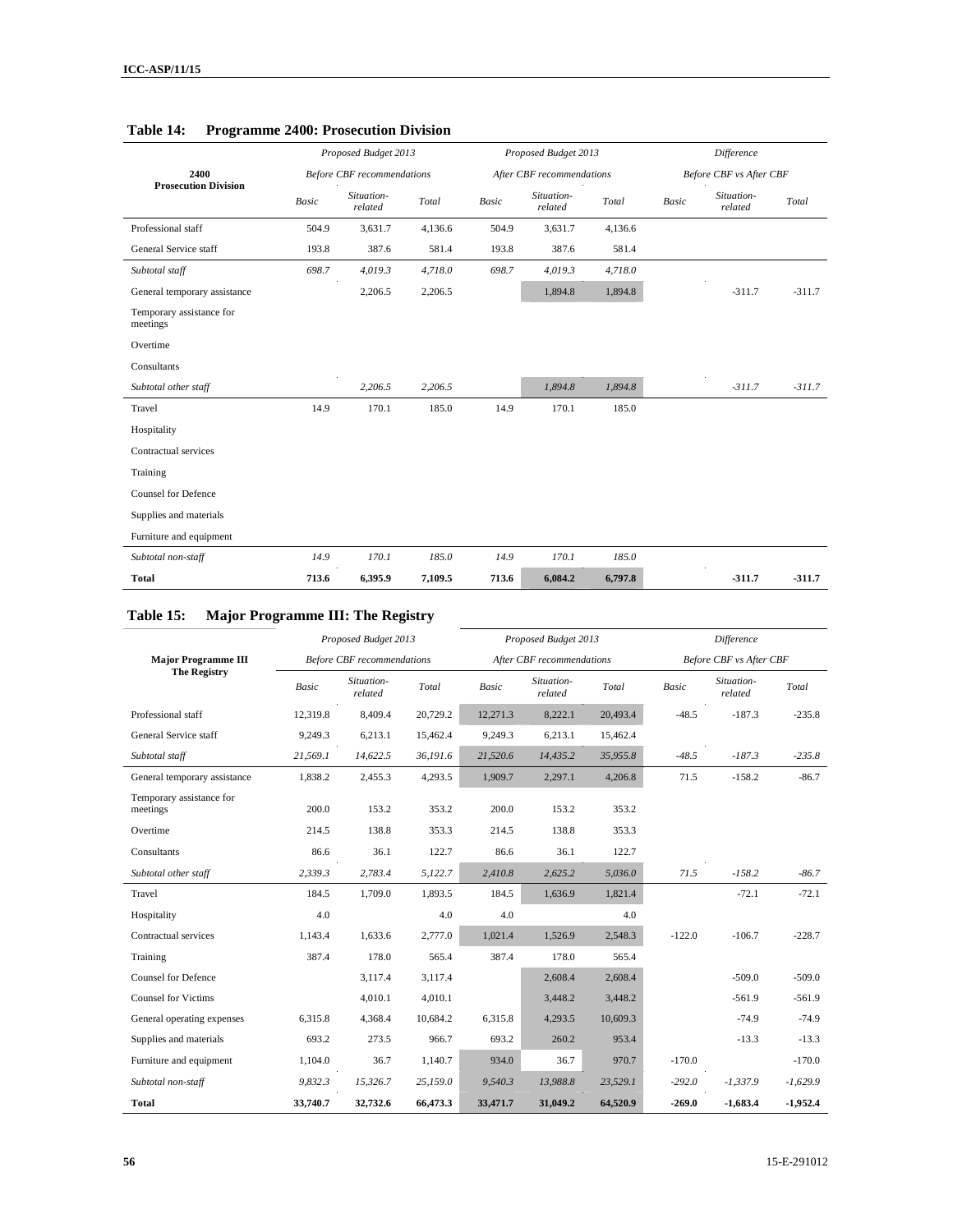|                                      |         | Proposed Budget 2013              |          |         | Proposed Budget 2013      |          | <b>Difference</b> |                                |            |  |
|--------------------------------------|---------|-----------------------------------|----------|---------|---------------------------|----------|-------------------|--------------------------------|------------|--|
| 3100                                 |         | <b>Before CBF</b> recommendations |          |         | After CBF recommendations |          |                   | <b>Before CBF</b> vs After CBF |            |  |
| <b>Office of the Registrar</b>       | Basic   | Situation-<br>related             | Total    | Basic   | Situation-<br>related     | Total    | <b>Basic</b>      | Situation-<br>related          | Total      |  |
| Professional staff                   | 2,566.5 | 1,603.4                           | 4,169.9  | 2,566.5 | 1,442.2                   | 4,008.7  |                   | $-161.2$                       | $-161.2$   |  |
| General Service staff                | 2,624.6 | 2,013.9                           | 4,638.5  | 2,624.6 | 2,013.9                   | 4,638.5  |                   |                                |            |  |
| Subtotal staff                       | 5,191.1 | 3,617.3                           | 8,808.4  | 5,191.1 | 3,456.1                   | 8,647.2  |                   | $-161.2$                       | $-161.2$   |  |
| General temporary assistance         | 1,082.4 | 208.5                             | 1,290.9  | 1,082.4 | 208.5                     | 1,290.9  |                   |                                |            |  |
| Temporary assistance for<br>meetings |         |                                   |          |         |                           |          |                   |                                |            |  |
| Overtime                             | 124.4   | 50.3                              | 174.7    | 124.4   | 50.3                      | 174.7    |                   |                                |            |  |
| Consultants                          |         |                                   |          |         |                           |          |                   |                                |            |  |
| Subtotal other staff                 | 1,206.8 | 258.8                             | 1,465.6  | 1,206.8 | 258.8                     | 1,465.6  |                   |                                |            |  |
| Travel                               | 30.1    | 445.9                             | 476.0    | 30.1    | 434.0                     | 464.1    |                   | $-11.9$                        | $-11.9$    |  |
| Hospitality                          | 4.0     |                                   | 4.0      | 4.0     |                           | 4.0      |                   |                                |            |  |
| Contractual services                 | 112.0   | 263.3                             | 375.3    | 112.0   | 261.6                     | 373.6    |                   | $-1.7$                         | $-1.7$     |  |
| Training                             | 97.6    | 107.7                             | 205.3    | 97.6    | 107.7                     | 205.3    |                   |                                |            |  |
| <b>Counsel for Defence</b>           |         | 3,117.4                           | 3,117.4  |         | 2,608.4                   | 2,608.4  |                   | $-509.0$                       | $-509.0$   |  |
| <b>Counsel for Victims</b>           |         | 4,010.1                           | 4,010.1  |         | 3,448.2                   | 3,448.2  |                   | $-561.9$                       | $-561.9$   |  |
| General operating expenses           | 165.0   | 616.6                             | 781.6    | 165.0   | 573.7                     | 738.7    |                   | $-42.9$                        | $-42.9$    |  |
| Supplies and materials               | 63.3    | 159.3                             | 222.6    | 63.3    | 146.0                     | 209.3    |                   | $-13.3$                        | $-13.3$    |  |
| Furniture and equipment              | 1.0     | 1.7                               | 2.7      | 1.0     | 1.7                       | 2.7      |                   |                                |            |  |
| Subtotal non-staff                   | 473.0   | 8,722.0                           | 9,195.0  | 473.0   | 7,581.3                   | 8,054.3  |                   | $-1,140.7$                     | $-1,140.7$ |  |
| <b>Total</b>                         | 6,870.9 | 12,598.1                          | 19,469.0 | 6,870.9 | 11,296.2                  | 18,167.1 |                   | $-1,301.9$                     | $-1,301.9$ |  |

## **Table 16: Programme 3100: Office of the Registrar**

## **Table 17: Sub-programme 3110: Immediate Office of the Registrar**

|                                        |              | Proposed Budget 2013              |         |              | Proposed Budget 2013      |         | <b>Difference</b> |                         |       |
|----------------------------------------|--------------|-----------------------------------|---------|--------------|---------------------------|---------|-------------------|-------------------------|-------|
| 3110<br><b>Immediate Office of the</b> |              | <b>Before CBF</b> recommendations |         |              | After CBF recommendations |         |                   | Before CBF vs After CBF |       |
| Registrar                              | <b>Basic</b> | Situation-<br>related             | Total   | <b>Basic</b> | Situation-<br>related     | Total   | <b>Basic</b>      | Situation-<br>related   | Total |
| Professional staff                     | 953.5        |                                   | 953.5   | 953.5        |                           | 953.5   |                   |                         |       |
| General Service staff                  | 205.8        |                                   | 205.8   | 205.8        |                           | 205.8   |                   |                         |       |
| Subtotal staff                         | 1,159.3      |                                   | 1,159.3 | 1,159.3      |                           | 1,159.3 |                   |                         |       |
| General temporary assistance           |              |                                   |         |              |                           |         |                   |                         |       |
| Temporary assistance for<br>meetings   |              |                                   |         |              |                           |         |                   |                         |       |
| Overtime                               |              |                                   |         |              |                           |         |                   |                         |       |
| Consultants                            |              |                                   |         |              |                           |         |                   |                         |       |
| Subtotal other staff                   |              |                                   |         |              |                           |         |                   |                         |       |
| Travel                                 | 16.8         | 18.0                              | 34.8    | 16.8         | 18.0                      | 34.8    |                   |                         |       |
| Hospitality                            | 4.0          |                                   | 4.0     | 4.0          |                           | 4.0     |                   |                         |       |
| Contractual services                   |              |                                   |         |              |                           |         |                   |                         |       |
| Training                               |              |                                   |         |              |                           |         |                   |                         |       |
| General operating expenses             |              |                                   |         |              |                           |         |                   |                         |       |
| Supplies and materials                 |              |                                   |         |              |                           |         |                   |                         |       |
| Furniture and equipment                |              |                                   |         |              |                           |         |                   |                         |       |
| Subtotal non-staff                     | 20.8         | 18.0                              | 38.8    | 20.8         | 18.0                      | 38.8    |                   |                         |       |
| <b>Total</b>                           | 1,180.1      | 18.0                              | 1,198.1 | 1,180.1      | 18.0                      | 1,198.1 |                   |                         |       |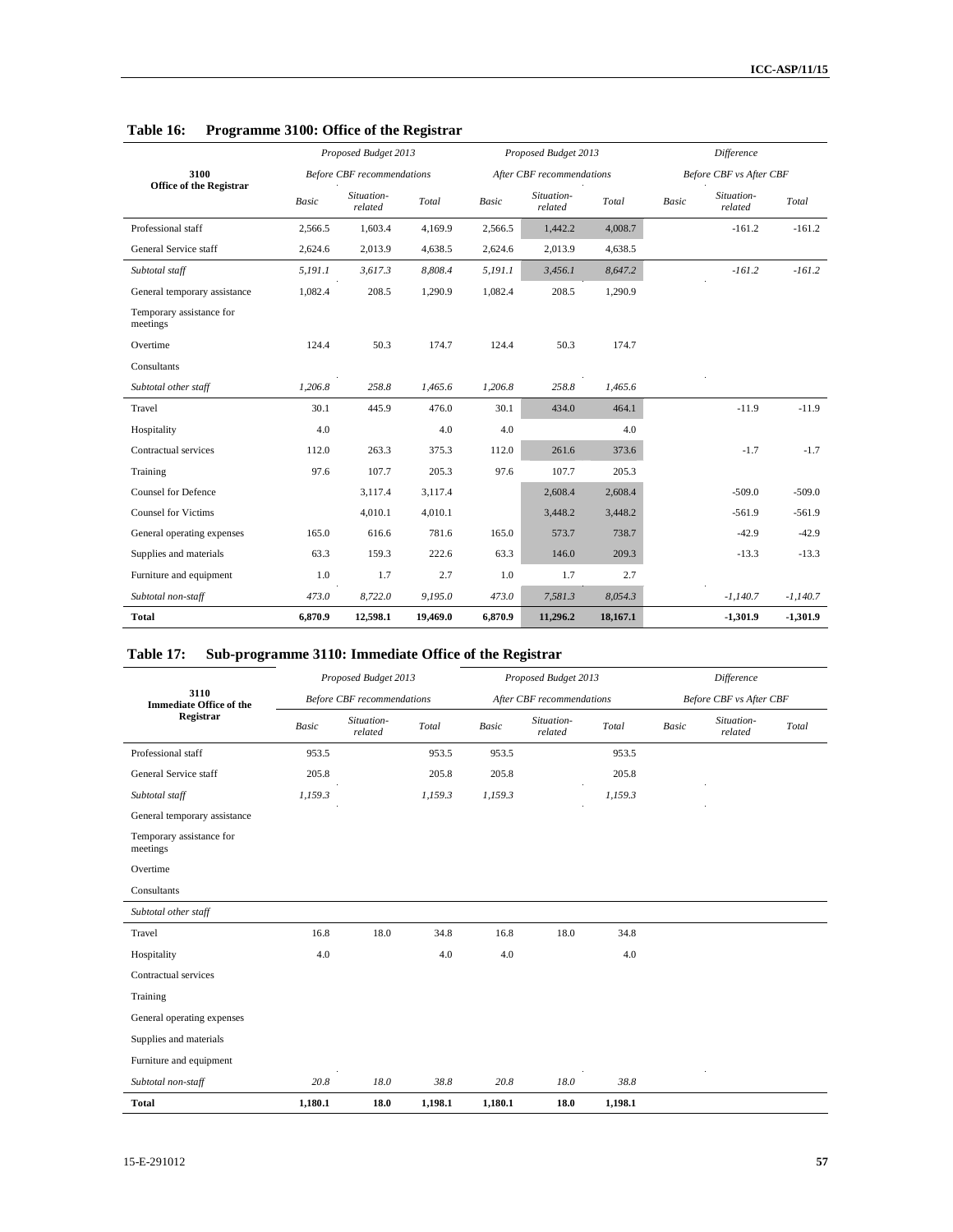|                                        | Proposed Budget 2013 |                                   |       |              | Proposed Budget 2013      |                   | Difference   |                         |       |  |
|----------------------------------------|----------------------|-----------------------------------|-------|--------------|---------------------------|-------------------|--------------|-------------------------|-------|--|
| 3130<br><b>Legal Advisory Services</b> |                      | <b>Before CBF</b> recommendations |       |              | After CBF recommendations |                   |              | Before CBF vs After CBF |       |  |
| <b>Section</b>                         | <b>Basic</b>         | Situation-<br>related             | Total | <b>Basic</b> | Situation-<br>related     | Total<br>$\Delta$ | <b>Basic</b> | Situation-<br>related   | Total |  |
| Professional staff                     | 585.7                |                                   | 585.7 | 585.7        |                           | 585.7             |              |                         |       |  |
| General Service staff                  | 126.5                |                                   | 126.5 | 126.5        |                           | 126.5             |              |                         |       |  |
| Subtotal staff                         | 712.2                |                                   | 712.2 | 712.2        |                           | 712.2             |              |                         |       |  |
| General temporary assistance           |                      |                                   |       |              |                           |                   |              |                         |       |  |
| Temporary assistance for<br>meetings   |                      |                                   |       |              |                           |                   |              |                         |       |  |
| Overtime                               |                      |                                   |       |              |                           |                   |              |                         |       |  |
| Consultants                            |                      |                                   |       |              |                           |                   |              |                         |       |  |
| Subtotal other staff                   |                      |                                   |       |              |                           |                   |              |                         |       |  |
| Travel                                 |                      |                                   |       |              |                           |                   |              |                         |       |  |
| Hospitality                            |                      |                                   |       |              |                           |                   |              |                         |       |  |
| Contractual services                   | 17.5                 |                                   | 17.5  | 17.5         |                           | 17.5              |              |                         |       |  |
| Training                               |                      |                                   |       |              |                           |                   |              |                         |       |  |
| General operating expenses             |                      |                                   |       |              |                           |                   |              |                         |       |  |
| Supplies and materials                 |                      |                                   |       |              |                           |                   |              |                         |       |  |
| Furniture and equipment                |                      |                                   |       |              |                           |                   |              |                         |       |  |
| Subtotal non-staff                     | 17.5                 |                                   | 17.5  | 17.5         |                           | 17.5              |              |                         |       |  |
| <b>Total</b>                           | 729.7                |                                   | 729.7 | 729.7        |                           | 729.7             |              |                         |       |  |

### **Table 18: Sub-programme 3130: Legal Advisory Services Section**

# **Table 19: Sub-programme 3140: Security and Safety Section**

|                                      |              | Proposed Budget 2013              |         |         | Proposed Budget 2013      |         | <b>Difference</b>              |                       |          |  |
|--------------------------------------|--------------|-----------------------------------|---------|---------|---------------------------|---------|--------------------------------|-----------------------|----------|--|
| 3140                                 |              | <b>Before CBF</b> recommendations |         |         | After CBF recommendations |         | <b>Before CBF</b> vs After CBF |                       |          |  |
| <b>Security and Safety Section</b>   | <b>Basic</b> | Situation-<br>related             | Total   | Basic   | Situation-<br>related     | Total   | <b>Basic</b>                   | Situation-<br>related | Total    |  |
| Professional staff                   | 585.7        | 536.1                             | 1,121.8 | 585.7   | 458.6                     | 1,044.3 |                                | $-77.5$               | $-77.5$  |  |
| General Service staff                | 2,165.8      | 1,337.7                           | 3,503.5 | 2,165.8 | 1,337.7                   | 3,503.5 |                                |                       |          |  |
| Subtotal staff                       | 2,751.5      | 1.873.8                           | 4,625.3 | 2,751.5 | 1.796.3                   | 4,547.8 |                                | $-77.5$               | $-77.5$  |  |
| General temporary assistance         | 1,082.4      |                                   | 1,082.4 | 1,082.4 |                           | 1,082.4 |                                |                       |          |  |
| Temporary assistance for<br>meetings |              |                                   |         |         |                           |         |                                |                       |          |  |
| Overtime                             | 124.4        | 50.3                              | 174.7   | 124.4   | 50.3                      | 174.7   |                                |                       |          |  |
| Consultants                          |              |                                   |         |         |                           |         |                                |                       |          |  |
| Subtotal other staff                 | 1,206.8      | 50.3                              | 1,257.1 | 1,206.8 | 50.3                      | 1,257.1 |                                |                       |          |  |
| Travel                               | 13.3         | 348.4                             | 361.7   | 13.3    | 336.5                     | 349.8   |                                | $-11.9$               | $-11.9$  |  |
| Hospitality                          |              |                                   |         |         |                           |         |                                |                       |          |  |
| Contractual services                 | 94.5         | 218.9                             | 313.4   | 94.5    | 217.2                     | 311.7   |                                | $-1.7$                | $-1.7$   |  |
| Training                             | 97.6         | 100.3                             | 197.9   | 97.6    | 100.3                     | 197.9   |                                |                       |          |  |
| General operating expenses           | 165.0        | 137.0                             | 302.0   | 165.0   | 120.6                     | 285.6   |                                | $-16.4$               | $-16.4$  |  |
| Supplies and materials               | 63.3         | 16.2                              | 79.5    | 63.3    | 16.2                      | 79.5    |                                |                       |          |  |
| Furniture and equipment              | 1.0          | 1.7                               | 2.7     | 1.0     | 1.7                       | 2.7     |                                |                       |          |  |
| Subtotal non-staff                   | 434.7        | 822.5                             | 1,257.2 | 434.7   | 792.5                     | 1,227.2 |                                | $-30.0$               | $-30.0$  |  |
| Total                                | 4,393.0      | 2,746.6                           | 7,139.6 | 4,393.0 | 2,639.1                   | 7,032.1 |                                | $-107.5$              | $-107.5$ |  |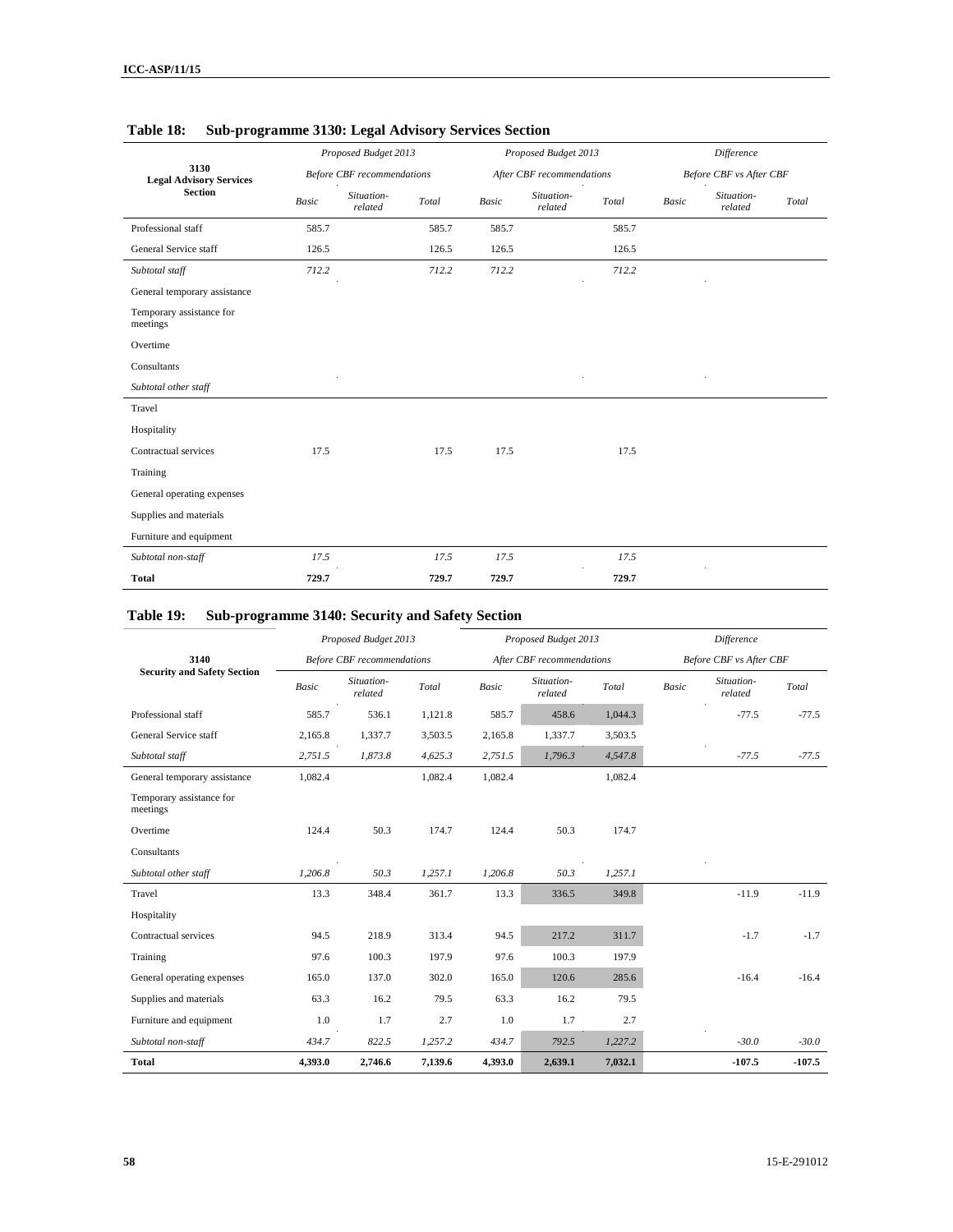|                                      |              | Proposed Budget 2013              |         |                          | Proposed Budget 2013      |         | Difference   |                                |          |
|--------------------------------------|--------------|-----------------------------------|---------|--------------------------|---------------------------|---------|--------------|--------------------------------|----------|
| 3180                                 |              | <b>Before CBF</b> recommendations |         |                          | After CBF recommendations |         |              | <b>Before CBF</b> vs After CBF |          |
| <b>Field Operations Section</b>      | <b>Basic</b> | Situation-<br>related             | Total   | $\label{eq:basic} Basic$ | Situation-<br>related     | Total   | <b>Basic</b> | Situation-<br>related          | Total    |
| Professional staff                   |              | 858.7                             | 858.7   |                          | 775.0                     | 775.0   |              | $-83.7$                        | $-83.7$  |
| General Service staff                |              | 613.0                             | 613.0   |                          | 613.0                     | 613.0   |              |                                |          |
| Subtotal staff                       |              | 1,471.7                           | 1,471.7 |                          | 1,388.0                   | 1,388.0 |              | $-83.7$                        | $-83.7$  |
| General temporary assistance         |              | 208.5                             | 208.5   |                          | 208.5                     | 208.5   |              |                                |          |
| Temporary assistance for<br>meetings |              |                                   |         |                          |                           |         |              |                                |          |
| Overtime                             |              |                                   |         |                          |                           |         |              |                                |          |
| Consultants                          |              |                                   |         |                          |                           |         |              |                                |          |
| Subtotal other staff                 |              | 208.5                             | 208.5   |                          | 208.5                     | 208.5   |              |                                |          |
| Travel                               |              | 72.9                              | 72.9    |                          | 72.9                      | 72.9    |              |                                |          |
| Hospitality                          |              |                                   |         |                          |                           |         |              |                                |          |
| Contractual services                 |              | 44.4                              | 44.4    |                          | 44.4                      | 44.4    |              |                                |          |
| Training                             |              | 7.4                               | 7.4     |                          | 7.4                       | 7.4     |              |                                |          |
| General operating expenses           |              | 478.6                             | 478.6   |                          | 452.1                     | 452.1   |              | $-26.5$                        | $-26.5$  |
| Supplies and materials               |              | 143.1                             | 143.1   |                          | 129.8                     | 129.8   |              | $-13.3$                        | $-13.3$  |
| Furniture and equipment              |              |                                   |         |                          |                           |         |              |                                |          |
| Subtotal non-staff                   |              | 746.4                             | 746.4   |                          | 706.6                     | 706.6   |              | $-39.8$                        | $-39.8$  |
| <b>Total</b>                         |              | 2,426.6                           | 2,426.6 |                          | 2,303.1                   | 2,303.1 |              | $-123.5$                       | $-123.5$ |

## **Table 20: Sub-programme 3180: Field Operations Section**

## **Table 21: Sub-programme 3190: Counsel Support Section**

|                                      |              | Proposed Budget 2013              |         |              | Proposed Budget 2013      |         | Difference   |                                |            |
|--------------------------------------|--------------|-----------------------------------|---------|--------------|---------------------------|---------|--------------|--------------------------------|------------|
| 3190                                 |              | <b>Before CBF</b> recommendations |         |              | After CBF recommendations |         |              | <b>Before CBF</b> vs After CBF |            |
| <b>Counsel Support Section</b>       | <b>Basic</b> | Situation-<br>related             | Total   | <b>Basic</b> | Situation-<br>related     | Total   | <b>Basic</b> | Situation-<br>related          | Total      |
| Professional staff                   | 441.6        | 208.6                             | 650.2   | 441.6        | 208.6                     | 650.2   |              |                                |            |
| General Service staff                | 126.5        | 63.2                              | 189.7   | 126.5        | 63.2                      | 189.7   |              |                                |            |
| Subtotal staff                       | 568.1        | 271.8                             | 839.9   | 568.1        | 271.8                     | 839.9   |              |                                |            |
| General temporary assistance         |              |                                   |         |              |                           |         |              |                                |            |
| Temporary assistance for<br>meetings |              |                                   |         |              |                           |         |              |                                |            |
| Overtime                             |              |                                   |         |              |                           |         |              |                                |            |
| Consultants                          |              |                                   |         |              |                           |         |              |                                |            |
| Subtotal other staff                 |              |                                   |         |              |                           |         |              |                                |            |
| Travel                               |              | 6.6                               | 6.6     |              | 6.6                       | 6.6     |              |                                |            |
| Hospitality                          |              |                                   |         |              |                           |         |              |                                |            |
| Contractual services                 |              |                                   |         |              |                           |         |              |                                |            |
| Training                             |              |                                   |         |              |                           |         |              |                                |            |
| <b>Counsel for Defence</b>           |              | 3,117.4                           | 3,117.4 |              | 2,608.4                   | 2,608.4 |              | $-509.0$                       | $-509.0$   |
| <b>Counsel for Victims</b>           |              | 4,010.1                           | 4,010.1 |              | 3,448.2                   | 3,448.2 |              | $-561.9$                       | $-561.9$   |
| General operating expenses           |              | 1.0                               | 1.0     |              | $1.0\,$                   | 1.0     |              |                                |            |
| Supplies and materials               |              |                                   |         |              |                           |         |              |                                |            |
| Furniture and equipment              |              |                                   |         |              |                           |         |              |                                |            |
| Subtotal non-staff                   |              | 7,135.1                           | 7,135.1 |              | 6,064.2                   | 6,064.2 |              | $-1,070.9$                     | $-1,070.9$ |
| <b>Total</b>                         | 568.1        | 7,406.9                           | 7,975.0 | 568.1        | 6,336.0                   | 6,904.1 |              | $-1,070.9$                     | $-1,070.9$ |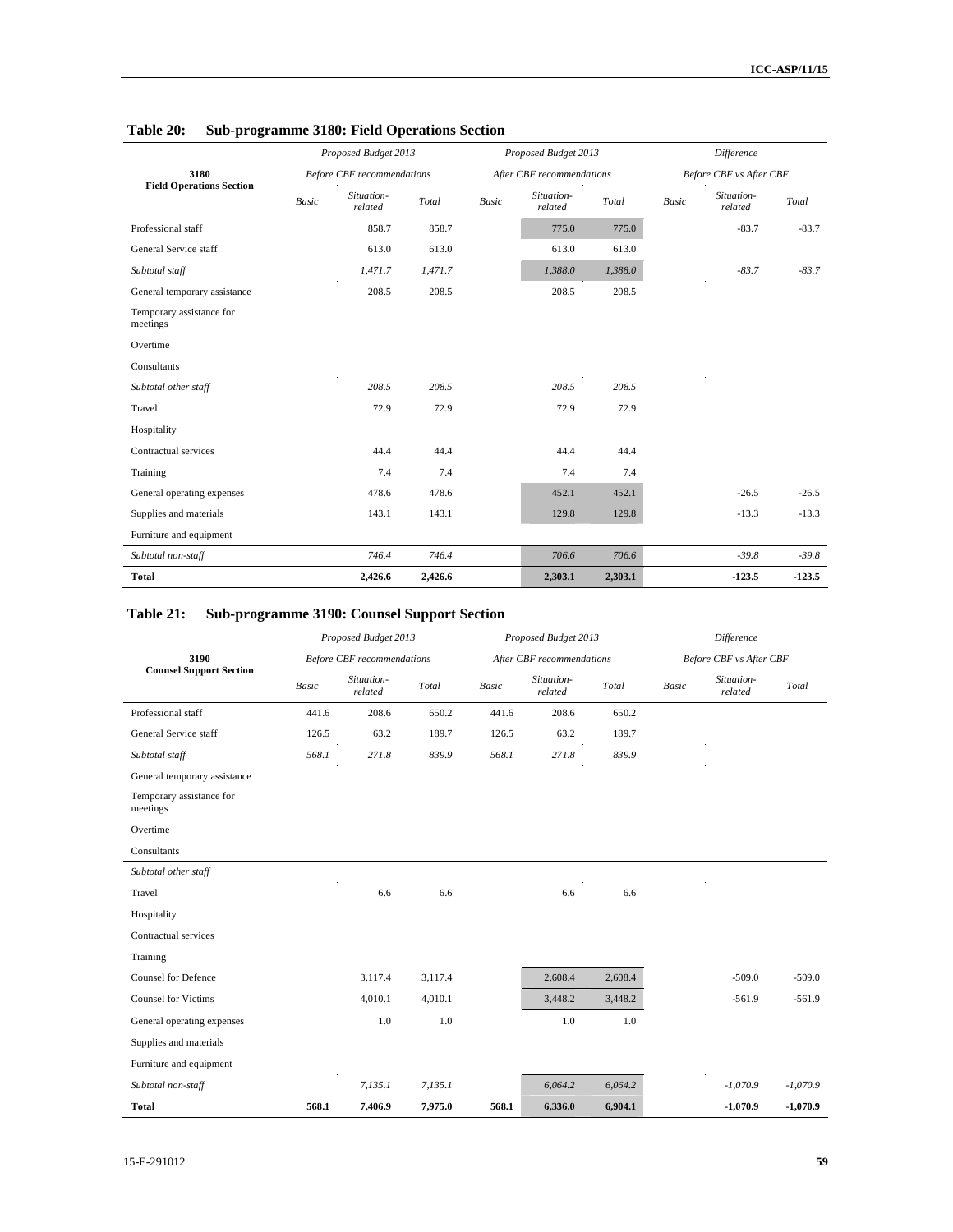|                                      |              | Proposed Budget 2013              |          |              | Proposed Budget 2013      |          | <b>Difference</b> |                         |          |
|--------------------------------------|--------------|-----------------------------------|----------|--------------|---------------------------|----------|-------------------|-------------------------|----------|
| 3200<br><b>Common Administrative</b> |              | <b>Before CBF</b> recommendations |          |              | After CBF recommendations |          |                   | Before CBF vs After CBF |          |
| <b>Services Division</b>             | <b>Basic</b> | Situation-<br>related             | Total    | <b>Basic</b> | Situation-<br>related     | Total    | <b>Basic</b>      | Situation-<br>related   | Total    |
| Professional staff                   | 3.609.3      | 559.3                             | 4,168.6  | 3,609.3      | 559.3                     | 4.168.6  |                   |                         |          |
| General Service staff                | 5,217.8      | 1,567.7                           | 6,785.5  | 5,217.8      | 1,567.7                   | 6,785.5  |                   |                         |          |
| Subtotal staff                       | 8,827.1      | 2,127.0                           | 10,954.1 | 8,827.1      | 2,127.0                   | 10,954.1 |                   |                         |          |
| General temporary assistance         | 755.8        | 95.4                              | 851.2    | 750.8        | 95.4                      | 846.2    | $-5.0$            |                         | $-5.0$   |
| Temporary assistance for<br>meetings | 20.0         |                                   | 20.0     | 20.0         |                           | 20.0     |                   |                         |          |
| Overtime                             | 90.1         | 30.4                              | 120.5    | 90.1         | 30.4                      | 120.5    |                   |                         |          |
| Consultants                          | 14.6         |                                   | 14.6     | 14.6         |                           | 14.6     |                   |                         |          |
| Subtotal other staff                 | 880.5        | 125.8                             | 1,006.3  | 875.5        | 125.8                     | 1,001.3  | $-5.0$            |                         | $-5.0$   |
| Travel                               | 72.5         | 62.7                              | 135.2    | 72.5         | 60.1                      | 132.6    |                   | $-2.6$                  | $-2.6$   |
| Hospitality                          |              |                                   |          |              |                           |          |                   |                         |          |
| Contractual services                 | 527.0        | 230.0                             | 757.0    | 487.0        | 193.0                     | 680.0    | $-40.0$           | $-37.0$                 | $-77.0$  |
| Training                             | 247.2        |                                   | 247.2    | 247.2        |                           | 247.2    |                   |                         |          |
| General operating expenses           | 4,693.9      | 1,720.1                           | 6,414.0  | 4,693.9      | 1,710.1                   | 6,404.0  |                   | $-10.0$                 | $-10.0$  |
| Supplies and materials               | 475.7        |                                   | 475.7    | 475.7        |                           | 475.7    |                   |                         |          |
| Furniture and equipment              | 1,103.0      | 35.0                              | 1,138.0  | 933.0        | 35.0                      | 968.0    | $-170.0$          |                         | $-170.0$ |
| Subtotal non-staff                   | 7,119.3      | 2,047.8                           | 9,167.1  | 6,909.3      | 1,998.2                   | 8,907.5  | $-210.0$          | $-49.6$                 | $-259.6$ |
| <b>Total</b>                         | 16,826.9     | 4,300.6                           | 21,127.5 | 16,611.9     | 4,251.0                   | 20,862.9 | $-215.0$          | $-49.6$                 | $-264.6$ |

#### **Table 22: Programme 3200: Common Administrative Services Division**

### **Table 23: Sub-programme 3210: Office of the Director CASD**

|                                      |              | Proposed Budget 2013              |       |                          | Proposed Budget 2013      |       | Difference   |                                |       |
|--------------------------------------|--------------|-----------------------------------|-------|--------------------------|---------------------------|-------|--------------|--------------------------------|-------|
| 3210                                 |              | <b>Before CBF</b> recommendations |       |                          | After CBF recommendations |       |              | <b>Before CBF</b> vs After CBF |       |
| <b>Office of the Director CASD</b>   | <b>Basic</b> | Situation-<br>related             | Total | $\label{eq:basic} Basic$ | Situation-<br>related     | Total | <b>Basic</b> | Situation-<br>related          | Total |
| Professional staff                   | 375.6        |                                   | 375.6 | 375.6                    |                           | 375.6 |              |                                |       |
| General Service staff                | 63.2         |                                   | 63.2  | 63.2                     |                           | 63.2  |              |                                |       |
| Subtotal staff                       | 438.8        |                                   | 438.8 | 438.8                    |                           | 438.8 |              |                                |       |
| General temporary assistance         |              |                                   |       |                          |                           |       |              |                                |       |
| Temporary assistance for<br>meetings |              |                                   |       |                          |                           |       |              |                                |       |
| Overtime                             |              |                                   |       |                          |                           |       |              |                                |       |
| Consultants                          |              |                                   |       |                          |                           |       |              |                                |       |
| Subtotal other staff                 |              |                                   |       |                          |                           |       |              |                                |       |
| Travel                               |              |                                   |       |                          |                           |       |              |                                |       |
| Hospitality                          | 11.9         | 3.2                               | 15.1  | 11.9                     | 3.2                       | 15.1  |              |                                |       |
| Contractual services                 |              |                                   |       |                          |                           |       |              |                                |       |
| Training                             |              |                                   |       |                          |                           |       |              |                                |       |
| General operating expenses           |              |                                   |       |                          |                           |       |              |                                |       |
| Supplies and materials               |              |                                   |       |                          |                           |       |              |                                |       |
| Furniture and equipment              |              |                                   |       |                          |                           |       |              |                                |       |
| Subtotal non-staff                   | 11.9         | 3.2                               | 15.1  | 11.9                     | 3.2                       | 15.1  |              |                                |       |
| <b>Total</b>                         | 450.7        | 3.2                               | 453.9 | 450.7                    | 3.2                       | 453.9 |              |                                |       |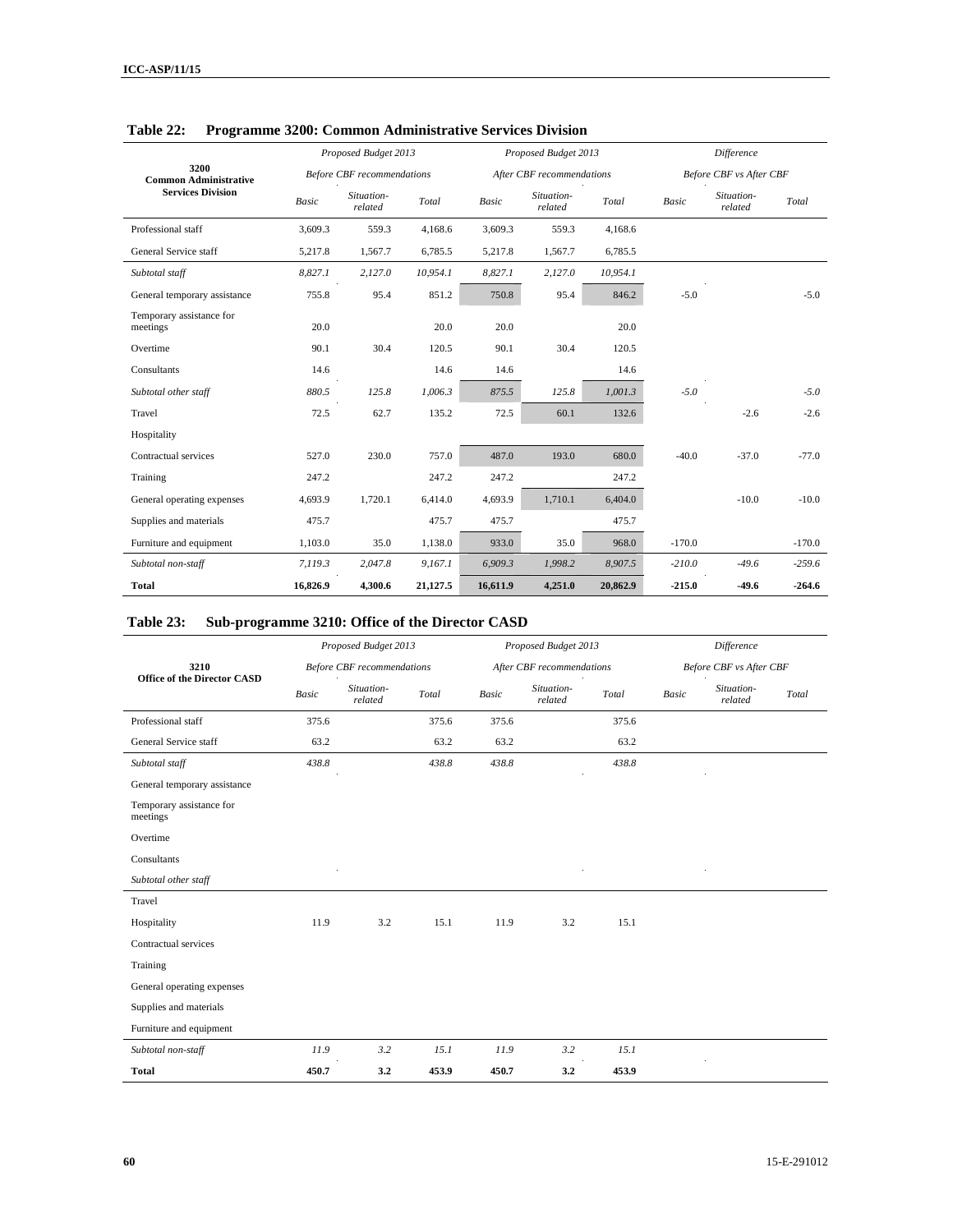|                                      |              | Proposed Budget 2013              |         |         | Proposed Budget 2013      |                        | Difference |                         |       |
|--------------------------------------|--------------|-----------------------------------|---------|---------|---------------------------|------------------------|------------|-------------------------|-------|
| 3220                                 |              | <b>Before CBF</b> recommendations |         |         | After CBF recommendations |                        |            | Before CBF vs After CBF |       |
| <b>Human Resources Section</b>       | <b>Basic</b> | Situation-<br>related             | Total   | Basic   | Situation-<br>related     | Total<br>$\mathcal{L}$ | Basic      | Situation-<br>related   | Total |
| Professional staff                   | 792.3        |                                   | 792.3   | 792.3   |                           | 792.3                  |            |                         |       |
| General Service staff                | 790.9        | 189.7                             | 980.6   | 790.9   | 189.7                     | 980.6                  |            |                         |       |
| Subtotal staff                       | 1,583.2      | 189.7                             | 1,772.9 | 1,583.2 | 189.7                     | 1,772.9                |            |                         |       |
| General temporary assistance         | 246.0        |                                   | 246.0   | 246.0   |                           | 246.0                  |            |                         |       |
| Temporary assistance for<br>meetings |              |                                   |         |         |                           |                        |            |                         |       |
| Overtime                             |              |                                   |         |         |                           |                        |            |                         |       |
| Consultants                          | 14.6         |                                   | 14.6    | 14.6    |                           | 14.6                   |            |                         |       |
| Subtotal other staff                 | 260.6        |                                   | 260.6   | 260.6   |                           | 260.6                  |            |                         |       |
| Travel                               | 6.0          | 11.0                              | 17.0    | 6.0     | 11.0                      | 17.0                   |            |                         |       |
| Hospitality                          |              |                                   |         |         |                           |                        |            |                         |       |
| Contractual services                 | 16.7         |                                   | 16.7    | 16.7    |                           | 16.7                   |            |                         |       |
| Training                             | 160.0        |                                   | 160.0   | 160.0   |                           | 160.0                  |            |                         |       |
| General operating expenses           |              |                                   |         |         |                           |                        |            |                         |       |
| Supplies and materials               | 45.2         |                                   | 45.2    | 45.2    |                           | 45.2                   |            |                         |       |
| Furniture and equipment              |              |                                   |         |         |                           |                        |            |                         |       |
| Subtotal non-staff                   | 227.9        | 11.0                              | 238.9   | 227.9   | 11.0                      | 238.9                  |            |                         |       |
| <b>Total</b>                         | 2,071.7      | 200.7                             | 2,272.4 | 2,071.7 | 200.7                     | 2,272.4                |            |                         |       |

## **Table 24: Sub-programme 3220: Human Resources Section**

### **Table 25: Sub-programme 3240: Budget and Finance Section**

|                                      | Proposed Budget 2013 |                                   |              |         |              | Proposed Budget 2013      |              |         | Difference   |                                |              |        |
|--------------------------------------|----------------------|-----------------------------------|--------------|---------|--------------|---------------------------|--------------|---------|--------------|--------------------------------|--------------|--------|
| 3240<br><b>Budget and Finance</b>    |                      | <b>Before CBF</b> recommendations |              |         |              | After CBF recommendations |              |         |              | <b>Before CBF</b> vs After CBF |              |        |
| <b>Section</b>                       | <b>Basic</b>         | Situation-<br>related             | <b>IPSAS</b> | Total   | <b>Basic</b> | Situation-<br>related     | <b>IPSAS</b> | Total   | <b>Basic</b> | Situation-<br>related          | <b>IPSAS</b> | Total  |
| Professional staff                   | 751.4                |                                   |              | 751.4   | 751.4        |                           |              | 751.4   |              |                                |              |        |
| General Service staff                | 758.7                | 332.2                             |              | 1,090.9 | 758.7        | 332.2                     |              | 1,090.9 |              |                                |              |        |
| Subtotal staff                       | 1,510.1              | 332.2                             |              | 1,842.3 | 1,510.1      | 332.2                     |              | 1,842.3 |              |                                |              |        |
| General temporary<br>assistance      | 70.3                 |                                   | 369.2        | 439.5   | 65.3         |                           | 369.2        | 434.5   | $-5.0$       |                                |              | $-5.0$ |
| Temporary assistance<br>for meetings |                      |                                   |              |         |              |                           |              |         |              |                                |              |        |
| Overtime                             | 5.1                  |                                   |              | 5.1     | 5.1          |                           |              | 5.1     |              |                                |              |        |
| Consultants                          |                      |                                   |              |         |              |                           |              |         |              |                                |              |        |
| Subtotal other staff                 | 75.4                 |                                   | 369.2        | 444.6   | 70.4         |                           | 369.2        | 439.6   | $-5.0$       |                                |              | $-5.0$ |
| Travel                               |                      |                                   | 15.0         | 15.0    |              |                           | 15.0         | 15.0    |              |                                |              |        |
| Hospitality                          |                      |                                   |              |         |              |                           |              |         |              |                                |              |        |
| Contractual services                 | 88.5                 |                                   | 186.0        | 274.5   | 88.5         |                           | 186.0        | 274.5   |              |                                |              |        |
| Training                             |                      |                                   | 30.0         | 30.0    |              |                           | 30.0         | 30.0    |              |                                |              |        |
| General operating<br>expenses        | 65.0                 |                                   |              | 65.0    | 65.0         |                           |              | 65.0    |              |                                |              |        |
| Supplies and materials               |                      |                                   |              |         |              |                           |              |         |              |                                |              |        |
| Furniture and<br>equipment           |                      |                                   |              |         |              |                           |              |         |              |                                |              |        |
| Subtotal non-staff                   | 153.5                |                                   | 231.0        | 384.5   | 153.5        |                           | 231.0        | 384.5   |              |                                |              |        |
| <b>Total</b>                         | 1,739.0              | 332.2                             | 600.2        | 2,671.4 | 1,734.0      | 332.2                     | 600.2        | 2,666.4 | $-5.0$       |                                |              | $-5.0$ |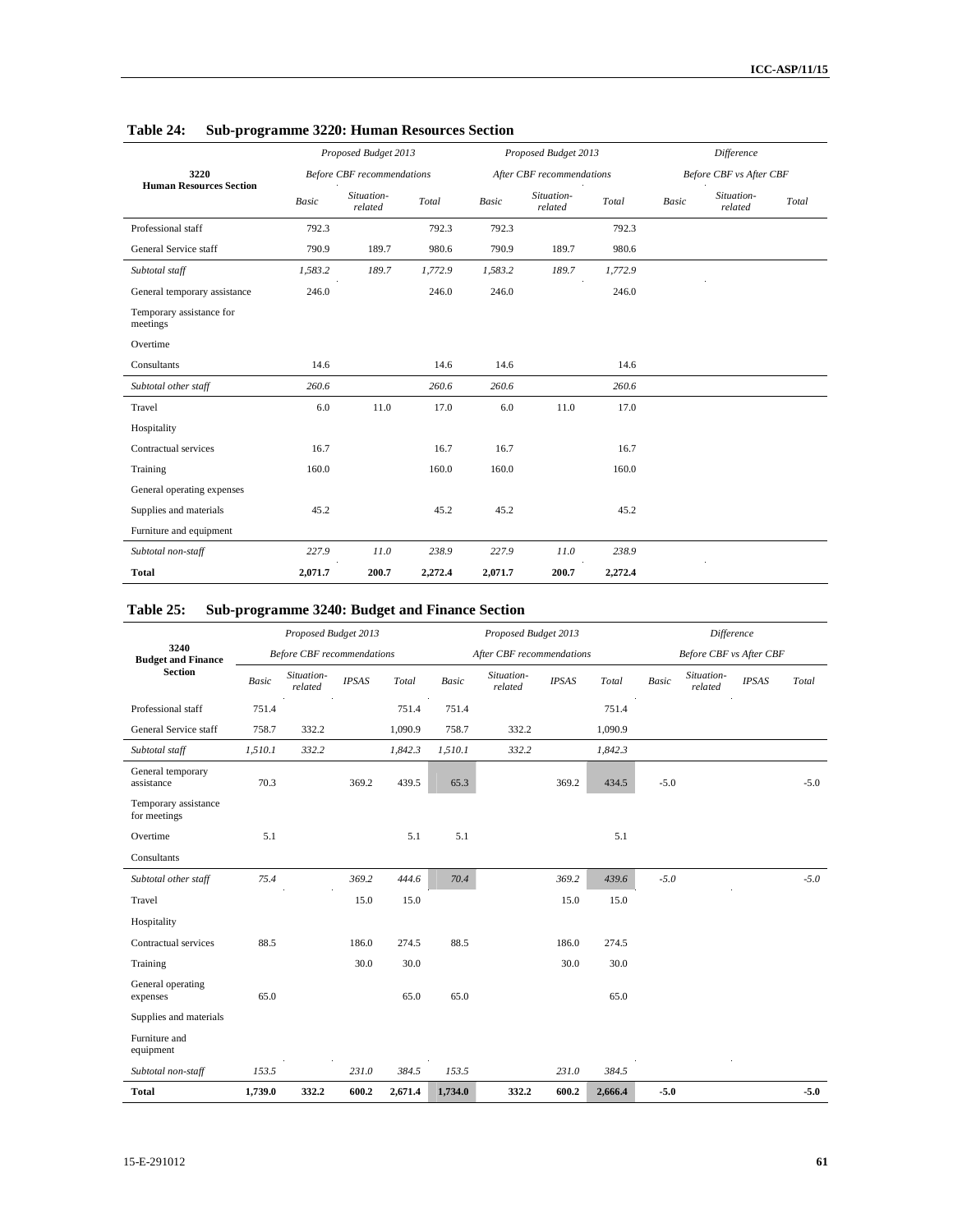|                                      |              | Proposed Budget 2013              |         |         | Proposed Budget 2013      |         | <b>Difference</b> |                         |       |
|--------------------------------------|--------------|-----------------------------------|---------|---------|---------------------------|---------|-------------------|-------------------------|-------|
| 3250                                 |              | <b>Before CBF</b> recommendations |         |         | After CBF recommendations |         |                   | Before CBF vs After CBF |       |
| <b>General Services Section</b>      | <b>Basic</b> | Situation-<br>related             | Total   | Basic   | Situation-<br>related     | Total   | <b>Basic</b>      | Situation-<br>related   | Total |
| Professional staff                   | 564.3        |                                   | 564.3   | 564.3   |                           | 564.3   |                   |                         |       |
| General Service staff                | 2,324.4      |                                   | 2,324.4 | 2,324.4 |                           | 2,324.4 |                   |                         |       |
| Subtotal staff                       | 2,888.7      |                                   | 2,888.7 | 2,888.7 |                           | 2,888.7 |                   |                         |       |
| General temporary assistance         | 70.3         |                                   | 70.3    | 70.3    |                           | 70.3    |                   |                         |       |
| Temporary assistance for<br>meetings |              |                                   |         |         |                           |         |                   |                         |       |
| Overtime                             | 55.0         | 25.4                              | 80.4    | 55.0    | 25.4                      | 80.4    |                   |                         |       |
| Consultants                          |              |                                   |         |         |                           |         |                   |                         |       |
| Subtotal other staff                 | 125.3        | 25.4                              | 150.7   | 125.3   | 25.4                      | 150.7   |                   |                         |       |
| Travel                               | 14.8         |                                   | 14.8    | 14.8    |                           | 14.8    |                   |                         |       |
| Hospitality                          |              |                                   |         |         |                           |         |                   |                         |       |
| Contractual services                 | 25.8         |                                   | 25.8    | 25.8    |                           | 25.8    |                   |                         |       |
| Training                             | 16.3         |                                   | 16.3    | 16.3    |                           | 16.3    |                   |                         |       |
| General operating expenses           | 2,457.6      | 22.5                              | 2,480.1 | 2,457.6 | 22.5                      | 2,480.1 |                   |                         |       |
| Supplies and materials               | 245.5        |                                   | 245.5   | 245.5   |                           | 245.5   |                   |                         |       |
| Furniture and equipment              | 68.0         |                                   | 68.0    | 68.0    |                           | 68.0    |                   |                         |       |
| Subtotal non-staff                   | 2,828.0      | 22.5                              | 2,850.5 | 2,828.0 | 22.5                      | 2,850.5 |                   |                         |       |
| <b>Total</b>                         | 5,842.0      | 47.9                              | 5,889.9 | 5,842.0 | 47.9                      | 5,889.9 |                   |                         |       |

**Table 26: Sub-programme 3250: General Services Section** 

### **Table 27: Sub-programme 3260: Information and Communication Technologies Section**

| 3260                                                |              | Proposed Budget 2013              |         |              | Proposed Budget 2013      |         | <b>Difference</b> |                                |          |
|-----------------------------------------------------|--------------|-----------------------------------|---------|--------------|---------------------------|---------|-------------------|--------------------------------|----------|
| <b>Information</b> and                              |              | <b>Before CBF</b> recommendations |         |              | After CBF recommendations |         |                   | <b>Before CBF</b> vs After CBF |          |
| <b>Communication Technologies</b><br><b>Section</b> | <b>Basic</b> | Situation-<br>related             | Total   | <b>Basic</b> | Situation-<br>related     | Total   | <b>Basic</b>      | Situation-<br>related          | Total    |
| Professional staff                                  | 1,125.7      | 559.3                             | 1,685.0 | 1,125.7      | 559.3                     | 1,685.0 |                   |                                |          |
| General Service staff                               | 1,280.6      | 1,045.8                           | 2,326.4 | 1,280.6      | 1,045.8                   | 2,326.4 |                   |                                |          |
| Subtotal staff                                      | 2,406.3      | 1,605.1                           | 4,011.4 | 2,406.3      | 1,605.1                   | 4,011.4 |                   |                                |          |
| General temporary assistance                        |              | 95.4                              | 95.4    |              | 95.4                      | 95.4    |                   |                                |          |
| Temporary assistance for<br>meetings                | 20.0         |                                   | 20.0    | 20.0         |                           | 20.0    |                   |                                |          |
| Overtime                                            | 30.0         | 5.0                               | 35.0    | 30.0         | 5.0                       | 35.0    |                   |                                |          |
| Consultants                                         |              |                                   |         |              |                           |         |                   |                                |          |
| Subtotal other staff                                | 50.0         | 100.4                             | 150.4   | 50.0         | 100.4                     | 150.4   |                   |                                |          |
| Travel                                              | 24.8         | 48.5                              | 73.3    | 24.8         | 45.9                      | 70.7    |                   | $-2.6$                         | $-2.6$   |
| Hospitality                                         |              |                                   |         |              |                           |         |                   |                                |          |
| Contractual services                                | 210.0        | 230.0                             | 440.0   | 170.0        | 193.0                     | 363.0   | $-40.0$           | $-37.0$                        | $-77.0$  |
| Training                                            | 40.9         |                                   | 40.9    | 40.9         |                           | 40.9    |                   |                                |          |
| General operating expenses                          | 2,171.3      | 1,697.6                           | 3,868.9 | 2,171.3      | 1,687.6                   | 3,858.9 |                   | $-10.0$                        | $-10.0$  |
| Supplies and materials                              | 185.0        |                                   | 185.0   | 185.0        |                           | 185.0   |                   |                                |          |
| Furniture and equipment                             | 1,035.0      | 35.0                              | 1,070.0 | 865.0        | 35.0                      | 900.0   | $-170.0$          |                                | $-170.0$ |
| Subtotal non-staff                                  | 3,667.0      | 2,011.1                           | 5,678.1 | 3,457.0      | 1,961.5                   | 5,418.5 | $-210.0$          | $-49.6$                        | $-259.6$ |
| <b>Total</b>                                        | 6,123.3      | 3,716.6                           | 9,839.9 | 5,913.3      | 3,667.0                   | 9,580.3 | $-210.0$          | $-49.6$                        | 259.6    |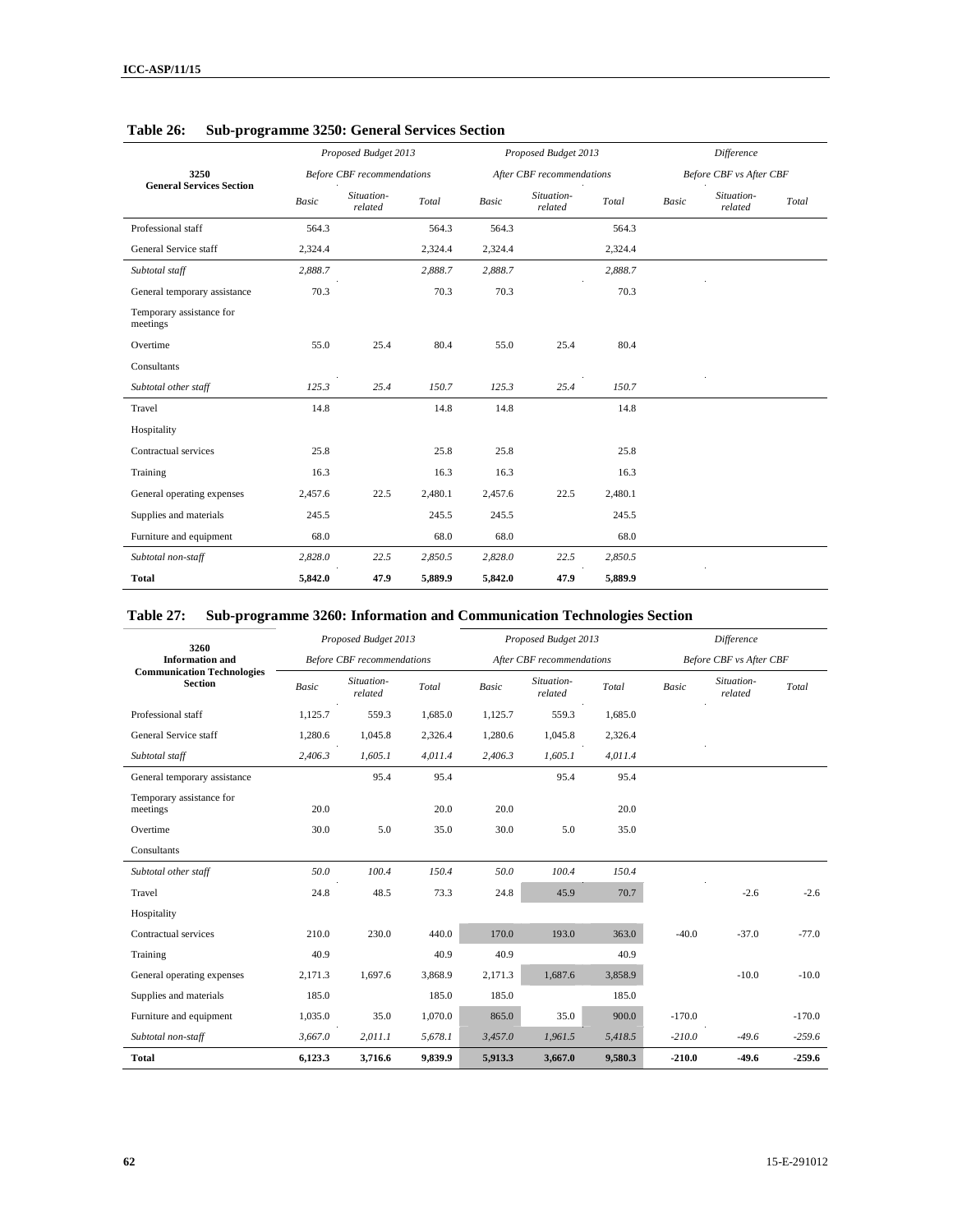|                                      |              | Proposed Budget 2013              |          |         | Proposed Budget 2013      |          | <b>Difference</b> |                                |          |
|--------------------------------------|--------------|-----------------------------------|----------|---------|---------------------------|----------|-------------------|--------------------------------|----------|
| 3300                                 |              | <b>Before CBF</b> recommendations |          |         | After CBF recommendations |          |                   | <b>Before CBF</b> vs After CBF |          |
| <b>Division of Court Services</b>    | <b>Basic</b> | Situation-<br>related             | Total    | Basic   | Situation-<br>related     | Total    | <b>Basic</b>      | Situation-<br>related          | Total    |
| Professional staff                   | 4,066.4      | 4,787.9                           | 8,854.3  | 4,037.4 | 4,795.9                   | 8,833.3  | $-29.0$           | 8.0                            | $-21.0$  |
| General Service staff                | 632.2        | 2,401.8                           | 3,034.0  | 632.2   | 2,401.8                   | 3,034.0  |                   |                                |          |
| Subtotal staff                       | 4,698.6      | 7,189.7                           | 11,888.3 | 4,669.6 | 7,197.7                   | 11,867.3 | $-29.0$           | 8.0                            | $-21.0$  |
| General temporary assistance         |              | 1,999.4                           | 1,999.4  |         | 1,843.8                   | 1,843.8  |                   | $-155.6$                       | $-155.6$ |
| Temporary assistance for<br>meetings | 180.0        | 153.2                             | 333.2    | 180.0   | 153.2                     | 333.2    |                   |                                |          |
| Overtime                             |              | 58.1                              | 58.1     |         | 58.1                      | 58.1     |                   |                                |          |
| Consultants                          |              | 36.1                              | 36.1     |         | 36.1                      | 36.1     |                   |                                |          |
| Subtotal other staff                 | 180.0        | 2,246.8                           | 2,426.8  | 180.0   | 2,091.2                   | 2,271.2  |                   | $-155.6$                       | $-155.6$ |
| Travel                               | 55.4         | 987.7                             | 1,043.1  | 55.4    | 940.1                     | 995.5    |                   | $-47.6$                        | $-47.6$  |
| Hospitality                          |              |                                   |          |         |                           |          |                   |                                |          |
| Contractual services                 | 67.2         | 289.4                             | 356.6    | 67.2    | 279.4                     | 346.6    |                   | $-10.0$                        | $-10.0$  |
| Training                             | 13.8         | 68.1                              | 81.9     | 13.8    | 68.1                      | 81.9     |                   |                                |          |
| General operating expenses           | 1,386.9      | 2,009.2                           | 3,396.1  | 1,386.9 | 1,987.2                   | 3,374.1  |                   | $-22.0$                        | $-22.0$  |
| Supplies and materials               | 29.2         | 114.2                             | 143.4    | 29.2    | 114.2                     | 143.4    |                   |                                |          |
| Furniture and equipment              |              |                                   |          |         |                           |          |                   |                                |          |
| Subtotal non-staff                   | 1,552.5      | 3,468.6                           | 5,021.1  | 1,552.5 | 3,389.0                   | 4,941.5  |                   | $-79.6$                        | $-79.6$  |
| Total                                | 6,431.1      | 12,905.1                          | 19,336.2 | 6,402.1 | 12,677.9                  | 19,080.0 | $-29.0$           | $-227.2$                       | 256.2    |

### **Table 28: Programme 3300: Division of Court Services**

## **Table 29: Sub-programme 3310: Office of the Director DCS**

|                                      |              | Proposed Budget 2013              |       |              | Proposed Budget 2013      |       | <b>Difference</b> |                                |       |
|--------------------------------------|--------------|-----------------------------------|-------|--------------|---------------------------|-------|-------------------|--------------------------------|-------|
| 3310                                 |              | <b>Before CBF</b> recommendations |       |              | After CBF recommendations |       |                   | <b>Before CBF</b> vs After CBF |       |
| <b>Office of the Director DCS</b>    | <b>Basic</b> | Situation-<br>related             | Total | <b>Basic</b> | Situation-<br>related     | Total | <b>Basic</b>      | Situation-<br>related          | Total |
| Professional staff                   | 169.1        | 290.4                             | 459.5 | 169.1        | 290.4                     | 459.5 |                   |                                |       |
| General Service staff                | 63.2         |                                   | 63.2  | 63.2         |                           | 63.2  |                   |                                |       |
| Subtotal staff                       | 232.3        | 290.4                             | 522.7 | 232.3        | 290.4                     | 522.7 |                   |                                |       |
| General temporary assistance         |              |                                   |       |              |                           |       |                   |                                |       |
| Temporary assistance for<br>meetings |              |                                   |       |              |                           |       |                   |                                |       |
| Overtime                             |              |                                   |       |              |                           |       |                   |                                |       |
| Consultants                          |              |                                   |       |              |                           |       |                   |                                |       |
| Subtotal other staff                 |              |                                   |       |              |                           |       |                   |                                |       |
| Travel                               | 19.7         | 22.4                              | 42.1  | 19.7         | 22.4                      | 42.1  |                   |                                |       |
| Hospitality                          |              |                                   |       |              |                           |       |                   |                                |       |
| Contractual services                 |              |                                   |       |              |                           |       |                   |                                |       |
| Training                             | 12.3         |                                   | 12.3  | 12.3         |                           | 12.3  |                   |                                |       |
| General operating expenses           |              |                                   |       |              |                           |       |                   |                                |       |
| Supplies and materials               |              |                                   |       |              |                           |       |                   |                                |       |
| Furniture and equipment              |              |                                   |       |              |                           |       |                   |                                |       |
| Subtotal non-staff                   | 32.0         | 22.4                              | 54.4  | 32.0         | 22.4                      | 54.4  |                   |                                |       |
| <b>Total</b>                         | 264.3        | 312.8                             | 577.1 | 264.3        | 312.8                     | 577.1 |                   |                                |       |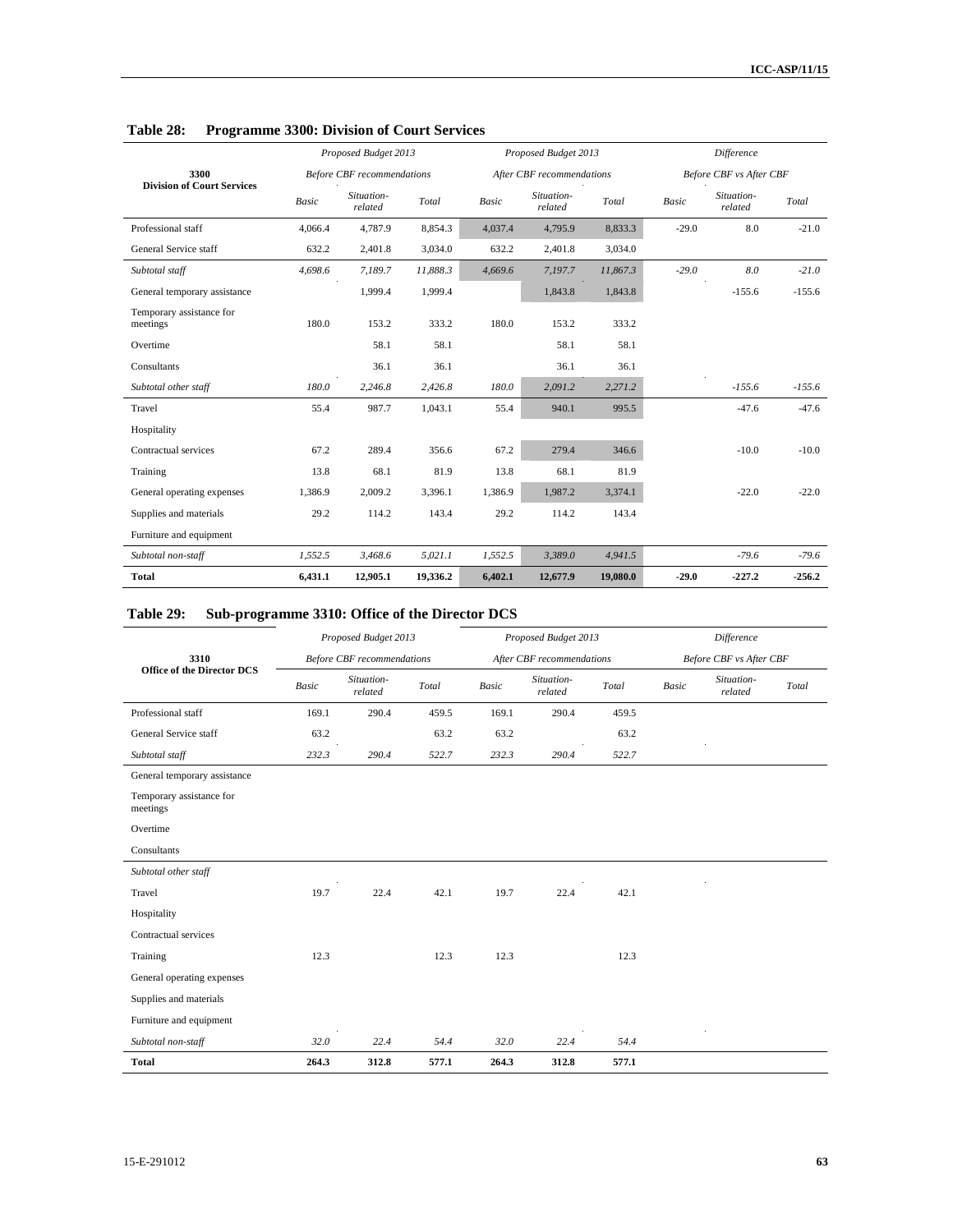|                                      |              | Proposed Budget 2013              |         |              | Proposed Budget 2013      |         | Difference              |                       |         |
|--------------------------------------|--------------|-----------------------------------|---------|--------------|---------------------------|---------|-------------------------|-----------------------|---------|
| 3320                                 |              | <b>Before CBF</b> recommendations |         |              | After CBF recommendations |         | Before CBF vs After CBF |                       |         |
| <b>Court Management Section</b>      | <b>Basic</b> | Situation-<br>related             | Total   | <b>Basic</b> | Situation-<br>related     | Total   | <b>Basic</b>            | Situation-<br>related | Total   |
| Professional staff                   | 420.1        | 774.2                             | 1,194.3 | 420.1        | 774.2                     | 1,194.3 |                         |                       |         |
| General Service staff                | 126.5        | 711.6                             | 838.1   | 126.5        | 711.6                     | 838.1   |                         |                       |         |
| Subtotal staff                       | 546.6        | 1,485.8                           | 2,032.4 | 546.6        | 1,485.8                   | 2,032.4 |                         |                       |         |
| General temporary assistance         |              | 256.7                             | 256.7   |              | 246.5                     | 246.5   |                         | $-10.2$               | $-10.2$ |
| Temporary assistance for<br>meetings |              |                                   |         |              |                           |         |                         |                       |         |
| Overtime                             |              | 15.0                              | 15.0    |              | 15.0                      | 15.0    |                         |                       |         |
| Consultants                          |              |                                   |         |              |                           |         |                         |                       |         |
| Subtotal other staff                 |              | 271.7                             | 271.7   |              | 261.5                     | 261.5   |                         | $-10.2$               | $-10.2$ |
| Travel                               |              | 40.1                              | 40.1    |              | 40.1                      | 40.1    |                         |                       |         |
| Hospitality                          |              |                                   |         |              |                           |         |                         |                       |         |
| Contractual services                 |              | 56.3                              | 56.3    |              | 56.3                      | 56.3    |                         |                       |         |
| Training                             |              | 19.0                              | 19.0    |              | 19.0                      | 19.0    |                         |                       |         |
| General operating expenses           | 5.9          |                                   | 5.9     | 5.9          |                           | 5.9     |                         |                       |         |
| Supplies and materials               | 13.0         | 88.0                              | 101.0   | 13.0         | 88.0                      | 101.0   |                         |                       |         |
| Furniture and equipment              |              |                                   |         |              |                           |         |                         |                       |         |
| Subtotal non-staff                   | 18.9         | 203.4                             | 222.3   | 18.9         | 203.4                     | 222.3   |                         |                       |         |
| <b>Total</b>                         | 565.5        | 1,960.9                           | 2,526.4 | 565.5        | 1,950.7                   | 2,516.2 |                         | $-10.2$               | $-10.2$ |

## **Table 30: Sub-programme 3320: Court Management Section**

## **Table 31: Sub-programme 3300: Detention Section**

|                                      |              | Proposed Budget 2013              |         |         | Proposed Budget 2013      |         |       | Difference                     |       |
|--------------------------------------|--------------|-----------------------------------|---------|---------|---------------------------|---------|-------|--------------------------------|-------|
| 3300                                 |              | <b>Before CBF</b> recommendations |         |         | After CBF recommendations |         |       | <b>Before CBF</b> vs After CBF |       |
| <b>Detention Section</b>             | <b>Basic</b> | Situation-<br>related             | Total   | Basic   | Situation-<br>related     | Total   | Basic | Situation-<br>related          | Total |
| Professional staff                   | 208.6        | 83.9                              | 292.5   | 208.6   | 83.9                      | 292.5   |       |                                |       |
| General Service staff                | 63.2         | 63.2                              | 126.4   | 63.2    | 63.2                      | 126.4   |       |                                |       |
| Subtotal staff                       | 271.8        | 147.1                             | 418.9   | 271.8   | 147.1                     | 418.9   |       |                                |       |
| General temporary assistance         |              |                                   |         |         |                           |         |       |                                |       |
| Temporary assistance for<br>meetings |              |                                   |         |         |                           |         |       |                                |       |
| Overtime                             |              |                                   |         |         |                           |         |       |                                |       |
| Consultants                          |              | 6.0                               | 6.0     |         | 6.0                       | 6.0     |       |                                |       |
| Subtotal other staff                 |              | 6.0                               | 6.0     |         | 6.0                       | 6.0     |       |                                |       |
| Travel                               | 4.0          |                                   | 4.0     | 4.0     |                           | 4.0     |       |                                |       |
| Hospitality                          |              |                                   |         |         |                           |         |       |                                |       |
| Contractual services                 |              | 2.1                               | 2.1     |         | 2.1                       | 2.1     |       |                                |       |
| Training                             | 1.5          | 17.0                              | 18.5    | 1.5     | 17.0                      | 18.5    |       |                                |       |
| General operating expenses           | 1,381.0      | 118.4                             | 1,499.4 | 1,381.0 | 118.4                     | 1,499.4 |       |                                |       |
| Supplies and materials               | 7.5          |                                   | 7.5     | 7.5     |                           | 7.5     |       |                                |       |
| Furniture and equipment              |              |                                   |         |         |                           |         |       |                                |       |
| Subtotal non-staff                   | 1,394.0      | 137.5                             | 1,531.5 | 1,394.0 | 137.5                     | 1,531.5 |       |                                |       |
| <b>Total</b>                         | 1,665.8      | 290.6                             | 1,956.4 | 1,665.8 | 290.6                     | 1,956.4 |       |                                |       |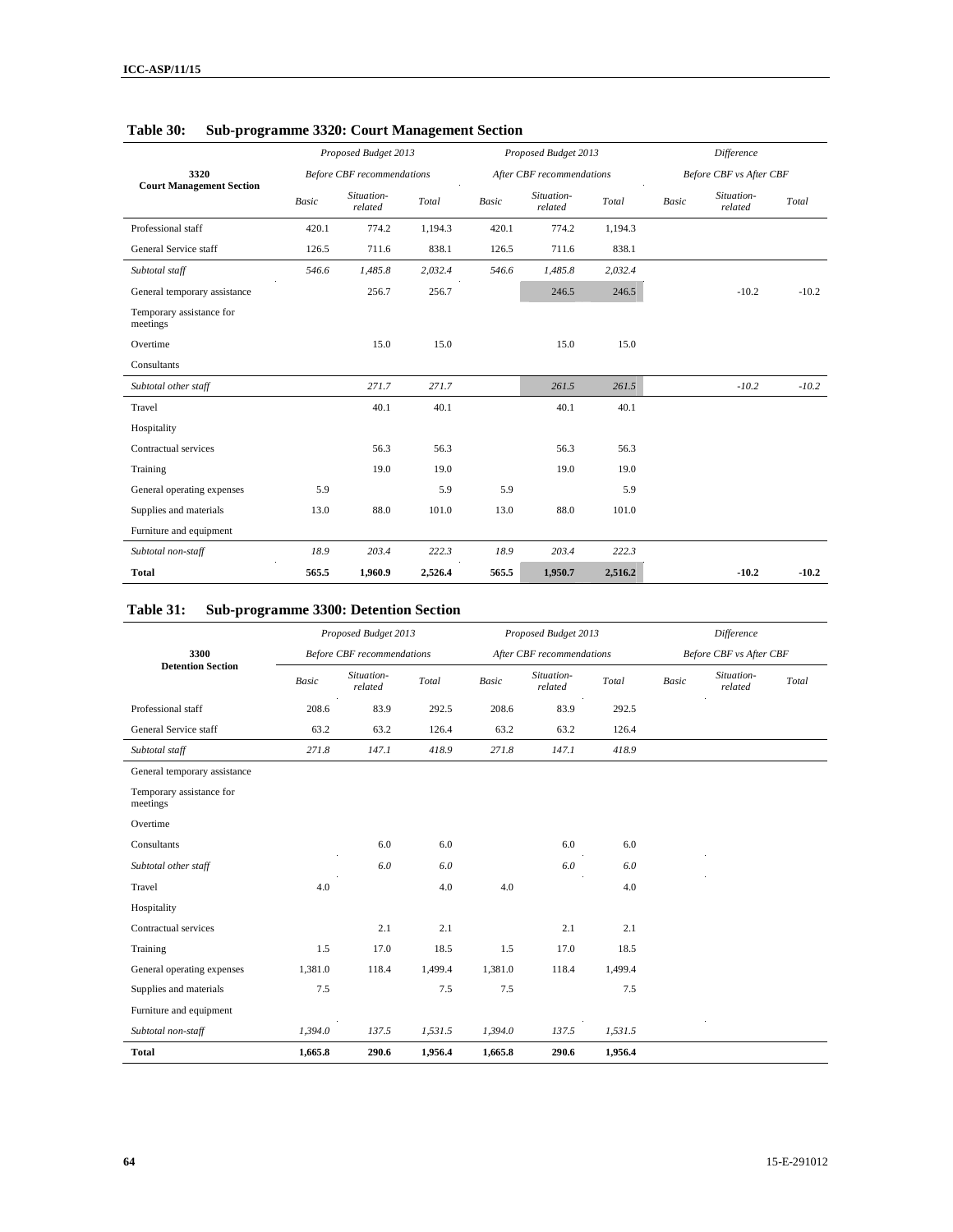|                                         |              | Proposed Budget 2013              |         |         | Proposed Budget 2013      |         | <b>Difference</b> |                                |          |
|-----------------------------------------|--------------|-----------------------------------|---------|---------|---------------------------|---------|-------------------|--------------------------------|----------|
| 3340<br><b>Court Interpretation and</b> |              | <b>Before CBF</b> recommendations |         |         | After CBF recommendations |         |                   | <b>Before CBF</b> vs After CBF |          |
| <b>Translation Section</b>              | <b>Basic</b> | Situation-<br>related             | Total   | Basic   | Situation-<br>related     | Total   | <b>Basic</b>      | Situation-<br>related          | Total    |
| Professional staff                      | 1,829.0      | 2,366.2                           | 4,195.2 | 1,829.0 | 2,450.1                   | 4,279.1 |                   | 83.9                           | 83.9     |
| General Service staff                   | 252.9        | 269.0                             | 521.9   | 252.9   | 269.0                     | 521.9   |                   |                                |          |
| Subtotal staff                          | 2,081.9      | 2,635.2                           | 4,717.1 | 2,081.9 | 2,719.1                   | 4,801.0 |                   | 83.9                           | 83.9     |
| General temporary assistance            |              | 867.2                             | 867.2   |         | 743.3                     | 743.3   |                   | $-123.9$                       | $-123.9$ |
| Temporary assistance for<br>meetings    | 180.0        | 153.2                             | 333.2   | 180.0   | 153.2                     | 333.2   |                   |                                |          |
| Overtime                                |              |                                   |         |         |                           |         |                   |                                |          |
| Consultants                             |              | 20.1                              | 20.1    |         | 20.1                      | 20.1    |                   |                                |          |
| Subtotal other staff                    | 180.0        | 1,040.5                           | 1,220.5 | 180.0   | 916.6                     | 1,096.6 |                   | $-123.9$                       | $-123.9$ |
| Travel                                  | 5.2          | 159.2                             | 164.4   | 5.2     | 139.2                     | 144.4   |                   | $-20.0$                        | $-20.0$  |
| Hospitality                             |              |                                   |         |         |                           |         |                   |                                |          |
| Contractual services                    | 40.2         | 115.5                             | 155.7   | 40.2    | 115.5                     | 155.7   |                   |                                |          |
| Training                                |              | 2.7                               | 2.7     |         | 2.7                       | 2.7     |                   |                                |          |
| General operating expenses              |              |                                   |         |         |                           |         |                   |                                |          |
| Supplies and materials                  | 8.7          | 9.5                               | 18.2    | 8.7     | 9.5                       | 18.2    |                   |                                |          |
| Furniture and equipment                 |              |                                   |         |         |                           |         |                   |                                |          |
| Subtotal non-staff                      | 54.1         | 286.9                             | 341.0   | 54.1    | 266.9                     | 321.0   |                   | $-20.0$                        | $-20.0$  |
| <b>Total</b>                            | 2,316.0      | 3,962.6                           | 6,278.6 | 2,316.0 | 3,902.6                   | 6,218.6 |                   | $-60.0$                        | $-60.0$  |

### **Table 32: Sub-programme 3340: Court Interpretation and Translation Section**

### **Table 33: Sub-programme 3350: Victims and Witnesses Unit**

|                                      |              | Proposed Budget 2013              |         |       | Proposed Budget 2013      |         | Difference |                                |          |
|--------------------------------------|--------------|-----------------------------------|---------|-------|---------------------------|---------|------------|--------------------------------|----------|
| 3350                                 |              | <b>Before CBF</b> recommendations |         |       | After CBF recommendations |         |            | <b>Before CBF vs After CBF</b> |          |
| <b>Victims and Witnesses Unit</b>    | <b>Basic</b> | Situation-<br>related             | Total   | Basic | Situation-<br>related     | Total   | Basic      | Situation-<br>related          | Total    |
| Professional staff                   | 689.0        | 1,090.8                           | 1,779.8 | 660.0 | 1,014.9                   | 1,674.9 | $-29.0$    | $-75.9$                        | $-104.9$ |
| General Service staff                | 63.2         | 1,176.6                           | 1,239.8 | 63.2  | 1,176.6                   | 1,239.8 |            |                                |          |
| Subtotal staff                       | 752.2        | 2,267.4                           | 3,019.6 | 723.2 | 2,191.5                   | 2,914.7 | $-29.0$    | $-75.9$                        | $-104.9$ |
| General temporary assistance         |              | 423.3                             | 423.3   |       | 413.9                     | 413.9   |            | $-9.4$                         | $-9.4$   |
| Temporary assistance for<br>meetings |              |                                   |         |       |                           |         |            |                                |          |
| Overtime                             |              | 43.1                              | 43.1    |       | 43.1                      | 43.1    |            |                                |          |
| Consultants                          |              |                                   |         |       |                           |         |            |                                |          |
| Subtotal other staff                 |              | 466.4                             | 466.4   |       | 457.0                     | 457.0   |            | $-9.4$                         | $-9.4$   |
| Travel                               | 26.5         | 581.0                             | 607.5   | 26.5  | 581.0                     | 607.5   |            |                                |          |
| Hospitality                          |              |                                   |         |       |                           |         |            |                                |          |
| Contractual services                 |              |                                   |         |       |                           |         |            |                                |          |
| Training                             |              | 25.1                              | 25.1    |       | 25.1                      | 25.1    |            |                                |          |
| General operating expenses           |              | 1,890.8                           | 1,890.8 |       | 1,868.8                   | 1,868.8 |            | $-22.0$                        | $-22.0$  |
| Supplies and materials               |              | 5.7                               | 5.7     |       | 5.7                       | 5.7     |            |                                |          |
| Furniture and equipment              |              |                                   |         |       |                           |         |            |                                |          |
| Subtotal non-staff                   | 26.5         | 2,502.6                           | 2,529.1 | 26.5  | 2,480.6                   | 2,507.1 |            | $-22.0$                        | $-22.0$  |
| Total                                | 778.7        | 5,236.4                           | 6,015.1 | 749.7 | 5,129.1                   | 5,878.8 | $-29.0$    | $-107.3$                       | $-136.3$ |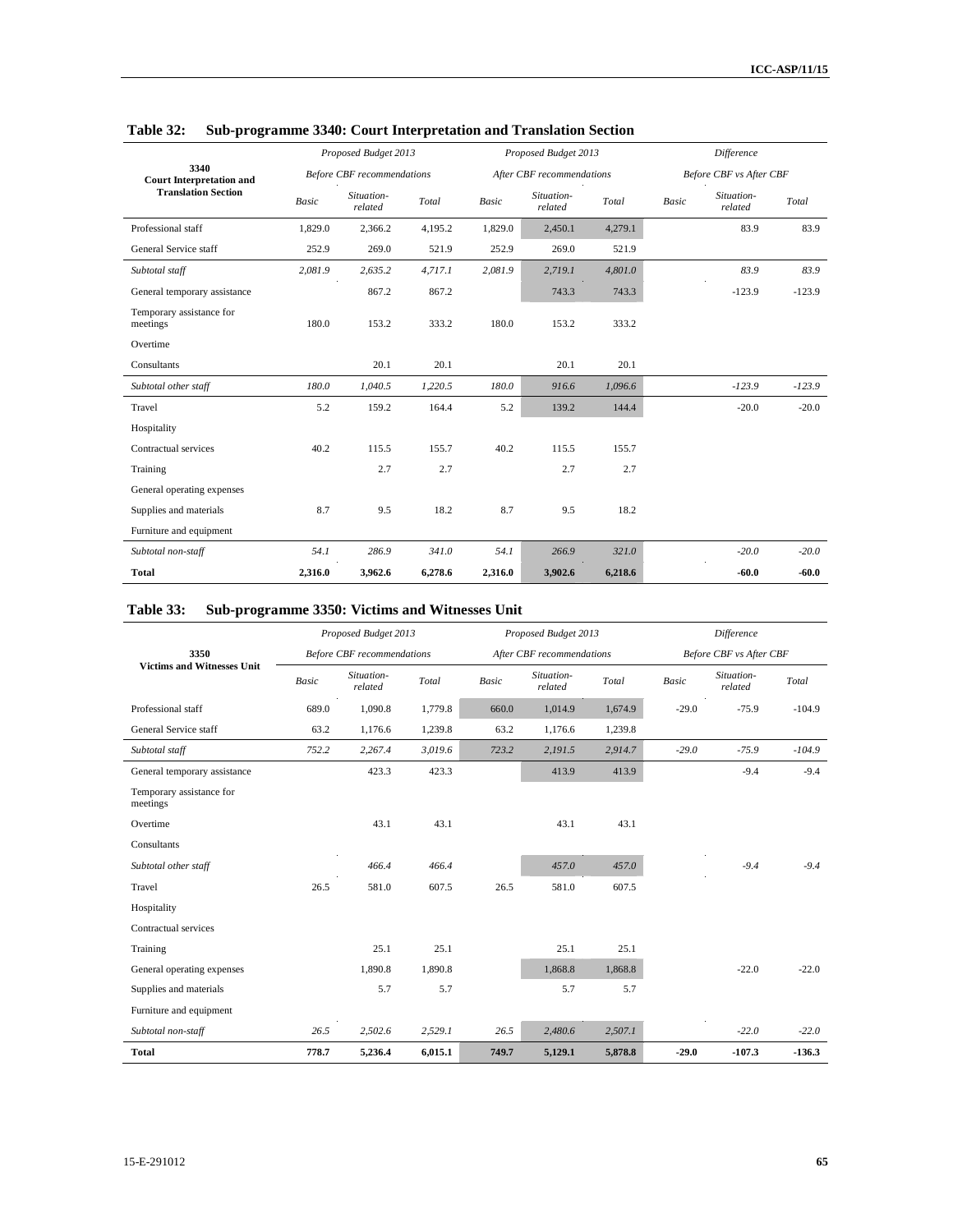|                                          |              | Proposed Budget 2013              |         |              | Proposed Budget 2013      |         | <b>Difference</b> |                                |         |
|------------------------------------------|--------------|-----------------------------------|---------|--------------|---------------------------|---------|-------------------|--------------------------------|---------|
| 3360<br><b>Victims Participation and</b> |              | <b>Before CBF</b> recommendations |         |              | After CBF recommendations |         |                   | <b>Before CBF</b> vs After CBF |         |
| <b>Reparations Section</b>               | <b>Basic</b> | Situation-<br>related             | Total   | <b>Basic</b> | Situation-<br>related     | Total   | <b>Basic</b>      | Situation-<br>related          | Total   |
| Professional staff                       | 750.6        | 182.4                             | 933.0   | 750.6        | 182.4                     | 933.0   |                   |                                |         |
| General Service staff                    | 63.2         | 181.4                             | 244.6   | 63.2         | 181.4                     | 244.6   |                   |                                |         |
| Subtotal staff                           | 813.8        | 363.8                             | 1,177.6 | 813.8        | 363.8                     | 1,177.6 |                   |                                |         |
| General temporary assistance             |              | 452.2                             | 452.2   |              | 440.1                     | 440.1   |                   | $-12.1$                        | $-12.1$ |
| Temporary assistance for<br>meetings     |              |                                   |         |              |                           |         |                   |                                |         |
| Overtime                                 |              |                                   |         |              |                           |         |                   |                                |         |
| Consultants                              |              | 10.0                              | 10.0    |              | 10.0                      | 10.0    |                   |                                |         |
| Subtotal other staff                     |              | 462.2                             | 462.2   |              | 450.1                     | 450.1   |                   | $-12.1$                        | $-12.1$ |
| Travel                                   |              | 185.0                             | 185.0   |              | 157.4                     | 157.4   |                   | $-27.6$                        | $-27.6$ |
| Hospitality                              |              |                                   |         |              |                           |         |                   |                                |         |
| Contractual services                     | 27.0         | 115.5                             | 142.5   | 27.0         | 105.5                     | 132.5   |                   | $-10.0$                        | $-10.0$ |
| Training                                 |              | 4.3                               | 4.3     |              | 4.3                       | 4.3     |                   |                                |         |
| General operating expenses               |              |                                   |         |              |                           |         |                   |                                |         |
| Supplies and materials                   |              | 11.0                              | 11.0    |              | 11.0                      | 11.0    |                   |                                |         |
| Furniture and equipment                  |              |                                   |         |              |                           |         |                   |                                |         |
| Subtotal non-staff                       | 27.0         | 315.8                             | 342.8   | 27.0         | 278.2                     | 305.2   |                   | $-37.6$                        | $-37.6$ |
| <b>Total</b>                             | 840.8        | 1,141.8                           | 1,982.6 | 840.8        | 1,092.1                   | 1,932.9 |                   | $-49.7$                        | $-49.7$ |

### **Table 34: Sub-programme 3360: Victims Participation and Reparations Section**

### **Table 35: Programme 3400: Public Information and Documentation Section**

|                                       |              | Proposed Budget 2013              |         |         | Proposed Budget 2013      |         | Difference |                                |         |
|---------------------------------------|--------------|-----------------------------------|---------|---------|---------------------------|---------|------------|--------------------------------|---------|
| 3400<br><b>Public Information and</b> |              | <b>Before CBF</b> recommendations |         |         | After CBF recommendations |         |            | <b>Before CBF</b> vs After CBF |         |
| <b>Documentation Section</b>          | <b>Basic</b> | Situation-<br>related             | Total   | Basic   | Situation-<br>related     | Total   | Basic      | Situation-<br>related          | Total   |
| Professional staff                    | 962.1        | 458.7                             | 1,420.8 | 1,045.9 | 424.6                     | 1,470.5 | 83.8       | $-34.1$                        | 49.7    |
| General Service staff                 | 585.1        | 229.7                             | 814.8   | 585.1   | 229.7                     | 814.8   |            |                                |         |
| Subtotal staff                        | 1,547.2      | 688.4                             | 2,235.6 | 1,631.0 | 654.3                     | 2,285.3 | 83.8       | $-34.1$                        | 49.7    |
| General temporary assistance          |              | 152.0                             | 152.0   |         | 149.4                     | 149.4   |            | $-2.6$                         | $-2.6$  |
| Temporary assistance for<br>meetings  |              |                                   |         |         |                           |         |            |                                |         |
| Overtime                              |              |                                   |         |         |                           |         |            |                                |         |
| Consultants                           |              |                                   |         |         |                           |         |            |                                |         |
| Subtotal other staff                  |              | 152.0                             | 152.0   |         | 149.4                     | 149.4   |            | $-2.6$                         | $-2.6$  |
| Travel                                | 12.2         | 107.2                             | 119.4   | 12.2    | 97.2                      | 109.4   |            | $-10.0$                        | $-10.0$ |
| Hospitality                           |              |                                   |         |         |                           |         |            |                                |         |
| Contractual services                  | 255.2        | 800.9                             | 1,056.1 | 255.2   | 742.9                     | 998.1   |            | $-58.0$                        | $-58.0$ |
| Training                              | 7.0          |                                   | 7.0     | 7.0     |                           | 7.0     |            |                                |         |
| General operating expenses            | 67.0         | 13.5                              | 80.5    | 67.0    | 13.5                      | 80.5    |            |                                |         |
| Supplies and materials                | 125.0        |                                   | 125.0   | 125.0   |                           | 125.0   |            |                                |         |
| Furniture and equipment               |              |                                   |         |         |                           |         |            |                                |         |
| Subtotal non-staff                    | 466.4        | 921.6                             | 1,388.0 | 466.4   | 853.6                     | 1,320.0 |            | $-68.0$                        | $-68.0$ |
| Total                                 | 2,013.6      | 1,762.0                           | 3,775.6 | 2,097.4 | 1,657.3                   | 3,754.7 | 83.8       | $-104.7$                       | $-20.9$ |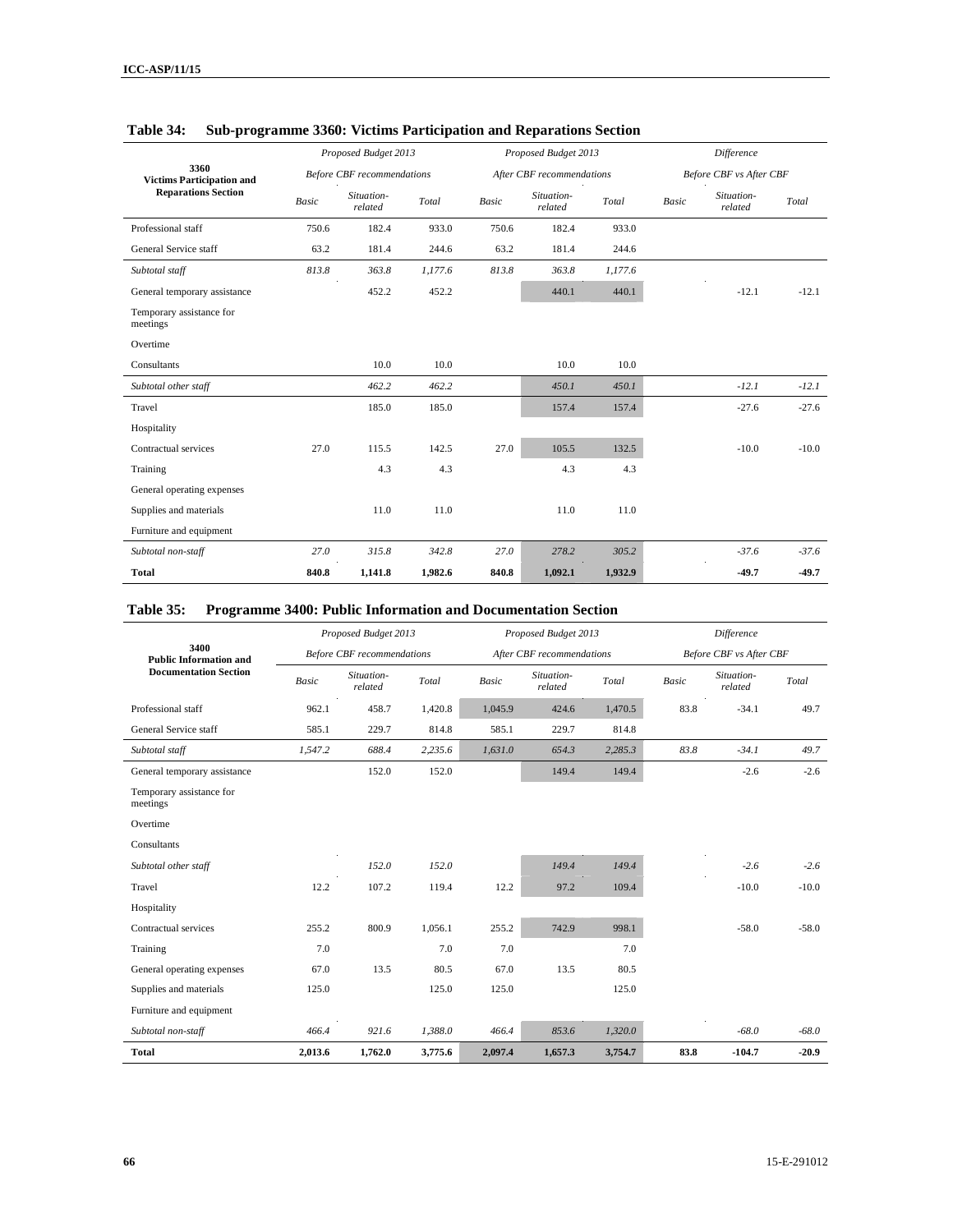|                                      |              | Proposed Budget 2013              |         |              | Proposed Budget 2013      |         | Difference   |                         |          |
|--------------------------------------|--------------|-----------------------------------|---------|--------------|---------------------------|---------|--------------|-------------------------|----------|
| 3700                                 |              | <b>Before CBF</b> recommendations |         |              | After CBF recommendations |         |              | Before CBF vs After CBF |          |
| <b>Registry Independent Offices</b>  | <b>Basic</b> | Situation-<br>related             | Total   | <b>Basic</b> | Situation-<br>related     | Total   | <b>Basic</b> | Situation-<br>related   | Total    |
| Professional staff                   | 1,115.5      | 1,000.1                           | 2,115.6 | 1,012.2      | 1,000.1                   | 2,012.3 | $-103.3$     |                         | $-103.3$ |
| General Service staff                | 189.6        |                                   | 189.6   | 189.6        |                           | 189.6   |              |                         |          |
| Subtotal staff                       | 1,305.1      | 1,000.1                           | 2,305.2 | 1,201.8      | 1,000.1                   | 2,201.9 | $-103.3$     |                         | $-103.3$ |
| General temporary assistance         |              |                                   |         | 76.5         |                           | 76.5    | 76.5         |                         | 76.5     |
| Temporary assistance for<br>meetings |              |                                   |         |              |                           |         |              |                         |          |
| Overtime                             |              |                                   |         |              |                           |         |              |                         |          |
| Consultants                          | 72.0         |                                   | 72.0    | 72.0         |                           | 72.0    |              |                         |          |
| Subtotal other staff                 | 72.0         |                                   | 72.0    | 148.5        |                           | 148.5   | 76.5         |                         | 76.5     |
| Travel                               | 14.3         | 105.5                             | 119.8   | 14.3         | 105.5                     | 119.8   |              |                         |          |
| Hospitality                          |              |                                   |         |              |                           |         |              |                         |          |
| Contractual services                 | 182.0        | 50.0                              | 232.0   | 100.0        | 50.0                      | 150.0   | $-82.0$      |                         | $-82.0$  |
| Training                             | 21.8         | 2.2                               | 24.0    | 21.8         | 2.2                       | 24.0    |              |                         |          |
| General operating expenses           | 3.0          | 9.0                               | 12.0    | 3.0          | 9.0                       | 12.0    |              |                         |          |
| Supplies and materials               |              |                                   |         |              |                           |         |              |                         |          |
| Furniture and equipment              |              |                                   |         |              |                           |         |              |                         |          |
| Subtotal non-staff                   | 221.1        | 166.7                             | 387.8   | 139.1        | 166.7                     | 305.8   | $-82.0$      |                         | $-82.0$  |
| <b>Total</b>                         | 1,598.2      | 1,166.8                           | 2,765.0 | 1,489.4      | 1,166.8                   | 2,656.2 | $-108.8$     |                         | $-108.8$ |

## **Table 36: Programme 3700: Registry Independent Offices**

## **Table 37: Programme 3740: Office of Public Counsel for the Defence**

|                                         |              | Proposed Budget 2013              |       |              | Proposed Budget 2013      |       |              | <b>Difference</b>              |       |
|-----------------------------------------|--------------|-----------------------------------|-------|--------------|---------------------------|-------|--------------|--------------------------------|-------|
| 3740<br><b>Office of Public Counsel</b> |              | <b>Before CBF</b> recommendations |       |              | After CBF recommendations |       |              | <b>Before CBF</b> vs After CBF |       |
| for the Defence                         | <b>Basic</b> | Situation-<br>related             | Total | <b>Basic</b> | Situation-<br>related     | Total | <b>Basic</b> | Situation-<br>related          | Total |
| Professional staff                      | 149.1        | 292.5                             | 441.6 | 149.1        | 292.5                     | 441.6 |              |                                |       |
| General Service staff                   | 63.2         |                                   | 63.2  | 63.2         |                           | 63.2  |              |                                |       |
| Subtotal staff                          | 212.3        | 292.5                             | 504.8 | 212.3        | 292.5                     | 504.8 |              |                                |       |
| General temporary assistance            |              |                                   |       |              |                           |       |              |                                |       |
| Temporary assistance for<br>meetings    |              |                                   |       |              |                           |       |              |                                |       |
| Overtime                                |              |                                   |       |              |                           |       |              |                                |       |
| Consultants                             |              |                                   |       |              |                           |       |              |                                |       |
| Subtotal other staff                    |              |                                   |       |              |                           |       |              |                                |       |
| Travel                                  | 2.5          | 14.5                              | 17.0  | 2.5          | 14.5                      | 17.0  |              |                                |       |
| Hospitality                             |              |                                   |       |              |                           |       |              |                                |       |
| Contractual services                    |              | 20.0                              | 20.0  |              | 20.0                      | 20.0  |              |                                |       |
| Training                                | 2.5          | 2.2                               | 4.7   | 2.5          | 2.2                       | 4.7   |              |                                |       |
| General operating expenses              |              | 3.0                               | 3.0   |              | 3.0                       | 3.0   |              |                                |       |
| Supplies and materials                  |              |                                   |       |              |                           |       |              |                                |       |
| Furniture and equipment                 |              |                                   |       |              |                           |       |              |                                |       |
| Subtotal non-staff                      | 5.0          | 39.7                              | 44.7  | 5.0          | 39.7                      | 44.7  |              |                                |       |
| <b>Total</b>                            | 217.3        | 332.2                             | 549.5 | 217.3        | 332.2                     | 549.5 |              |                                |       |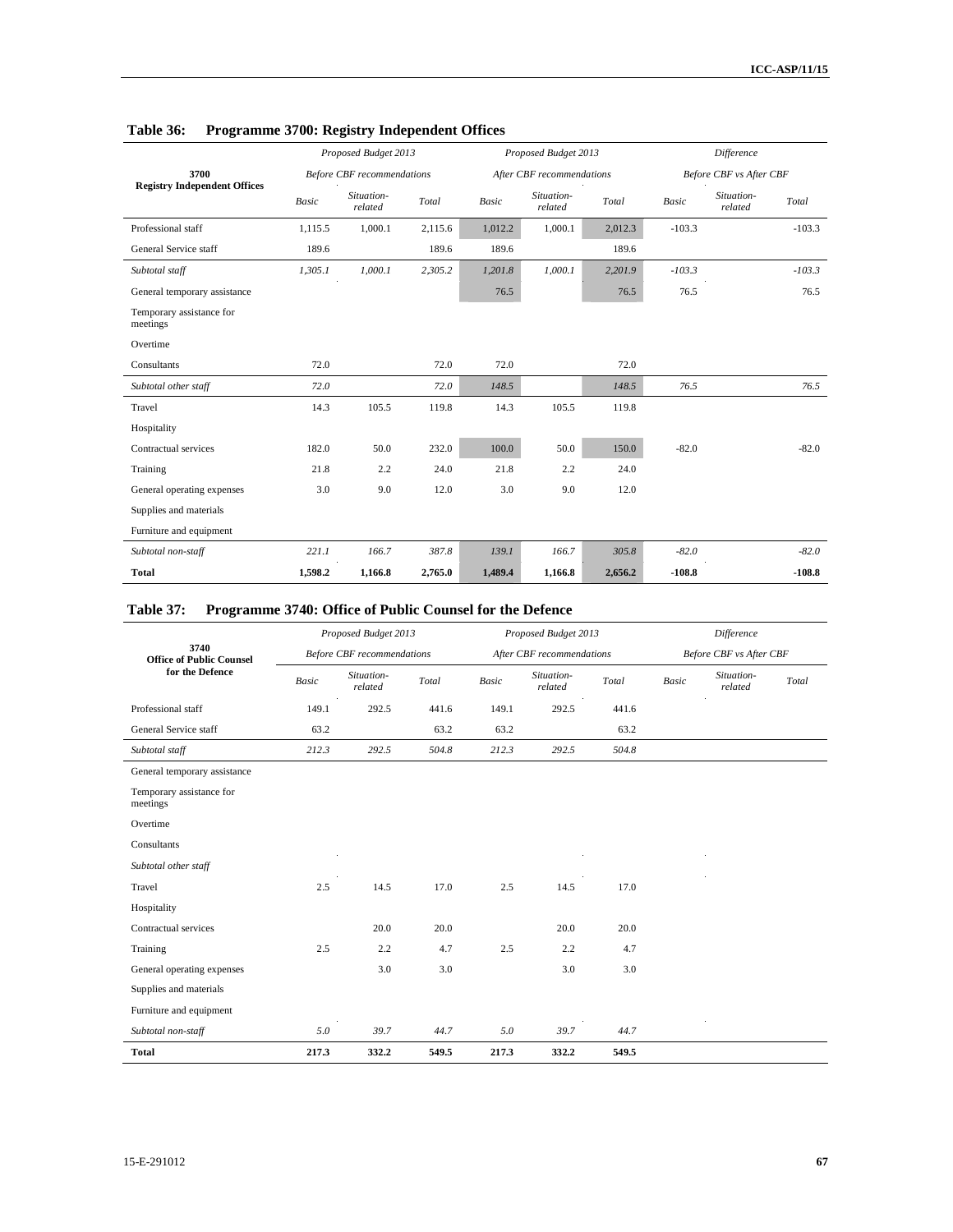|                                             |              | Proposed Budget 2013              |         |              | Proposed Budget 2013      |         | Difference   |                                |       |
|---------------------------------------------|--------------|-----------------------------------|---------|--------------|---------------------------|---------|--------------|--------------------------------|-------|
| 3750<br><b>Office of Public Counsel for</b> |              | <b>Before CBF</b> recommendations |         |              | After CBF recommendations |         |              | <b>Before CBF</b> vs After CBF |       |
| <b>Victims</b>                              | <b>Basic</b> | Situation-<br>related             | Total   | <b>Basic</b> | Situation-<br>related     | Total   | <b>Basic</b> | Situation-<br>related          | Total |
| Professional staff                          | 233.0        | 707.6                             | 940.6   | 233.0        | 707.6                     | 940.6   |              |                                |       |
| General Service staff                       | 63.2         |                                   | 63.2    | 63.2         |                           | 63.2    |              |                                |       |
| Subtotal staff                              | 296.2        | 707.6                             | 1,003.8 | 296.2        | 707.6                     | 1,003.8 |              |                                |       |
| General temporary assistance                |              |                                   |         |              |                           |         |              |                                |       |
| Temporary assistance for<br>meetings        |              |                                   |         |              |                           |         |              |                                |       |
| Overtime                                    |              |                                   |         |              |                           |         |              |                                |       |
| Consultants                                 |              |                                   |         |              |                           |         |              |                                |       |
| Subtotal other staff                        |              |                                   |         |              |                           |         |              |                                |       |
| Travel                                      | 4.6          | 80.5                              | 85.1    | 4.6          | 80.5                      | 85.1    |              |                                |       |
| Hospitality                                 |              |                                   |         |              |                           |         |              |                                |       |
| Contractual services                        |              | 30.0                              | 30.0    |              | 30.0                      | 30.0    |              |                                |       |
| Training                                    |              |                                   |         |              |                           |         |              |                                |       |
| General operating expenses                  |              | 6.0                               | 6.0     |              | 6.0                       | 6.0     |              |                                |       |
| Supplies and materials                      |              |                                   |         |              |                           |         |              |                                |       |
| Furniture and equipment                     |              |                                   |         |              |                           |         |              |                                |       |
| Subtotal non-staff                          | 4.6          | 116.5                             | 121.1   | 4.6          | 116.5                     | 121.1   |              |                                |       |
| <b>Total</b>                                | 300.8        | 824.1                             | 1,124.9 | 300.8        | 824.1                     | 1,124.9 |              |                                |       |

### **Table 38: Programme 3750: Office of Public Counsel for Victims**

### **Table 39: Programme 3760: Office of Internal Audit**

| 0                                       |              | Proposed Budget 2013              |       |              |                           |       | <b>Difference</b> |                         |          |
|-----------------------------------------|--------------|-----------------------------------|-------|--------------|---------------------------|-------|-------------------|-------------------------|----------|
|                                         |              |                                   |       |              | Proposed Budget 2013      |       |                   |                         |          |
| 3760<br><b>Office of Internal Audit</b> |              | <b>Before CBF</b> recommendations |       |              | After CBF recommendations |       |                   | Before CBF vs After CBF |          |
|                                         | <b>Basic</b> | Situation-<br>related             | Total | <b>Basic</b> | Situation-<br>related     | Total | <b>Basic</b>      | Situation-<br>related   | Total    |
| Professional staff                      | 500.4        |                                   | 500.4 | 397.1        |                           | 397.1 | $-103.3$          |                         | $-103.3$ |
| General Service staff                   | 63.2         |                                   | 63.2  | 63.2         |                           | 63.2  |                   |                         |          |
| Subtotal staff                          | 563.6        |                                   | 563.6 | 460.3        |                           | 460.3 | $-103.3$          |                         | $-103.3$ |
| General temporary assistance            |              |                                   |       | 76.5         |                           | 76.5  | 76.5              |                         | 76.5     |
| Temporary assistance for<br>meetings    |              |                                   |       |              |                           |       |                   |                         |          |
| Overtime                                |              |                                   |       |              |                           |       |                   |                         |          |
| Consultants                             | 72.0         |                                   | 72.0  | 72.0         |                           | 72.0  |                   |                         |          |
| Subtotal other staff                    | 72.0         |                                   | 72.0  | 148.5        |                           | 148.5 | 76.5              |                         | 76.5     |
| Travel                                  | 1.4          | 10.5                              | 11.9  | 1.4          | 10.5                      | 11.9  |                   |                         |          |
| Hospitality                             |              |                                   |       |              |                           |       |                   |                         |          |
| Contractual services                    |              |                                   |       |              |                           |       |                   |                         |          |
| Training                                | 19.3         |                                   | 19.3  | 19.3         |                           | 19.3  |                   |                         |          |
| General operating expenses              |              |                                   |       |              |                           |       |                   |                         |          |
| Supplies and materials                  |              |                                   |       |              |                           |       |                   |                         |          |
| Furniture and equipment                 |              |                                   |       |              |                           |       |                   |                         |          |
| Subtotal non-staff                      | 20.7         | 10.5                              | 31.2  | 20.7         | 10.5                      | 31.2  |                   |                         |          |
| <b>Total</b>                            | 656.3        | 10.5                              | 666.8 | 629.5        | 10.5                      | 640.0 | $-26.8$           |                         | $-26.8$  |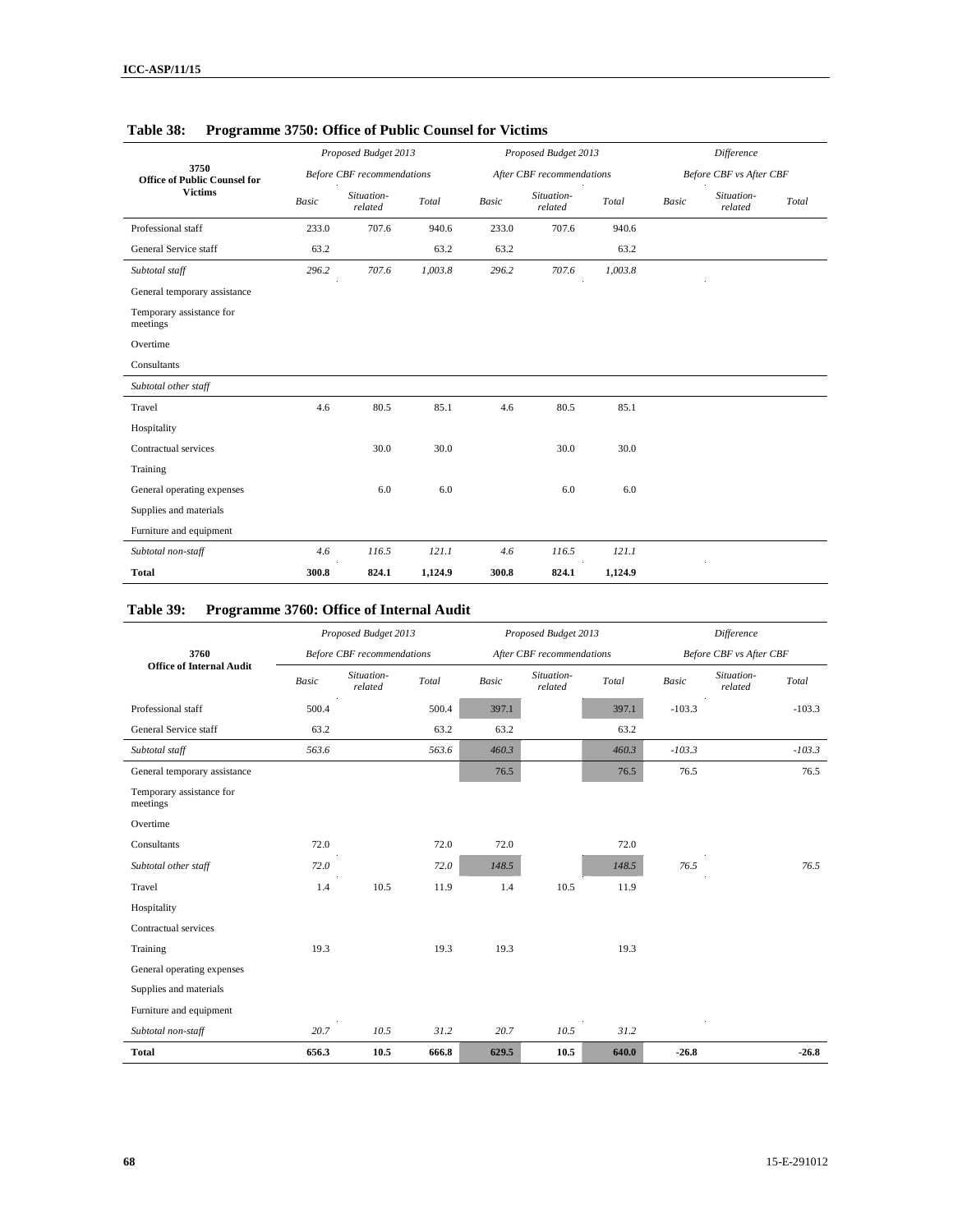|                                            | .            | .                                 |       |       |                           |       |              |                         |         |
|--------------------------------------------|--------------|-----------------------------------|-------|-------|---------------------------|-------|--------------|-------------------------|---------|
|                                            |              | Proposed Budget 2013              |       |       | Proposed Budget 2013      |       |              | Difference              |         |
| 3770<br><b>Registry Permanent Premises</b> |              | <b>Before CBF</b> recommendations |       |       | After CBF recommendations |       |              | Before CBF vs After CBF |         |
| <b>Office</b>                              | <b>Basic</b> | Situation-<br>related             | Total | Basic | Situation-<br>related     | Total | <b>Basic</b> | Situation-<br>related   | Total   |
| Professional staff                         | 233.0        |                                   | 233.0 | 233.0 |                           | 233.0 |              |                         |         |
| General Service staff                      |              |                                   |       |       |                           |       |              |                         |         |
| Subtotal staff                             | 233.0        |                                   | 233.0 | 233.0 |                           | 233.0 |              |                         |         |
| General temporary assistance               |              |                                   |       |       |                           |       |              |                         |         |
| Temporary assistance for<br>meetings       |              |                                   |       |       |                           |       |              |                         |         |
| Overtime                                   |              |                                   |       |       |                           |       |              |                         |         |
| Consultants                                |              |                                   |       |       |                           |       |              |                         |         |
| Subtotal other staff                       |              |                                   |       |       |                           |       |              |                         |         |
| Travel                                     | 5.8          |                                   | 5.8   | 5.8   |                           | 5.8   |              |                         |         |
| Hospitality                                |              |                                   |       |       |                           |       |              |                         |         |
| Contractual services                       | 182.0        |                                   | 182.0 | 100.0 |                           | 100.0 | $-82.0$      |                         | $-82.0$ |
| Training                                   |              |                                   |       |       |                           |       |              |                         |         |
| General operating expenses                 | 3.0          |                                   | 3.0   | 3.0   |                           | 3.0   |              |                         |         |
| Supplies and materials                     |              |                                   |       |       |                           |       |              |                         |         |
| Furniture and equipment                    |              |                                   |       |       |                           |       |              |                         |         |
| Subtotal non-staff                         | 190.8        |                                   | 190.8 | 108.8 |                           | 108.8 | $-82.0$      |                         | $-82.0$ |
| <b>Total</b>                               | 423.8        |                                   | 423.8 | 341.8 |                           | 341.8 | $-82.0$      |                         | $-82.0$ |

## **Table 40: Programme 3770: Registry Permanent Premises Office**

## **Table 41: Major Programme IV: Secretariat of the Assembly of States Parties**

|                                                             |              | Proposed Budget 2013              |         |              | Proposed Budget 2013      |         |              | <b>Difference</b>              |         |
|-------------------------------------------------------------|--------------|-----------------------------------|---------|--------------|---------------------------|---------|--------------|--------------------------------|---------|
| <b>Major Programme IV</b><br>Secretariat of the Assembly of |              | <b>Before CBF</b> recommendations |         |              | After CBF recommendations |         |              | <b>Before CBF</b> vs After CBF |         |
| <b>States Parties</b>                                       | <b>Basic</b> | Situation-<br>related             | Total   | <b>Basic</b> | Situation-<br>related     | Total   | <b>Basic</b> | Situation-<br>related          | Total   |
| Professional staff                                          | 605.7        |                                   | 605.7   | 605.7        |                           | 605.7   |              |                                |         |
| General Service staff                                       | 285.1        |                                   | 285.1   | 285.1        |                           | 285.1   |              |                                |         |
| Subtotal staff                                              | 890.8        |                                   | 890.8   | 890.8        |                           | 890.8   |              |                                |         |
| General temporary assistance                                | 528.9        |                                   | 528.9   | 517.1        |                           | 517.1   | $-11.8$      |                                | $-11.8$ |
| Temporary assistance for<br>meetings                        | 460.0        |                                   | 460.0   | 460.0        |                           | 460.0   |              |                                |         |
| Overtime                                                    | 38.0         |                                   | 38.0    | 38.0         |                           | 38.0    |              |                                |         |
| Consultants                                                 |              |                                   |         |              |                           |         |              |                                |         |
| Subtotal other staff                                        | 1,026.9      |                                   | 1,026.9 | 1,015.1      |                           | 1,015.1 | $-11.8$      |                                | $-11.8$ |
| Travel                                                      | 293.8        |                                   | 293.8   | 293.8        |                           | 293.8   |              |                                |         |
| Hospitality                                                 | 25.0         |                                   | 25.0    | 5.0          |                           | 5.0     | $-20.0$      |                                | $-20.0$ |
| Contractual services                                        | 693.0        |                                   | 693.0   | 693.0        |                           | 693.0   |              |                                |         |
| Training                                                    | 9.9          |                                   | 9.9     | 9.9          |                           | 9.9     |              |                                |         |
| General operating expenses                                  | 24.4         |                                   | 24.4    | 24.4         |                           | 24.4    |              |                                |         |
| Supplies and materials                                      | 14.7         |                                   | 14.7    | 14.7         |                           | 14.7    |              |                                |         |
| Furniture and equipment                                     | 5.0          |                                   | 5.0     | 5.0          |                           | 5.0     |              |                                |         |
| Subtotal non-staff                                          | 1,065.8      |                                   | 1,065.8 | 1,045.8      |                           | 1,045.8 | $-20.0$      |                                | $-20.0$ |
| <b>Total</b>                                                | 2,983.5      |                                   | 2,983.5 | 2,951.7      |                           | 2,951.7 | $-31.8$      |                                | $-31.8$ |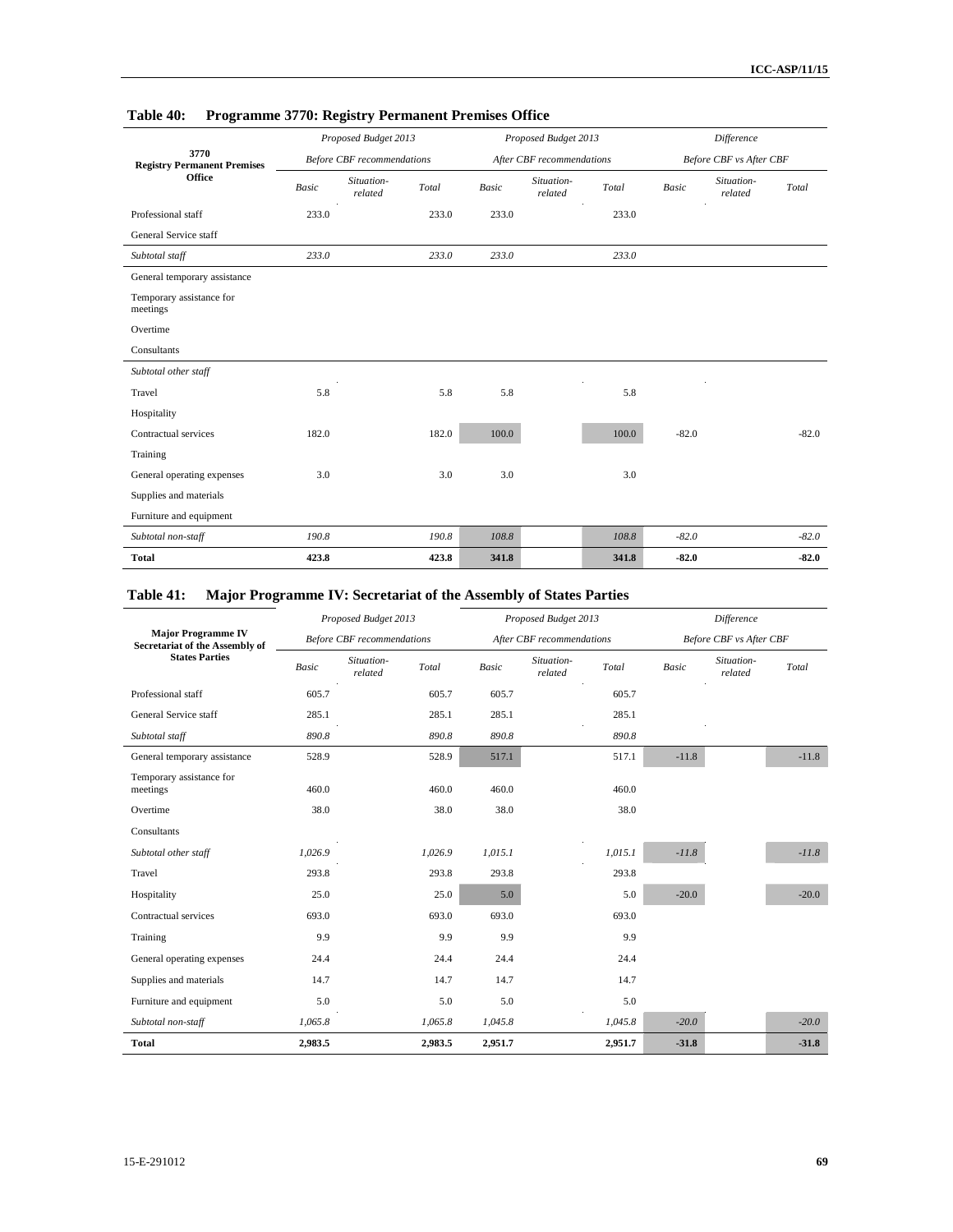|                                                         |              | Proposed Budget 2013              |         |              | Proposed Budget 2013      |         |              | Difference                     |          |
|---------------------------------------------------------|--------------|-----------------------------------|---------|--------------|---------------------------|---------|--------------|--------------------------------|----------|
| <b>Major Programme V</b><br><b>Rent and Maintenance</b> |              | <b>Before CBF</b> recommendations |         |              | After CBF recommendations |         |              | <b>Before CBF</b> vs After CBF |          |
| (Interim Premises)                                      | <b>Basic</b> | Situation-<br>related             | Total   | <b>Basic</b> | Situation-<br>related     | Total   | <b>Basic</b> | Situation-<br>related          | Total    |
| Professional staff                                      |              |                                   |         |              |                           |         |              |                                |          |
| General Service staff                                   |              |                                   |         |              |                           |         |              |                                |          |
| Subtotal staff                                          |              |                                   |         |              |                           |         |              |                                |          |
| General temporary assistance                            |              |                                   |         |              |                           |         |              |                                |          |
| Temporary assistance for<br>meetings                    |              |                                   |         |              |                           |         |              |                                |          |
| Overtime                                                |              |                                   |         |              |                           |         |              |                                |          |
| Consultants                                             |              |                                   |         |              |                           |         |              |                                |          |
| Subtotal other staff                                    |              |                                   |         |              |                           |         |              |                                |          |
| Travel                                                  |              |                                   |         |              |                           |         |              |                                |          |
| Hospitality                                             |              |                                   |         |              |                           |         |              |                                |          |
| Contractual services                                    |              |                                   |         |              |                           |         |              |                                |          |
| Training                                                |              |                                   |         |              |                           |         |              |                                |          |
| General operating expenses                              | 6.021.4      |                                   | 6,021.4 | 5,901.5      |                           | 5,901.5 | $-119.9$     |                                | $-119.9$ |
| Supplies and materials                                  |              |                                   |         |              |                           |         |              |                                |          |
| Furniture and equipment                                 |              |                                   |         |              |                           |         |              |                                |          |
| Subtotal non-staff                                      | 6,021.4      |                                   | 6,021.4 | 5,901.5      |                           | 5,901.5 | $-119.9$     |                                | $-119.9$ |
| <b>Total</b>                                            | 6,021.4      |                                   | 6,021.4 | 5,901.5      |                           | 5,901.5 | $-119.9$     |                                | $-119.9$ |

#### **Table 42: Major Programme V: Rent and Maintenance (Interim Premises)**

### **Table 43: Major Programme VI: Secretariat of the Trust Fund for Victims**

| <b>Major Programme VI</b><br><b>Secretariat of the Trust Fund</b><br>for Victims |              | Proposed Budget 2013              |         |       | Proposed Budget 2013      |         | Difference |                                |         |  |  |
|----------------------------------------------------------------------------------|--------------|-----------------------------------|---------|-------|---------------------------|---------|------------|--------------------------------|---------|--|--|
|                                                                                  |              | <b>Before CBF</b> recommendations |         |       | After CBF recommendations |         |            | <b>Before CBF</b> vs After CBF |         |  |  |
|                                                                                  | <b>Basic</b> | Situation-<br>related             | Total   | Basic | Situation-<br>related     | Total   | Basic      | Situation-<br>related          | Total   |  |  |
| Professional staff                                                               | 169.1        | 445.9                             | 615.0   | 169.1 | 445.9                     | 615.0   |            |                                |         |  |  |
| General Service staff                                                            | 63.2         | 63.2                              | 126.4   | 63.2  | 63.2                      | 126.4   |            |                                |         |  |  |
| Subtotal staff                                                                   | 232.3        | 509.1                             | 741.4   | 232.3 | 509.1                     | 741.4   |            |                                |         |  |  |
| General temporary assistance                                                     | 208.9        | 68.3                              | 277.2   | 208.9 | 68.3                      | 277.2   |            |                                |         |  |  |
| Temporary assistance for<br>meetings                                             |              |                                   |         |       |                           |         |            |                                |         |  |  |
| Overtime                                                                         |              |                                   |         |       |                           |         |            |                                |         |  |  |
| Consultants                                                                      | 40.0         | 60.0                              | 100.0   | 40.0  | 60.0                      | 100.0   |            |                                |         |  |  |
| Subtotal other staff                                                             | 248.9        | 128.3                             | 377.2   | 248.9 | 128.3                     | 377.2   |            |                                |         |  |  |
| Travel                                                                           | 114.8        | 153.5                             | 268.3   | 97.8  | 130.7                     | 228.5   | $-17.0$    | $-22.8$                        | $-39.8$ |  |  |
| Hospitality                                                                      | 5.0          |                                   | 5.0     | 2.5   |                           | 2.5     | $-2.5$     |                                | $-2.5$  |  |  |
| Contractual services                                                             | 155.0        | 50.0                              | 205.0   | 118.0 | 50.0                      | 168.0   | $-37.0$    |                                | $-37.0$ |  |  |
| Training                                                                         | 4.5          | 22.9                              | 27.4    | 4.5   | 22.9                      | 27.4    |            |                                |         |  |  |
| General operating expenses                                                       | 5.0          | 17.0                              | 22.0    | 5.0   | 17.0                      | 22.0    |            |                                |         |  |  |
| Supplies and materials                                                           | 3.0          |                                   | 3.0     | 3.0   |                           | 3.0     |            |                                |         |  |  |
| Furniture and equipment                                                          |              | 10.0                              | 10.0    |       | 10.0                      | 10.0    |            |                                |         |  |  |
| Subtotal non-staff                                                               | 287.3        | 253.4                             | 540.7   | 230.8 | 230.6                     | 461.4   | $-56.5$    | $-22.8$                        | $-79.3$ |  |  |
| <b>Total</b>                                                                     | 768.5        | 890.8                             | 1,659.3 | 712.0 | 868.0                     | 1,580.0 | $-56.5$    | $-22.8$                        | $-79.3$ |  |  |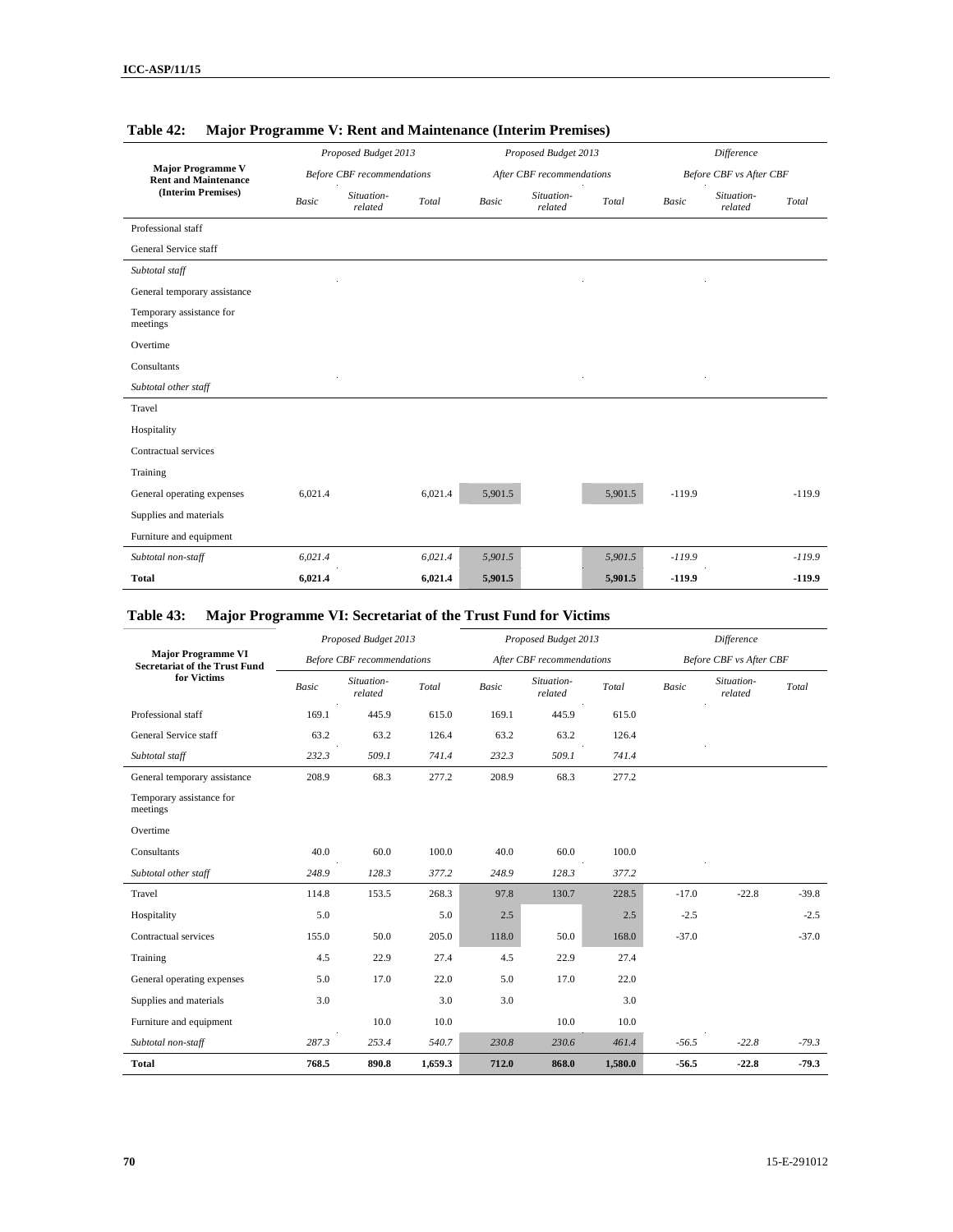|                                      |         | Proposed Budget 2013              |         |              | Proposed Budget 2013      | <b>Difference</b> |         |                         |         |  |
|--------------------------------------|---------|-----------------------------------|---------|--------------|---------------------------|-------------------|---------|-------------------------|---------|--|
| <b>Major Programme VII.1</b>         |         | <b>Before CBF</b> recommendations |         |              | After CBF recommendations |                   |         | Before CBF vs After CBF |         |  |
| <b>Project Director's Office</b>     | Basic   | Situation-<br>related             | Total   | <b>Basic</b> | Situation-<br>related     | Total             | Basic   | Situation-<br>related   | Total   |  |
| Professional staff                   | 293.8   |                                   | 293.8   | 293.8        |                           | 293.8             |         |                         |         |  |
| General Service staff                | 63.2    |                                   | 63.2    | 63.2         |                           | 63.2              |         |                         |         |  |
| Subtotal staff                       | 357.0   |                                   | 357.0   | 357.0        |                           | 357.0             |         |                         |         |  |
| General temporary assistance         |         |                                   |         |              |                           |                   |         |                         |         |  |
| Temporary assistance for<br>meetings |         |                                   |         |              |                           |                   |         |                         |         |  |
| Overtime                             |         |                                   |         |              |                           |                   |         |                         |         |  |
| Consultants                          | 24.4    |                                   | 24.4    |              |                           |                   | $-24.4$ |                         | $-24.4$ |  |
| Subtotal other staff                 | 24.4    |                                   | 24.4    |              |                           |                   | $-24.4$ |                         | $-24.4$ |  |
| Travel                               | 9.7     |                                   | 9.7     | 9.7          |                           | 9.7               |         |                         |         |  |
| Hospitality                          | 5.0     |                                   | 5.0     | 2.5          |                           | 2.5               | $-2.5$  |                         | $-2.5$  |  |
| Contractual services                 | 616.3   |                                   | 616.3   | 616.3        |                           | 616.3             |         |                         |         |  |
| Training                             | 3.2     |                                   | 3.2     | 3.2          |                           | 3.2               |         |                         |         |  |
| General operating expenses           | 2.5     |                                   | 2.5     | 2.5          |                           | 2.5               |         |                         |         |  |
| Supplies and materials               | 1.5     |                                   | 1.5     | 1.5          |                           | 1.5               |         |                         |         |  |
| Furniture and equipment              | 4.0     |                                   | 4.0     | 4.0          |                           | 4.0               |         |                         |         |  |
| Subtotal non-staff                   | 642.2   |                                   | 642.2   | 639.7        |                           | 639.7             | $-2.5$  |                         | $-2.5$  |  |
| <b>Total</b>                         | 1,023.6 |                                   | 1,023.6 | 996.7        |                           | 996.7             | $-26.9$ |                         | $-26.9$ |  |

## **Table 44: Major Programme VII.1: Project Director's Office**

### **Table 45: Programme 7110: Project Director's Office for Permanent Premises**

|                                                                           |       | Proposed Budget 2013              |       |       | Proposed Budget 2013      | Difference |              |                                |         |  |
|---------------------------------------------------------------------------|-------|-----------------------------------|-------|-------|---------------------------|------------|--------------|--------------------------------|---------|--|
| 7110<br><b>Project Director's Office for</b><br><b>Permanent Premises</b> |       | <b>Before CBF</b> recommendations |       |       | After CBF recommendations |            |              | <b>Before CBF</b> vs After CBF |         |  |
|                                                                           | Basic | Situation-<br>related             | Total | Basic | Situation-<br>related     | Total      | <b>Basic</b> | Situation-<br>related          | Total   |  |
| Professional staff                                                        | 293.8 |                                   | 293.8 | 293.8 |                           | 293.8      |              |                                |         |  |
| General Service staff                                                     | 63.2  |                                   | 63.2  | 63.2  |                           | 63.2       |              |                                |         |  |
| Subtotal staff                                                            | 357.0 |                                   | 357.0 | 357.0 |                           | 357.0      |              |                                |         |  |
| General temporary assistance                                              |       |                                   |       |       |                           |            |              |                                |         |  |
| Temporary assistance for<br>meetings                                      |       |                                   |       |       |                           |            |              |                                |         |  |
| Overtime                                                                  |       |                                   |       |       |                           |            |              |                                |         |  |
| Consultants                                                               | 24.4  |                                   | 24.4  |       |                           |            | $-24.4$      |                                | $-24.4$ |  |
| Subtotal other staff                                                      | 24.4  |                                   | 24.4  |       |                           |            | $-24.4$      |                                | $-24.4$ |  |
| Travel                                                                    | 9.7   |                                   | 9.7   | 9.7   |                           | 9.7        |              |                                |         |  |
| Hospitality                                                               | 5.0   |                                   | 5.0   | 2.5   |                           | 2.5        | $-2.5$       |                                | $-2.5$  |  |
| Contractual services                                                      | 80.0  |                                   | 80.0  | 80.0  |                           | 80.0       |              |                                |         |  |
| Training                                                                  | 3.2   |                                   | 3.2   | 3.2   |                           | 3.2        |              |                                |         |  |
| General operating expenses                                                | 2.5   |                                   | 2.5   | 2.5   |                           | 2.5        |              |                                |         |  |
| Supplies and materials                                                    | 1.5   |                                   | 1.5   | 1.5   |                           | 1.5        |              |                                |         |  |
| Furniture and equipment                                                   | 4.0   |                                   | 4.0   | 4.0   |                           | 4.0        |              |                                |         |  |
| Subtotal non-staff                                                        | 105.9 |                                   | 105.9 | 103.4 |                           | 103.4      | $-2.5$       |                                | $-2.5$  |  |
| <b>Total</b>                                                              | 487.3 |                                   | 487.3 | 460.4 |                           | 460.4      | $-26.9$      |                                | $-26.9$ |  |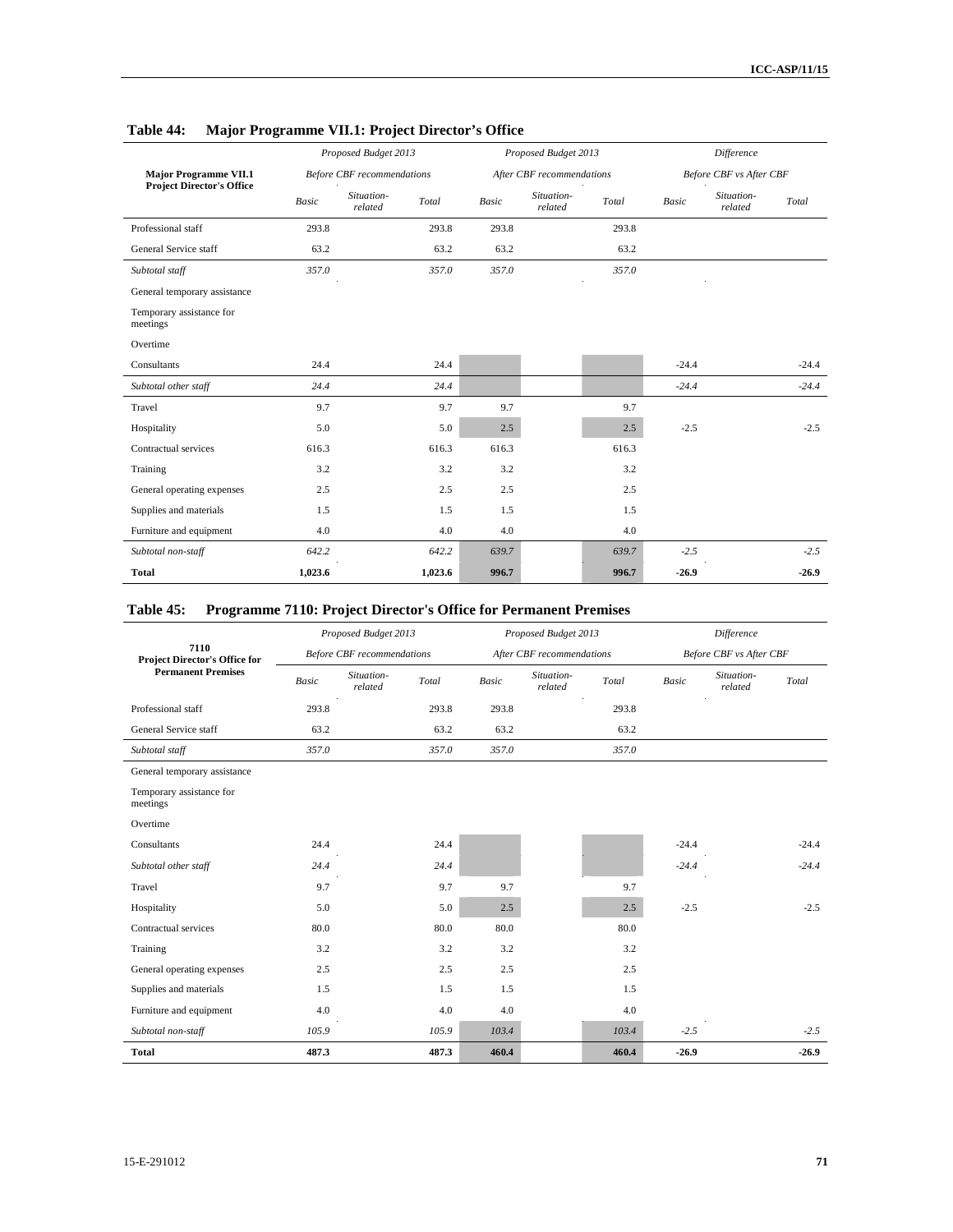| 7120                                                           |              | Proposed Budget 2013              |       |              | Proposed Budget 2013      |       | Difference   |                                |       |  |  |
|----------------------------------------------------------------|--------------|-----------------------------------|-------|--------------|---------------------------|-------|--------------|--------------------------------|-------|--|--|
| <b>ICC Staff Resource and</b>                                  |              | <b>Before CBF</b> recommendations |       |              | After CBF recommendations |       |              | <b>Before CBF</b> vs After CBF |       |  |  |
| <b>Management Support for the</b><br><b>Permanent Premises</b> | <b>Basic</b> | Situation-<br>related             | Total | <b>Basic</b> | Situation-<br>related     | Total | <b>Basic</b> | Situation-<br>related          | Total |  |  |
| Professional staff                                             |              |                                   |       |              |                           |       |              |                                |       |  |  |
| General Service staff                                          |              |                                   |       |              |                           |       |              |                                |       |  |  |
| Subtotal staff                                                 |              |                                   |       |              |                           |       |              |                                |       |  |  |
| General temporary assistance                                   |              |                                   |       |              |                           |       |              |                                |       |  |  |
| Temporary assistance for<br>meetings                           |              |                                   |       |              |                           |       |              |                                |       |  |  |
| Overtime                                                       |              |                                   |       |              |                           |       |              |                                |       |  |  |
| Consultants                                                    |              |                                   |       |              |                           |       |              |                                |       |  |  |
| Subtotal other staff                                           |              |                                   |       |              |                           |       |              |                                |       |  |  |
| Travel                                                         |              |                                   |       |              |                           |       |              |                                |       |  |  |
| Hospitality                                                    |              |                                   |       |              |                           |       |              |                                |       |  |  |
| Contractual services                                           | 386.3        |                                   | 386.3 | 386.3        |                           | 386.3 |              |                                |       |  |  |
| Training                                                       |              |                                   |       |              |                           |       |              |                                |       |  |  |
| General operating expenses                                     |              |                                   |       |              |                           |       |              |                                |       |  |  |
| Supplies and materials                                         |              |                                   |       |              |                           |       |              |                                |       |  |  |
| Furniture and equipment                                        |              |                                   |       |              |                           |       |              |                                |       |  |  |
| Subtotal non-staff                                             | 386.3        |                                   | 386.3 | 386.3        |                           | 386.3 |              |                                |       |  |  |
| <b>Total</b>                                                   | 386.3        |                                   | 386.3 | 386.3        |                           | 386.3 |              |                                |       |  |  |

#### **Table 46: Programme 7120: ICC Staff Resource and Management Support for the Permanent Premises**

## **Table 47: Programme 7130: 2gv Element (Non Integrated User Equipment)**

|                                                               |       | Proposed Budget 2013              |       |              | Difference<br>Proposed Budget 2013 |       |                         |                       |       |  |
|---------------------------------------------------------------|-------|-----------------------------------|-------|--------------|------------------------------------|-------|-------------------------|-----------------------|-------|--|
| 7130<br>2gv Element (Non Integrated<br><b>User Equipment)</b> |       | <b>Before CBF</b> recommendations |       |              | After CBF recommendations          |       | Before CBF vs After CBF |                       |       |  |
|                                                               | Basic | Situation-<br>related             | Total | <b>Basic</b> | Situation-<br>related              | Total | Basic                   | Situation-<br>related | Total |  |
| Professional staff                                            |       |                                   |       |              |                                    |       |                         |                       |       |  |
| General Service staff                                         |       |                                   |       |              |                                    |       |                         |                       |       |  |
| Subtotal staff                                                |       |                                   |       |              |                                    |       |                         |                       |       |  |
| General temporary assistance                                  |       |                                   |       |              |                                    |       |                         |                       |       |  |
| Temporary assistance for<br>meetings                          |       |                                   |       |              |                                    |       |                         |                       |       |  |
| Overtime                                                      |       |                                   |       |              |                                    |       |                         |                       |       |  |
| Consultants                                                   |       |                                   |       |              |                                    |       |                         |                       |       |  |
| Subtotal other staff                                          |       |                                   |       |              |                                    |       |                         |                       |       |  |
| Travel                                                        |       |                                   |       |              |                                    |       |                         |                       |       |  |
| Hospitality                                                   |       |                                   |       |              |                                    |       |                         |                       |       |  |
| Contractual services                                          | 150.0 |                                   | 150.0 | 150.0        |                                    | 150.0 |                         |                       |       |  |
| Training                                                      |       |                                   |       |              |                                    |       |                         |                       |       |  |
| General operating expenses                                    |       |                                   |       |              |                                    |       |                         |                       |       |  |
| Supplies and materials                                        |       |                                   |       |              |                                    |       |                         |                       |       |  |
| Furniture and equipment                                       |       |                                   |       |              |                                    |       |                         |                       |       |  |
| Subtotal non-staff                                            | 150.0 |                                   | 150.0 | 150.0        |                                    | 150.0 |                         |                       |       |  |
| <b>Total</b>                                                  | 150.0 |                                   | 150.0 | 150.0        |                                    | 150.0 |                         |                       |       |  |